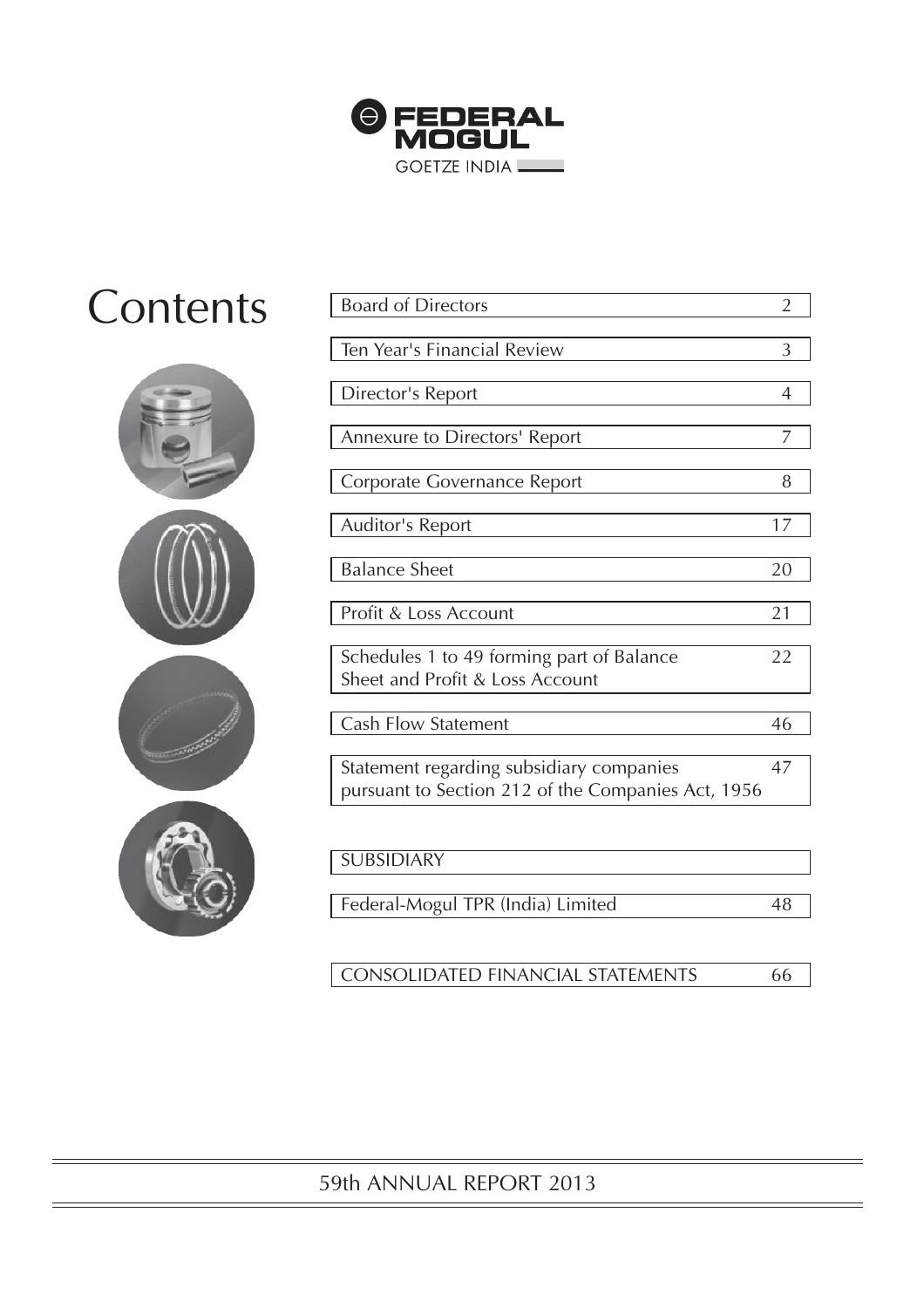

### BOARD OF DIRECTORS

**Chairman & Director**

Mr. K.N. Subramaniam

**Managing Director** Mr. Andreas Kolf

**Whole Time Finance Director & CFO**

Mr. Sachin Selot

### **Directors**

Mr. Sunit Kapur Mr. Bernhard Motel Mr. Mukul Gupta

**Company Secretary** Mr. Khalid Khan

### **Auditors**

M/s. Walker, Chandiok & Co.

#### **REGISTRAR AND SHARE TRANSFER AGENTS**

Alankit Assignments Limited Corporate Office, 'Alankit House' 2E/21, Jhandewalan Extn. New Delhi 110 055 Ph. No. 011-23541234, 42541952 Fax No. 011-42541967 Email: rta@alankit.com

### **REGISTERED OFFICE**

○○○○○○○○○○○○○○○○○○○○○○○○○○○○○○○○○○ ○○○○○○○○○○○○○○○○○○○○○○○○○○○○○○○○

G-4, J.R Complex, Gate No.-4, Mandoli Delhi - 110093. Phone : +91-11-30781090 Fax : +91-11-30781091







### **WORKS**

- 1. Bahadurgarh, Patiala (Punjab)
- 2. Yelahanka, Bengaluru (Karnataka)
- 3. SPL 1240-44, RIICO Industrial Area, Phase-I Extn., Bhiwadi (Rajasthan)
- 4. Plot No. 46, Sector-11, IIE-Pantnagar, Udham Singh Nagar, (Uttarakhand)

### **BANKERS**

Deutsche Bank AG HDFC Bank Ltd. ING Vysya Bank Limited State Bank of India State Bank of Patiala Axis Bank Limited Yes Bank Limited

ANNUAL REPORT 2013

 $\left( 2\right)$ 

○○○○○○○○○○○○○○○○○○○○○○○○○○○○○○○○○○ ○○○○○○○○○○○○○○○○○○○○○○○○○○○○○○○○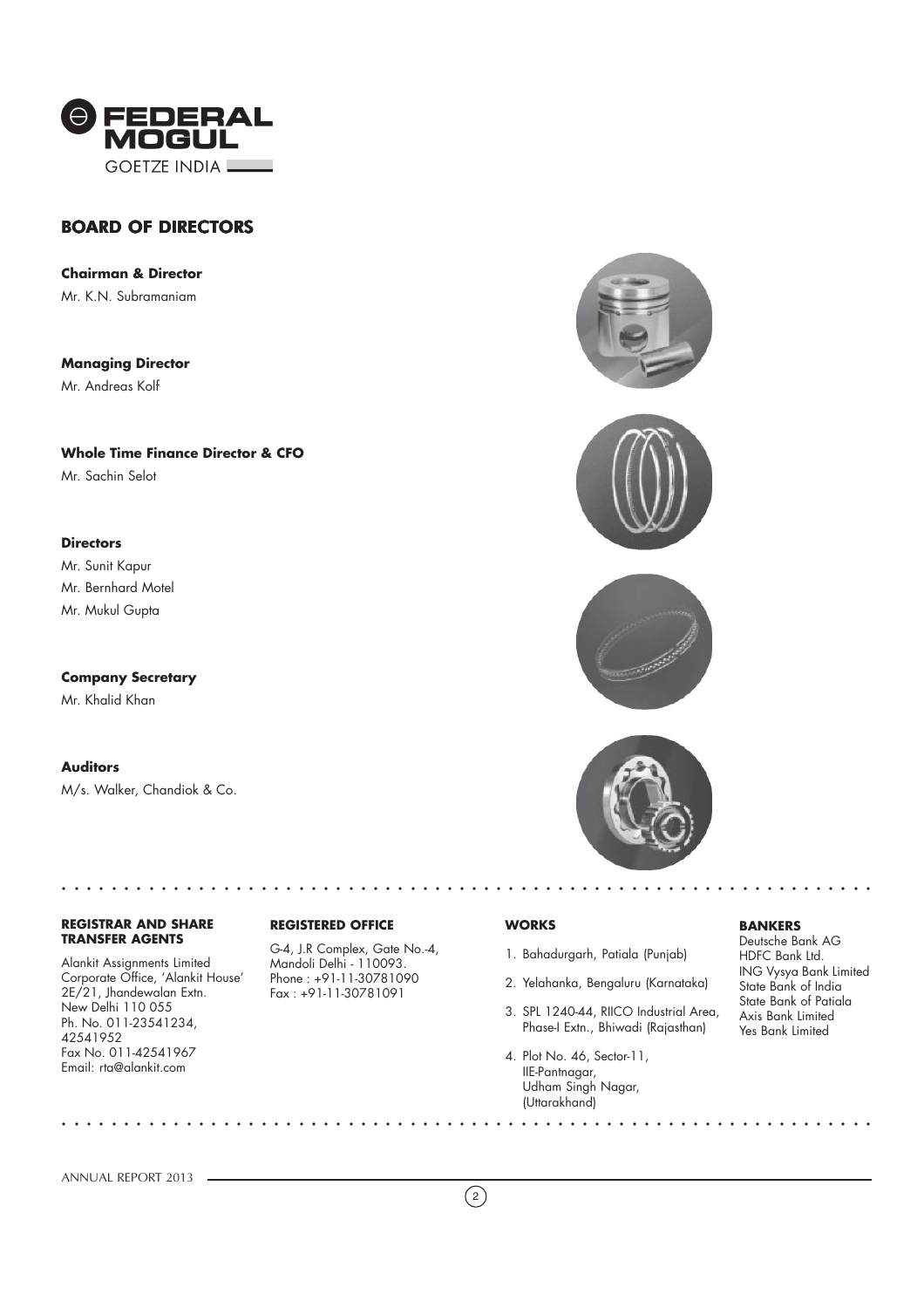

### **TEN YEARS' FINANCIAL REVIEW**

|                                                                           |                                                           |             |          |          |          |            |            |           |                          | (Rs. in Lacs) |
|---------------------------------------------------------------------------|-----------------------------------------------------------|-------------|----------|----------|----------|------------|------------|-----------|--------------------------|---------------|
|                                                                           | 2013                                                      | 2012        | 2011     | 2010     | 2009     | 2008       | 2007       | 2006      | 2005-06                  | 2004-05       |
|                                                                           |                                                           |             |          |          |          | (9 months) |            |           |                          |               |
| Total Income                                                              | 1,26,832.80 1,31,370.48 1,26,312.25 1,02,405.62 84,041.87 |             |          |          |          | 79,762.07  | 72.028.57  | 46,809.82 | 53,291.21                | 51.990.47     |
| Depreciation                                                              | 6,613.55                                                  | 6,193.52    | 5,365.89 | 4,822.46 | 4,949.23 | 4,634.14   | 4,292.16   | 2,819.65  | 3.417.02                 | 2,674.05      |
| Profit before Tax                                                         | 3,035.85                                                  | (1, 383.93) | 4,864.01 | 4,569.31 | 5,067.48 | (517.00)   | (1,782.69) | (561.05)  | (4, 244.81)              | 3.251.73      |
| Taxation (adjmt for excess provision<br>for prev.yr. written back if any) | 977.29                                                    | 251.82      | 1.117.84 | 1.130.39 | 457.87   | 172.23     | 79.74      | 70.30     | 810.74                   | 048.44        |
| Profit after Tax                                                          | 2,058.56                                                  | (1,635.74)  | 3,746.17 | 3,438.92 | 4.609.61 | (689.23)   | (1,862.43) | (631.35)  | (5,055.55)               | 2.203.29      |
| Dividend                                                                  |                                                           |             |          |          |          |            |            |           | $\sim$                   | 1,011.50      |
| Dividend Tax                                                              |                                                           |             |          |          |          |            |            |           | $\overline{\phantom{a}}$ | 132.19        |
| Retained Profit/(Loss)                                                    | 2,058.56                                                  | (1.635.74)  | 3,746.17 | 3,438.92 | 4,609.61 | (689.23)   | (1.862.43) | (631.35)  | (5.055.55)               | 059.60        |

### **Assets Liabilities & Net Worth**

|    |                                        | 2013                | 2012     | 2011      | 2010      | 2009      | 2008      | 2007      | 2006      | 2005-06   | 2004-05   |
|----|----------------------------------------|---------------------|----------|-----------|-----------|-----------|-----------|-----------|-----------|-----------|-----------|
|    | <b>Fixed Assets</b>                    | 50,710.79 49,557.25 |          | 46,346.75 | 39,043.60 | 38,348.16 | 40,062.06 | 38,038.79 | 35,436.36 | 32,873.58 | 33,833.21 |
|    | Investments                            | 510.00              | 510.00   | 2,092.34  | 2,092.34  | 2,092.34  | 2,092.34  | 2,093.90  | 2,135.18  | 2,243.40  | 2,925.26  |
|    | Indebtedness                           | 20,244.13 19,021.30 |          | 15,384.40 | 8,648.74  | 10,113.80 | 16,213.62 | 29,236.92 | 36,444.05 | 38,960.71 | 30,167.68 |
|    | <b>Share Capital</b>                   | 5,563.21            | 5,563.21 | 5,563.21  | 5,563.21  | 5,563.21  | 5,563.21  | 3,262.09  | 2,528.75  | 2,528.75  | 2,528.75  |
|    | Reserves                               | 36,378.50 34,320.16 |          | 35,955.90 | 32,209.74 | 28,770.82 | 24,150.79 | 14,362.21 | 6,497.10  | 7,128.45  | 13,328.14 |
|    | Net Worth                              | 41,941.71 39,883.37 |          | 41,519.11 | 37,772.95 | 34,334.03 | 29,714.00 | 17,624.30 | 9,025.85  | 9,657.20  | 15,856.89 |
|    | <b>Significant Ratios</b>              | <b>Revised</b>      |          |           |           |           |           |           |           |           |           |
|    |                                        | 2013                | 2012     | 2011      | 2010      | 2009      | 2008      | 2007      | 2006      | 2005-06   | 2004-05   |
| А. | <b>Measurement of Investment</b>       |                     |          |           |           |           |           |           |           |           |           |
|    | Percentage of Return on                |                     |          |           |           |           |           |           |           |           |           |
|    | Investment (annualised)                | 5.01                | (2.40)   | 9.41      | 10.06     | 11.21     | (1.11)    | (3.86)    | (1.59)    | (1.19)    | 13.28     |
|    | Percentage of Return on                |                     |          |           |           |           |           |           |           |           |           |
|    | Equity (annualised)                    | 7.42                | (3.40)   | 12.27     | 12.67     | 15.82     | (2.18)    | (13.38)   | (8.01)    | (29.69)   | 21.13     |
|    | Dividend Cover (Ratio)                 |                     |          |           |           |           |           |           |           |           | 2.18      |
| в. | <b>Measurement of Performance</b>      |                     |          |           |           |           |           |           |           |           |           |
|    | Percentage of Profit before            |                     |          |           |           |           |           |           |           |           |           |
|    | <b>Tax to Sales</b>                    | 2.44                | (1.06)   | 4.05      | 4.72      | 6.32      | (0.68)    | (2.61)    | (1.25)    | (7.39)    | 6.49      |
|    | Percentage of Profit after             |                     |          |           |           |           |           |           |           |           |           |
|    | <b>Tax to Sales</b>                    | 1.65                | (1.26)   | 3.12      | 3.55      | 5.75      | (0.91)    | (2.72)    | (1.40)    | (9.87)    | 4.40      |
| c. | <b>Measurement of Financial Status</b> |                     |          |           |           |           |           |           |           |           |           |
|    | Percentage of Term Loans to            |                     |          |           |           |           |           |           |           |           |           |
|    | Tangible Net Worth                     | 0.18                | 0.10     | 1.93      | 3.18      | 7.28      | 13.00     | 55.52     | 219.20    | 260.63    | 160.85    |
|    | Current Ratio                          | 0.90                | 0.83     | 1.04      | 1.12      | 0.99      | 0.73      | 0.83      | 0.88      | 1.18      | 0.85      |
|    | D. General                             |                     |          |           |           |           |           |           |           |           |           |
|    | Dividend per Equity                    |                     |          |           |           |           |           |           |           |           |           |
|    | Share (Rs.)                            |                     |          |           |           |           |           |           |           |           | 4.00      |
|    | <b>Earnings per Equity</b>             |                     |          |           |           |           |           |           |           |           |           |
|    | Share (Rs.) (annualised)               | 3.70                | (2.94)   | 6.73      | 6.18      | 8.29      | (2.05)    | (7.22)    | (3.33)    | (19.99)   | 8.71      |
|    | Book Value per Equity                  |                     |          |           |           |           |           |           |           |           |           |
|    | Share (Rs.)                            | 75.39               | 71.69    | 74.63     | 67.90     | 61.72     | 88.36     | 68.34     | 35.69     | 38.19     | 62.71     |

 $\circled{3}$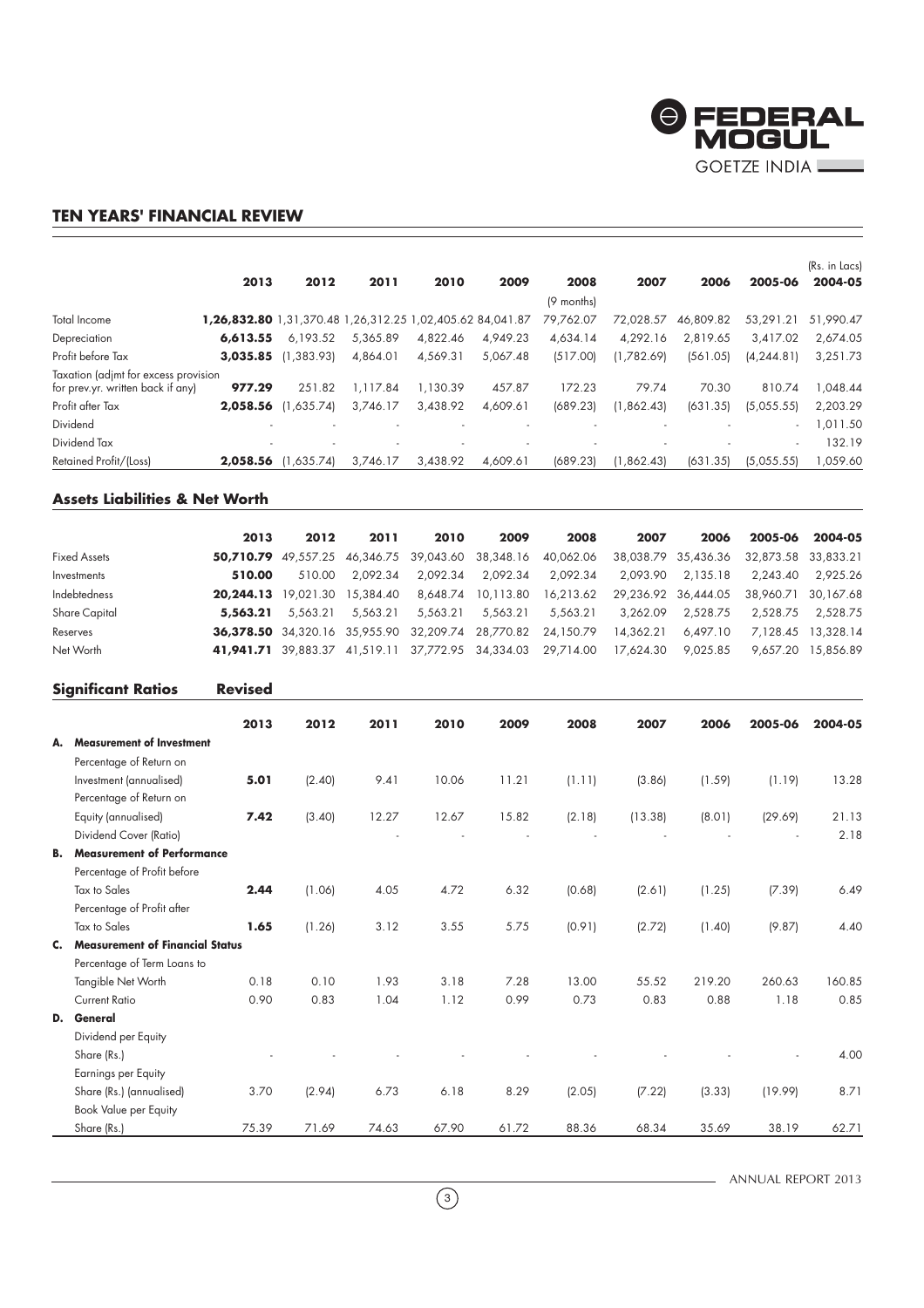

### **DIRECTORS' REPORT**

Your Directors are pleased to present the 59th Annual Report and Audited Statement of Accounts for the financial year ended 31st December, 2013.

| <b>FINANCIAL RESULTS</b>                                               |                     | [Rs. in million]    |
|------------------------------------------------------------------------|---------------------|---------------------|
|                                                                        | For the year        | For the year        |
|                                                                        | ended<br>31.12.2013 | ended<br>31.12.2012 |
| Total Income:                                                          |                     |                     |
| <b>Gross Sales</b>                                                     | 11,592.78           | 12,072.59           |
| Deduct: Excise Duty                                                    | 1,087.87            | 1,129.79            |
|                                                                        | 10,504.91           | 10,942.80           |
| Business and other Income                                              | 1,090.50            | 1,064.45            |
| Profit before Depreciation, Finance Charges, Tax & Prior Period Items  | 1,232.75            | 842.34              |
| Deduct:                                                                |                     |                     |
| Depreciation and Amortization                                          | 661.35              | 619.35              |
| Finance Charges                                                        | 267.82              | 298.80              |
| Profit / (Loss) before Tax and Prior Period Items<br>Exceptional items | 303.58              | (75.81)<br>62.58    |
| Provision for Tax                                                      | 88.45               | 28.02               |
| - Current                                                              |                     |                     |
| - Fringe Benefit                                                       | 9.28                | (2.84)              |
| - Deferred Tax (Credit)                                                |                     |                     |
| Net Profit/(Loss) after Tax                                            | 205.85              | (163.57)            |
| Prior Period Items                                                     |                     |                     |
| Balance brought forward                                                | 651.17              | 814.74              |
| Surplus/(Loss) carried to balance sheet                                | 857.02              | 651.17              |

#### **Operations**

The Net income of the Company during the year ended 31st December 2013 was Rs. 11,595.4 million as against Rs. 12,007.26 million for the year ended 31st December 2012.

During the year under review, the Company made a Net profit after Tax of Rs. 205.85 million as against the Net loss after Tax of Rs. 163.57 million in the last year.

In 2013, the automobile component industry in the country remained flat in terms of business growth. Through the first half of 2013, globally, the automotive industry has provided mixed signals, with significant investments in some markets being countered by ongoing cuts in others. January

As demand fell in the domestic auto sector, most auto companies slashed the production, which adversely impacted auto component makers. Beginning from heavy commercial vehicles, the slowdown has impacted utility vehicles and even two-wheelers more recently.

In view of requirement of funds for the operations of the Company, no dividend is recommended for the year ended 31st December 2013.

ANNUAL REPORT 2013

### **Auditors' Comments**

The Auditors have made certain observations in the annexure to their report, concerning the Accounts of the Company. The Management puts forth its explanations as below:

With regard to Auditors' observation on certain delays in depositing tax and other dues, the management is taking necessary remedial actions.

With regard to the Auditors' observation on the utilization of short term borrowings for long term purposes, the management is taking necessary remedial actions.

### **MANAGEMENT DISCUSSION AND ANALYSIS:**

#### **(a) Industry structures and developments**

Indian auto component makers are facing the heat of a global auto slowdown. Due to the slipping growth in commercial vehicle and passenger car segments, the supplies of component makers' fell too. The drop is a combination of falling exports and low domestic demand.

Indian auto components industry treads a difficult path through an uncertain near term future. Operational excellence, scenario planning and risk management are poised to become the key arsenal for success. The auto component industry, globally has witnessed economic restructuring whose macro and micro-economic implications on nations and regions has been profound.

The collapse of sales in several markets in the auto component industry was a short-term challenge, but loss of market share to increasing competition in the domestic markets was another key challenge for automakers over the long term.

A host of domestic factors in the form of increase in fuel prices, weakening of rupee and prolonged high interest rates led to rising vehicle financing costs, thus leading to a slowdown in the demand for cars. The depressing mood in the auto sector, riddled with poor sales, has affected component makers. Stretched working capital needs, albeit mitigated by efficient inventory management, could also be a tad higher for another year until sales pick up and interest rates cool off.

The global economic uncertainties and domestic monetary tightening measures have built up a near term negative sentiment for the Indian auto component industry. However the long term prospects of the industry are definitely perceived as a huge opportunity area.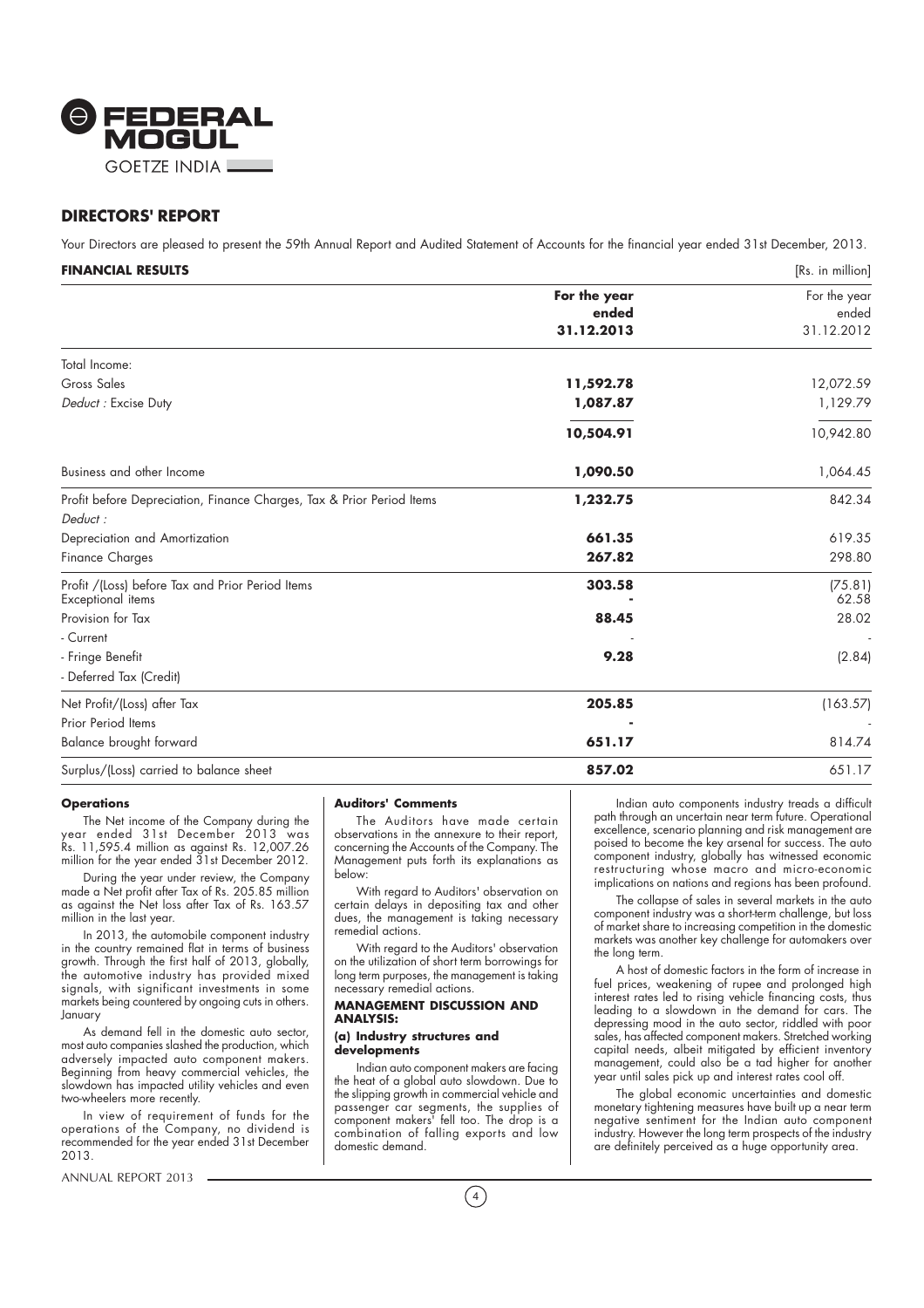

### **DIRECTORS' REPORT (Contd.)**

### **(b) Opportunities and Threats**

Federal-Mogul continues to support the Company with its technical expertise. With widely recognized brands, superior technology, strong distribution network and a committed team of employees, the Company is well positioned to take advantage of the opportunities and withstand the market challenges. The Company strives to create sustainable profitable growth by using superior technology and maintaining product quality and offering wide range of products at competitive prices which will give us a competitive edge in the market. A progressive leadership has given direction to the establishment.

We believe our proactive steps and consistent implementation of our plans will allow us to prepare the company for growth as consumers regain confidence in the industry and vehicle demand increases.

The Company competes with many independent manufacturers and distributors of component parts. Management continues to develop and execute initiatives to meet the challenges of the industry and to achieve its strategy for sustainable global profitable growth.

There are a limited sets of customers in our business, that is, the automobile manufacturers. Competition is intense, as we compete with suppliers both in the organized and unorganized segments. Technical edge, Specialization, innovation and networking will determine the success of the Company in this competitive environment.

Looking ahead, revenue is expected to improve, if Company is able to pursue its strategies. The Company is employing the best practices to proactively map the impact of its activities on its performance and profitability from economic environment and social perspectives.

### **(c) Segment wise or product wise performance**

We operate mainly in two segments i.e. OEM's and the Aftermarket (VCS). The Company has a balanced approach to the OEM's and VCS, which helps us in capitalizing on our strengths in both segments and to respond to market fluctuations and customer strategies.

### **(d) Outlook**

It has always been wafer thin margin rates and it might not get any thicker until the first half, with increased competition, weak sales and heavy discounts doled out by manufacturers to attract buyers. The second half of 2014 may hold the key to success for many auto component manufacturers in India, with new launches coming up. It would be a mixed

year for the auto component industry ahead. The auto component companies need to achieve significant productivity improvements in order to position themselves in the industry.

The future is fairly unpredictable. Market sentiments are unpleasant. The industry may take some time to bounce back.

The Company will endeavor to revitalize in near future as consumers regain confidence and vehicle demand increases. To remain competitive in the challenging and demanding environment, the benchmark has to be high in anticipation of the stated and unstated need of the customers and markets.

### **(e) Risks and concern**

The Company operates in an environment which is affected by various risks some of which are controllable while some are outside the control of the Company. However, the Company has been taking appropriate measures to mitigate these risks on a continuous basis. Some of the risks that are potentially significant in nature and need careful monitoring are listed hereunder:

#### **1. Raw material prices:**

Our profitability and cost effectiveness may be affected due to change in the prices of raw materials and other inputs.

#### **2. Foreign Currency Risks:**

Exchange rate fluctuations may have an adverse impact on the Company

#### **3. Technical Intensive Industry:**

The automobile industry is a technical intensive industry and thus faced with a constant demand for new designs, knowledge of nascent technology to meet market requirements.

### **4. Cyclical nature of the Industry:**

The Company's growth is linked to those of the automobile Industry, which is cyclical in nature. The demand for automobiles has a significant impact on the demand and prices of the products manufactured by the Company. A fall in the demand and / or prices would adversely impact the financial performance of the Company.

#### **5. Increasing competition :**

Increasing competition across both OEM's and after market segment, may put some pressure on market share.

#### **6. Excess/ short capacity:**

Estimation of optimal manufacturing capacities for our products is critical to our operations. Should we for any reason, not invest in capacity expansion in near future could result in stagnation in our sales. Conversely, in the event we over-estimate the future demand or due to general lowering of the customer demand due to recession, we may have excessive capacity, resulting in under utilization of assets and/or sale of surplus products at lower margin, which could have material adverse effect on the financial results of the company.

 $(5)$ 

### **(f) Adequacy of Internal Control Systems**

The Company has an Audit Committee headed by a non-executive independent director, inter-alia, to oversee the Company's financial reporting process, disclosure of financial information, performance of statutory and internal auditors, functions, internal control systems, related party transactions, investigation relating to suspected fraud or failure of internal audit control, to name a few, as well as other areas requiring mandatory review per Clause 49 of the Listing Agreement with the stock exchanges. The powers of the Audit Committee, inter-alia, include seeking information from any employee, directing the Company's internal Audit function, obtaining outside legal or other professional advice and investigating any activity of the Company within the Committee's terms of reference.

The Company has a well defined internal control system, which aims at protection of Company's resources, efficiency of operations, compliances with the legal obligations and Company's policies and procedures.

### **Subsidiary Companies**

Annual accounts of the Federal-Mogul TPR (India) Limited, subsidiary company and the related detailed information can be obtained on request by the shareholders of the Company.

These are also available for inspection at the Corporate Office of the Company and at the registered office of the subsidiary between 11 A.M. to 1 P.M.on all working days.

### **Abridged Financial Statements**

In terms of the provisions of Section 219(1)(b)(iv) of the Companies Act, 1956 read with clause 32 of Listing Agreement as modified by SEBI circular no. CIR/CFD/DIL/7/ 2011dated October 5, 2011 in line with the green initiative of Ministry of Corporate Affairs vide their circular dated April 29, 2011, the Board of directors has decided to circulate the abridged annual report containing salient features of the balance sheet and profit and loss account to the shareholders for the financial year 2013. Full version of the annual report will be available on Company's website www.federalmogulgoetze.com and will also be made available to investors upon request.

In support of the green initiative of the Ministry of Corporate Affairs, the Company has also decided to send all future communications including the annual report through email to those shareholders, who have registered their e-mail id with their depository participant/ Company's registrar and share transfer agent. In case a shareholder wishes to receive a printed copy of such communications, he/she may please send a request to the Company, which will send a printed copy of the communication to the shareholder.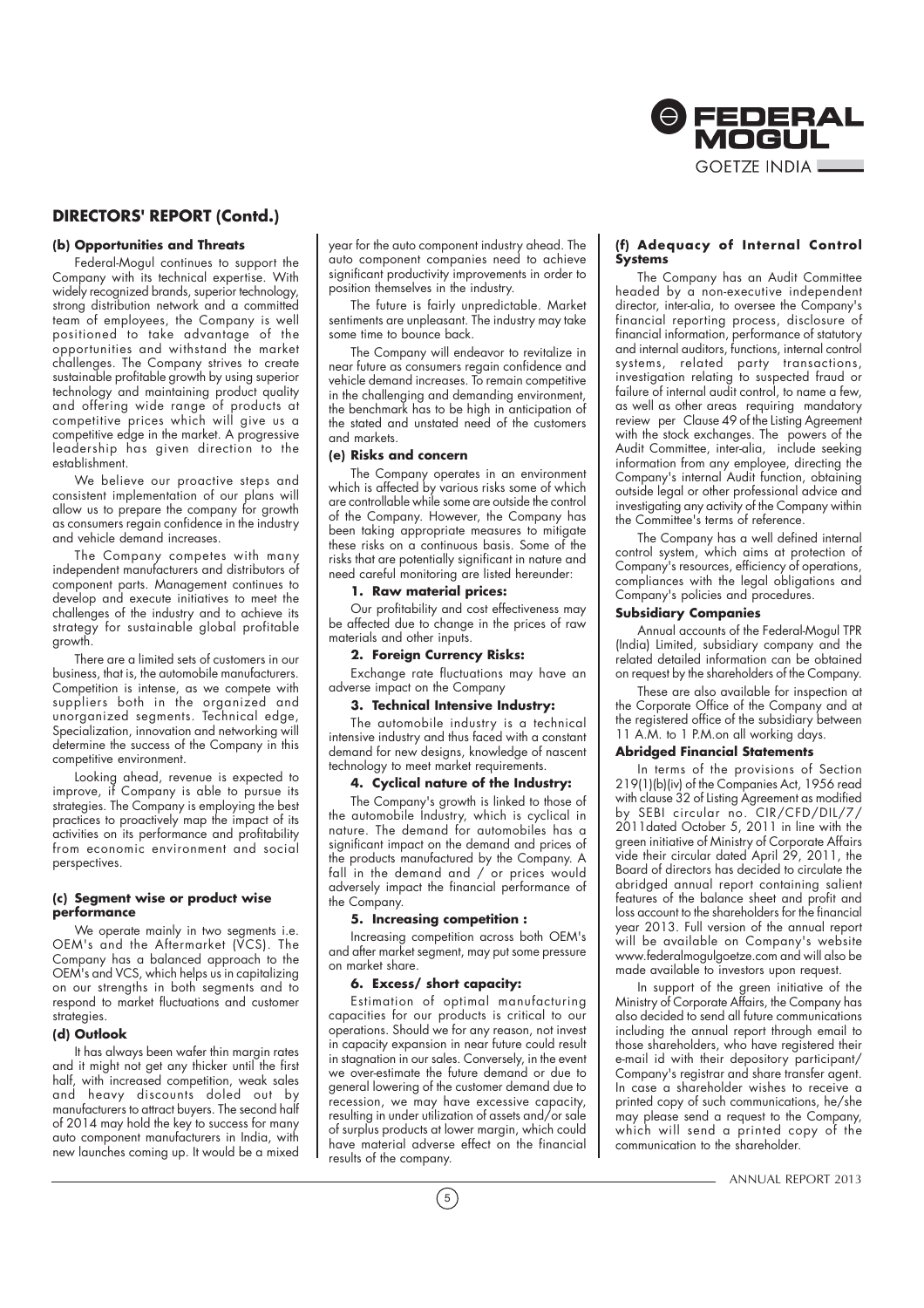

### **Directors' Responsibility Statement**

Pursuant to the requirements of Section 217(2AA) of the Companies Act, 1956, with respect to Directors' Responsibility Statement, it is hereby confirmed that:

• In the preparation of annual accounts the applicable accounting standards have been followed and that there have been no material departures;

• The Directors have selected such accounting policies and applied them consistently, except to the extent of deviations required for the better presentation of the accounts and made judgments and estimates that are reasonable and prudent so as to give a true and fair view of the state of affairs of the Company as at 31st December 2013 and of the profit of the Company for the year ended on that date;

The Directors have taken proper and sufficient care for the maintenance of adequate accounting records, in accordance with the provisions of the Companies Act, for safeguarding the assets of the Company and for preventing and detecting fraud and other irregularities;

The Directors have prepared the annual accounts of the Company on a going concern basis.

#### **Directors**

Presently your Board consists of Six (6) Directors consisting of Mr. K.N. Subramaniam, Chairman and Non-executive Independent Director, Mr. Andreas Kolf, Managing Director, Mr. Sachin Selot, Whole Time Finance Director & CFO, Mr. Mukul Gupta, Non-executive Independent Director Mr. Sunit Kapur, Non-Executive Director and Mr. Bernhard Motel, Non-Executive Director.

Mr. Vikrant Sinha, Whole Time Finance Director and CFO of the Company passed away on 31.03.2013. The Board conveyed its deep condolences and grief on the sad demise of Mr. Vikrant Sinha and placed on record its sincere appreciation of the valuable contribution provided by Mr. Sinha during his association with the Company.

In the Board Meeting held on 6th November, 2013, Mr. Sunit Kapur resigned from the position of Whole Time Managing Director of the Company. However, he would continue to be a non Whole Time Director of the Company effective 6th November, 2013.

In the same Board Meeting, Mr. Andreas Kolf and Mr. Sachin Selot were appointed as Additional Director. The Board also appointed Mr. Andreas Kolf as Whole Time Managing Director and Mr. Sachin Selot as Whole Time Finance Director & CFO of the Company for a period of 5 Years, effective 6th November, 2013.

In accordance with Article 109 of the Articles of Association of the Company, Mr. Bernhard Motel is retiring by rotation in the forthcoming Annual General Meeting and being eligible offers himself for re-appointment.

### **Public Deposits**

As at 31st December, 2013, your company had no unclaimed Fixed Deposits. No fresh/ renewed deposits were accepted during the financial year.

#### **Auditors**

M/s. Walker, Chandiok & Co., Chartered Accountants, New Delhi (Firm Registration No. 001076N), retire as Auditors of the Company at the forthcoming Annual General Meeting and being eligible, offer themselves for re-appointment for the year 2014. They have furnished a certificate to the effect that the re-appointment, if made, will be in accordance with sub-section (1B) of Section 224 of the Companies Act, 1956.

#### **Human Resources**

The employee relations have remained cordial throughout the year and industrial harmony was maintained. Measures for the safety, training and development of the employees, continued to receive top priority. The total number of salaried and hourly paid employees, as at December 31, 2013, stood at 4213.

### **Safety, Health and Environment Protection**

The Company sustained its initiatives to maintain a pollution free environment by reduction/ elimination of waste, optimum utilization of power and preventive maintenance of equipments and machineries to keep them in good condition. Safety and health of the people working in and around the manufacturing facilities is the top priority of the Company and we are committed to improve this performance year after year.

### **Corporate Social Responsibility**

As part of the Corporate Social Responsibility, your Company continues to sponsor a program in SOS Children's Village of India for the education of 171 girls at Bangaluru and Rajpura. The main objective of the program is to ensure the regular education and sustainable academic performance.

### **Cautionary Statement**

Certain statements in the Management Discussion and Analysis describing the Company's views about the Industry, expectations/predictions, objectives etc may be forward looking within the meaning of applicable laws and regulations. Actual results may differ from those expressed or implied in these statements. The Company's operations may, inter-alia, be affected by the supply and demand situations, input prices and availability, changes in Government regulations, tax laws and other factors such as industry relations and economic developments etc. Investors should bear the above in mind.

### **Conservation of Energy, Technology Absorption, Foreign Exchange Earnings and Outgo**

Information pursuant to Section 217(1) (e) of the Companies Act, 1956 read with Companies (Disclosure of Particulars in the Report of the Board of Directors) Rules, 1988 is annexed and forms a part of this report.

### **Particulars of Employees**

Your Directors place on record their deep appreciation for the contribution made by the employees of the Company at all levels. Our industrial relations continue to be cordial.

Information in accordance with the provisions of Section 217(2A) of the Companies Act, 1956, read with Companies (Particulars of Employees) Rules, 1975, as amended, forms part of this Report. However, as per the provisions of Section 219(1)(b)(iv) of the Companies Act, 1956, this Report and Accounts are being sent to all the Members of the Company, excluding the Statement of Particulars of Employees.

Any Member interested in obtaining a copy of the said Statement may write to the Company Secretary of the Company.

### **Acknowledgement**

Your Directors acknowledge with sincere gratitude the co-operation and assistance extended by the Bank(s), Customers, Dealers, Vendors, promoters, shareholders, Government Authorities and all the other business associates during the year under review. The Directors also wish to place on record their deep sense of gratitude for the committed services of the Executives, staff and workers of the Company.

For and on behalf of the Board

| <b>Andreas Kolf</b>      | <b>Sachin Selot</b>    |
|--------------------------|------------------------|
| Whole Time               | Whole time             |
| <b>Managing Director</b> | Finance Director & CFO |
| Place: Gurgaon           |                        |
| Date: February 28, 2014  |                        |

 $(6)$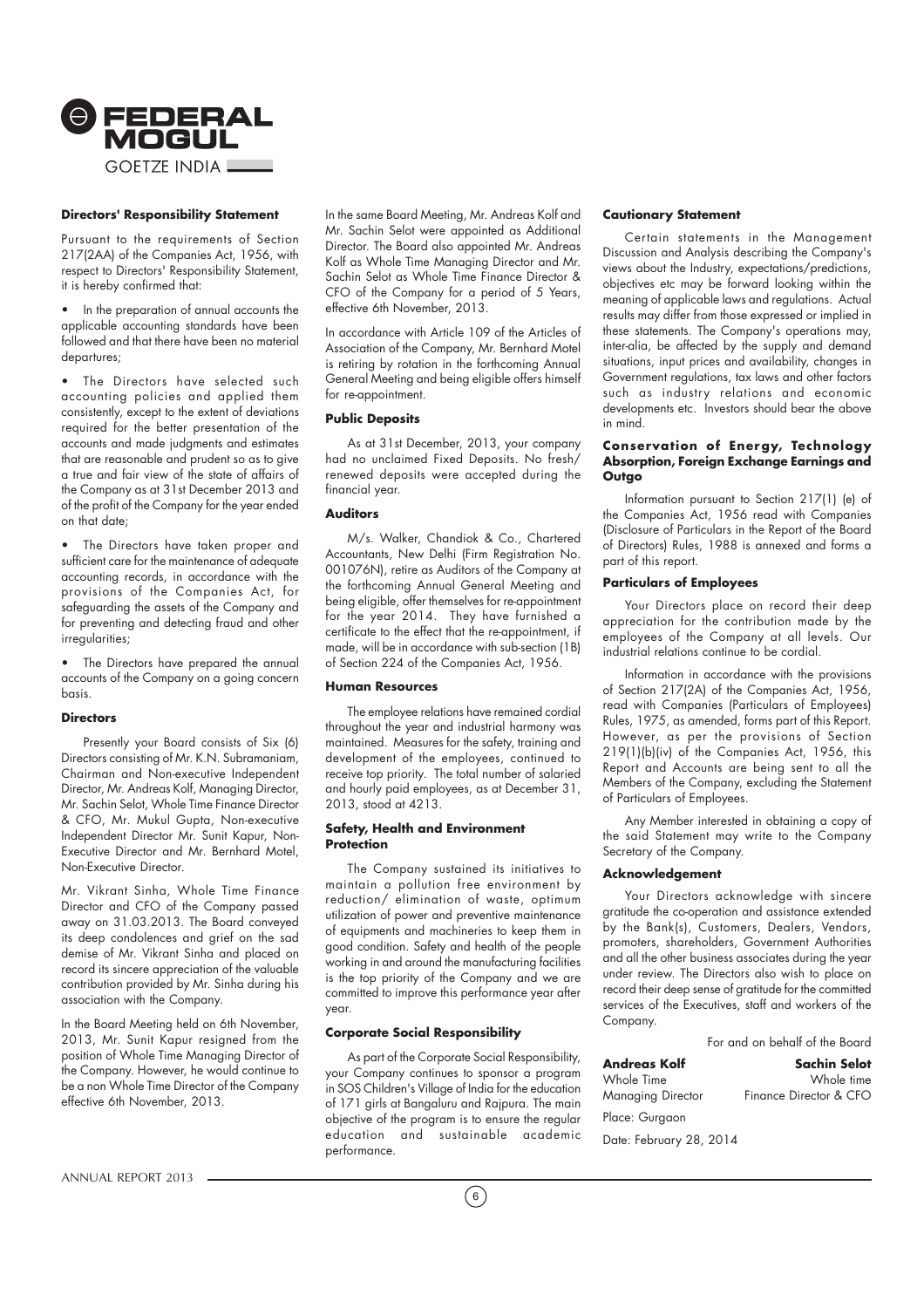

### **ANNEXURE TO THE DIRECTORS' REPORT**

**Particulars required under the Companies (Disclosure of Particulars in the report of the Board of Directors) Rules, 1988**

#### **A. CONSERVATION OF ENERGY**

- **a) Energy conservation measures taken:**
	- Efficiency improvement of air compressors through arresting of air leakages and relay out of pipe lines from underground to over head.
		- Installation of refrigerant type air driers.
		- Replacement of inefficient reciprocating compressors with screw compressors
		- Installation of LED lights in place of Fluorescent lights in some areas of Piston m/c shop and ring m/c shop
		- Reduction in compressed air in air blowing application by reducing pressure from 6 bar to 3 bar
		- Implementation of energy efficient motors
		- Use of sun light in sealed quench furnace area by installation of transparent sheets
		- Introduction of solar lighting and solar water heater in canteen.
		- Introduction of required temperature alarming system on ABP induction furnace.
	- Optimum use of continuous running of furnaces in foundries.
	- Saving Hydraulic oil through dehydration and filtration
	- Reduction in thermal loss in holding furnaces of piston export foundry by installation of covers.

#### **b) Additional investment and proposals,** if any, being implemented for **reduction of consumption.**

- Replacement of old fluorescent lamps with new LED lights
- Use of energy efficient motors and lighting system.
- Replacement of reciprocating compressor with rotary screw compressor
- Installation of thyrister control on holding furnaces
- Use of PNG in place of HSD in Piston foundry furnace results saving in cost and environment
- Replacement of very old inefficient reciprocating air compressors
- Arresting of compressed air in the plant
- Installation of Energy management system.
- Solar Energy System for lightening.
- Energy audit of the Plant.
- Plugging of compressed air leakages by replacing structure.
- Installation of air dryer in compressor room.
- **c) Impact of measure (a) & (b) above for reduction of energy consumption & consequent on cost of production of goods:**
	- The above measures have resulted in reduction in power consumption and savings in energy.

### **B. TECHNOLOGY ABSORPTION**

Research & Development (R&D)

#### **1. Specific areas in which the Company carried out the R&D**

- Product development for engines with alternate fuels such as CNG & LPG
- Product development to meet the Emission regulations
- Product development for friction reduction, reduction in lube oil consumption and improving specific fuel consumption
- Product development for reduced piston weight(Elasto oval 2) • Introduction of different materials and
- coatings
- Introduction of ID & OD machining technology for rings
- Implementing horizontal Die casting technology for Light Vehicle Diesel pistons
- Implementation of High Strength alloy for light vehicle diesel and gasoline pistons
- Galley cooled pistons production to meet BSIV & BSV emission norms
- Implementation of new coatings for friction & wear protection for pistons
- New ring configurations to meet lower fuel and lube oil consumptions
- Introduction of ID and OD Inspection Sensing machine in Rings
- Introduction of the Casting simulation Software for casting optimization
- Introduction of Knock off Runner and Riser design in Piston casting
- Raw material testing and development.
- Low friction ring pack introduced for major diesel applications to improve fuel efficiency
- Design Optimization through FE analysis a. New material models tested for LVD, HD and gasoline pistons
- b. New contact formulations tested to reduce cycle time and to improve pin bore results.
- c. New flexible liner methodology to improve skirt results
- d. Pin fatigue analysis

#### • Introduction of Magma for casting simulation. **2. Benefits derived as a result of above**

#### **R & D**

- Introduction of new products to the market. Better performance in terms of emission outputs, fuel consumption and lube oil consumption.
- **Development of New Business.**

### Customer Satisfaction.

- **3. Future plan of action** To develop parts for the engines meeting improved performance in terms of fuel consumption, friction and lube oil consumption.
	- To work upon better skirt coating materials (AV19 under trials).
	- To develop parts for the engines meeting the emission regulations.
	- To continue development of new products in a cost efficient manner.
	- To upgrade the technology
	- Implementation of Magma for casting simulation
	- Low Cost Automation
	- Low Cost Autogauging for Inspection<br>• Installation of facilities for thin ring
	- Installation of facilities for thin rings with Napier rings with serrations on OD
	- Implementation of bushing technology for High end diesel applications
		- Introducing premium surface technologies for pistons and rings
	- To work upon better friction reduction ring packs.
	- To work on coating for piston rings

| 4. | <b>Expenditure on Research &amp;</b><br>Development (R & D) |                                                  |
|----|-------------------------------------------------------------|--------------------------------------------------|
|    | Capital:                                                    | 9.79 million                                     |
|    | Recurring:                                                  | Rs. 37.50 million                                |
|    | Total                                                       | $Rs.$ 47.29 million                              |
|    |                                                             | Total R & D Expenditure as a percentage of total |
|    | turnover: $0.42%$                                           |                                                  |

#### **Technology absorption, adaptation and innovation**

- **1. Efforts in brief made towards technology absorption, adaptation & innovation:**
	- The Company has successfully absorbed the technology for the manufacture of piston assembly conforming to Euro II, III, IV and E V standards for Gasoline/Diesel/CNG applications.
	- Installation of efficient Plating process for Piston Rings
	- Installation of robotic Casting Machines i.e MLDB and Fata
	- Implementation of High Strength Alloys for diesel and gasoline pistons
	- Started casting simulation of Pistons with the Casting simulation software i.e MAGMA

#### **2. Benefits derived as a result of above efforts;**

- New Business
- Upgradation in Technology
- Customer Satisfaction
- Higher Product reliability
- Higher Productivity

### **3. Import of Technology**

| Technology for                            | <b>Year of Import Status</b>         |
|-------------------------------------------|--------------------------------------|
| Fata die design / Manufacture             | 2009 Implemented                     |
| Hard anodizing of ring grooves            | 2009 Implemented                     |
| Development of high strength              |                                      |
| piston material                           | 2010 Implemented                     |
| Thin Napier Ring with serrations          |                                      |
| on OD                                     | 2010 Implemented                     |
| AV11D coating for pistons                 | 2010 Implemented                     |
| Saltcore cleaning equipment               | 2010 Implemented                     |
| Automatic circlip, pin and                | 2010 Implemented                     |
| laser marking                             |                                      |
| Crater Bond Checking Instrument           | 2010 Implemented                     |
| Salt Core Manufacturing                   | 2011 Implemented                     |
| Introduction of ID & OD machining         |                                      |
| technology for rings                      | 2011 Implemented                     |
| Development of Tapered contact            | 2011 Implemented                     |
| land oil rings<br>Ring Peripheral Coating |                                      |
|                                           | 2011 Implemented                     |
| Horizontal Casting of Pistons             | 2011 Implemented<br>2011 Implemented |
| Gallery cooled pistons<br>manufacturing   |                                      |
| New Surface coating materials             | 2011 Implemented                     |
| <b>AV13D</b>                              |                                      |
| Robotic casting technology                | 2011 Implemented                     |
| Raised Cooling gallery piston             | 2012 Implemented                     |
| Sintered saltcore                         | 2012 Implemented                     |
| Casting Simulation using magma            | 2013 Implemented                     |
| AV 19 coating                             | 2013 Under Trials                    |
| DLC coating for pins                      | 2013 Under Trials                    |
| Earaign Evehange Earnings & Autra-        |                                      |

# **Foreign Exchange Earnings & Outgo**

- 1. Exports: The Company made exports worth Rs.1,224.77 million for the year under review as compared to Rs. 771.11 million for the corresponding previous year.
- 2. Foreign exchange earned : Rs 1224.77 million Foreign exchange utilized Rs. 260.52 million

ANNUAL REPORT 2013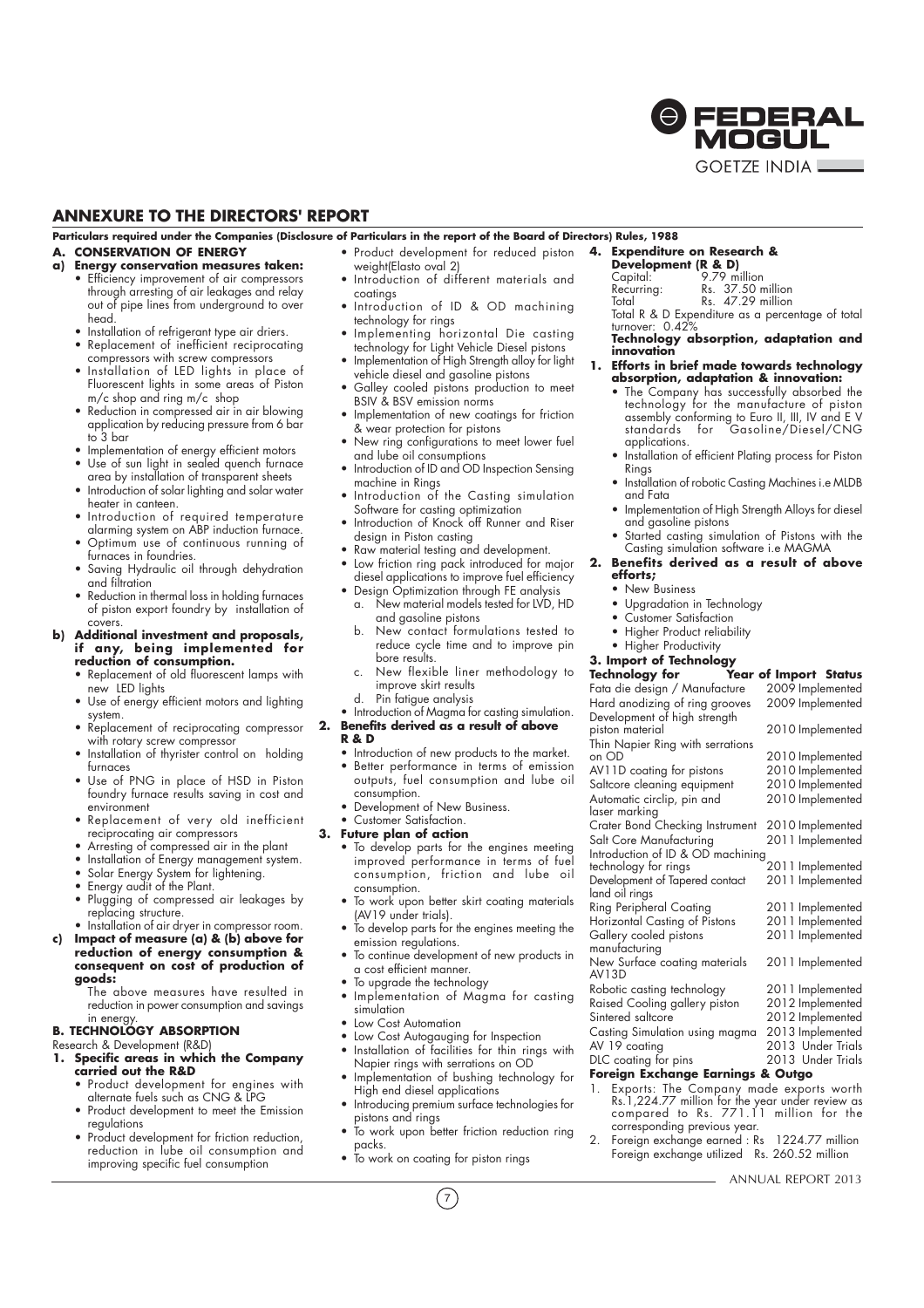

### **CORPORATE GOVERNANCE REPORT**

#### **1. PHILOSOPHY**

Federal-Mogul Goetze (India) Limited defines Corporate Governance as a process directing the affairs of the Company with integrity, transparency and fairness, so as to optimize its performance and maximize the long term shareholder value in legal and ethical manner, ensuring justice, courtesy and dignity in all transactions of the Company. Your Company is committed to good Corporate Governance in all its activities and processes.

The Company maintains the optimum combination of Executive and independent Directors having rich experience in related sectors for providing premeditated direction to the Company. The Board of Directors always endeavor to create an environment of fairness, equity and transparency in transactions with the underlying objective of securing long term shareholder value, while, at the same time, respecting the right of all stakeholders.

### **2. BOARD OF DIRECTORS**

**a) Composition:** The Board of Directors of the Company has an optimum combination of executive and non-executive directors having rich knowledge and experience in the industry and related sectors for providing strategic guidance and direction to the Company. Presently, the Company has 6 Directors on its Board, out of which 4 are Non Executive Directors. Moreover 2 of the Non Executive Directors are Independent Directors. The Chairman of the Board is a Non - Executive Independent Director. The non-executive independent Directors bring a wide range of expertise and experience to the Board.

During the year, there was no pecuniary relationship or business transaction by the Company with any non-executive Director, other than the sitting fee for attending the Board/ Committee meetings.

#### **b) Details of Board Meetings held during the year 1st January 2013 to 31st December, 2013**

| Date of Meeting    | <b>Board Strength</b> | No. of Directors Present<br>in person |
|--------------------|-----------------------|---------------------------------------|
| 28th Febuary, 2013 |                       |                                       |
| 9th May, 2013      |                       |                                       |
| $31st$ July, 2013  |                       |                                       |
| 6th November, 2013 |                       |                                       |

\*At the start of the meeting the Board Strength was 4 Directors. However, 2 Directors had been appointed during the meeting making the Board Strength as 6 Directors out of which 5 Directors were present in person.

#### **Information placed before the Board :**

Apart from the items that are required to be placed before the Board for its approval under the statutes, the following are also tabled for Board's Periodic Review/ Information, to the extent applicable:

- Annual capital & revenue budgets and updates;
- Quarterly results of the Company;
- Minutes of meetings of Audit Committee and other committees of the Board;
- Information on recruitment and remuneration of senior officers, just below the Board level; including appointment or removal of Chief Financial Officer and the Company Secretary.
- Materially important show cause, demand, prosecution and penalty notices;
- Fatal or serious accidents or dangerous occurrences;
- Any materially relevant default in financial obligations to and by the Company or substantial non-payment for goods sold by the Company;

Any issue, which involves possible public or product liability claims of substantial nature, including any Judgment or order which, may have passed strictures on the conduct of the Company or taken an adverse view regarding another enterprise that can have negative implication on the Company.

- Details of any joint ventures or collaboration agreement.
- Transaction that involve substantial payment towards goodwill, brand equity or intellectual property.
- Significant labour problems and their proposed solutions;
- Sale of material nature of investments, subsidiaries, assets, which is not in normal course of business.
- Quarterly details of foreign exchange exposures and the steps taken by management to limit the risks of adverse exchange rate movement, if material.
- Non-compliance of any regulatory, statutory nature or listing requirements and shareholder services such as non-payment of dividend, delay in share transfer, etc. **c) Information in respect of Directors being re-appointed is as under :**

Mr. Bernhard Motel, Director is liable to retire by rotation, in the ensuing Annual General Meeting of the Company and being eligible, offer himself for re-appointment. Item regarding his re-appointment has been included in the notice of the ensuing Annual General Meeting.

Mr. Bernhard Motel holds Master Degree in Engineering from Berlin, Germany. He has more than 16 years experience in the industry. He has held several senior management positions in Federal-Mogul. Presently, he is Vice President Pistons Global, Federal-Mogul.

In the Board Meeting held on 6th November, 2013, Mr. Sunit Kapur resigned from the position of Whole Time Managing Director of the Company. However, he would continue as non Whole Time Director of the Company effective 6th November, 2013.

In the same Board Meeting, Mr. Andreas Kolf was appointed as an Additional Director. The Board also appointed him as Managing Director of the Company for a period of 5 Years, effective 6th November, 2013. Mr. Kolf, aged 51 years, cleared his first law exam from WestfalischeWilhelms University, Munster, Germany and his second law exam from Landesjustizprufungsamt Nordrhein, Westfalen, Germany. Mr. Kolf has a vast experience of over 20 years in various managerial capacities.

In the same Board Meeting, Mr. Sachin Selot, was appointed as an Additional Director, effective 6th November, 2013. The Board also appointed him as Whole Time Finance Director & CFO of the Company for a period of 5 Years, effective 6th November, 2013. Mr. Selot, aged 45 years, is a Chartered Accountant from the Institute of Chartered Accountants of India as well as a Management Accountant from the Chartered Institute of Management Accountants. Mr. Selot has 21 years of rich experience at senior level positions in the field of Business Finance, including Accounting, Treasury, Tax, Internal Control, Corporate Finance, Risk Management, Strategic Business Planning, Corporate Financial Planning, Project Financing & Appraisals.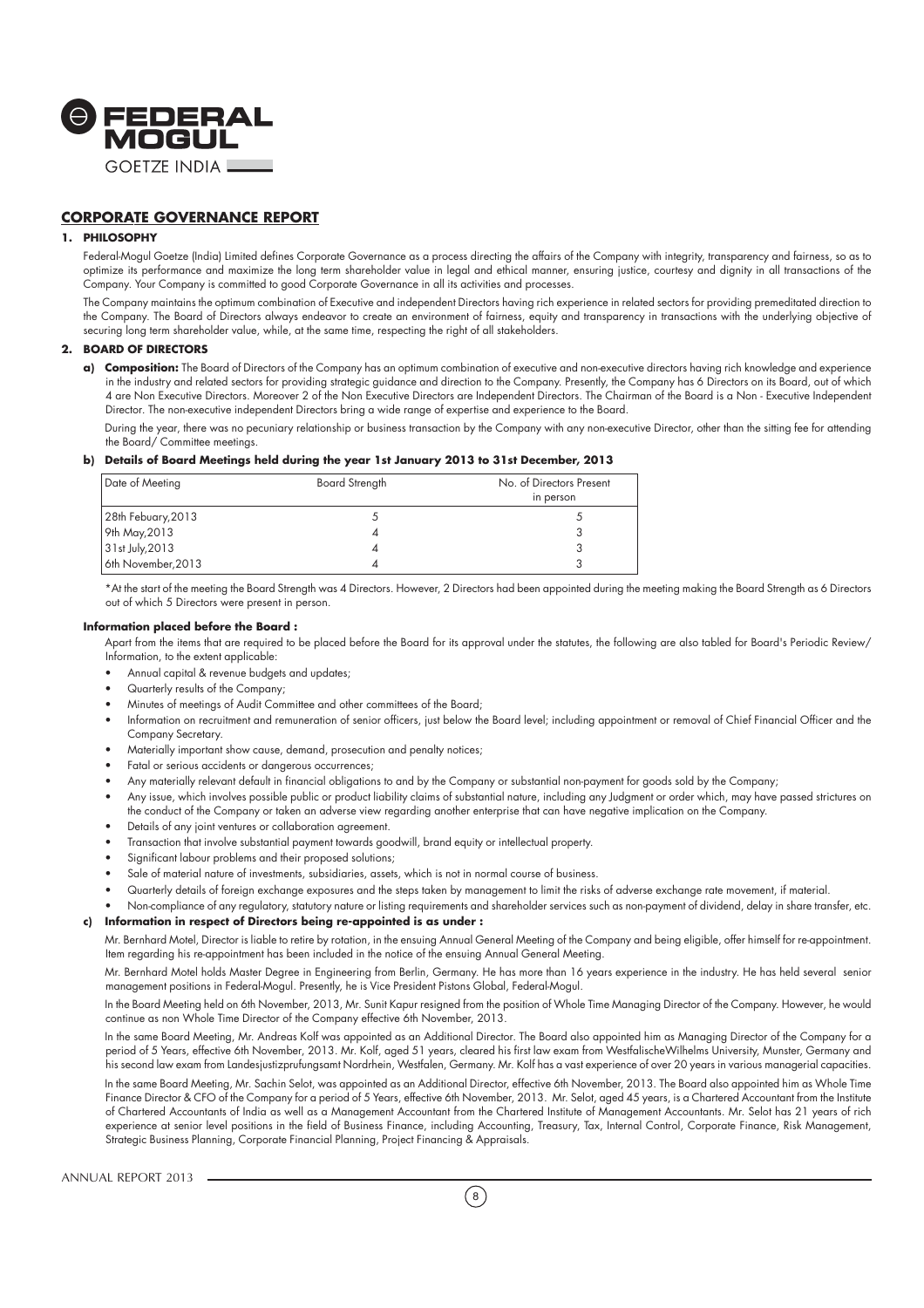

### **d) Attendance at Board Meetings and last AGM and details of memberships of Directors in other Boards and Board Committees:**

| Name of the Director            | Category        | For the year from 1st January 2013<br>to 31st December, 2013 |               | As on 31st December, 2013                         |          |                                                         |  |
|---------------------------------|-----------------|--------------------------------------------------------------|---------------|---------------------------------------------------|----------|---------------------------------------------------------|--|
|                                 |                 | Attendance at<br><b>Board Meeting</b>                        | Last AGM      | Number of Directorships<br>of other Indian Public |          | Committee Memberships of<br>other Indian Public Limited |  |
|                                 |                 | Total Meetings<br>held $-4$ )                                | 10th May 2013 | Limited Companies (Note1)                         | Member   | Companies (Note-2)<br>Chairman                          |  |
|                                 |                 |                                                              |               |                                                   |          |                                                         |  |
| Mr. Sunit Kapur                 | MD (till 5th    | 4                                                            | Yes           |                                                   | $\Omega$ | $\Omega$                                                |  |
|                                 | Nov, 2013)      |                                                              |               |                                                   |          |                                                         |  |
|                                 | NED (w.e.f 6th) |                                                              |               |                                                   |          |                                                         |  |
|                                 | Nov, 2013)      |                                                              |               |                                                   |          |                                                         |  |
| Mr. Andreas Kolf                | <b>WTMD</b>     |                                                              | No            | 3                                                 | 2        |                                                         |  |
| (appointed w.e.f 6th Nov, 2013) |                 |                                                              |               |                                                   |          |                                                         |  |
| Mr. Sachin Selot                | <b>WTFD</b>     |                                                              | No            | $\overline{2}$                                    | 2        | $\mathcal{P}$                                           |  |
| (appointed w.e.f 6th Nov, 2013) | & CFO           |                                                              |               |                                                   |          |                                                         |  |
| Mr. Bernhard Motel              | <b>NED</b>      |                                                              | No            | Nil                                               | $\Omega$ | Nil                                                     |  |
|                                 |                 |                                                              |               |                                                   |          |                                                         |  |
| Mr. Mukul Gupta                 | <b>NEID</b>     |                                                              | Yes           | Nil                                               | $\Omega$ | $\Omega$                                                |  |
| Mr. K.N. Subramaniam            | <b>CNEID</b>    |                                                              | Yes           | Nil                                               | $\Omega$ | Nil                                                     |  |
| Mr. Vikrant Sinha               | WTFD &          |                                                              | No            | N.A.                                              | N.A.     | N.A.                                                    |  |
| (Passed away on 31.03.2013)     | <b>CFO</b>      |                                                              |               |                                                   |          |                                                         |  |

CNEID : Chairman and Non-Executive Independent Director NEID : Non Executive Independent Director MD : Managing Director Channel Communist Communist Communist Communist Communist Communist Communist Communist Communist Communist Communist Communist Communist Communist Communist Communist Communist Communist Communist C

WTFD&CFO : Whole Time Finance Director & CFO NED : NED : Non Executive Director

Note1 : The above excludes Foreign Companies, Private Limited Companies and Alternate Directorships.

Note2 : Includes only Audit and Shareholders'/Investors' Grievance committee in all Public Limited Companies.

### **Code of Conduct**

We at Federal-Mogul Goetze (India) Limited have laid down a code of conduct for all Board members and senior management of the Company. The code of conduct is available on the website of the Company i.e. www.federalmogulgoetze.com. The code has been circulated to all the members of the Board and senior management and they have affirmed compliance with the code of conduct. A declaration signed by the Managing Director to this effect is attached to the Annual Report.

### **3. AUDIT COMMITTEE**

### **a) Composition and Terms of Reference**

Presently, the Audit Committee comprises of two Non-Executive Independent Directors and one Non-Executive Director viz. Mr. Mukul Gupta, Chairman (Non-Executive Independent Director), Mr. K.N. Subramaniam, Member (Non-Executive Independent Director) and Mr. Bernhard Motel, Member.

Representatives of the Management, Finance Department, Company Secretary, Statutory Auditors and Internal Auditors are invitees to the meetings of the Audit **Committee** 

The current terms of reference of the Audit Committee fully conform to the requirements of Clause 49 of the Listing Agreement as well as Section 292A of the Companies Act, 1956. These broadly include review of internal audit programmed, review of financial reporting systems, internal control systems, ensuring compliance with statutory and regulatory provisions, discussions on quarterly, half yearly and annual financial results, interaction with senior management, statutory and internal auditors, recommendation for re-appointment of statutory auditors etc.

### **b) Meetings and Attendance**

Details of Audit Committee Meetings held during the year 1st January 2013 to 31st December, 2013

| <b>Date of Meeting</b> | <b>Strength of Committee</b> | No. of Members present in person |
|------------------------|------------------------------|----------------------------------|
| 28th February, 2013    |                              |                                  |
| 9th May, 2013          |                              |                                  |
| 31st July, 2013        |                              |                                  |
| 6th November, 2013     |                              |                                  |

#### **Audit Committee Members Attendance during the Accounting year 2013**

| <b>Name</b>                | <b>Total Meetings held</b> | No. of meetings attended in person |
|----------------------------|----------------------------|------------------------------------|
| Mr. Mukul Gupta (Chairman) |                            |                                    |
| Mr. K.N. Subramaniam       |                            |                                    |
| Mr. Bernhard Motel         |                            |                                    |

The Audit Committee meeting was also held on 28th February, 2014 to, inter-alia, consider the reappointment of Walker, Chandiok & Co, Chartered Accountants (Firm Registration No. 001076N), as Statutory Auditors of the Company for the Year 2014, review of the audited financial results and Annual Accounts for the year ended 31st December 2013 with the statutory auditors and recommend the same to the Board for approval.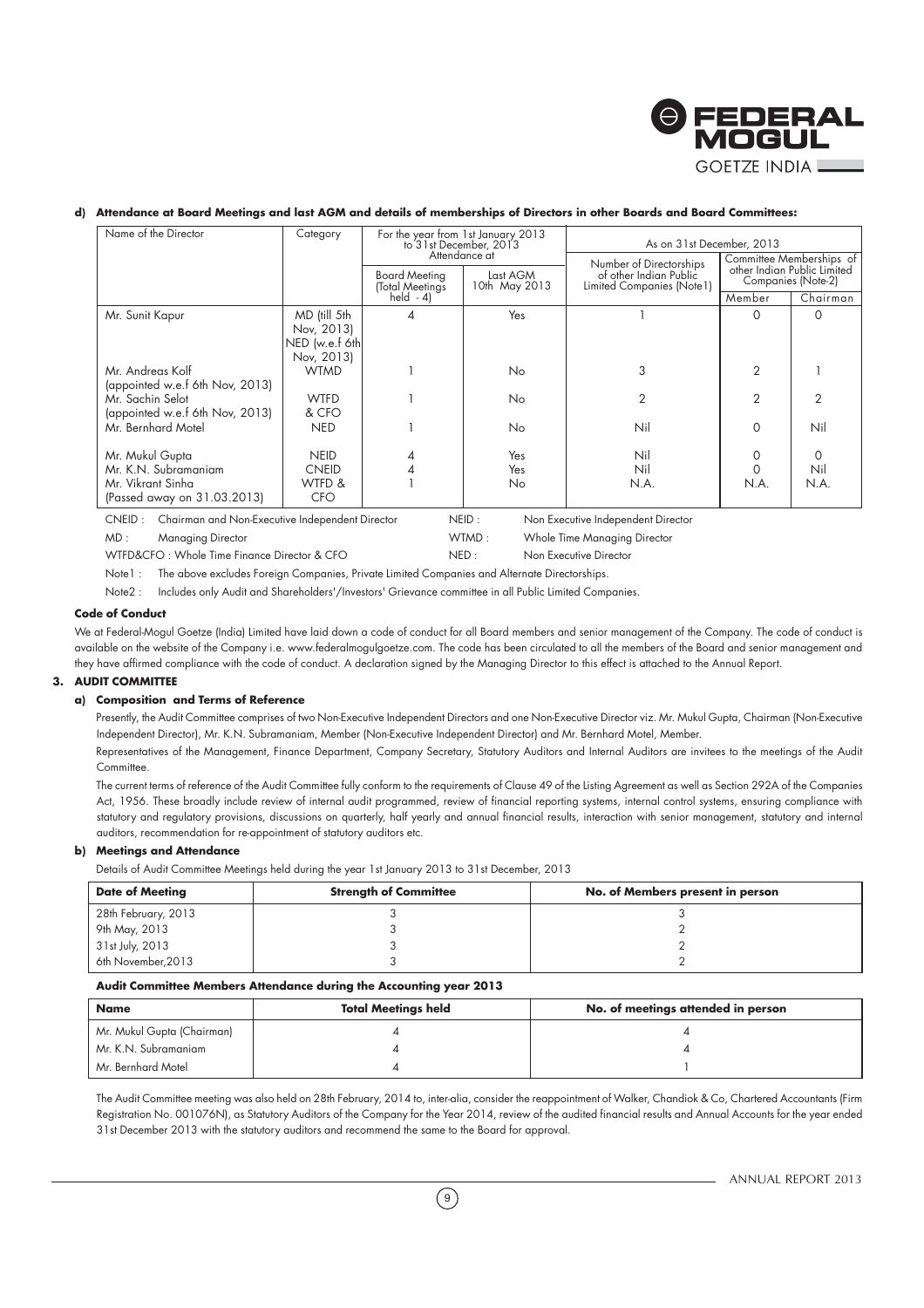

### **4. REMUNERATION COMMITTEE**

At present, the Remuneration Committee of the Company comprises of Mr. K.N. Subramaniam as the Chairman, Mr. Mukul Gupta and Mr. Bernhard Motel as Members. The Remuneration Committee has been constituted to determine and review the remuneration packages of the Managing Director and/or Whole Time Director. The remuneration policy is in consonance with the existing industry practice.

### **a) Meetings and Attendance**

Details of Remuneration Committee Meetings held during the year 1st January, 2013 to 31st December, 2013

| <b>Date of Meeting</b> | <b>Strength of Committee</b> | No. of Members present<br>in person | <b>No. of Members Present</b><br>through conference call |
|------------------------|------------------------------|-------------------------------------|----------------------------------------------------------|
| 28th Febuary,2013      |                              |                                     | Nil                                                      |
| 6th November, 2013     |                              |                                     | Nil                                                      |

### **b) Remuneration Committee Members Attendance during the year,2013**

| <b>Name</b>          | <b>Total Meetings held</b> | No. of meetings attended<br>in person | No. of meetings attended<br>through Conference Call |
|----------------------|----------------------------|---------------------------------------|-----------------------------------------------------|
| Mr. K.N. Subramaniam |                            |                                       | Nil                                                 |
| (Chairman)           |                            |                                       |                                                     |
| Mr. Mukul Gupta      |                            |                                       | Nil                                                 |
| Mr. Bernhard Motel   |                            |                                       | Nil                                                 |

### **Details of Remuneration to Directors for the year ended 31st December, 2013**

| <b>Name of Executive Directors</b> | <b>Remuneration for the year ended 2013</b> | <b>Amount</b> | Service contract      |
|------------------------------------|---------------------------------------------|---------------|-----------------------|
| Andreas Kolf                       | - Salaries                                  | 3,300,000     | 6th November, 2013 to |
|                                    | - Contribution to Provident & Other funds   |               | 5th November, 2018    |
|                                    | - Other Perquisites                         | 134,042       |                       |
|                                    | Total                                       | 3,434,042     |                       |
| Mr. Dan Brugger                    | - Salaries                                  | 2,078,584     | Resigned w.e.f.       |
|                                    | - Contribution to Provident & Other funds   | 73,356        | 28.02.2013            |
|                                    | - Other Perquisites                         | 340,957       |                       |
|                                    | Total                                       | 2,492,897     |                       |
| Mr Sachin Selot                    | - Salaries                                  | 1,167,569     | 6th November, 2013 to |
|                                    | - Contribution to Provident & Other funds   | 60,500        | 5th November, 2018    |
|                                    | - Other Perquisites                         |               |                       |
|                                    | Total                                       | 1,228,069     |                       |
| Mr. Sunit Kapur                    | - Salaries                                  | 14,968,663    | Resigned w.e.f        |
|                                    | - Contribution to Provident & Other funds   | 812,700       | 6th November, 2013    |
|                                    | - Other Perquisites                         | 153,000       |                       |
|                                    |                                             | 15,934,363    |                       |

Notes: 1. During the period under review, the Non-Executive Independent Directors received sitting fees of Rs. 20,000/- each for the meetings of the Board, Audit Committee, Shareholders' / Investors' Grievance Committee, Remuneration Committee, and Rs. 15,000/- each for Share Transfer Committee meetings attended by them. There are no other pecuniary relationships or transactions with the Company.

2. The Company does not have any stock option scheme.

**Remuneration Policy of the Company :** Remuneration policy is directed towards rewarding performance based on review of achievements on a periodical basis. The Remuneration policy is in consonance with the existing Industry trends. The remuneration structure of Executive Directors comprises of salary, allowances, and perquisites.

#### ANNUAL REPORT 2013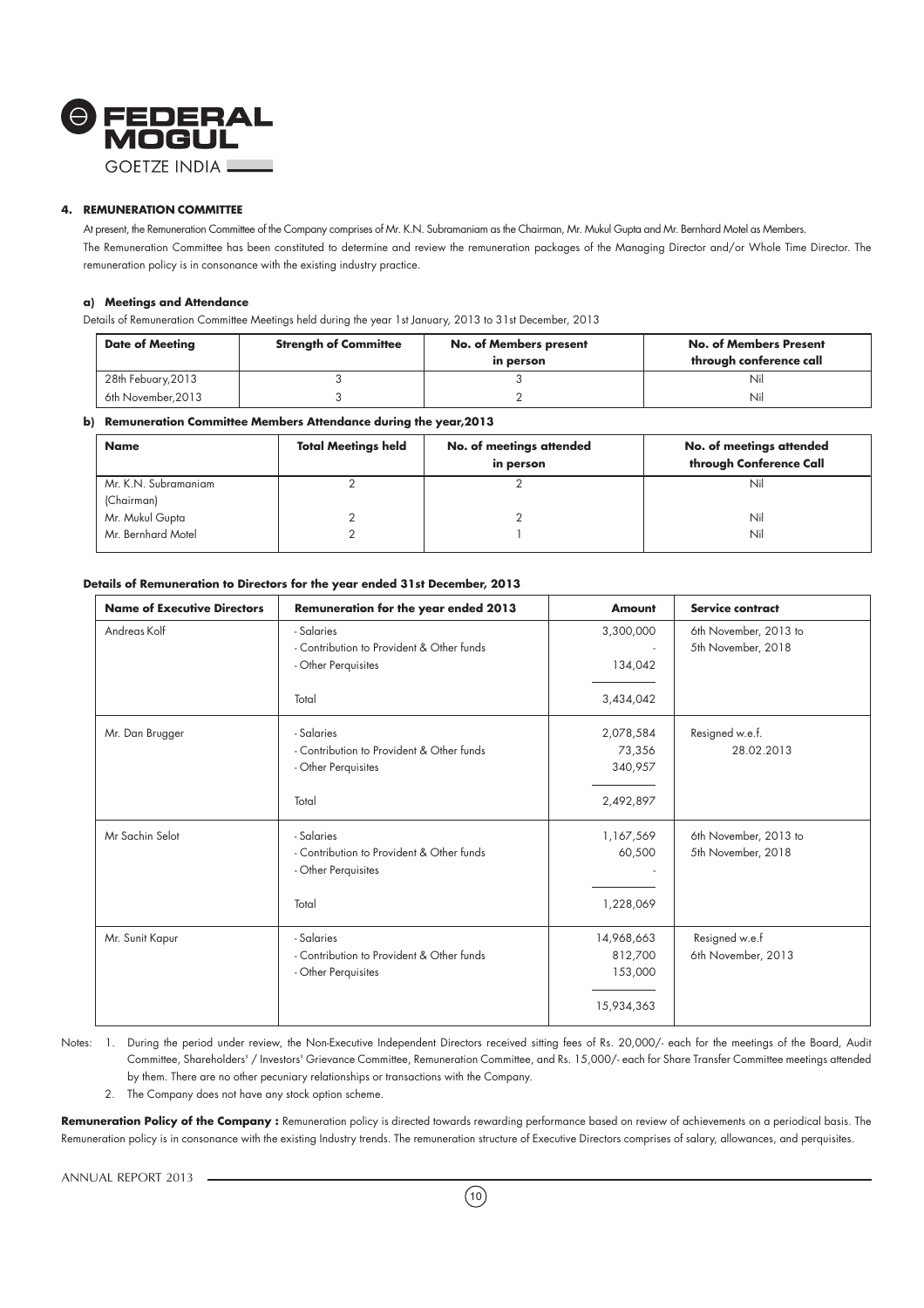

### **5. SHAREHOLDERS'/INVESTORS' GRIEVANCE COMMITTEE**

- The Shareholders'/ Investors' Grievance Committee has been constituted to look into the redressal of shareholders' and investors' complaints like transfer/ transmission/ demat of share; loss of share certificates; non-receipt of Annual Report; Dividend Warrants etc.
- Currently, the composition of the Committee is as under:

| <b>Name of the Director</b>                           | <b>Designation in the Committee</b> | <b>Nature of Directorship</b>      |
|-------------------------------------------------------|-------------------------------------|------------------------------------|
| Mr. Bernhard Motel                                    | Chairman                            | Non-Executive Director             |
| Mr. Mukul Gupta                                       | Member                              | Non-Executive Independent Director |
| Mr. K.N. Subramaniam                                  | Member                              | Non-Executive Independent Director |
| Mr. Andreas Kolf (appointed w.e.f 6th November, 2013) | Member                              | Whole Time Managing Director       |
| Mr. Sachin Selot (appointed w.e.f 6th November, 2013) | Member                              | Whole Time Finance Director & CFO  |

• Mr. Khalid Khan, Company Secretary of the Company has been nominated as the compliance officer for this purpose.

#### **A) Meetings and Attendance**

### **Details of Shareholders'/ Investors' Grievance Meetings held during the year 1st January 2013 to 31st December, 2013**

| <b>Date of Meeting</b> | <b>Strength of Committee</b> | No. of Members Present in person |
|------------------------|------------------------------|----------------------------------|
| 28th February, 2013    |                              |                                  |
| 9th May, 2013          |                              |                                  |
| 31st July, 2013        |                              |                                  |
| 6th November, 2013     |                              |                                  |

#### **B) Shareholders'/Investors' Grievance Committee Members Attendance during the year 2013**

| <b>Name</b>                                                                | <b>Total Meetings held</b> | <b>No. of Meetings attended</b><br>in person | <b>No. of Meetings attended</b><br>through Conference Call |
|----------------------------------------------------------------------------|----------------------------|----------------------------------------------|------------------------------------------------------------|
| Mr. Bernhard Motel (Chairman)                                              |                            |                                              | Nil                                                        |
| Mr. Mukul Gupta                                                            |                            |                                              | Nil                                                        |
| Mr. K.N. Subramaniam                                                       |                            |                                              | Nil                                                        |
| Mr. Sunit Kapur (resigned from the membership<br>w.e.f 6th November, 2013) |                            |                                              | Nil                                                        |
| Mr. Andreas Kolf (appointed w.e.f 6th November, 2013)                      |                            |                                              | Nil                                                        |
| Mr. Sachin Selot (appointed w.e.f 6th November, 2013)                      |                            |                                              | Nil                                                        |

• Details of number of investor complaints for the year ended December 31, 2013 are : Beginning 0 , Received 2, Disposed off 2, Pending 0.

• The letters received from shareholders for routine matters such as requests for revalidation of dividend warrants; non-receipt of Annual Report, Dividend warrants were redressed/resolved/replied promptly in usual and proper manner to the entire satisfaction of the shareholders.

### **6. ANNUAL GENERAL MEETINGS**

| Year            | Location                                                                                                      | Date & Time                  | Whether any special resolution passed                                                                                             |
|-----------------|---------------------------------------------------------------------------------------------------------------|------------------------------|-----------------------------------------------------------------------------------------------------------------------------------|
| 56th AGM (2010) | Sri Sathya Sai International<br>Centre, Institutional Area,<br>Pragati Vihar, Lodhi Road,<br>New Delhi-110003 | 9th May 2011<br>3.00 P.M.    | No                                                                                                                                |
| 57th AGM (2011) | Sri Sathya Sai International<br>Centre, Institutional Area,<br>Pragati Vihar, Lodhi Road,<br>New Delhi-110003 | 11th June, 2012<br>3.00 P.M. | To consider and approve the appointment and<br>terms of appointment of Mr. Sunit Kapur as the<br>Managing Director of the Company |
| 58th AGM (2012) | Sri Sathya Sai International<br>Centre, Institutional Area,<br>Pragati Vihar, Lodhi Road,<br>New Delhi-110003 | 10th May, 2013<br>3.00 P.M.  | No.                                                                                                                               |

#### **Postal Ballot:**

No resolutions have been passed by the Company's shareholders during the year ended 31st December 2013. At the ensuing Annual General Meeting, there is no resolution proposed to be passed by postal ballot.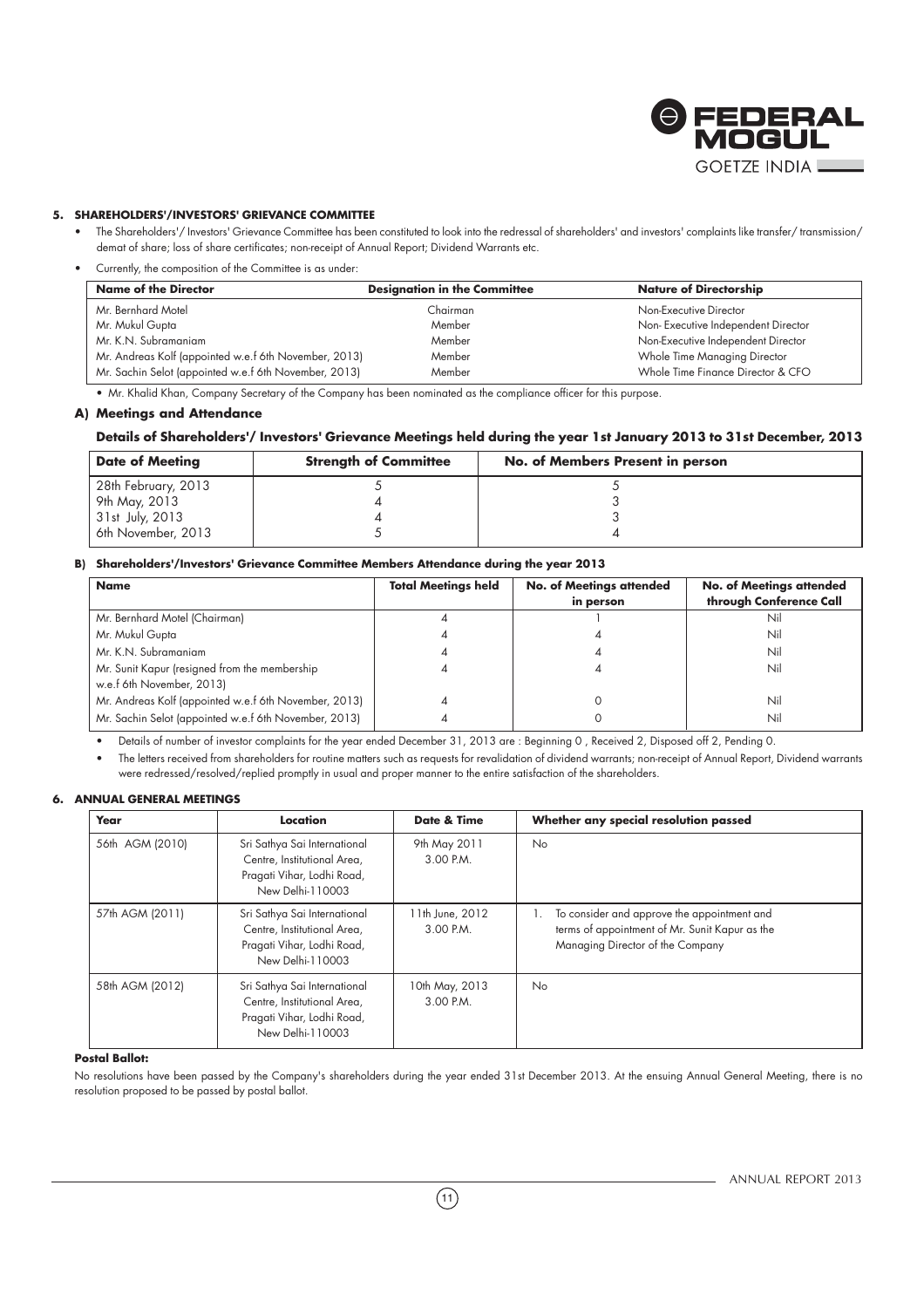

### **7. DISCLOSURES**

- Disclosure on materially significant related party transactions i.e. transactions of the Company of material nature, with its promoters, the directors or the management, their subsidiaries or relatives etc. that may have potential conflict with the interests of the Company at large
- Details of number of Shares & Convertible Instruments held by Non-Executive Directors
- Details of non compliance by the Company, penalties and strictures imposed on the Company by Stock Exchanges or SEBI or any statutory authority, on any matter related to capital markets, during the past three years.
- Whistle Blower Policy
- Details of Compliance with mandatory requirements and adoption of the non-mandatory requirements

### **8. MEANS OF COMMUNICATION**

None of the transactions with any of the related parties were in conflict with the interest of the Company

- As on date, no Non-Executive Director holds any share in the Company.
- None

23rd May, 2014 at 3.00 P.M.

- The Company has established a Whistle Blower Policy for employees to report concerns about unethical behaviour, actual or suspected fraud or violation of the company's code of conduct or ethics policy. This policy provides for adequate safeguards against victimization of employees who avail of the mechanism.
- As on date, the Company is in full compliance with the mandatory requirements of Clause 49. Further, following Non-mandatory requirements are also adopted by the Company :
- 1. At present, the Chairman of the Board is a Non-executive Independent Director.
- 2. The Board has established a Remuneration Committee in accordance with the provisions of Clause 49.
- 3. The Company has established a Whistle Blower policy and appropriately communicated the same within the organization.

Results Quarterly/Half-Yearly/ Yearly Financial Results of the Company were considered and approved by the Directors and the same were communicated to Stock Exchanges on the same day. During the year under review, these results were generally published in one English Daily i.e. Financial Express (all edition) and one Hindi Daily i.e Jansatta, Delhi. The results are available on the Company's website at www.federalmogulgoetze.com

Institutional Area, Pragati Vihar, Lodhi Road, New Delhi-110003

Phiroze JeeJee Bhoy Towers, Dalal Street, Mumbai-400001 **- The National Stock Exchange of India Ltd.,**

Exchange Plaza, Bandra Kurla Complex, Bandra (East) Mumbai.

Whether presentations were made to Institutional Investors or to the analysts ? No.

### **9. GENERAL SHAREHOLDERS INFORMATION**

- **a. 59th Annual General Meeting**
	-
	- Venue Sri Sathya Sai International Centre

### **b. Financial Year January 1 to December 31**

- **c. Financial Calendar (Tentative)**
	-
	- Results for the quarter ending March 31, 2014 Last week of April 2014<br>- Results for the quarter/half year ending June 30, 2014 Last week of July 2014 - Results for the quarter/half year ending June 30, 2014
	- Results for the quarter/period ending September 30, 2014 Last week of October 2014
	- Results for the quarter/year ending 31 December, 2014 Last week of February, 2015

- Annual General Meeting for the year ending 31 December, 2014 Last week of June 2015

### **d. Book Closure date** 8th May, 2014 to 23rd May, 2014 (both days inclusive)

- **e.** Listing on Stock Exchanges The Stock Exchange Limited
- **f. Stock Code details and Stock Exchange-505744**

### **ISIN No.-NSDL INE 529A01010**

### **- CDSL** INE 529A01010

**Note:** Listing Fees for the year 2013-2014 has been paid to both, Bombay Stock Exchange Limited and National Stock Exchange. Annual custodian charges of Depository have also been paid to NSDL and CDSL.

**(See Note)**

National Stock Exchange-FMGOETZE

ANNUAL REPORT 2013

 $(12)$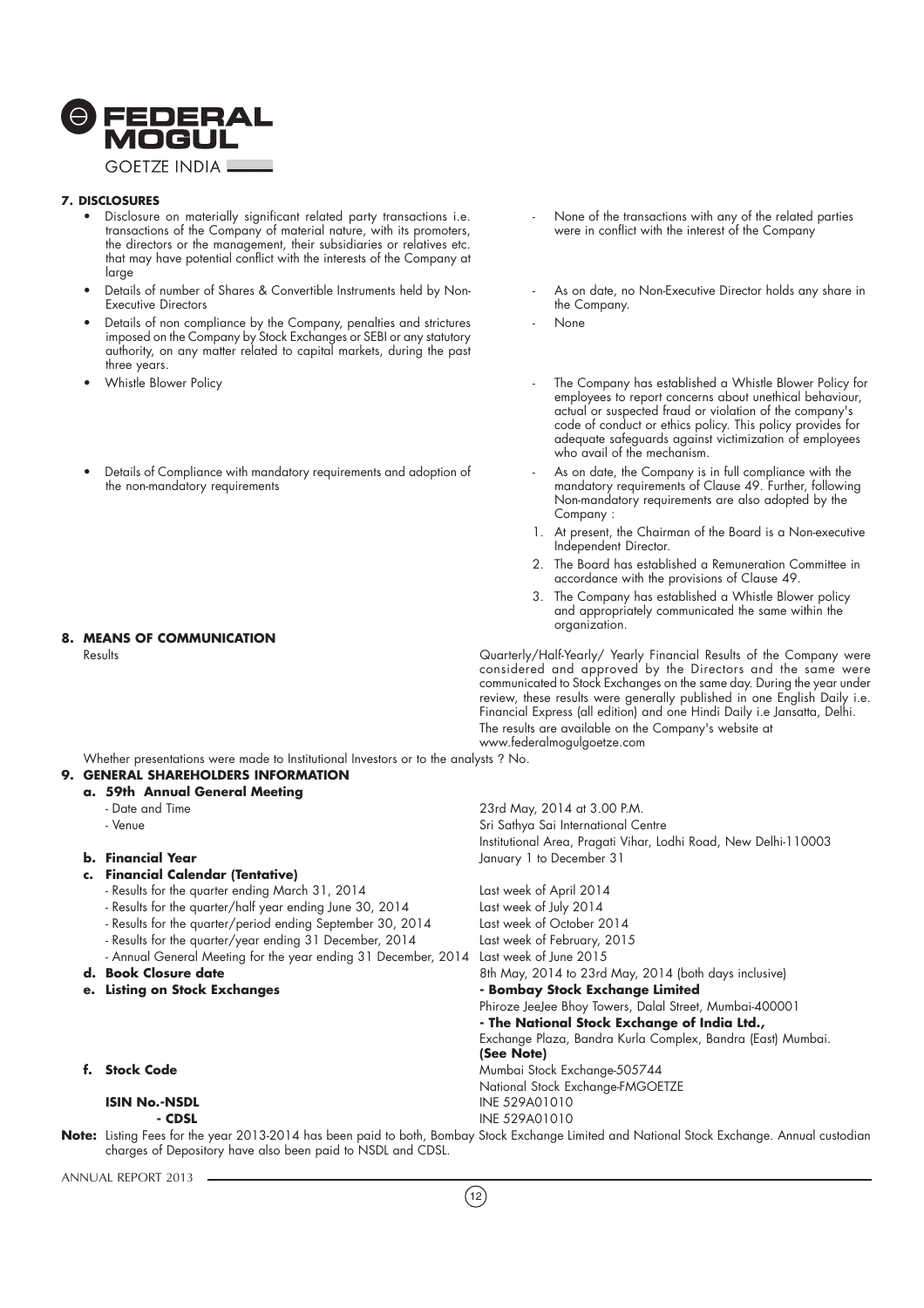

### **g. Stock Market Data\***

|          | Bombay Stock Exchange, Mumbai                               |        |          |                                                                                        |        | National Stock Exchange, Mumbai |         |         |
|----------|-------------------------------------------------------------|--------|----------|----------------------------------------------------------------------------------------|--------|---------------------------------|---------|---------|
|          | Federal-Mogul Goetze (India) Limited's<br>Šhare Price (Rs.) |        |          | Sensex<br>S&P CNX Nifty<br>Federal-Mogul Goetze (India) Limited's<br>Share Price (Rs.) |        |                                 |         |         |
| Month    | High                                                        | Low    | High     | Low                                                                                    | High   | Low                             | High    | Low     |
| $Dec-12$ | 219.50                                                      | 194.00 | 19612.18 | 19149.03                                                                               | 216.00 | 193.00                          | 5965.15 | 5823.15 |
| Jan-13   | 206.85                                                      | 181.10 | 20203.66 | 19508.93                                                                               | 208.00 | 180.00                          | 6111.80 | 5935.20 |
| $Feb-13$ | 235.00                                                      | 192.25 | 19966.69 | 18793.97                                                                               | 221.55 | 192.00                          | 6052.95 | 5671.90 |
| $Mar-13$ | 207.65                                                      | 190.00 | 19754.66 | 18568.43                                                                               | 202.75 | 192.10                          | 5971.20 | 5604.85 |
| Apr-13   | 205.85                                                      | 195.00 | 19622.68 | 18144.22                                                                               | 205.00 | 194.15                          | 5962.30 | 5477.20 |
| May-13   | 240.00                                                      | 195.00 | 20443.62 | 19451.26                                                                               | 234.40 | 193.60                          | 6229.45 | 5910.95 |
| Jun-13   | 212.00                                                      | 200.00 | 19860.19 | 18467.16                                                                               | 209.95 | 199.00                          | 6011.00 | 5566.25 |
| $Jul-13$ | 216.40                                                      | 195.10 | 20351.06 | 19126.82                                                                               | 220.50 | 198.00                          | 6093.35 | 5675.75 |
| Aug-13   | 212.00                                                      | 193.35 | 19569.20 | 17448.71                                                                               | 223.75 | 182.80                          | 5808.50 | 5118.85 |
| Sep-13   | 211.75                                                      | 166.20 | 20739.69 | 18166.17                                                                               | 234.80 | 193.25                          | 6142.50 | 5318.90 |
| $Oct-13$ | 209.95                                                      | 190.00 | 21205.44 | 19264.72                                                                               | 205.95 | 192.00                          | 6309.05 | 5700.95 |
| $Nov-13$ | 209.70                                                      | 190.05 | 21321.53 | 20137.67                                                                               | 206.00 | 190.00                          | 6342.95 | 5972.45 |
| $Dec-13$ | 209.90                                                      | 192.00 | 21483.74 | 20568.70                                                                               | 214.95 | 192.00                          | 6415.25 | 6129.95 |

\* Source : www.bseindia.com; www.nseindia.com

**h. Comparison of Federal-Mogul Goetze (India) Limited Scrip movement with BSE Sensex (Month High)**



Comparison of Federal-Mogul Goetze (India) Limited Scrip Movement with BSE Sensex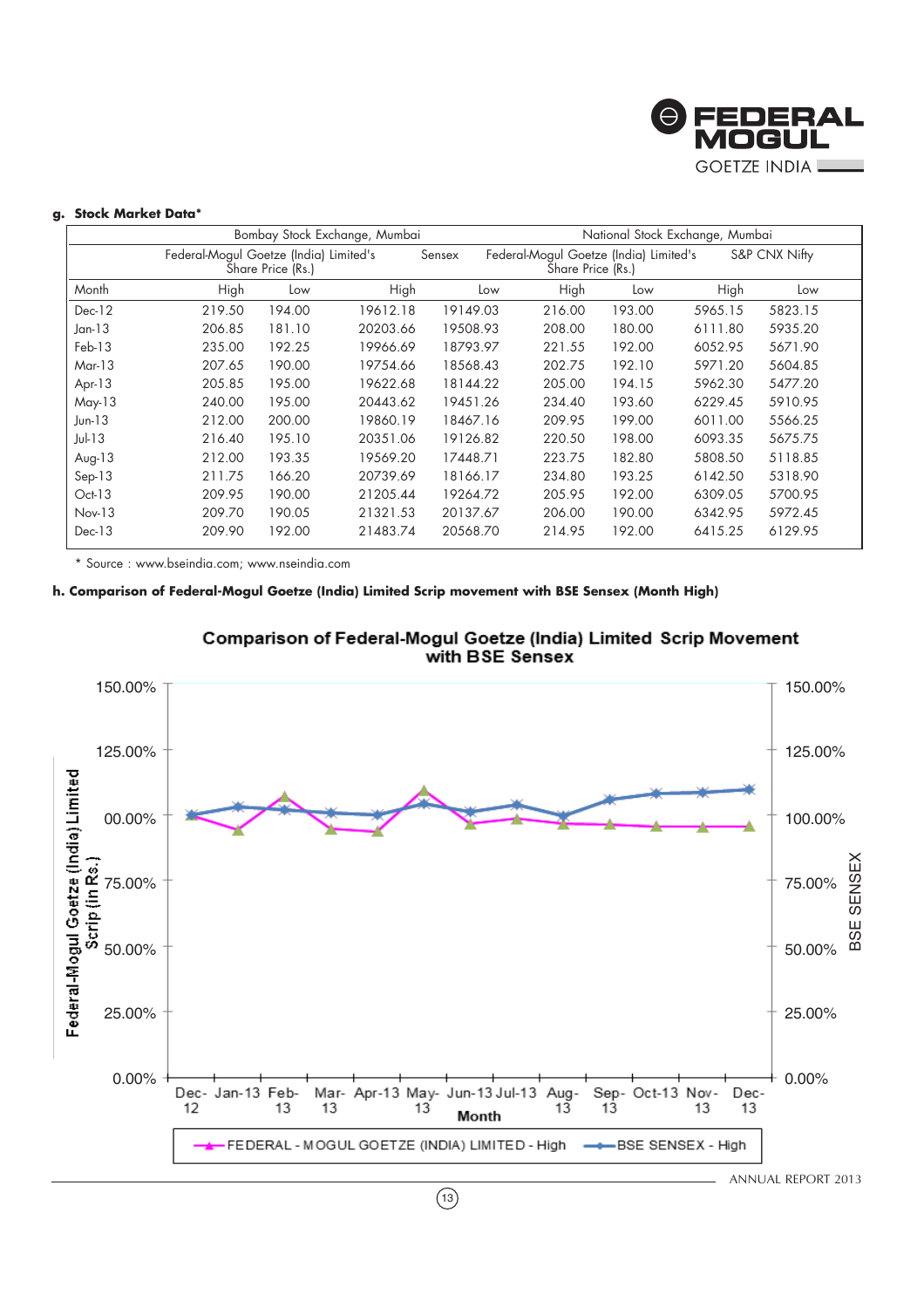

### **i. Share Transfer System**

- Alankit Assignments Limited, RTA Division, 2E/21, Jhandewalan Extension, New Delhi 110055 is acting as the Registrar and Transfer Agent for the Equity Shares of the Company, w.e.f 1st May 2005 to provide services in both Physical and Electronic Mode.
- The authority relating to share transfer has been delegated to the Share Transfer Committee. Presently, the Share Transfer Committee comprises of Mr. Sachin Selot, Chairman, Mr. Mukul Gupta, Mr. K.N. Subramaniam and Mr. Andreas Kolf as Members.
- Valid share transfers in physical form and complete in all respects are normally approved and registered generally within a period of a fortnight by the Share Transfer Committee. Valid demat requests are cleared twice in a week. The committee met 35 times during the year 2013 for approving transfers, transmission etc.
- Pursuant to clause 47(c) of the Listing Agreement with the Stock Exchanges, certificates on half yearly basis, have been issued by the Company Secretary in practice for due compliance of share transfer formalities by the Company.

### **j. Distribution Schedule as on 31/12/2013**

| A] On the basis of shares held |                     |
|--------------------------------|---------------------|
| No. of shares                  | No. of Shareholders |

| No. of shares    | <b>No. of Shareholders</b> | Percentage to total<br><b>Shareholders</b> | No. of shares held | Percentage to total<br>shares held |
|------------------|----------------------------|--------------------------------------------|--------------------|------------------------------------|
| <b>UPTO 5000</b> | 18216                      | 99.67                                      | 2284089            | 4.11                               |
| 5001 - 10000     | 29                         | 0.15                                       | 210506             | 0.38                               |
| 10001 - 20000    | 10                         | 0.05                                       | 136672             | 0.25                               |
| 20001 - 30000    |                            | 0.01                                       | 21675              | 0.04                               |
| 30001 - 40000    |                            | 0.01                                       | 37574              | 0.07                               |
| 40001 - 50000    |                            | 0.01                                       | 44044              | 0.08                               |
| 50001-100000     | $\overline{2}$             | 0.01                                       | 130439             | 0.23                               |
| ABOVE 100000     | 16                         | 0.09                                       | 52767131           | 94.85                              |
| <b>TOTAL</b>     | 18276                      | 100.00                                     | 55632130           | 100.00                             |

### B] On the basis of Category

| <b>Category</b>                                                                      | No. of Shareholders | Percentage to total<br><b>Shareholders</b> | No. of shares held | Percentage to total<br>shares held |
|--------------------------------------------------------------------------------------|---------------------|--------------------------------------------|--------------------|------------------------------------|
| <b>INDIVIDUALS</b>                                                                   | 17842               | 97.63                                      | 6078424            | 10.93                              |
| <b>CORPORATE BODIES</b>                                                              | 269                 | 1.47                                       | 310252             | 0.56                               |
| <b>FINANCIAL INSTITUTIONS /</b><br>MUTUAL FUNDS/BANKS/<br><b>INSURANCE COMPANIES</b> | 26                  | 0.14                                       | 7390181            | 13.28                              |
| NON-RESIDENT INDIANS                                                                 | 120                 | 0.66                                       | 27087              | 0.05                               |
| FOREIGN INSTITUTIONAL<br>INVESTORS/<br><b>OVERSEAS CORPORATE BODIES</b>              | 11                  | 0.06                                       | 104719             | 0.19                               |
| PROMOTERS (NON-RESIDENT<br>COMPANY)                                                  | 2                   | 0.01                                       | 41715454           | 74.98%                             |
| <b>OTHERS</b>                                                                        | 6                   | 0.03                                       | 6063               | 0.01%                              |
| <b>TOTAL</b>                                                                         | 18276               | 100.00                                     | 55632130           | 100.00                             |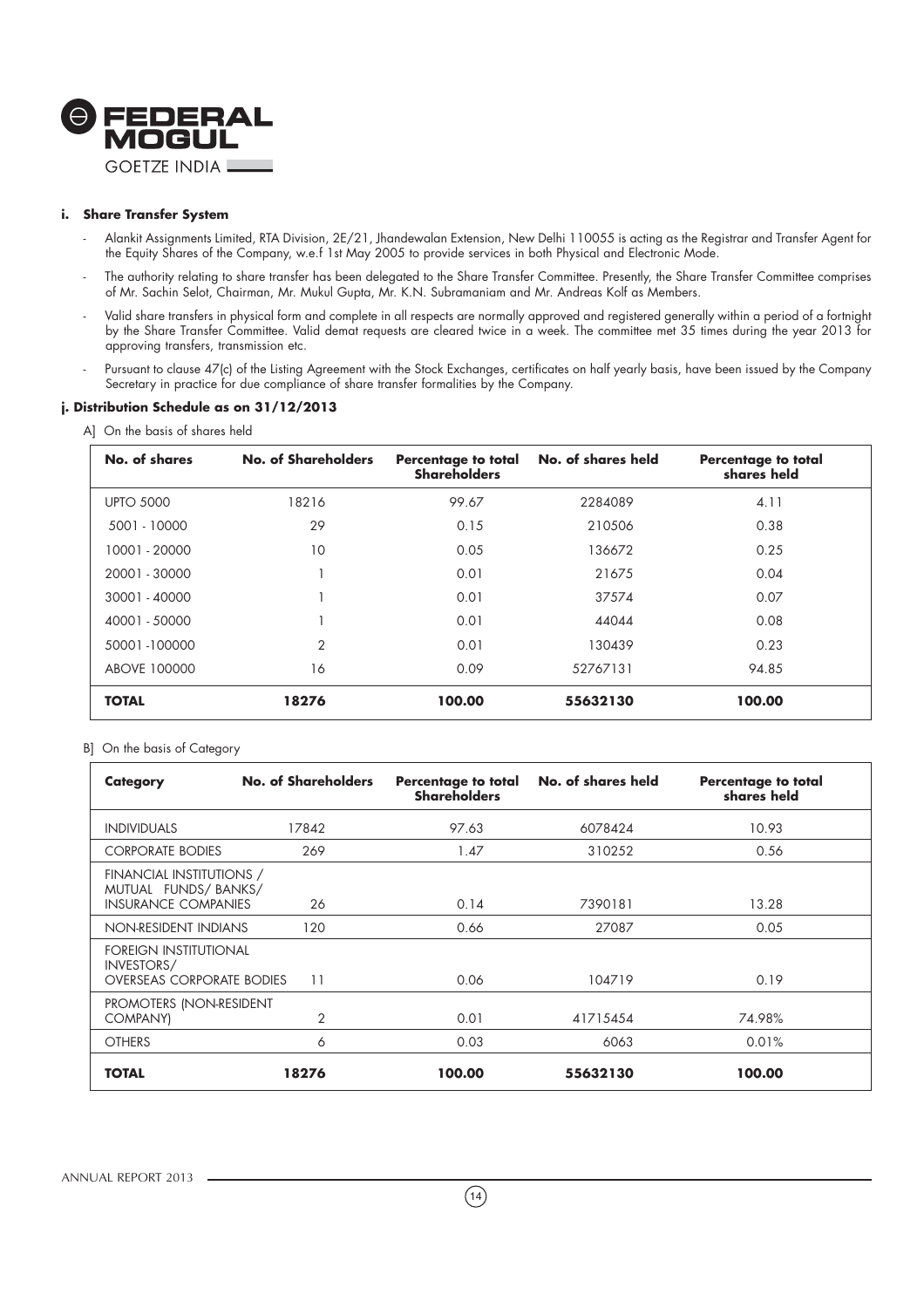



### **k. Dematerialization of shares and Liquidity**

As on 31st December 2013, 99.00% of the Equity Capital of the Company has been dematerialized .The shares of the company are traded on Bombay Stock Exchange Limited Mumbai and the National Stock Exchange of India Limited, Mumbai and have good liquidity.



### **DECLARATION OF MD**

This is to certify that the Company has laid down Code of Conduct for all Board Members and Senior Management of the Company and the copy of same is posted on the website of the Company viz. www.federalmogulgoetze.com. Further certified that the Members of the Board and Senior Management Personnel have affirmed their compliance with the Code for the year ended 31st December, 2013.

Date : February 28, 2014. **Andreas Kolf**

Place : Gurgaon Whole Time Managing Director

ANNUAL REPORT 2013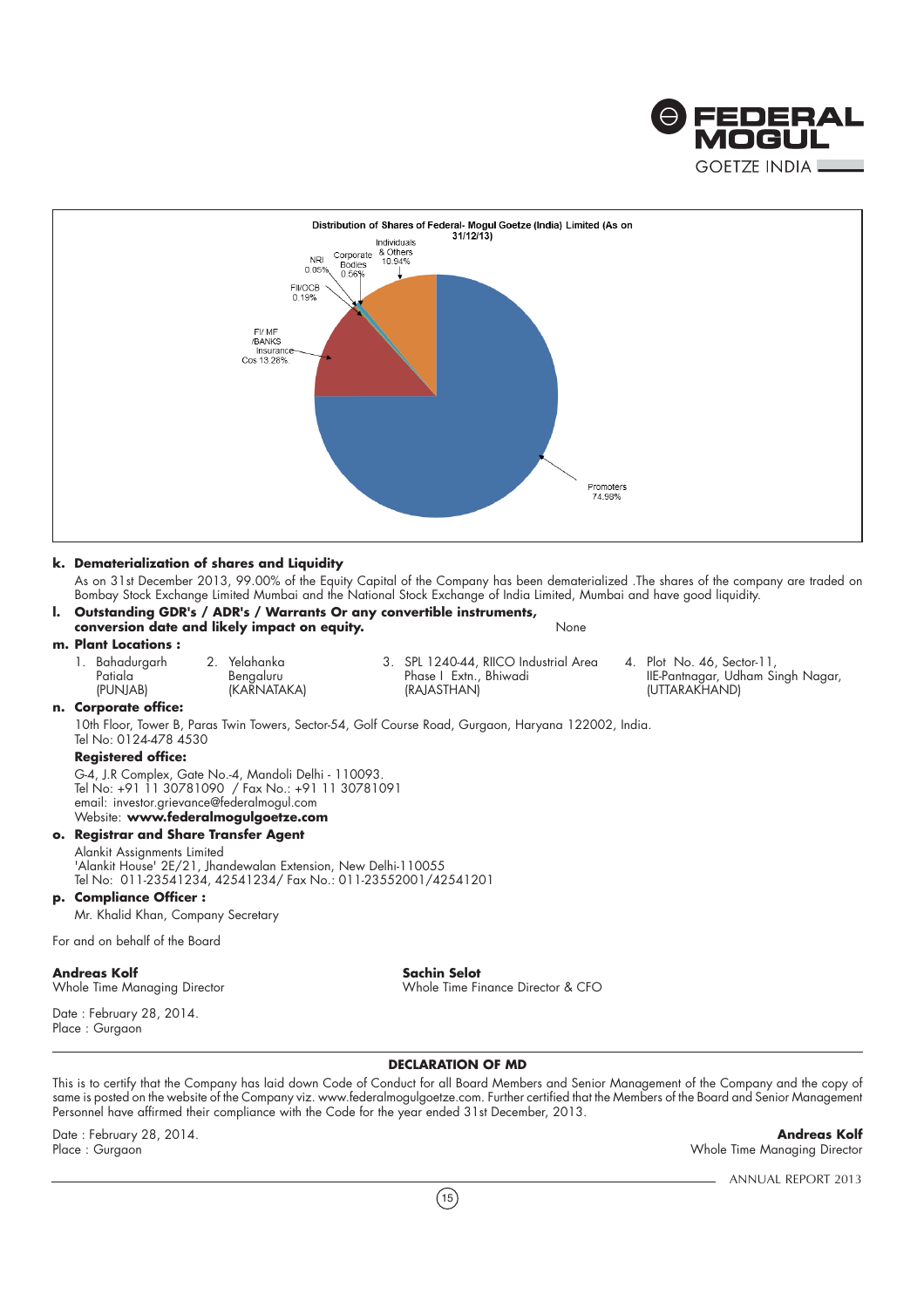

### **CERTIFICATE ON CORPORATE GOVERNANCE UNDER CLAUSE 49 OF THE LISTING AGREEMENT**

To the Members of Federal-Mogul Goetze (India) Limited

We have examined the compliance of conditions of Corporate Governance of Federal-Mogul Goetze (India) Limited for the year ended 31st December, 2013 as stipulated in clause 49 of the Listing Agreement of the Company with the Stock Exchange in India.

The compliance of conditions of Corporate Governance is the responsibility of the management. The examination was limited to a review of the procedure and implementation thereof, adopted by the Company for ensuring the compliance with the conditions of Corporate Governance. It is neither an audit nor an expression of opinion on the financial statements of the Company.

In our opinion and to the best of the information provided and according to the explanations given , it is certified that the Company has complied with the conditions of Corporate Governance as stipulated in Clause 49 of the above mentioned Listing Agreement.

We state that in respect of Investors grievances received during the year ended 31st December, 2013, no investor grievances were pending against the Company for a period exceeding one month as per the records maintained by the Company which were presented to the Shareholders/Investors Grievances Committee . All the Investor grievances against the Company were resolved amicably.

We further state that such certification as to compliance is neither an assurance of the future viability of the Company nor the efficiency or effectiveness with which the management has conducted the affairs of the Company.

> For DEEPIKA GERA, COMPANY SECRETARIES

Place : New Delhi **DEEPIKA GERA** Date : February 17, 2014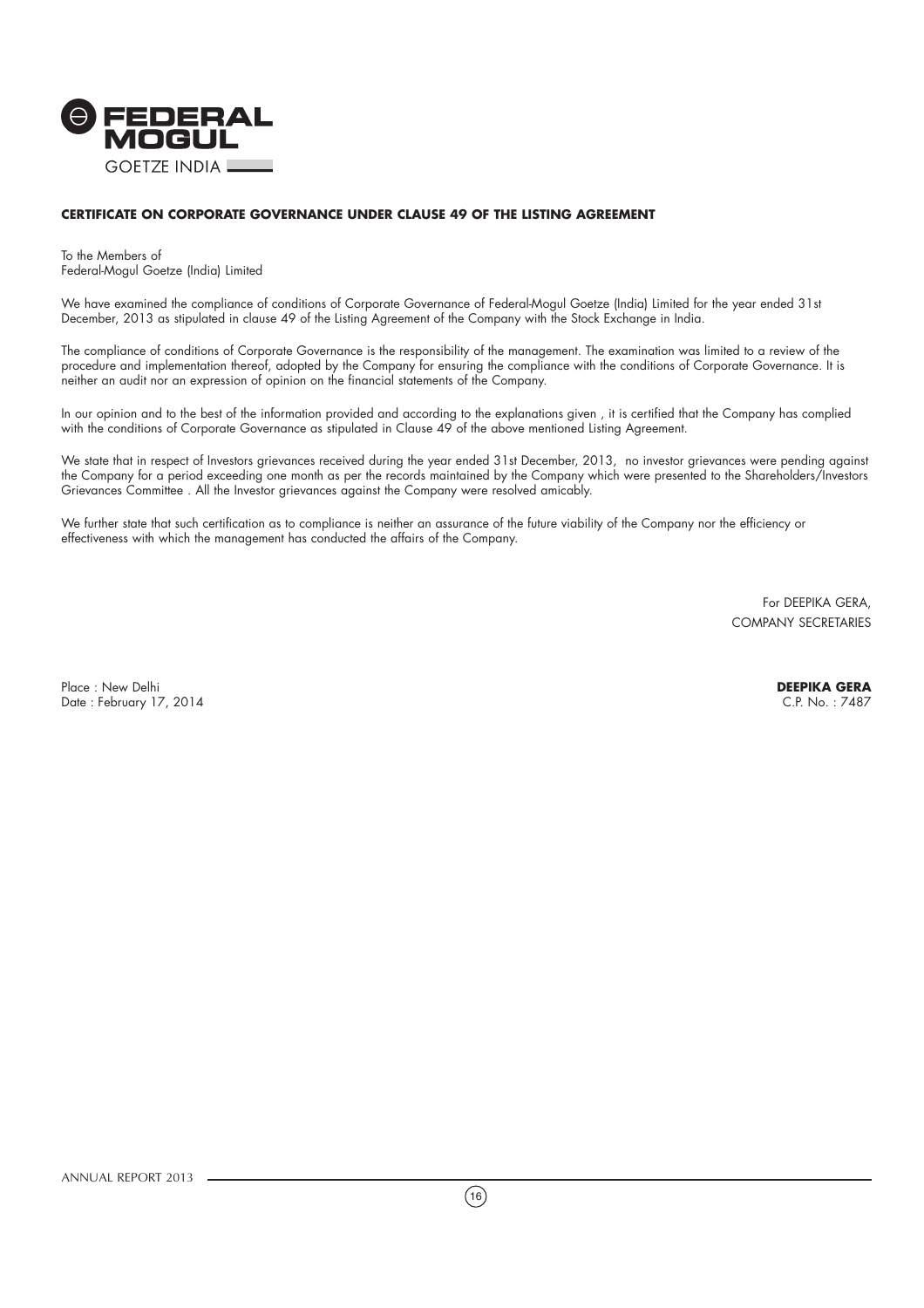

### **AUDITORS' REPORT**

#### **To**

### **The Members of Federal-Mogul Goetze (India) Limited**

### **Report on the Financial Statements**

1. We have audited the accompanying financial statements of Federal-Mogul Goetze (India) Limited, ("the Company"), which comprise the Balance Sheet as at 31 December 2013, and the Statement of Profit and Loss and Cash Flow Statement for the year then ended, and a summary of significant accounting policies and other explanatory information.

#### **Management's Responsibility for the Financial Statements**

2. Management is responsible for the preparation of these financial statements, that give a true and fair view of the financial position, financial performance and cash flows of the Company in accordance with the accounting principles generally accepted in India, including the Accounting Standards notified under the Companies Act, 1956 ("the Act") read with the General Circular 15/2013 dated 13 September 2013 of the Ministry of Corporate Affairs in respect of section 133 of the Companies Act, 2013. This responsibility includes the design, implementation and maintenance of internal control relevant to the preparation and presentation of the financial statements that give a true and fair view and are free from material misstatement, whether due to fraud or error.

### **Auditors' Responsibility**

- Our responsibility is to express an opinion on these financial statements based on our audit. We conducted our audit in accordance with the Standards on Auditing issued by the Institute of Chartered Accountants of India. Those Standards require that we comply with ethical requirements and plan and perform the audit to obtain reasonable assurance about whether the financial statements are free from material misstatement.
- 4. An audit involves performing procedures to obtain audit evidence about the amounts and disclosures in the financial statements. The procedures selected depend on the auditors' judgment, including the assessment of the risks of material misstatement of the financial statements, whether due to fraud or error. In making those risk assessments, the auditor considers internal control relevant to the Company's preparation and fair presentation of the financial statements in order to design audit procedures that are appropriate in the circumstances, but not for the purpose of expressing an opinion on the effectiveness of Company's internal control. An audit also includes evaluating the appropriateness of accounting policies used and the reasonableness of the accounting estimates made by management, as well as evaluating the overall presentation of the financial statements.
- 5. We believe that the audit evidence we have obtained is sufficient and appropriate to provide a basis for our audit opinion.

#### **Opinion**

- In our opinion and to the best of our information and according to the explanations given to us, the financial statements give the information required by the Act in the manner so required and give a true and fair view in conformity with the accounting principles generally accepted in India:
- in the case of the Balance Sheet, of the state of affairs of the Company as at 31 December 2013;
- ii) in the case of Statement of Profit and Loss, of the profit for the year ended on that date; and
- iii) in the case of the Cash Flow Statement, of the cash flows for the year ended on that date

#### **Report on Other Legal and Regulatory Requirements**

- 7. As required by the Companies (Auditor's Report) Order, 2003 ("the Order") issued by the Central Government of India in terms of sub-section (4A) of Section 227 of the Act, we give in the Annexure a statement on the matters specified in paragraphs 4 and 5 of the Order.
- As required by Section 227(3) of the Act, we report that:
	- a. we have obtained all the information and explanations which to the best of our knowledge and belief were necessary for the purpose of our audit;
	- b. in our opinion, proper books of account as required by law have been kept by the Company so far as appears from our examination of those books;
	- the financial statements dealt with by this report are in agreement with the books of account;
	- d. in our opinion, the financial statements comply with the Accounting Standards notified under the Companies Act, 1956 read with the General Circular 15/2013 dated 13 September 2013 of the Ministry of Corporate Affairs in respect of section 133 of the Companies Act, 2013 ; and
	- on the basis of written representations received from the directors, as on 31 December 2013 and taken on record by the Board of Directors, none of the directors is disqualified as on 31 December 2013 from being appointed as a director in terms of clause (g) of sub-section (1) of Section 274 of the Act.

### **For Walker, Chandiok & Co Chartered Accountants Firm Registration No. 001076N per David Jones Partner**<br>Membership

Place : New Delhi Membership Date: February 28, 2014

**Annexure to the Independent Auditors' Report of even date to the members of Federal-Mogul Goetze (India) Limited, on the financial statements for the year ended 31 December 2013**

Based on the audit procedures performed for the purpose of reporting a true and fair view on the financial statements of the Company and taking into consideration the information and explanations given to us and the books of account and other records examined by us in the normal course of audit, we report that:

- (a) The Company has maintained proper records showing full particulars, including quantitative details and situation of fixed assets.
	- The Company has a regular program of physical verification of its fixed assets under which fixed assets are verified in a phased manner over a period of -three year, which, in our opinion, is reasonable having regard to the size of the Company and the nature of its assets. No material discrepancies were noticed on such verification.
	- (c) In our opinion, a substantial part of fixed assets has not been disposed off during the year.
- ii. (a) The management has conducted physical verification of inventory at reasonable intervals during the year.
	- (b) The procedures of physical verification of inventory followed by the management are reasonable and adequate in relation to the size of the Company and the nature of its business.
	- (c) The Company is maintaining proper records of inventory and no material discrepancies between physical inventory and book records were noticed on physical verification.
- iii. (a) The Company has not granted any loan, secured or unsecured to companies, firms or other parties covered in the register maintained under Section 301 of the Act. Accordingly, the provisions of clauses 4(iii)(b) to 4(iii) (d) of the Order are not applicable.
	- The Company has not taken any loans, secured or unsecured from companies, firms or other parties covered in the register maintained under Section 301 of the Act. Accordingly, the provisions of clauses  $4$ (iii)(f) and  $4$ (iii)(g) of the Order are not applicable.
- In our opinion, there is an adequate internal control system commensurate with the size of the Company and the nature of its business for the purchase of inventory and fixed assets and for the sale of goods and services. During the course of our audit, no major weakness has been noticed in the internal control system in respect of these areas.

 $\left(\overline{17}\right)$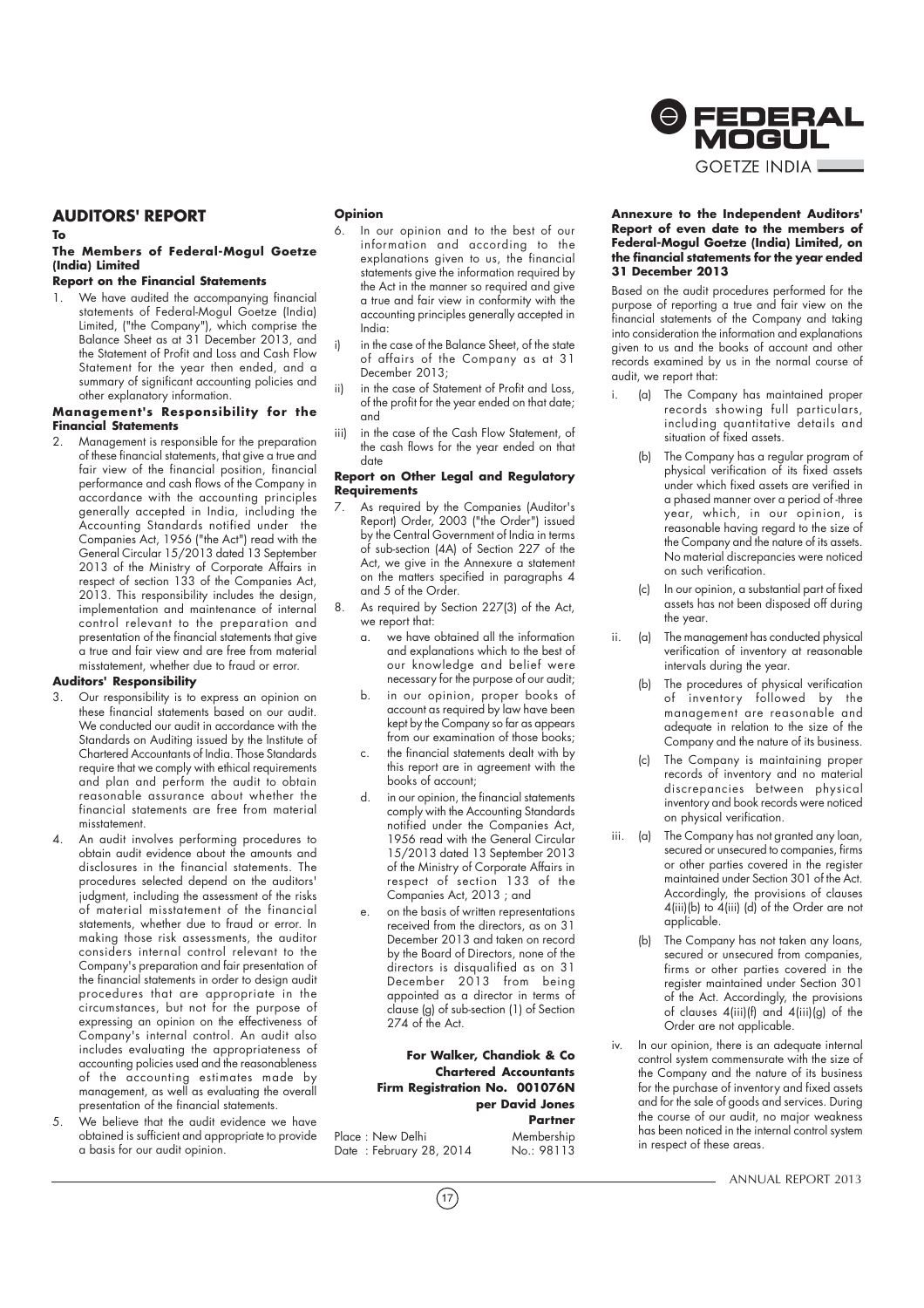

- v. (a) The Company has not entered into any contracts or arrangements referred to in Section 301 of the Act. Accordingly, the provisions of clause 4(v) of the Order are not applicable.
- vi. The Company has not accepted any deposits from the public within the meaning of Sections 58A and 58AA of the Act and the Companies (Acceptance of Deposits) Rules, 1975. Accordingly, the provisions of clause 4(vi) of the Order are not applicable.
- vii. In our opinion, the Company has an internal audit system commensurate with its size and the nature of its business.
- viii. We have broadly reviewed the books of account maintained by the Company pursuant to the Rules made by the Central Government for the maintenance of cost records under clause (d) of sub-section (1) of Section 209 of the Act in respect of Company's products and are of the opinion that, prima facie, the prescribed accounts and records have been made and maintained. However, we have not made a detailed examination of the cost records with a view to determine whether they are accurate or complete.

tax, wealth tax, service tax, custom duty, excise duty, cess have not generally been regularly deposited with the appropriate authorities though the delays in deposit have not been significant. Further, no undisputed amounts payable in respect thereof were outstanding at the year-end for a period of more than six months from the date they become payable:

Undisputed amounts payable in respect thereof, which were outstanding at the year-end for a period of more than six months from the date they became payable are as follows:

| Name of<br>the statute                          | <b>Nature of</b><br>the dues                                                                                                        | Amount<br>(Rs. in<br>lacs) | Period to<br>which the<br>amount relates       | <b>Due Date</b>                                                    | Date of<br><b>Payment</b> |
|-------------------------------------------------|-------------------------------------------------------------------------------------------------------------------------------------|----------------------------|------------------------------------------------|--------------------------------------------------------------------|---------------------------|
| <b>Finance</b><br>Act, 1994<br>(Service<br>Tax) | Service tax on royalty,<br>business auxiliary<br>services, consultancy<br>services and manpower<br>recruitment<br>agency's services | 361.26                     | October 2007 to<br>31 December 2012 dates from | Various<br><b>October</b><br>2007 to 31<br><b>December</b><br>2012 | Not vet<br>paid           |

ix. a) Undisputed statutory dues including provident fund, investor education and protection fund, employees' state insurance, income-tax, sales-

b) The dues outstanding in respect of income-tax, sales-tax, wealth tax, service tax, custom duty, excise duty, cess on account of any dispute, are as follows:

| Name of the<br>statute          | <b>Nature of dues</b>                                                              | Amount<br>(Rs.<br>Lacs) | Amount<br><b>Paid Under</b><br><b>Protest</b><br>(Rs in lacs) | <b>Period</b> to<br>which the<br>amount<br>relates | Forum where dispute is<br>pending                                             |
|---------------------------------|------------------------------------------------------------------------------------|-------------------------|---------------------------------------------------------------|----------------------------------------------------|-------------------------------------------------------------------------------|
| The Central Excise Act, 1944    | <b>Trade discount</b>                                                              | 33.74                   |                                                               | 2000 - 2004                                        | Joint Commissioner of Central Excise, Bengaluru                               |
| The Central Excise Act, 1944    | Excise duty on turnover discount                                                   | 42.71                   |                                                               | 2000 - 2003                                        | Central Excise and Service Tax Appellate Tribunal, Chennai                    |
| The Central Excise Act, 1944    | Excise duty on turnover discount                                                   | 189.48                  |                                                               | 2001 - 2006                                        | Central Excise and Service Tax Appellate Tribunal, Chandigarh                 |
| The Central Excise Act, 1944    | Cenvat credit availed twice                                                        | 5.04                    |                                                               | 2005-2007                                          | Central Excise and Service Tax Appellate Tribunal, Bengaluru                  |
| The Central Excise Act, 1944    | Demand on removal of non-saleable stock removed from RG-1                          | 8.57                    |                                                               | <b>July 2005 to</b><br>December 2005               | Central Excise and Service Tax Appellate<br>Tribunal, Bengaluru               |
| The Central Excise Act, 1944    | Excise duty on capital goods                                                       | 3.19                    |                                                               | 2010-2011                                          | Assistant Commissioner (Central Excise), Bhiwadi, Rajasthan                   |
| The Central Excise Act, 1944    | Classification of Light metal cylinder casting                                     | 6.97                    |                                                               | 1998-1999                                          | Joint Commissioner of Central Excise, Patiala Punjab                          |
| The Central Excise Act, 1944    | Demand on sale of various types of scrap                                           | 3.33                    |                                                               | 2001-2002                                          | Joint Commissioner of Central Excise, Patiala Punjab                          |
| The Central Excise Act, 1944    | Demand in respect of Modvat credits on Input and Capital goods                     | 4.38                    |                                                               | 1995-96,1997-98,<br>2003-2004                      | 1995-1996, 1997-1998, Joint Commissioner of<br>Central Excise, Patiala Punjab |
| The Central Excise Act, 1944    | Modvat credit on grinding wheels, stones, honing sticks                            | 9.34                    |                                                               | 1987-1990                                          | Honorable High Court of Punjab and Haryana                                    |
| The Central Excise Act, 1944    | Interest on reversal of SAD                                                        | 14.02                   |                                                               | 2000-2001                                          | Central Excise & Service Tax Appellate Tribunal, Chandigarh                   |
| The Central Excise Act, 1944    | Conversion of Aluminum Scrap into Ingots from Colts department                     | 15.14                   |                                                               | 2000-2001                                          | Honorable Supreme Court                                                       |
| Finance Act, 1994 (Service Tax) | Input tax credit on various expenses                                               | 0.09                    |                                                               | 2008-2009                                          | Commissioner (Appeals), Jaipur, Rajasthan                                     |
| Finance Act, 1994 (Service Tax) | Input tax credit on various expenses                                               | 79.02                   |                                                               | 2009-2010 to<br>2011-2012                          | Assistant Commissioner, Bhiwadi, Rajasthan                                    |
| Finance Act, 1994 (Service Tax) | Input tax credit on various expenses                                               | 695.23                  |                                                               | 2008-2011                                          | Central Excise and Service Tax Appellate Tribunal, Bengaluru                  |
| Finance Act, 1994 (Service Tax) | Input tax credit on various expenses                                               | 153.84                  |                                                               | 2011                                               | Commissioner of Central Excise, Bengaluru                                     |
| Finance Act, 1994 (Service Tax) | Disallowance of service tax credit on various services                             | 96.11                   |                                                               | 2005-2011                                          | Joint Commissioner of Central Excise, Patiala, Punjab                         |
| Finance Act, 1994 (Service Tax) | Disallowance of service tax credit on various services                             | 19.18                   |                                                               | 2006-2007                                          | Central Excise and Service Tax Appellate Tribunal, Chandigarh                 |
| Finance Act, 1994 (Service Tax) | Service tax on royalty and technical know how                                      | 39.95                   |                                                               | 1999-2003,<br>2004-2005                            | Joint Commissioner of Central Excise, Patiala, Punjab                         |
| Finance Act, 1994 (Service Tax) | Availment of Cenvat on Job work charges                                            | 152.21                  |                                                               | 2011                                               | Commissioner Central Excise, Bengaluru                                        |
| Finance Act, 1994 (Service Tax) | Disallowance of service tax credit on various services                             | 76.54                   |                                                               | 2011-2012                                          | Honorable High Court of Karnataka                                             |
| Karnataka VAT Act, 2003         | Difference in VAT rates (classification issue)                                     | 442.92                  | 140.81                                                        | 1996-97 to<br>2001-02                              | Honorable High Court of Karnataka                                             |
| Karnataka VAT Act, 2003         | Difference in VAT rates (classification issue)                                     | 278.51                  | 55                                                            | 2005-2006                                          | Honorable High Court of Karnataka                                             |
| Income tax Act, 1961            | Disallowance of expenditure in relation to exempt income                           | 3.05                    |                                                               | 2000-2001                                          | Honorable High Court, Delhi                                                   |
| Income tax Act, 1961            | Disallowance of expenditure in relation to exempt income                           | 8.59                    |                                                               | 2001-2002                                          | <b>Commissioner Income Tax (Appeals)</b>                                      |
| Income tax Act, 1961            | Interest free loan to subsidiary                                                   | 72.68                   |                                                               | 2007-2008                                          | Income tax appellate tribunal                                                 |
| Income tax Act, 1961            | Disallowance of development expenditure treated as capital in nature               | 68.45                   |                                                               | 2001-2002                                          | <b>Commissioner Income Tax (Appeals)</b>                                      |
| Income tax Act, 1961            | Disallowance of development expenditure treated as capital in nature               | 11.61                   |                                                               | 2002-2003                                          | Income Tax Appellate Tribunal                                                 |
| Income tax Act, 1961            | Disallowance of prior period expenses                                              | 8.02                    |                                                               | 2001-2002                                          | <b>Commissioner Income Tax (Appeals)</b>                                      |
| Income tax Act, 1961            | Disallowance of prior period expenses                                              | 57.57                   |                                                               | 2002-2003                                          | Income Tax Appellate Tribunal                                                 |
| Income tax Act, 1961            | Depreciation not allowed on assets of inactive Vegetable Oil Division              | 10.17                   |                                                               | 2001-2002                                          | <b>Commissioner Income Tax (Appeals)</b>                                      |
| Income tax Act, 1961            | Depreciation not allowed on assets of inactive Vegetable Oil Division              | 9.53                    |                                                               | 2002-2003                                          | Income Tax Appellate Tribunal                                                 |
| Income tax Act, 1961            | Loss in relation to diminution in value of shares disallowed                       | 12.39                   |                                                               | 2001-2002                                          | <b>Commissioner Income Tax (Appeals)</b>                                      |
| Income tax Act, 1961            | Disallowance of Commission and brokerage expenses for facilitating loan funds      | 6.52                    |                                                               | 2001-2002                                          | <b>Commissioner Income Tax (Appeals)</b>                                      |
| Income tax Act, 1961            | Disallowance of Commission and brokerage expenses for facilitating loan funds      | 37.76                   |                                                               | 2002-2003                                          | Income Tax Appellate Tribunal                                                 |
| Income tax Act, 1961            | Disallowance of loan processing fees paid to bank                                  | 33.99                   |                                                               | 2002-2003                                          | Income Tax Appellate Tribunal                                                 |
| Income tax Act, 1961            | Disallowance of foreign exchange fluctuation loss                                  | 5.04                    |                                                               | 2002-2003                                          | Income Tax Appellate Tribunal                                                 |
| Income tax Act, 1961            | Brought forward losses of the amalgamating company denied                          | 5,674.45                |                                                               | 2002-2003                                          | Income Tax Appellate Tribunal                                                 |
| Income tax Act, 1961            | Disallowance of filing fees for increasing authorized share capital of the Company | 2.21                    |                                                               | 2002-2003                                          | Income Tax Appellate Tribunal                                                 |
| Income tax Act, 1961            | Disallowance for amalgamating expenses                                             | 0.69                    |                                                               | 2002-2003                                          | Income Tax Appellate Tribunal                                                 |
| Income tax Act, 1961            | Provision for expenses disallowed                                                  | 85.17                   |                                                               | 1997-1998                                          | Honorable High Court, Delhi                                                   |
| Income tax Act, 1961            | Provision for expenses disallowed                                                  | 57.64                   |                                                               | 2002-2003                                          | Income Tax Appellate Tribunal                                                 |
| Income tax Act, 1961            | Disallowance of proportionate royalty expense                                      | 39.52                   |                                                               | 2005-2006                                          | Income Tax Appellate Tribunal                                                 |
| Income tax Act, 1961            | Distribution of gift coupons to shareholders at AGM                                | 16.54                   |                                                               | 1995-1996 &<br>1996-1997                           | Honorable High Court, Delhi                                                   |

ANNUAL REPORT 2013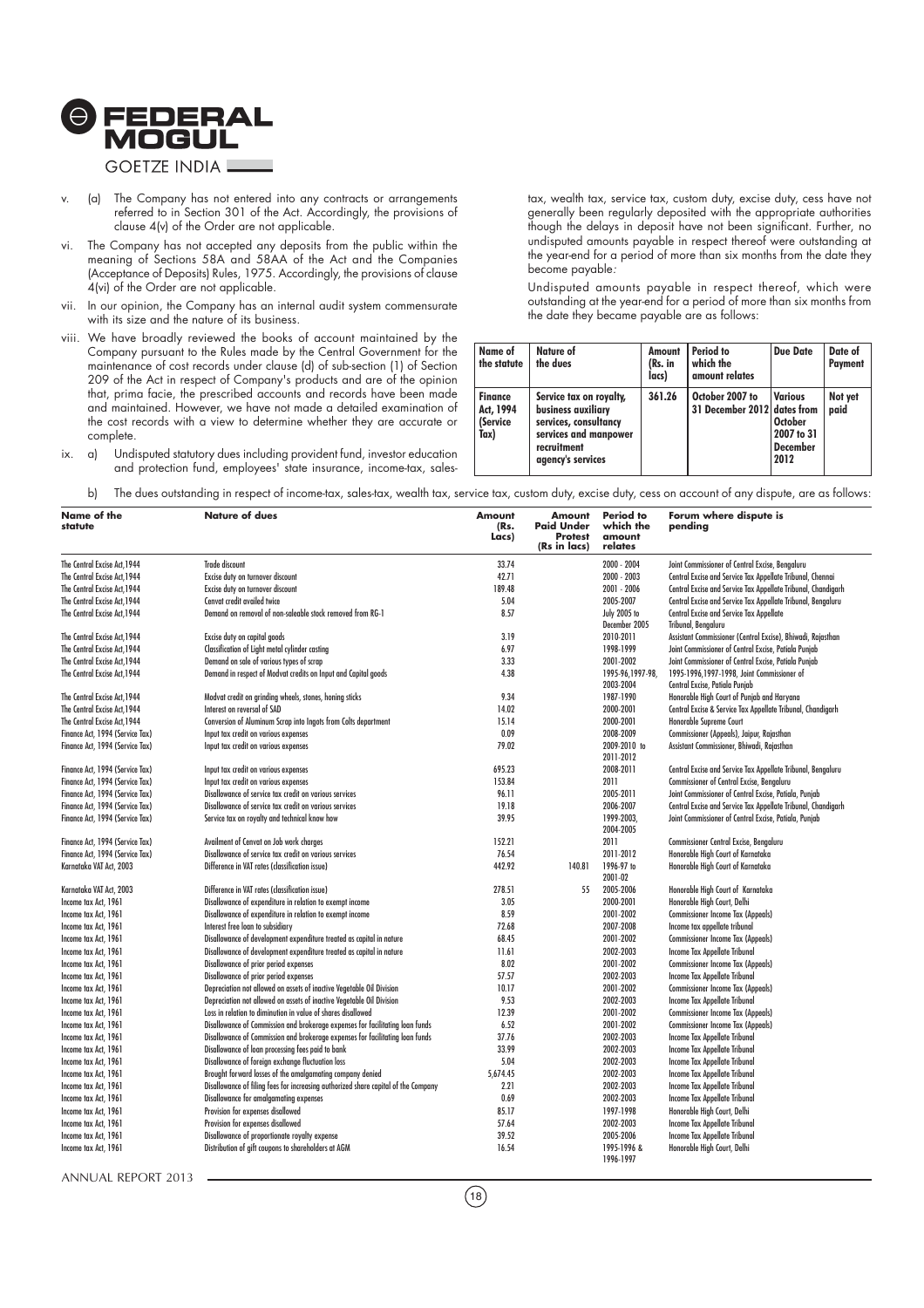

| Name of the<br>statute                    | <b>Nature of dues</b>                                                                                  | Amount<br>(Rs.<br>Lacs) | Amount<br><b>Paid Under</b><br><b>Protest</b><br>(Rs in lacs) | <b>Period</b> to<br>which the<br>amount<br>relates | Forum where dispute is<br>pending             |
|-------------------------------------------|--------------------------------------------------------------------------------------------------------|-------------------------|---------------------------------------------------------------|----------------------------------------------------|-----------------------------------------------|
| Income tax Act, 1961                      | Disallowance of exemption on dividend                                                                  | 66.55                   |                                                               | 1998-1999                                          | Supreme Court                                 |
| Income tax Act, 1961                      | Addition of Revaluation Reserves to book profits                                                       | 16.71                   |                                                               | 1998-1999                                          | Supreme Court                                 |
| Income tax Act, 1961                      | Apportionment of common administrative costs                                                           | 1.52                    |                                                               | 1997-1998                                          | Honorable High Court, Delhi                   |
| Income tax Act, 1961                      | Disallowance of lease rent expenses                                                                    | 345.80                  |                                                               | 1997-1998                                          | Honorable High Court, Delhi                   |
| Income tax Act, 1961                      | Applicability of interest u/s 234D                                                                     | 0.51                    |                                                               | 2000-2001                                          | Honorable High Court, Delhi                   |
| Income tax Act, 1961                      | Disallowance of expenditure in relation to exempt income                                               | 21.21                   |                                                               | 1999-2000                                          | Honorable High Court, Delhi                   |
| Income tax Act, 1961                      | Addition to Revaluation Reserves to book profits                                                       | 17.65                   |                                                               | 1999-2000                                          | Honorable High Court, Delhi                   |
| Income tax Act, 1961                      | Loss in relation to diminution in value of shares disallowed                                           | 19.23                   |                                                               |                                                    |                                               |
| 2004-2005                                 | <b>Commissioner Income Tax (Appeals)</b>                                                               |                         |                                                               |                                                    |                                               |
| <b>UP VAT</b>                             | Difference in VAT rates (classification issue)                                                         | 82.78                   | 10.291                                                        | 2007-2008                                          | Commissioner (Appeals), Ghaziabad             |
| Karnataka Tax on Entry of Goods Act, 1979 | Entry tax on import of capital goods                                                                   | 147.67                  |                                                               | 2006-2007                                          | Honorable Supreme Court                       |
| Karnataka Tax on Entry of Goods Act, 1979 | Entry tax on import of capital goods                                                                   | 116.52                  |                                                               | 2007-2008                                          | Honorable Supreme Court                       |
| Karnataka Tax on Entry of Goods Act, 1979 | Entry tax on import of capital goods                                                                   | 118.00                  |                                                               | 2008-2009                                          | Honorable Supreme Court                       |
| Karnataka Tax on Entry of Goods Act, 1979 | Entry tax on import of capital goods                                                                   | 40.76                   |                                                               | 2009-2010                                          | Honorable Supreme Court                       |
| Karnataka Tax on Entry of Goods Act, 1979 | Entry tax on import of capital goods                                                                   | 48.38                   |                                                               | 2010-2011                                          | Honorable Supreme Court                       |
| Finance Act, 1994 (Service Tax)           | Denial of Cenvat credit of excise duty/service tax paid on                                             |                         |                                                               |                                                    |                                               |
|                                           | common inputs/input services,                                                                          | 393.78                  |                                                               | 2012-2013                                          | <b>Commissioner &amp; Commissioner Appeal</b> |
| Finance Act, 1994 (Service Tax)           | CENVAT credit taken in respect of the said inputs or capital goods"                                    | 5.81                    |                                                               | 2012-2013                                          | <b>Commissioner of Central Excise</b>         |
| Finance Act. 1994 (Service Tax)           | Denial of Cenvat credit of excise duty/service tax paid on                                             |                         |                                                               |                                                    |                                               |
|                                           | common inputs/input services,                                                                          | 472.94                  |                                                               | 2012-2013                                          | <b>Commissioner &amp; Commissioner Appeal</b> |
| Finance Act, 1994 (Service Tax)           | Payment of Service Tax under GTA on inwards/Outwards freight                                           | 7.09                    |                                                               | 2012-2013                                          | Commissioner (Appeals)                        |
| Finance Act, 1994 (Service Tax)           | Payment of Service Tax under GTA on inwards/Outwards freight                                           | 13.81                   |                                                               | 2009-2012                                          | Commissioner(Appeals)                         |
| Finance Act, 1994 (Service Tax)           | Payment of Service Tax under GTA on inwards/Outwards freight                                           | 18.13                   |                                                               | 2012-2013                                          | Joint Commissioner (Appeals)                  |
| Finance Act, 1994 (Service Tax)           | Service tax credit on security & advertising services                                                  | 6.42                    |                                                               | 2011-2013                                          | Joint Commissioner (Appeals)                  |
| VAT                                       | Cenvat credit of excess paid Service Tax on royalty                                                    | 35.12                   |                                                               | 2012-2013                                          | <b>Additional Commissioner</b>                |
| VAT                                       | Non submission of C- Forms                                                                             | 134.40                  |                                                               | 2011-2012                                          | Asstt. Commissioner, Bhiwadi                  |
| VAT                                       | VAT on Sale of FA payable                                                                              | 613.93                  |                                                               | 2007-2008                                          | Delhi - Commissioner                          |
| VAT                                       | Non submission of C form and F forms                                                                   | 73.44                   |                                                               | 2008-2009                                          | Delhi - Commissioner                          |
| VAT                                       | non submission of Sales Invoices & Form F                                                              | 25.66                   |                                                               | 16.5 2005-2006                                     | <b>ITAT</b>                                   |
| VAT                                       | <b>F</b> Form Disallowed                                                                               | 9.20                    |                                                               | 2000-2001                                          | <b>ITAT</b>                                   |
| VAT                                       | Disallowance of sales return                                                                           | 1.76                    |                                                               | 2006-2007                                          | Commissioner(Appeals)                         |
| VAT                                       | Disallowance of Pre-fitment warranty materials                                                         | 1.18                    |                                                               | 2006-2007                                          | Commissioner(Appeals)                         |
| VAT                                       | Disallowance of F form                                                                                 | 1.87                    |                                                               | 2004-2005                                          | Commissioner(Appeals)                         |
| VAT                                       | Dispute in sales of gross turnover & stock transfer                                                    | 1.56                    |                                                               | 2001-2002                                          | Commissioner(Appeals)                         |
| The Central Excise Act, 1944              | Demand in respect of Modvat credits on Input and Capital goods                                         | 1.76                    |                                                               | 1997-1999                                          | Asstt. Commissioner                           |
| Finance Act, 1994 (Service Tax)           | Input tax credit on various expenses                                                                   | 86.44                   | 25                                                            | 2006-2007                                          | <b>Commissioner Appeals</b>                   |
| Finance Act. 1994 (Service Tax)           | Input tax credit on various expenses                                                                   | 113.70                  |                                                               | May 2005 to<br><b>July 2005</b>                    | <b>CESTAT</b>                                 |
| Income tax Act, 1961                      | Disallowance of expenditure in relation to exempt income                                               | 1.99                    |                                                               | 2004-2005                                          | Commissioner Income Tax (Appeals)             |
| Wealth tax act, 1957                      | Disallowance of debt relating to taxable wealth                                                        | 3.90                    |                                                               | 2006-2007                                          | <b>Commissioner Income Tax (Appeals)</b>      |
| Income tax Act, 1961                      | Default notices on account of short term deduction/                                                    |                         |                                                               |                                                    |                                               |
|                                           | short payment of tax deduction at source                                                               | 7.51                    |                                                               | 2006-2007                                          | <b>Commissioner Income Tax (Appeals)</b>      |
| Income tax Act, 1961                      | Interest free loan to subsidiary                                                                       | 32.80                   |                                                               | 2006-2007                                          | <b>Commissioner Income Tax (Appeals)</b>      |
| Income tax Act, 1961                      | Disallowance of expenditure in relation to exempt income                                               | 3.56                    |                                                               | 2008-2009                                          | <b>Commissioner Income Tax (Appeals)</b>      |
| Income tax Act, 1961                      | Interest free loan to subsidiary                                                                       | 70.68                   |                                                               | 2008-2009                                          | <b>Commissioner Income Tax (Appeals)</b>      |
| Income tax Act, 1961                      | Disallowance of prior period expenses                                                                  | 14.45                   |                                                               | 2008-2009                                          | <b>Commissioner Income Tax (Appeals)</b>      |
| Income tax Act, 1961                      | Disallowance of proportionate royalty expense                                                          | 73.29                   |                                                               | 2008-2009                                          | <b>Commissioner Income Tax (Appeals)</b>      |
| Income tax Act, 1961                      | <b>Disallowance of Club Expenses</b>                                                                   | 1.63                    |                                                               | 2008-2009                                          | <b>Commissioner Income Tax (Appeals)</b>      |
| Income tax Act, 1961                      | Default notices on account of short deduction/                                                         |                         |                                                               |                                                    |                                               |
|                                           | short payment of tax deduction at Source                                                               | 19.71                   |                                                               | 2012-2013                                          | Income tax Officer                            |
| Next Appellate Auth.                      | Sale made on concessional form.                                                                        | 1.36                    |                                                               | 2007-2008                                          | Asstt. Commissioner                           |
| Sales tax demand                          | Non Submission of Statutory Form on the concessional sale                                              | 1.00                    |                                                               | 2007-2008                                          | Asstt. commissioner, Bhiwadi                  |
| Sales tax demand                          | Non Submission of Statutory Form on the concessional sale                                              | 2.14                    |                                                               | 2008-2009                                          | Asstt. commissioner, Bhiwadi                  |
| Sales tax demand                          | Non submission of Statutory Form on the concessional sale &<br>Export Forms at the time of Assessment. | 9.44                    |                                                               | 2009-2010                                          | Asstt. commissioner, Bhiwadi                  |
| Sales tax demand                          | Non - submission of Concessional form on the concessional                                              |                         |                                                               |                                                    |                                               |
|                                           | sale at the time of audit.                                                                             | 339.10                  |                                                               | 2011-2012                                          | Asstt. commissioner, Bhiwadi                  |
| Sales tax demand                          | VAT Demand on the stock transfer - not allowed and tax on the stock transfer                           | 32.11                   |                                                               | 2012-2013                                          | Commissioner, UP                              |
| Sales tax demand                          | Demand issued for non - submission of Stock Transfer forms in the audit.                               | 30.19                   |                                                               | 2008-2009                                          | Pune, Dy Commissioner,                        |
| Service Tax                               | Service tax credit disallowed on the health service                                                    | 134.00                  |                                                               | 2006-2011                                          | Commissioner                                  |

x. In our opinion, the Company has no accumulated losses at the end of the financial year and it has not incurred cash losses in the current and the immediately preceding financial year.

xi. The Company has not defaulted in repayment of dues to any bank or financial institution during the year. The Company did not have any outstanding debentures during the year.

xii. The Company has not granted any loans and advances on the basis of security by way of pledge of shares, debentures and other securities. Accordingly, the provisions of clause 4(xii) of the Order are not applicable.

xiii. In our opinion, the Company is not a chit fund or a nidhi/ mutual benefit fund/ society. Accordingly, provisions of clause 4(xiii) of the Order are not applicable.

xiv. In our opinion, the Company is not dealing or trading in shares, securities, debentures and other investments. Accordingly, the provisions of clause 4(xiv) of the Order are not applicable.

xv. The Company has not given any guarantees for loans taken by others from banks or financial institutions. Accordingly, the provisions of clause 4(xv) of the Order are not applicable.

xvi. In our opinion, the Company has applied the term loans for the purpose for which these loans were obtained.

xvii. In our opinion, the Company has used funds raised on short-term basis for long-term investment.

xviii. During the year, the Company has not made any preferential allotment of shares to parties /and companies covered in the register maintained under Section 301 of the Act. Accordingly, the provisions of clause 4(xviii) of the Order are not applicable.

xix. The Company has neither issued nor had any outstanding debentures during the year. Accordingly, the provisions of clause 4(xix) of the Order are not applicable.

xx. The Company has not raised any money by public issues during the year. Accordingly, the provisions of clause 4(xx) of the Order are not applicable.

xxi. No fraud on or by the Company has been noticed or reported during the period covered by our audit. **For Walker, Chandiok & Co.**

**Chartered Accountants Firm Registration No.: 001076N**

### **per David Jones Partner**

| Place : New Delhi       | Membership |
|-------------------------|------------|
| Date: February 28, 2014 | No.: 98113 |

ANNUAL REPORT 2013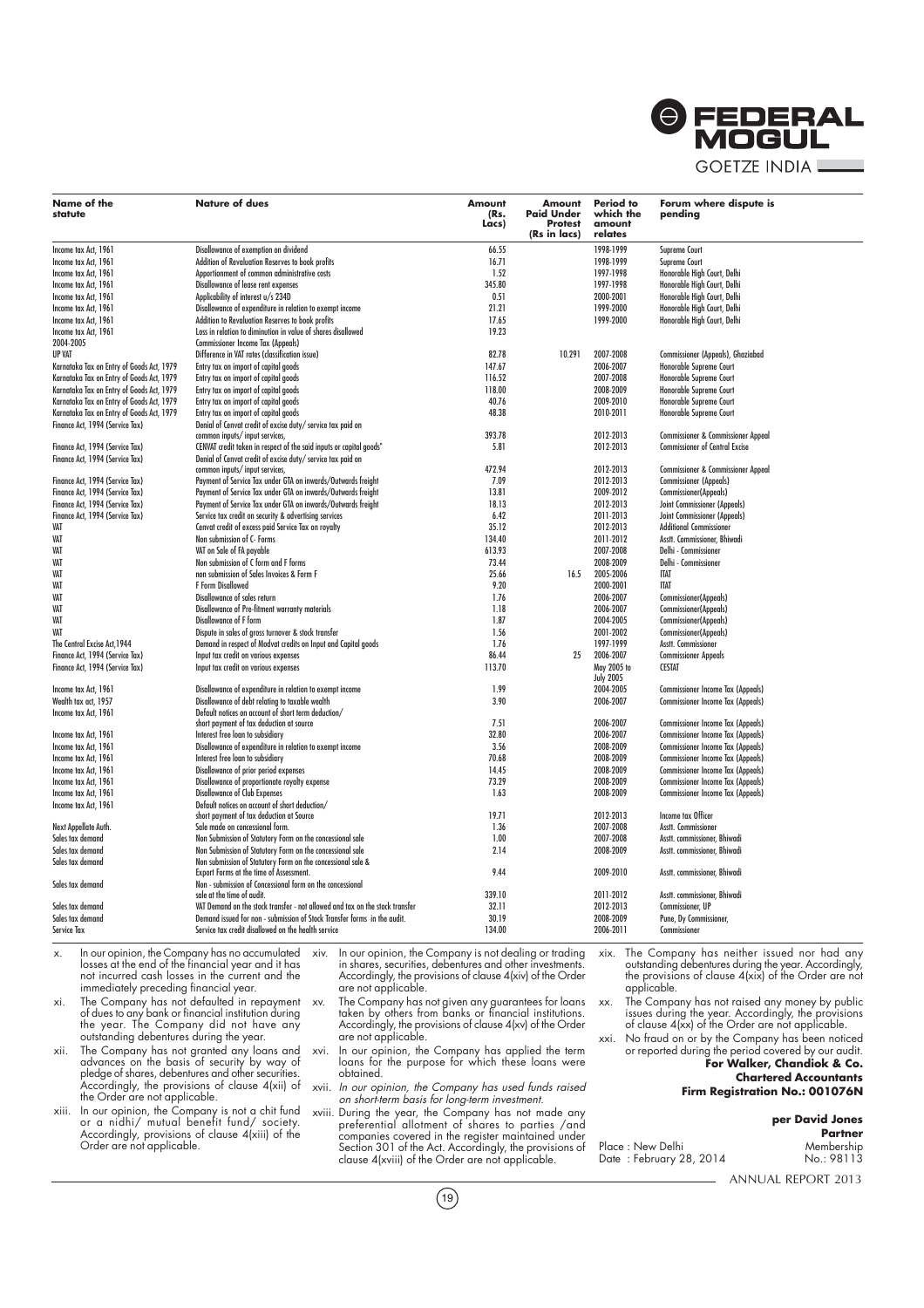

### **Balance sheet and profit and loss account**

### **Balance Sheet as at 31 December, 2013**

|                                | <b>Schedules</b> | As at<br>31 December, 2013<br>Rs (in lacs) | As at<br>31 December, 2012<br>Rs (in lacs) |
|--------------------------------|------------------|--------------------------------------------|--------------------------------------------|
| <b>Equity and Liabilities</b>  |                  |                                            |                                            |
| <b>Shareholders' Funds</b>     |                  |                                            |                                            |
| Share capital                  | 3                | 5,563.21                                   | 5,563.21                                   |
| Reserves and surplus           | 4                | 36,378.72                                  | 34,320.16                                  |
|                                |                  | 41,941.93                                  | 39,883.37                                  |
| <b>Non-current liabilities</b> |                  |                                            |                                            |
| Long-term borrowings           | 5                | 1,555.56                                   |                                            |
| Deferred tax liabilities (net) | 6                | 1,523.79                                   | 1,430.99                                   |
| Other long term liabilities    | 7                | 278.38                                     | 245.17                                     |
| Long-term provisions           | 8                | 6,165.62                                   | 5,612.27                                   |
|                                |                  | 9,523.35                                   | 7,288.43                                   |
| <b>CURRENT LIABILITIES</b>     |                  |                                            |                                            |
| Short-term borrowings          | 9                | 18,688.57                                  | 19,021.30                                  |
| Trade payables                 | 10               | 17,553.22                                  | 17,108.46                                  |
| Other current liabilities      | 11               | 2,521.53                                   | 1,984.78                                   |
| Short-term provisions          | 8                | 143.83                                     | 320.50                                     |
|                                |                  | 38,907.15                                  | 38,435.04                                  |
| <b>TOTAL</b>                   |                  | 90,372.43                                  | 85,606.84                                  |
| <b>Assets</b>                  |                  |                                            |                                            |
| <b>Non-current assets</b>      |                  |                                            |                                            |
| <b>Fixed assets</b>            |                  |                                            |                                            |
| Tangible assets                | 12               | 47,391.67                                  | 45,934.39                                  |
| Intangible assets              | 12.1             |                                            | 15.59                                      |
| Capital work-in-progress       |                  | 3,319.35                                   | 3,607.26                                   |
| Non-current investments        | 13               | 510.00                                     | 510.00                                     |
| Long-term loans and advances   | 14               | 4,145.95                                   | 3,710.14                                   |
|                                |                  | 55,366.97                                  | 53,777.38                                  |
| <b>Current assets</b>          |                  |                                            |                                            |
| Current investments            | 15               |                                            |                                            |
| Inventories                    | 16               | 14,845.27                                  | 13,346.05                                  |
| Trade receivables              | 17               | 14,664.50                                  | 15,047.19                                  |
| Cash and bank balances         | 18               | 592.80                                     | 185.22                                     |
| Short-term loans and advances  | 19               | 4,502.54                                   | 2,866.17                                   |
| Other current assets           | 20               | 400.35                                     | 384.83                                     |
|                                |                  | 35,005.46                                  | 31,829.46                                  |
| <b>TOTAL</b>                   |                  | 90,372.43                                  | 85,606.84                                  |

Note 1 to 49 form an integral part of these financial statements. This is the Balance Sheet referred to in our report of even date.

Place: Gurgaon **Canadia American Company Secretary**<br>
Date: February 28, 2014 **Company Secretary** Date: February 28, 2014

ANNUAL REPORT 2013

**For Walker, Chandiok & Co** For and on behalf of the Board of Directors of **Chartered Accountants** Federal-Mogul Goetze (India) Limited

**per David Jones Andreas Kolf Sachin Selot** Managing Director<br>DIN : 00519780

Whole Time Finance Director & CFO<br>DIN: 06700360

 $(20)$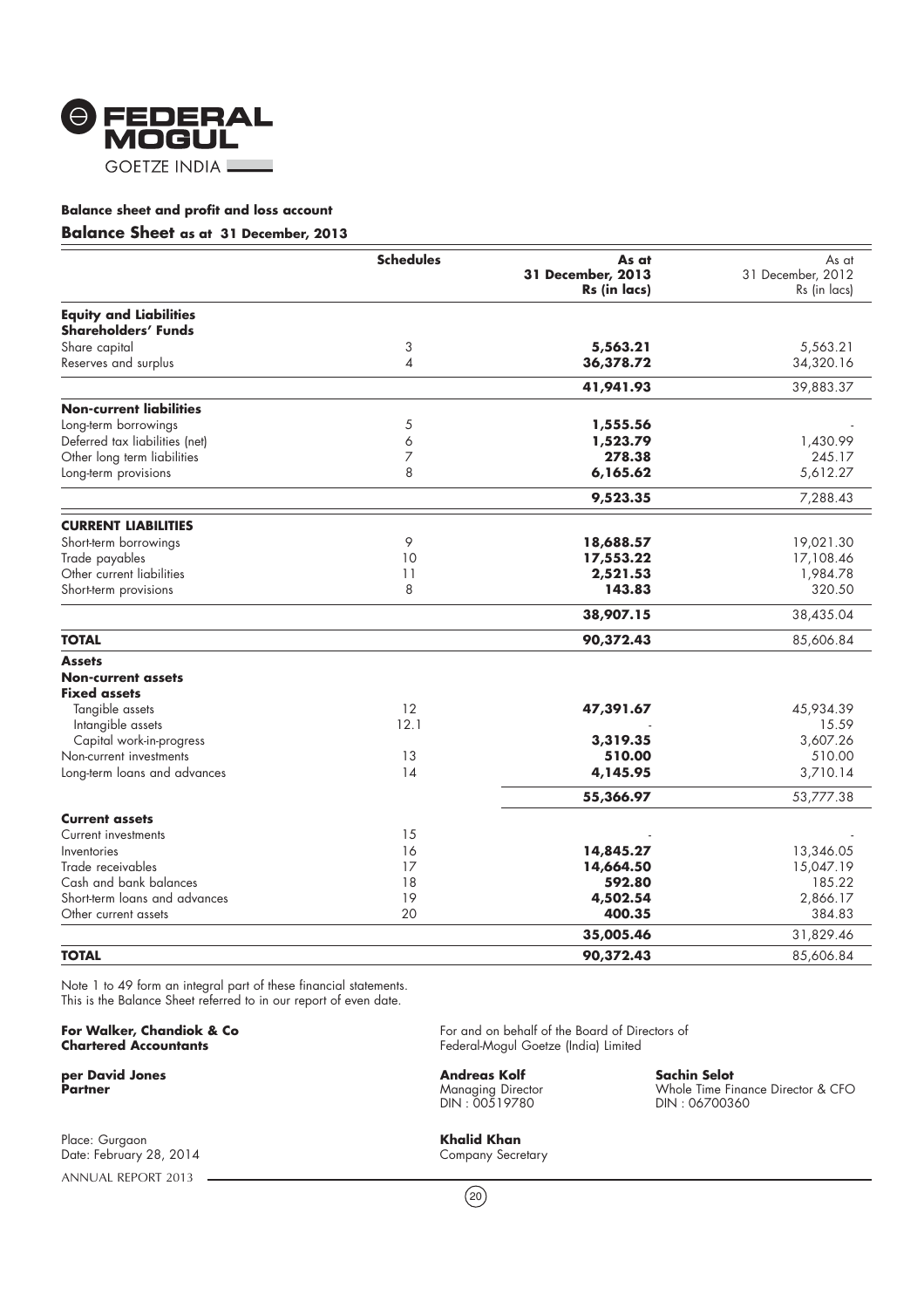

### **Balance sheet and profit and loss account**

### **Statement of Profit and Loss for the year ended 31 December 2013**

|                                                 | <b>Schedules</b> | For the year ended<br>31 December, 2013<br>Rs (in lacs) | For the year ended<br>31 December, 2012<br>Rs (in lacs) |
|-------------------------------------------------|------------------|---------------------------------------------------------|---------------------------------------------------------|
| <b>REVENUE</b>                                  |                  |                                                         |                                                         |
| Revenue from operations(gross)                  |                  | 1,24,575.91                                             | 1,29,182.50                                             |
| Less: Excise duty                               |                  | (10, 878.74)                                            | (11, 297.93)                                            |
| Revenue from operations(net)                    | 21               | 1,13,697.17                                             | 1,17,884.57                                             |
| Other income                                    | 22               | 2,256.90                                                | 2,187.97                                                |
| <b>Total Revenue</b>                            |                  | 1,15,954.07                                             | 1,20,072.54                                             |
| <b>EXPENSES</b>                                 |                  |                                                         |                                                         |
| Cost of raw material and components consumed    | 23               | 39,483.52                                               | 43,199.75                                               |
| (Increase)/ decrease in inventories             | 24               | (2,055.04)                                              | (1, 107.82)                                             |
| Purchase of traded goods                        | 25               | 3,776.98                                                | 3,600.36                                                |
| Employee benefit expense                        | 26               | 23,615.72                                               | 23,510.94                                               |
| Depreciation and amortisation expenses          | 28               | 6,613.55                                                | 6,193.52                                                |
| Finance cost                                    | 29               | 2,678.17                                                | 2,988.00                                                |
| Other expenses                                  | 27               | 38,805.32                                               | 42,445.91                                               |
| <b>Total Expenses</b>                           |                  | 1,12,918.22                                             | 1,20,830.66                                             |
| Profit/ (loss) before exceptional items and tax |                  | 3,035.85                                                | (758.12)                                                |
| Exceptional items                               |                  |                                                         | (625.81)                                                |
| Profit/ (loss) before tax                       |                  | 3,035.85                                                | (1, 383.93)                                             |
| <b>Tax expense</b>                              |                  |                                                         |                                                         |
| Current tax                                     |                  | 884.50                                                  | 289.46                                                  |
| Minimum alternate tax credit entitlement        |                  |                                                         | (9.29)                                                  |
| Deferred tax                                    |                  | 92.79                                                   | (28.36)                                                 |
| <b>Total tax expenses</b>                       |                  | 977.29                                                  | 251.81                                                  |
| Profit/ (loss) for the year                     |                  | 2,058.56                                                | (1,635.74)                                              |
| Earnings per equity share (Rs.)                 | 30               | 3.70                                                    | (2.94)                                                  |

Basic and diluted [Nominal value of shares Rs. 10]

Note 1 to 49 form an integral part of these financial statements. This is the statement of profit and loss referred to in our report of even date.

**per David Jones Andreas Kolf Sachin Selot**

Place: Gurgaon **Canadia American Communist Communist Communist Communist Communist Communist Communist Communist Communist Communist Communist Communist Communist Communist Communist Communist Communist Communist Communist** Date: February 28, 2014

**For Walker, Chandiok & Co** For and on behalf of the Board of Directors of **Chartered Accountants**<br> **Chartered Accountants Chartered Accountants** Federal-Mogul Goetze (India) Limited

Managing Director<br>DIN : 00519780

**Partners** Management Director & CFO<br>DIN : 06700360

 $(21)$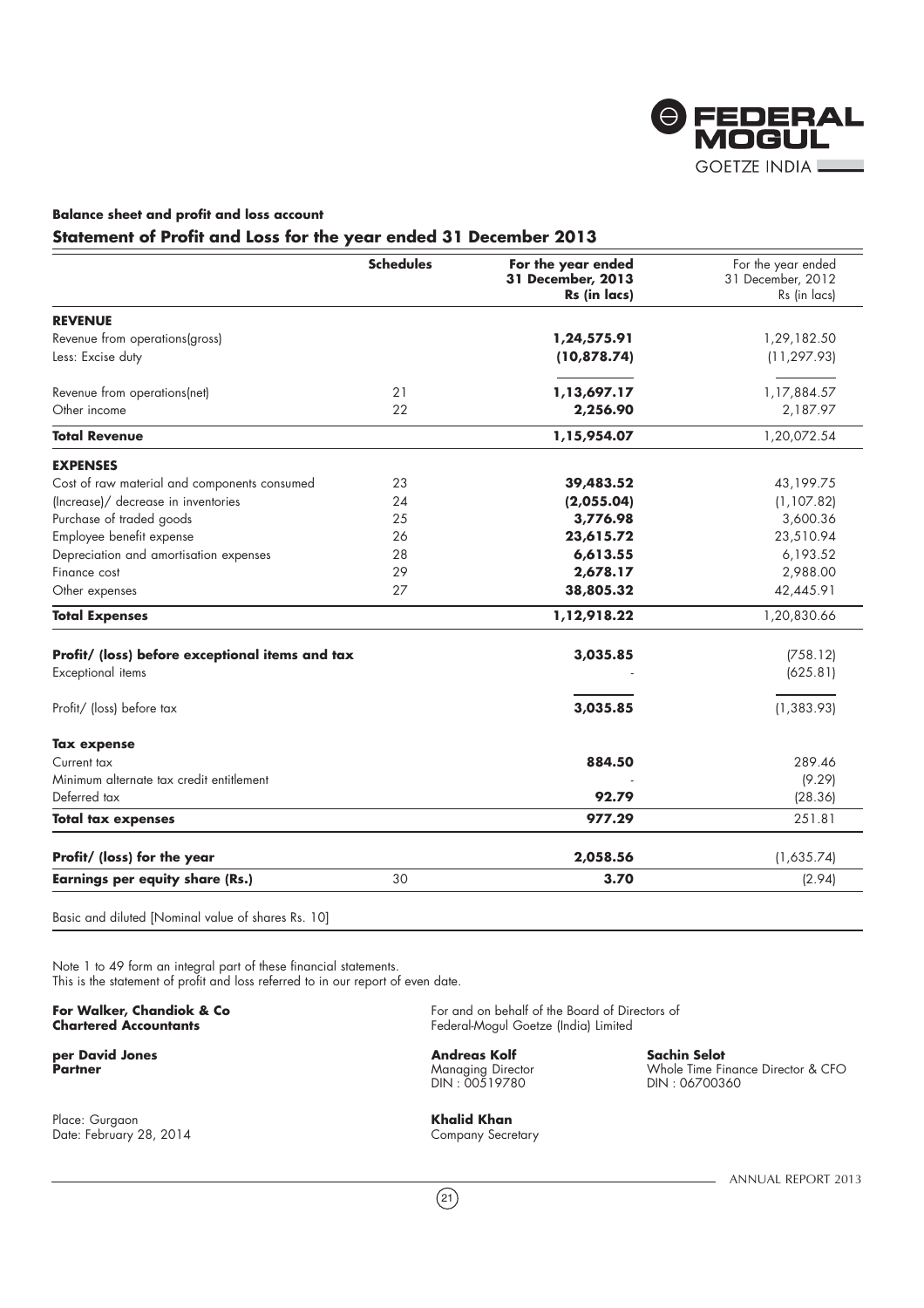

### **Notes to financial statements for the year ended 31st December, 2013**

### **1. a) Corporate Information**

Federal-Mogul Goetze (India) Limited ('FMGIL' or 'the Company'), is inter-alia engaged in the manufacture, supply and distribution of 'automotive components' used in two/three/four wheeler automobiles.

The principal facilities of the Company are located at Patiala (Punjab), Bengaluru (Karnataka) and Bhiwadi (Rajasthan), with its registered office in Delhi. The Company is listed at National Stock Exchange and Bombay Stock Exchange of India.

Federal Mogul Holdings Limited, Mauritius, is the immediate parent company and ultimate parent company is Federal Mogul Corporation, USA.

### **b) Basis of Preparation**

The financial statements of the company have been prepared in accordance with generally accepted accounting principles in India (Indian GAAP). The company has prepared these financial statements to comply in all material respects with the accounting standards notified under the Companies (Accounting Standards) Rules, 2006, (as amended) and the relevant provisions of the Companies Act, 1956 read with the General Circular 15/ 2013 dated 13 September 2013 of the Ministry of Corporate Affairs in respect of section 133 of the Companies Act, 2013.The financial statements have been prepared on an accrual basis and under the historical cost convention.

### **2. Statement of Significant Accounting Policies**

### **a) Use of estimates**

The preparation of financial statements in conformity with generally accepted accounting principles requires management to make estimates and assumptions that affect the reported amounts of assets and liabilities and disclosure of contingent liabilities at the date of the financial statements and the results of operations during the reporting period. Although these estimates are based upon management's best knowledge of current events and actions, actual results could differ from these estimates. Any revision to accounting estimates is recognized in the current and future periods.

### **b) Tangible fixed assets and Capital work-in-progress**

Tangible fixed assets are stated at cost less accumulated depreciation and impairment losses if any. Cost comprises the purchase price and any attributable cost of bringing the asset to its working condition for its intended use i.e. freight, duties, taxes and other incidental expenses excluding cenvat or taxes recoverable or otherwise adjustable against excise duty. Borrowing costs relating to acquisition of fixed assets which takes substantial period of time to get ready for its intended use are also included to the extent they relate to the period till such assets are ready to be put to use.

### **c) Depreciation on tangible fixed assets**

Depreciation is provided using straight line method and the same is determined based on management's assessment of assets lives and is calculated at the rates so determined, which are either equal to or higher than rates provided for such assets under Schedule XIV of the Companies Act, 1956.

| <b>Asset Class</b>                              | Rate prescribed in Schedule XIV<br>of Companies Act, 1956 | Rates used by the company       |
|-------------------------------------------------|-----------------------------------------------------------|---------------------------------|
| Land-Leasehold<br>(i)                           | ٠                                                         | over the life of lease of asset |
| (i)<br><b>Buildings - Factory</b>               | 3.34%                                                     | 3.34%                           |
| - Other                                         | 1.63%                                                     | 1.63%                           |
| Furniture, fittings & office equipment<br>(iii) | 4.75% to 6.33%                                            | 4.75% to 6.33%                  |
| Plant & Machinery - Single Shift<br>(iv)        | 4.75%                                                     | 4.75%                           |
| - Double Shift                                  | 7.42%                                                     | 7.42%                           |
| - Triple Shift                                  | $10.34\%$                                                 | 10.34%                          |
| - Continuous process plant                      | 5.28%                                                     | 5.28%                           |
| Vehicles - Employee<br>$\{v\}$                  | 9.50%                                                     | 33.33%                          |
| - Material Handling Vehicles                    | 9.50%                                                     | 11.31%                          |
| - Others                                        | 9.50%                                                     | 9.50%                           |
| Computers<br>$(v_i)$                            | 16.21%                                                    | 16.21%                          |
| (vii) Dies and Moulds                           | 11.31%                                                    | 11.31% to 33.33%                |

i) Plant and Machinery also includes self constructed machinery.

ii) Depreciation on assets costing 5000/- or below is charged @ 100% per annum in the year of purchase.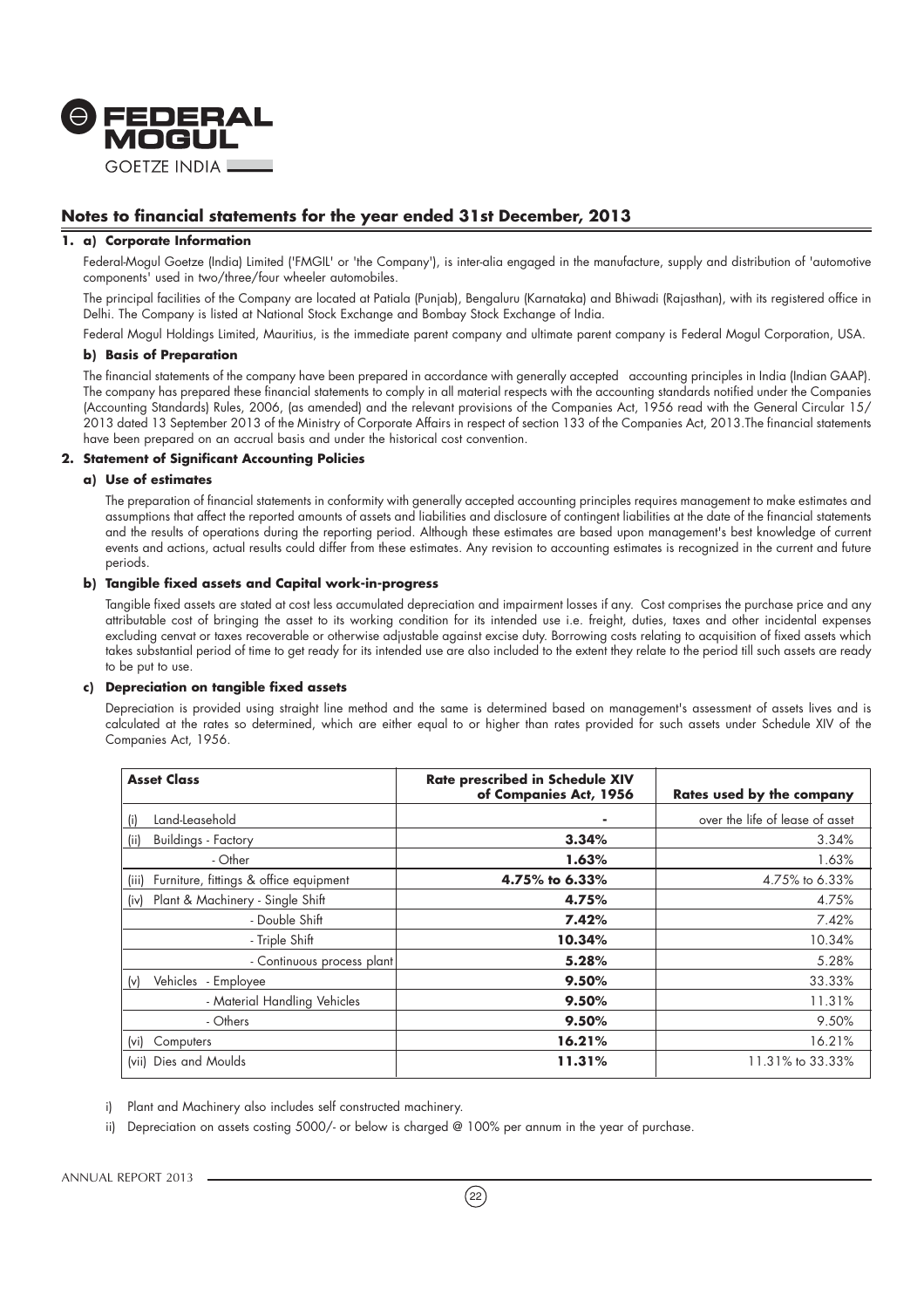

### **d) Impairment of tangible and intangible assets**

- i) The carrying amounts of assets are reviewed at each balance sheet date if there is any indication of impairment based on internal/external factors. An impairment loss is recognized wherever the carrying amount of an asset exceeds its recoverable amount. The recoverable amount is the greater of the asset's net selling price and value in use. In assessing value in use, the estimated future cash flows are discounted to their present value using a pre-tax discount rate that reflects current market assessments of the time value of money and risks specific to the asset.
- ii) After impairment, depreciation is provided on the revised carrying amount of the asset over its remaining useful life.

### **e) Intangible Assets**

Intangible assets are stated at cost less amortization less impairment, if any. Cost comprises the purchase price and other directly attributable costs. Intangibles assets are amortised over their expected useful economic lives, on straight line basis, as follows:

Design and drawing, Patents and Trade-marks are amortised over a period of 5 years on straight line basis.

### **f) Leases**

Leases where the lessor effectively retains substantially all the risks and benefits of ownership of the leased item, are classified as operating leases. Operating lease payments are recognized as an expense in statement of profit and loss on a straight-line basis over the lease term.

### **g) Investments**

Investments that are readily realizable and intended to be held for not more than a year are classified as current investments. All other investments are classified as long-term investments. Current investments are carried at lower of cost and fair value determined on an individual investment basis. Long-term investments are carried at cost. However, provision for diminution in value is made to recognize a decline other than temporary, in the value of the investments.

### **h) Inventories**

Inventories are valued as follows:

| Raw materials, components, stores | Lower of cost and net realizable value. Cost represents purchase price and other direct costs and is                                                                                                                                                                                 |
|-----------------------------------|--------------------------------------------------------------------------------------------------------------------------------------------------------------------------------------------------------------------------------------------------------------------------------------|
| and spares and bought out tools.  | determined on a moving weighted average cost basis. However, materials and other items held for use<br>in the production of inventories are not written down below cost if the finished products in which they<br>will be incorporated are expected to be sold at or above cost.     |
| Constructed Tools                 | Lower of cost and net realizable value. Cost represents material, labour and appropriate allocation of<br>overheads. Cost is determined on a weighted average basis.                                                                                                                 |
| Work-in-progress                  | Lower of cost and net realizable value. Cost for this purpose includes material, labour and appropriate<br>allocation of overheads. Cost is determined on a weighted average basis.                                                                                                  |
| Finished Goods:                   |                                                                                                                                                                                                                                                                                      |
| - Manufactured                    | Lower of cost and net realizable value. Cost for this purpose includes material, labour and appropriate<br>allocation of overheads. Excise duty on stock lying with Company is added to the cost of the finished<br>goods inventory. Cost is determined on a weighted average basis. |
| - Traded                          | Lower of cost and net realizable value. Cost represents purchase price and other direct costs and is<br>determined on a moving weighted average cost basis.                                                                                                                          |
| Reusable scrap                    | At lower of cost and net realizable value.                                                                                                                                                                                                                                           |

Net realizable value is the estimated selling price in the ordinary course of business, less estimated costs of completion and estimated costs necessary to make the sale. Provision for obsolescence is determined based on management's assessment and is charged to statement of profit and loss.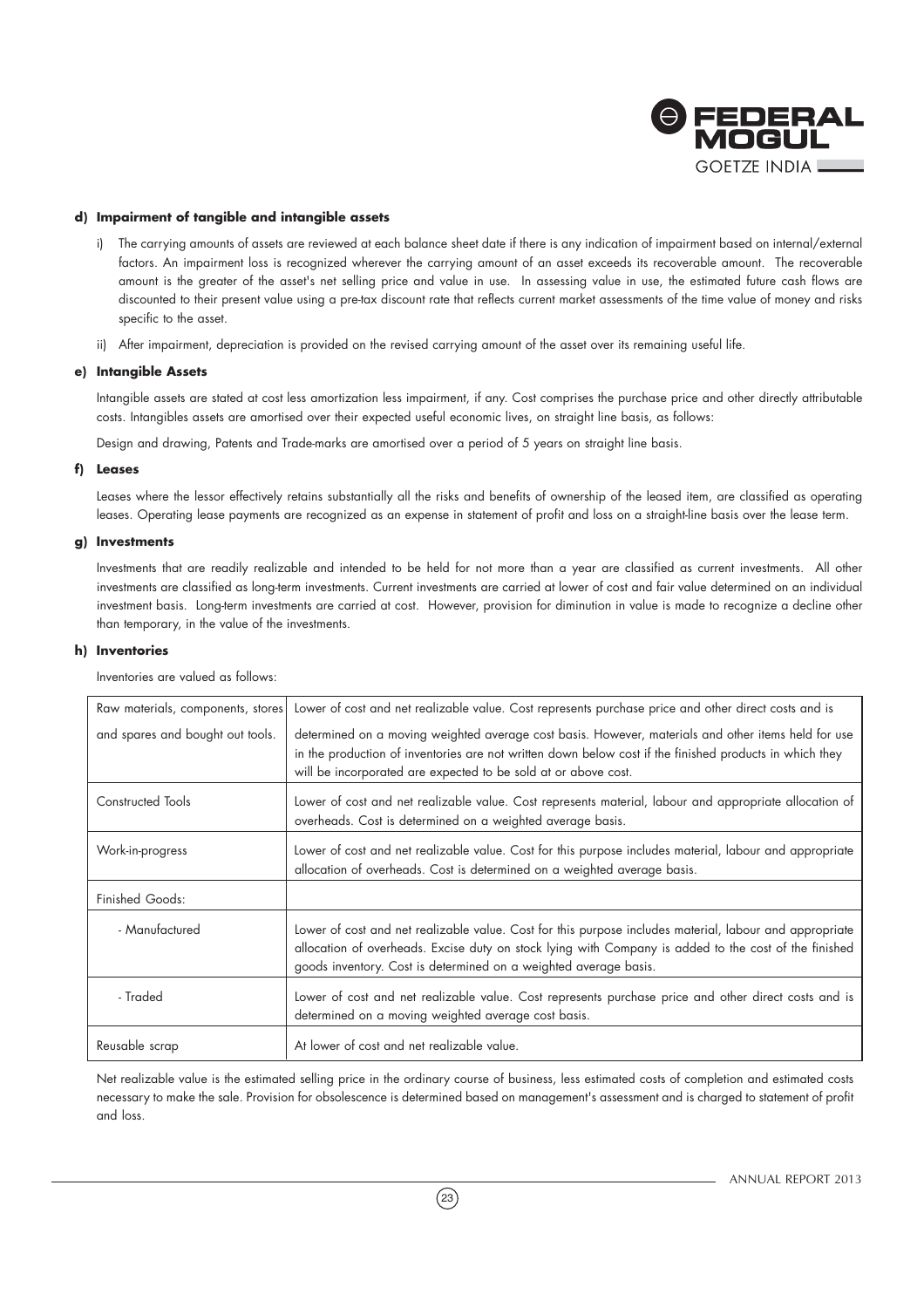

### **i) Revenue Recognition**

Revenue is recognised to the extent that it is probable that the economic benefits will flow to the Company and the revenue can be reliably measured.

### **i) Sale of Goods:**

Revenue is recognised when the significant risks and rewards of ownership of the goods have passed to the buyer and are recorded inclusive of excise duty and net of sales tax and trade discount.

### **ii) Job Work:**

Income from job work is accrued when right of revenue is established, which relates to effort completed.

### **iii) Interest:**

Interest income is recognised on a time proportion basis taking into account the amount outstanding and the rate applicable.

### **iv) Dividends:**

Dividend income is recognised in the period in which right to receive such payment is established.

### **v) Commission:**

Commission income is accrued when due, as per the agreed terms.

### **vi) Export Benefits/Incentives:**

Export entitlements under the Duty entitlement pass book (DEPB) Scheme/ Duty drawback scheme are recognized in the statement of profit and loss when the right to receive credit as per the terms of the scheme is established in respect of exports made.

### **vii) Management support charges:**

Income from management support charges is recognized as per the terms of the agreement based upon the services completed.

#### **viii) Lease Income :**

Lease rental in respect of asset given under operating leases are recognized in the statement of profit and loss as and when they are due to be received.

### **j) Borrowing Costs**

Borrowing costs directly attributable to the acquisition, construction or production of an asset that necessarily takes a substantial period of time to get ready for its intended use or sale are capitalized as part of the cost of the respective asset. All other borrowing costs are expensed in the period they occur. Borrowing costs consist of interest and other costs that an entity incurs in connection with the borrowing of funds.

### **k) Foreign Currency Transactions**

### **(i) Initial Recognition**

Foreign currency transactions are recorded in the reporting currency, by applying to the foreign currency amount the exchange rate between the reporting currency and the foreign currency at the date of the transaction.

### **(ii) Conversion**

Foreign currency monetary items are reported using the closing rate. Non-monetary items which are carried in terms of historical cost denominated in a foreign currency are reported using the exchange rate at the date of the transaction.

### **(iii) Exchange Differences**

Exchange differences arising on the settlement of monetary items or on reporting Company's monetary items at rates different from those at which they were initially recorded during the year, or reported in previous financial statements, are recognised as income or as expenses in the year in which they arise.

**(iv)**As a policy, the Company does not undertake any foreign exchange derivative contract.

### **l) Retirement and Other Employee Benefits**

- (i) Provident fund contributions are charged to statement of profit and loss, when contributions paid/payable are due to "Goetze India Limited Provident Fund Trust", administered by the trustees and to the Regional Provident Fund Commissioners. The Company accrues for the deficit in the Provident Fund trust as per the books of accounts of the Trust.
- (ii) Gratuity liability under the Payment of Gratuity Act, 1972 is accrued on the basis of an actuarial valuation made at the end of each financial year. The actuarial valuation is done as per projected unit credit method.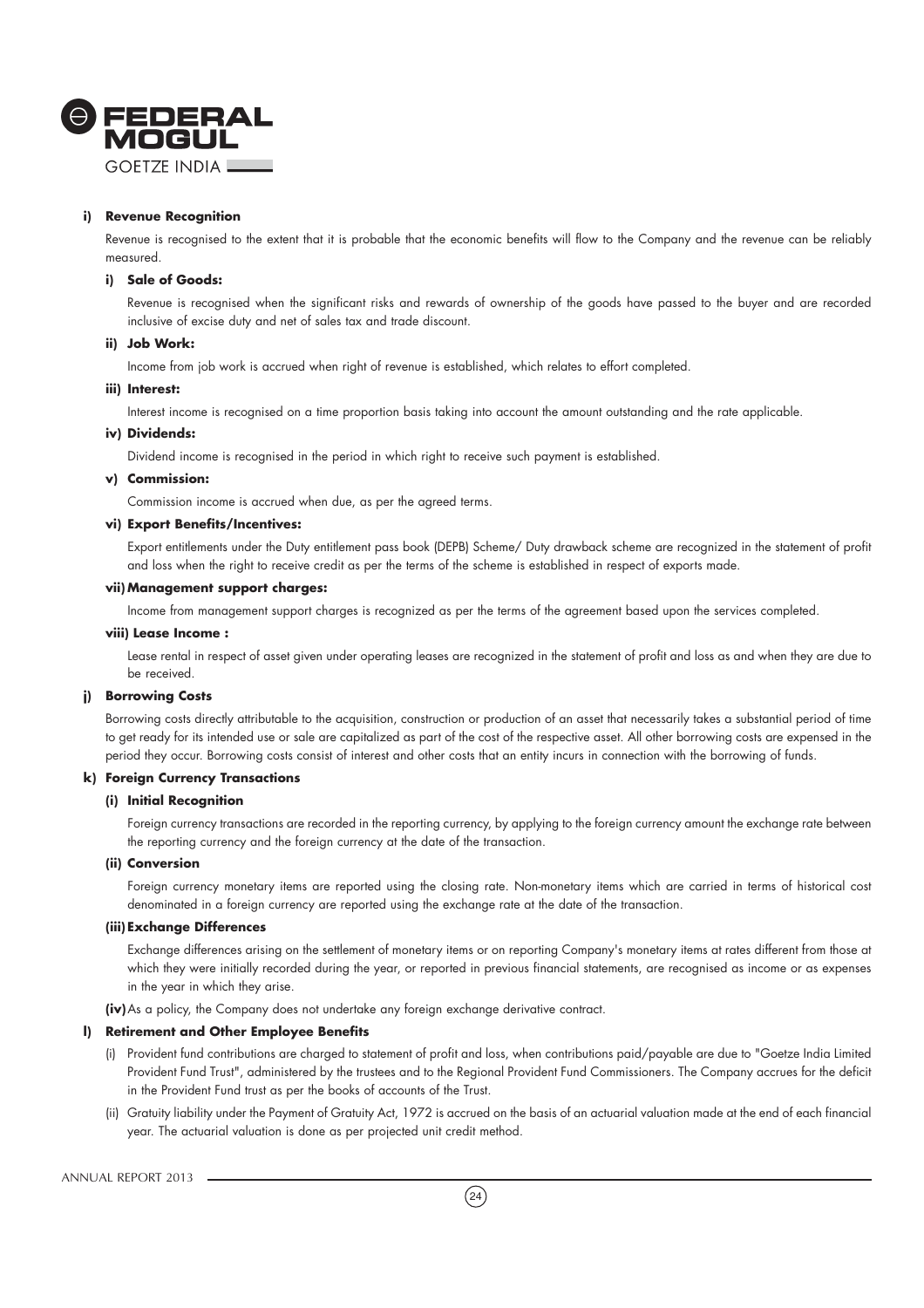

- (iii) Short term compensated absences are provided for based on estimates. Long term compensation liability for leave encashment is determined in accordance with company policy and is measured on the basis of valuation by an independent actuary at the end of the financial year. The actuarial valuation is done as per projected unit credit method.
- (iv) Actuarial gains/losses are immediately taken to statement of profit and loss.

### (v) **Superannuation Benefit**

The Company has superannuation obligation administered with Life Insurance Corporation of India (LIC). Contributions to the defined contribution scheme are charged to statement of profit and loss when contributions paid/ payable are due to such fund. There are no other obligations other than the contribution payable to the respective trusts.

### **m) Income Taxes**

Tax expense comprises of current and deferred tax. Current income tax is measured at the amount expected to be paid to the tax authorities in accordance with the Income Tax Act, 1961 enacted in India. Deferred income taxes reflects the impact of current year timing differences between taxable income and accounting income for the year and reversal of timing differences of earlier years.

Deferred tax is measured based on the tax rates and the tax laws enacted or substantively enacted at the balance sheet date. Deferred tax assets and deferred tax liabilities are offset, if a legally enforceable right exists to set off current tax assets against current tax liabilities and the deferred tax assets and deferred tax liabilities relate to the taxes on income levied by same governing taxation laws. Deferred tax assets are recognised only to the extent that there is reasonable certainty that sufficient future taxable income will be available against which such deferred tax assets can be realised. In situations where the Company has unabsorbed depreciation or carry forward tax losses, all deferred tax assets are recognised only if there is virtual certainty supported by convincing evidence that they can be realised against future taxable profits.

At each balance sheet date the Company re-assesses unrecognised deferred tax assets. It recognises unrecognised deferred tax assets to the extent that it has become reasonably certain or virtually certain, as the case may be that sufficient future taxable income will be available against which such deferred tax assets can be realised.

The carrying amount of deferred tax assets are reviewed at each balance sheet date. The Company writes-down the carrying amount of a deferred tax asset to the extent that it is no longer reasonably certain or virtually certain, as the case may be, that sufficient future taxable income will be available against which deferred tax asset can be realised. Any such write-down is reversed to the extent that it becomes reasonably certain or virtually certain, as the case may be, that sufficient future taxable income will be available.

Minimum Alternate Tax ("MAT") credit is recognised as an asset only when and to the extent there is convincing evidence that the company will pay normal income tax during the specified period. In the year in which the (MAT) credit becomes eligible to be recognized as an asset in accordance with the recommendations contained in Guidance note issued by the Institute of Chartered Accountants of India, the said asset is created by way of a credit to statement of profit and loss and shown as MAT credit entitlement. The company reviews the same at each balance sheet date and writes down the carrying amount of MAT credit entitlement to the extent there is no longer convincing evidence to the effect that company will pay normal income tax during the specified period.

### **n) Earnings per Share**

Basic earnings per share are calculated by dividing the net profit or loss for the period attributable to equity shareholders by the weighted average number of equity shares outstanding during the period.

For the purpose of calculating diluted earnings per share, the net profit or loss for the period attributable to equity shareholders and the weighted average number of shares outstanding during the period are adjusted for the effects of all dilutive potential equity shares.

### **o) Provisions, contingent liability and contingent asset**

A provision is recognized when an enterprise has a present obligation as a result of past event; it is probable that an outflow of resources will be required to settle the obligation, in respect of which a reliable estimate can be made. Provisions are not discounted to its present value and are determined based on best estimate required to settle the obligation at the balance sheet date. These are reviewed at each balance sheet date and adjusted to reflect the current best estimates.

Contingent liabilities are usually not provided for, unless it is probable that the future outcome may be materially detrimental to the company. A contingent liability is disclosed, unless the possibility of an outflow of resources embodying the economic benefits is remote.

Contingent assets are not recognized in the financial statement.

### **p) Cash and Cash Equivalents**

Cash and cash equivalents for cash flow statement comprises cash at bank and in hand and short-term investments with an original maturity of three months or less.

### **q) Segment Reporting**

Segments have been identified in accordance with Accounting Standard on Segment Reporting (AS-17) taking into account the organization structure as well as differential risks and returns of these segments.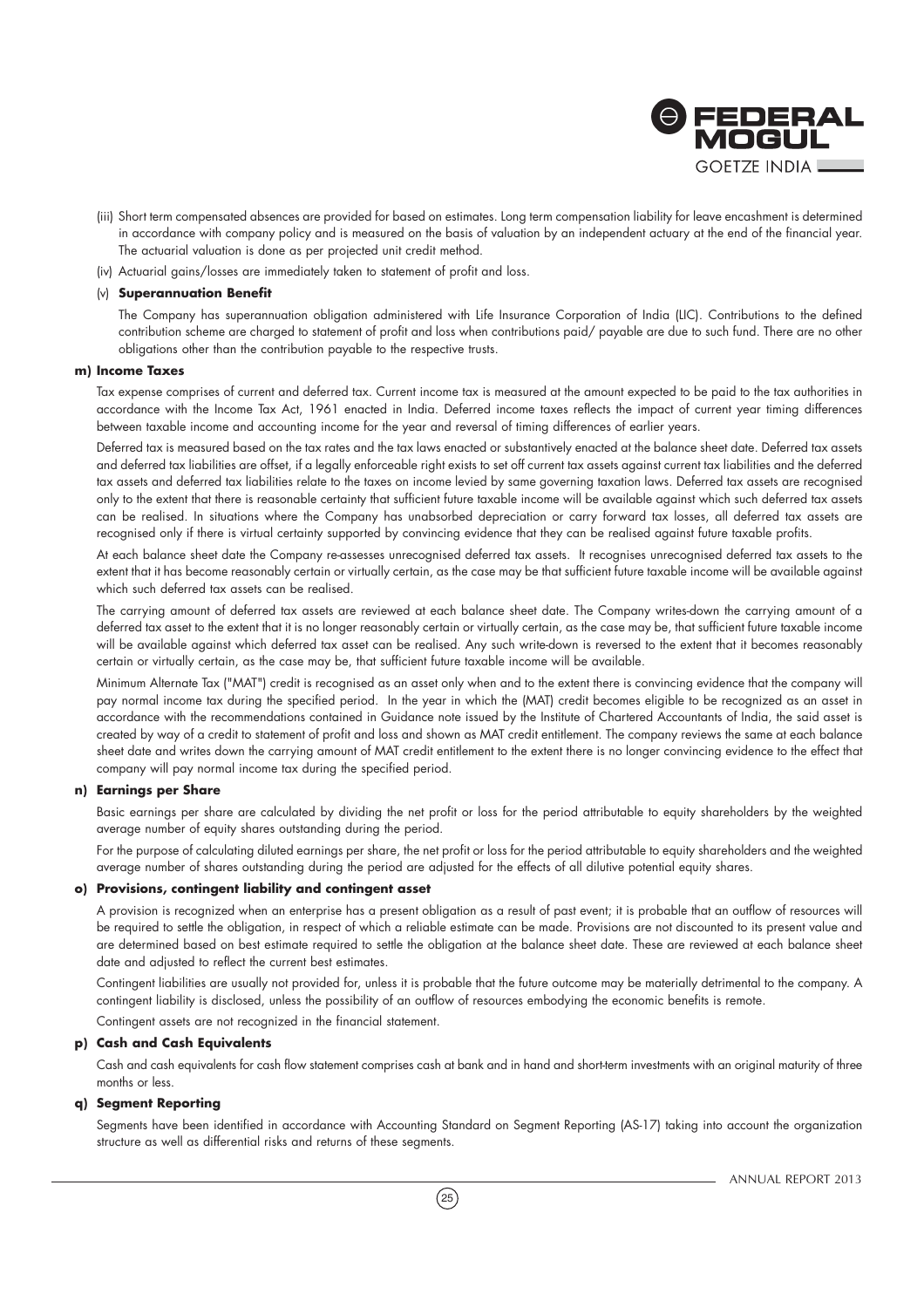

### **Balance sheet and profit and loss account**

### **Notes to Accounts**

**3 : Share Capital** Rs (in lacs) and **RS** (in lacs) and **RS** (in lacs) and **RS** (in lacs) and **RS** (in lacs) and **RS** (in lacs) and **RS** (in lacs) and **RS** (in lacs) and **RS** (in lacs) and **RS** (in lacs) and **RS** (in lacs)

|                                                                        | As at<br><b>31 December 2013</b> | As at<br>31 December 2012 |
|------------------------------------------------------------------------|----------------------------------|---------------------------|
| <b>Authorized shares</b>                                               |                                  |                           |
| 80,000,000 (Previous year: 80,000,000) equity shares of Rs. 10/- each. | 8,000.00                         | 8,000.00                  |
|                                                                        | 8,000.00                         | 8,000.00                  |
| Issued, subscribed and fully paid-up shares                            |                                  |                           |
| 55,632,130 (Previous Year: 55,632,130) equity shares of Rs.10/- each   | 5,563,21                         | 5.563.21                  |
|                                                                        | 5,563.21                         | 5.563.21                  |

(a) There is no movement in equity share capital during the current year and previous year.

The Company has only one class of equity shares having par value of Rs.10 per share. Each holder of equity shares is entitled to one vote per share. In the event of liquidation of the Company, the holders of equity shares will be entitled to receive remaining assets of the Company, after payment of all liabilities. The distribution will be in proportion to the number of equity shares held by the shareholders.

(c) List of shareholders holding more than 5% of the equity share capital of the Company at the beginning and at the end of the reporting year.

| Name of the shareholder*                                                                                                                            | <b>31 December 2013</b> |             |             | 31 December 2012 |  |
|-----------------------------------------------------------------------------------------------------------------------------------------------------|-------------------------|-------------|-------------|------------------|--|
|                                                                                                                                                     | No.                     | $%$ holdina | No.         | % holding        |  |
| Equity shares of Rs 10 each fully paid<br>Federal Mogul Holding Limited, Mauritius, the Holding company<br>Federal Mogul Vemogensuverwaltungs GMBH, | 3,34,08,581             | 60.05%      | 3,34,08,581 | 60.05%           |  |
| a Fellow subsidiary company                                                                                                                         | 83,06,873               | 14.93%      | 83,06,873   | 14.93%           |  |
|                                                                                                                                                     |                         |             |             |                  |  |

\*The above information is furnished as per the shareholder register at the year end.

### **(d) Shares held by holding/ ultimate holding company and/ or their subsidiaries/ associates**

| Name of the shareholder*                                                                                                                            | <b>31 December 2013</b> |             |             | 31 December 2012 |
|-----------------------------------------------------------------------------------------------------------------------------------------------------|-------------------------|-------------|-------------|------------------|
|                                                                                                                                                     | No.                     | $%$ holdina | No.         | % holding        |
| Equity shares of Rs 10 each fully paid<br>Federal Mogul Holding Limited, Mauritius, the Holding company<br>Federal Mogul Vemogensuverwaltungs GMBH, | 3,34,08,581             | 60.05%      | 3.34.08.581 | 60.05%           |
| a Fellow subsidiary company                                                                                                                         | 83,06,873               | 14.93%      | 83,06,873   | 14.93%           |

**(e)** The Company has not issued any equity shares pursuant to any contract without payment being received in cash, allotted as fully paid up by way of bonus issues and bought back during the last five years.

### **4 : Reserves and Surplus**

| 31 December, 2012<br>1,000.00 |
|-------------------------------|
|                               |
|                               |
| 56.55                         |
| 1.12                          |
| 26,750.74                     |
|                               |
| 8,147.48                      |
| (1,635.74)                    |
| 6,511.75                      |
| 34,320.16                     |
|                               |

<sup>(</sup>b) Right/restriction attached to equity shares.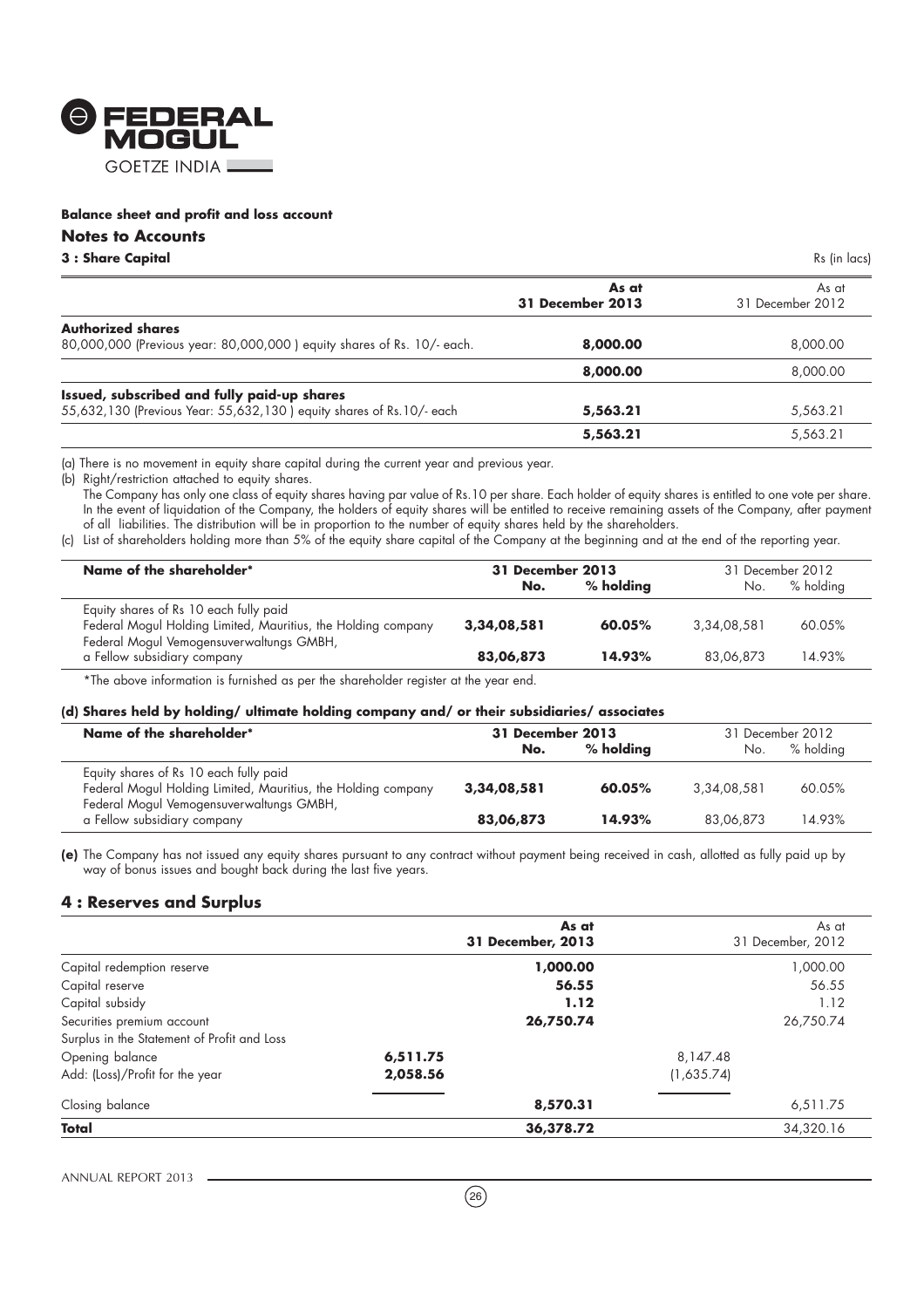

|    |                                                     |                         | Rs. in Lacs             |
|----|-----------------------------------------------------|-------------------------|-------------------------|
|    |                                                     | As at 31 December, 2013 | As at 31 December, 2012 |
| 5. | Long-term borrowings<br>Term loans (refer note (a)) |                         |                         |
|    | Indian rupee loan from banks (secured)              | 1,555.56                |                         |
|    |                                                     | 1,555.56                |                         |

"Note (a): Indian rupee loans amounting to Rs. 2,000 lacs from Yes Bank in two tranches of Rs 1,000 lacs each taken on 31 May 2013 and 28 June 2013 respectively, carries interest @ 12.20% p.a. Both tranches are repayable in 36 equal monthly installments of Rs. 27.77 lacs each along with interest, after a moratorium period of 12 months from the date of disbursement of loan i.e. 31 May 2014 and 28 June 2014 respectively. The loan is secured by first parri passu charge on moveable assets of the Company including plant and machinery, spares, tools and accessories, furniture and fixtures and other moveable assets of the Company, excluding vehicles."Current maturities of long term borrowings amounting to Rs. 444.44 lacs (Previous year: Rs. 400 lacs) are included under the head 'Other current liabilities (refer note 11)."

### **6. Deferred tax liabilities (net)**

**Deferred tax liabilities** Impact of difference between depreciation as per tax books and depreciation and amortization charged for the financial reporting and amortization charged for the financial reporting **4,036.24** 3,919.95

| 4,036.24 | 3,919.95 |
|----------|----------|
|          |          |
|          |          |
| 1,454.98 | 1.272.48 |
| 183.44   | 359.68   |
| 845.12   | 825.62   |
| 28.91    | 31.18    |
| 2,512.45 | 2.488.96 |
| 1,523.79 | 1.430.99 |
|          |          |
| 278.38   | 245.17   |
| 278.38   | 245.17   |
|          |          |

Note:

(a) Deposits from dealers are considered as long term in view of long term business relationships.

| <b>Provisions</b>                                  | Long term            |                      | <b>Short Term</b>    |                      |
|----------------------------------------------------|----------------------|----------------------|----------------------|----------------------|
|                                                    | 31 December,<br>2013 | 31 December,<br>2012 | 31 December,<br>2013 | 31 December,<br>2012 |
| <b>Provision for employee benefits</b>             |                      |                      |                      |                      |
| Provision for gratuity (refer Note no. 37)         | 4,300.68             | 3,921.96             |                      |                      |
| Provision for leave encashment                     | 651.63               | 591.25               | 98.76                | 86.90                |
| Provision for bonus                                |                      |                      | 45.07                | 47.38                |
|                                                    | 4,952.31             | 4.513.21             | 143.83               | 134.28               |
| <b>Other provisions</b>                            |                      |                      |                      |                      |
| Provision for non fulfilment of export obligations |                      |                      |                      |                      |
| refer Note no. (a))                                |                      |                      | ۰                    | 186.22               |
| Provision for regulatory matters (refer note (b))  | 1,213.31             | 1,099.06             | ۰                    |                      |
|                                                    | 1,213.31             | 1,099.06             |                      | 186.22               |
|                                                    | 6,165.62             | 5,612.27             | 143.83               | 320.50               |

| Opening balance                                  | 186.22   | 214.88     |
|--------------------------------------------------|----------|------------|
| Provision made during the year                   | 8.97     | 29.36      |
| Utilised during the year                         |          |            |
| Reversed during the year                         | (195.19) | (58.02)    |
| Closing Balance                                  |          | 186.22     |
| Note (b)                                         |          |            |
| Provision for regulatory matters (refer note 45) |          |            |
| Opening balance                                  | 1,099.06 | 943.26     |
| Provision made during the year                   | 994.53   | 1.241.29   |
| Utilised during the year                         | (880.28) | (1,085.49) |
| Closing Balance                                  | 1,213.31 | 1.099.06   |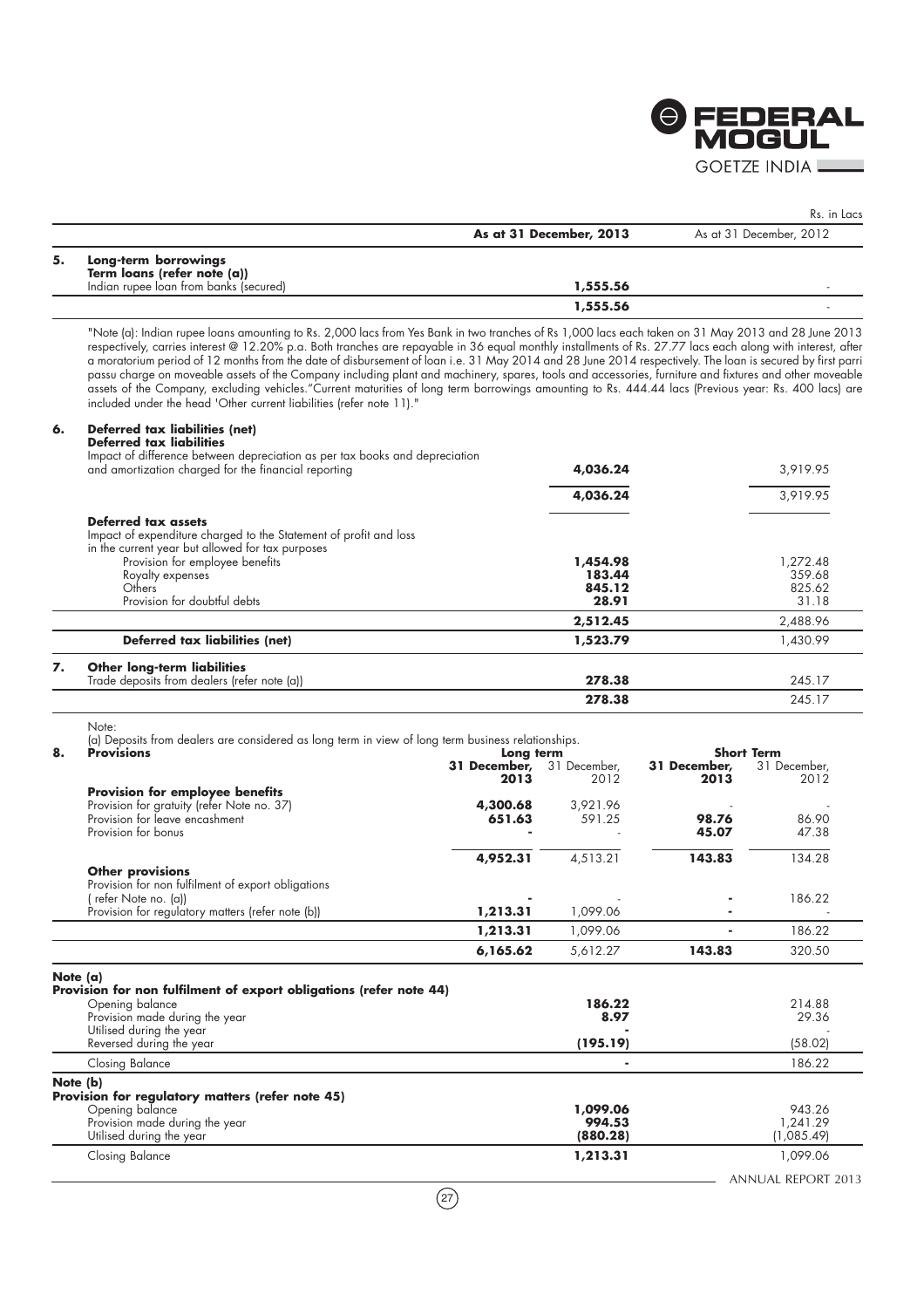

|    |                                                    |                         | Rs. in Lacs             |
|----|----------------------------------------------------|-------------------------|-------------------------|
|    |                                                    | As at 31 December, 2013 | As at 31 December, 2012 |
| 9. | <b>Short-term borrowings</b>                       |                         |                         |
|    | <b>Secured</b>                                     |                         |                         |
|    | Working capital loans (refer note (a))             | 5,500.00                | 4,000.00                |
|    | Cash credit facilities from banks (refer note (a)) | 2,633.63                | 6,001.30                |
|    |                                                    | 8,133.63                | 10,001.30               |
|    | <b>Unsecured</b>                                   |                         |                         |
|    | Inter-corporate deposit (refer note (b))           | 9,655.00                | 9,020.00                |
|    | Working capital loan (refer note (c))              | 838.94                  |                         |
|    | Deposits from others (refer note (d))              | 61.00                   |                         |
|    |                                                    | 10,554.94               | 9,020.00                |
|    | Total                                              | 18,688.57               | 19,021.30               |

Note (a) :

i. Indian rupees working capital loans and cash credit facilities are secured against hypothecation of current assets of the Company, both present and future with HDFC, Yes Bank, ING Vysya Bank, State Bank of India and Deutsche Bank. Cash credit facilities carries interest rate within the range of 11.5% to 13.5%. Details of working capital loans is as follows:

ii. Detail of working capital loans

| Name of the bank    | Amount of loan | Date of repayment | Interest rate |
|---------------------|----------------|-------------------|---------------|
| ING Vysya           | 3,000.00       | $26$ -Jan- $14$   | 10.90%        |
| State Bank of India | 00.000.1       | 28-Feb-14         | 11.70%        |
| <b>HDFC</b>         | 00.000,        | $23$ -Jan-14      | 10.50%        |
| <b>HDFC</b>         | 500.00         | 28-Feb-14         | 10.50%        |
|                     | 5,500.00       |                   |               |

Note (b) : Inter-corporate deposits are repayable on demand and carry rate of interest ranging between 9.35 % to 10.50 % p.a.

Note (c) : Indian rupees working capital loan amounting to Rs. 838.94 lacs taken from Bank of America is at interest rate of 10.5% p.a. Loan is repayable as follows:

| Name of the bank       | Amount of loan | Date of repayment | Interest rate |
|------------------------|----------------|-------------------|---------------|
| <b>Bank of America</b> | 425.22         | $01$ -Jan- $14$   | 10.50%        |
|                        | 258.56         | 04-Feb-14         |               |
|                        | 155.16         | 14-Feb-14         |               |
|                        | 838.94         |                   |               |

Note (d) : Indian rupees loan amounting to Rs 61 lacs taken from Goetze India employee welfare trust is at interest rate of 8% p.a. Entire loan is repayable on 31 March 2014.

### **10. Trade payables**

|     | Dues to micro and small enterprises                                   |           |           |
|-----|-----------------------------------------------------------------------|-----------|-----------|
|     | (refer Note no.42 for details of dues to micro and small enterprises) | 131.87    | 159.39    |
|     | Due to others (including acceptances)                                 | 16,136.72 | 15,832.78 |
|     | Related party payables (refer note no. 34 for details)                | 1,284.63  | 1,116.29  |
|     |                                                                       | 17,553.22 | 17,108.46 |
| 11. | <b>Other current liabilities</b>                                      |           |           |
|     | Current maturities of long-term borrowings (refer note no.5)          | 444.44    | 400.00    |
|     | Interest accrued and due on term borrowings                           | 20.72     | 5.32      |
|     | Interest accrued and due on inter corporate deposits                  | 80.88     | 76.84     |
|     | Interest accrued but not due on borrowings                            | 88.60     | 86.98     |
|     | Trade/security deposits received                                      | 47.21     | 57.91     |
|     | Statutory liabilities                                                 | 1,839.68  | 1,357.73  |
|     |                                                                       | 2,521.53  | 1,984.78  |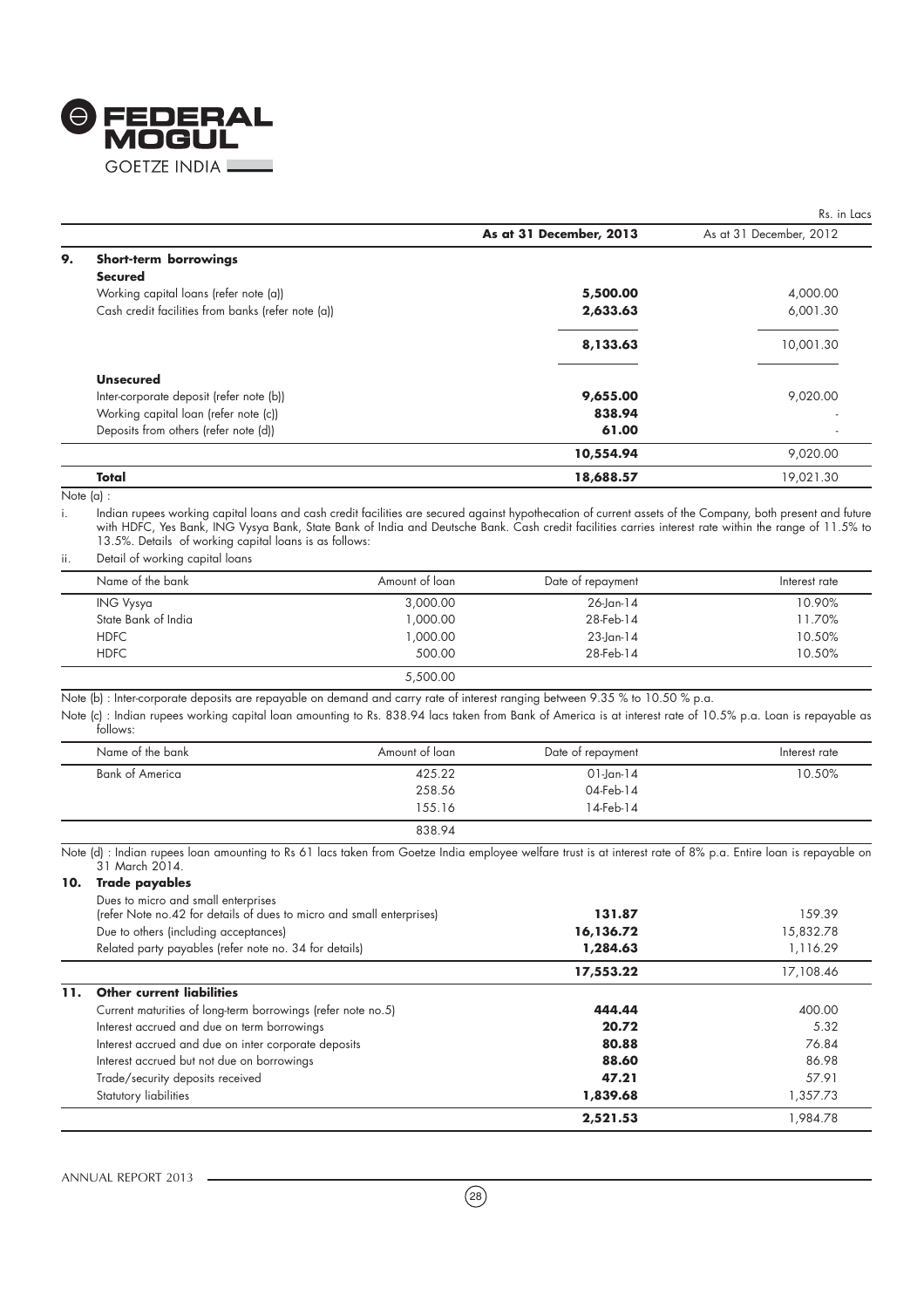

Rs. in Lacs

|                          |                          |                   |                 | As at 31 December, 2013                         |                        | As at 31 December, 2012 |                                 |
|--------------------------|--------------------------|-------------------|-----------------|-------------------------------------------------|------------------------|-------------------------|---------------------------------|
| 12. Tangible Assets      |                          |                   |                 |                                                 |                        |                         |                                 |
| Particulars              | Freehold<br>Land         | Leasehold<br>Land | <b>Building</b> | Furniture & Fittings<br>and Office<br>Equipment | Plant and<br>Machinery | Vehicles                | <b>Total Tangible</b><br>Assets |
| Cost                     |                          |                   |                 |                                                 |                        |                         |                                 |
| At 1 January 2012        | 1,485.16                 | 362.87            | 8,717.57        | 1,408.02                                        | 68,211.05              | 443.93                  | 80,628.60                       |
| <b>Additions</b>         |                          |                   | 35.47           | 73.65                                           | 10.012.31              | 88.26                   | 10.209.69                       |
| <b>Disposals</b>         |                          |                   | 8.06            | 49.52                                           | 1,219.14               | 160.13                  | 1,436.85                        |
| At 31 December 2012      | 1,485.16                 | 362.87            | 8.744.98        | 1,432.15                                        | 77,004.22              | 372.06                  | 89,401.44                       |
| <b>Additions</b>         |                          | ÷,                | 953.96          | 95.38                                           | 7,235.82               | 13.47                   | 8,298.63                        |
| Disposals                |                          |                   | 21.92           | 25.22                                           | 1.150.36               | 103.96                  | 1,301.46                        |
| At 31 December 2013      | 1,485.16                 | 362.87            | 9,677.02        | 1,502.31                                        | 83,089.68 281.57       |                         | 96,398.62                       |
| Accumulated depreciation |                          |                   |                 |                                                 |                        |                         |                                 |
| At 1 January 2012        |                          | 26.14             | 3,006.80        | 778.65                                          | 34.057.20              | 325.72                  | 38.194.51                       |
| Charge for the year      |                          | 1.71              | 287.08          | 64.33                                           | 5,793.83               | 33.07                   | 6,180.02                        |
| <b>Disposals</b>         |                          |                   | 8.06            | 49.52                                           | 745.79                 | 104.11                  | 907.48                          |
| At 31 December 2012      | $\overline{\phantom{a}}$ | 27.85             | 3,285.82        | 793.46                                          | 39,105.24              | 254.68                  | 43,467.05                       |
| Charge for the year      |                          | ÷.                | 306.42          | 70.83                                           | 6.196.26               | 24.45                   | 6.597.96                        |
| <b>Disposals</b>         |                          |                   | 10.51           | 15.19                                           | 935.03                 | 97.33                   | 1,058.06                        |
| At 31 December 2013      | ۰                        | 27.85             | 3,581.73        | 849.10                                          | 44,366.47 181.80       |                         | 49,006.95                       |
| Net Block                |                          |                   |                 |                                                 |                        |                         |                                 |
| At 31 December 2012      | 1.485.16                 | 335.02            | 5,459.16        | 638.69                                          | 37,898.98              | 117.38                  | 45,934.39                       |
| At 31 December 2013      | 1,485.16                 | 335.02            | 6,095.29        | 653.21                                          | 38,723.21              | 99.77                   | 47,391.67                       |

### **12.1. Intangible assets**

| Particulars                                                           | Designs & Drawings<br>and Patents & Trademarks | Total Intangible<br>Assets |
|-----------------------------------------------------------------------|------------------------------------------------|----------------------------|
| Cost<br>At 1 January 2012<br><b>Additions</b>                         | 712.11                                         | 712.11                     |
| Disposals                                                             |                                                |                            |
| At 31 December 2012                                                   | 712.11                                         | 712.11                     |
| <b>Additions</b><br>Disposals                                         | ٠                                              |                            |
| At 31 December 2013                                                   | 712.11                                         | 712.11                     |
| Depreciation<br>At 1 January 2012<br>Charge for the year<br>Disposals | 683.02<br>13.50                                | 683.02<br>13.50            |
| At 31 December 2012                                                   | 696.52                                         | 696.52                     |
| Charge for the year<br>Disposals                                      | 15.59                                          | 15.59                      |
| At 31 December 2013                                                   | 712.11                                         | 712.11                     |
| Net Block                                                             |                                                |                            |
| At 31 December 2012                                                   | 15.59                                          | 15.59                      |
| At 31 December 2013                                                   | ٠                                              |                            |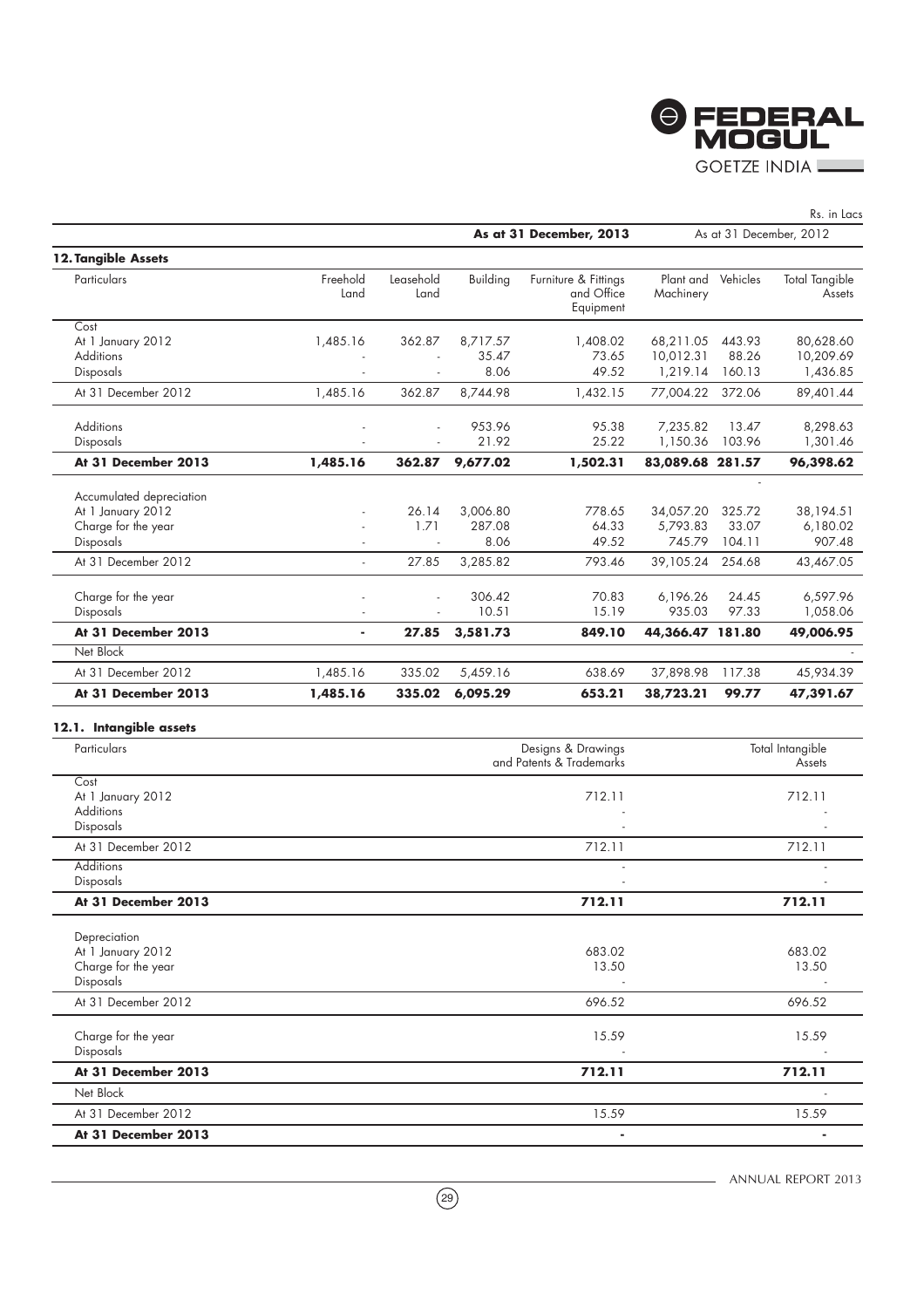

|     |                                                                                        |                         | Rs. in Lacs             |
|-----|----------------------------------------------------------------------------------------|-------------------------|-------------------------|
|     |                                                                                        | As at 31 December, 2013 | As at 31 December, 2012 |
|     | 13. Non-current investments                                                            |                         |                         |
|     | Trade investments unquoted (valued at cost unless stated otherwise)                    |                         |                         |
|     | Investment in Subsidiary                                                               |                         |                         |
|     | (i) Equity shares                                                                      |                         |                         |
|     | 5,100,000 (Previous Year: 5,100,000) equity shares of Rs. 10/- each                    |                         |                         |
|     | in Federal-Mogul TPR (India) Ltd                                                       | 510.00                  | 510.00                  |
|     | (i) Government securities*                                                             |                         |                         |
|     | National savings certificates                                                          | 1.32                    | 1.32                    |
|     | Less: Provision for diminution in value of investment                                  | (1.32)                  | (1.32)                  |
|     |                                                                                        |                         |                         |
|     | (ii) Equity shares                                                                     |                         |                         |
|     | 923,000 (Previous Year: 923,000) equity shares of Rs 5 each                            |                         |                         |
|     | fully paid in GTZ Securities Limited                                                   | 46.15                   | 46.15                   |
|     | Less: Provision for diminution in value of investment                                  | (46.15)                 | (46.15)                 |
|     |                                                                                        |                         |                         |
|     | (iii) Preference shares                                                                |                         |                         |
|     | 1,00,000 (Previous Year: 100,000) 6% redeemable cumulative                             |                         |                         |
|     | preference shares in Nanz Food Products Limited of Rs. 10/-each                        | 10.00                   | 10.00                   |
|     | Less: Provision for diminution in value of investment                                  | (10.00)                 | (10.00)                 |
|     |                                                                                        |                         |                         |
|     |                                                                                        | 510.00                  | 510.00                  |
|     | Aggregate amount of unquoted investment                                                | 510.00                  | 510.00                  |
| 14. | Long-term loans and advances                                                           |                         |                         |
|     | Minimum alternate tax credit entitlement                                               | 1,320.60                | 1,818.40                |
|     | Capital advances (Unsecured, considered good)                                          | 557.51                  | 298.67                  |
|     | Security deposits (Unsecured, considered good)                                         | 1,087.09                | 716.51                  |
|     | Other loans and advances                                                               |                         |                         |
|     | Prepaid expenses                                                                       | 22.59                   | 14.59                   |
|     | Advance tax (net of provision of Rs. 2,548.47 lacs ( previous year: Rs. 1,762.59 lacs) | 1,158.16                | 861.97                  |
|     |                                                                                        | 4,145.95                | 3,710.14                |
| 15. | <b>Current investments</b>                                                             |                         |                         |
|     | At lower of cost and fair value, unless stated otherwise                               |                         |                         |
|     | <b>Unquoted equity shares</b>                                                          |                         |                         |
|     | 3,889,600 (Previous Year: 3,889,600) equity shares of Rs 5 each,                       |                         |                         |
|     | fully paid in GI Power Corporation Limited                                             | 194.48                  | 194.48                  |
|     | Less: Provision for diminution in the value of investment                              | (194.48)                | 194.48                  |
|     |                                                                                        |                         |                         |
|     | <b>Preference shares</b>                                                               |                         |                         |
|     | 17,528,800 (Previous Year: 17,528,800) 8% cumulative convertible redeemable            |                         |                         |
|     | preference shares of Rs 5 each, fully paid in GI Power Corporation Limited             | 876.44                  | 876.44                  |
|     | Less: Provision for diminution in the value of investment                              | (876.44)                | (876.44)                |
|     |                                                                                        |                         |                         |
|     |                                                                                        |                         |                         |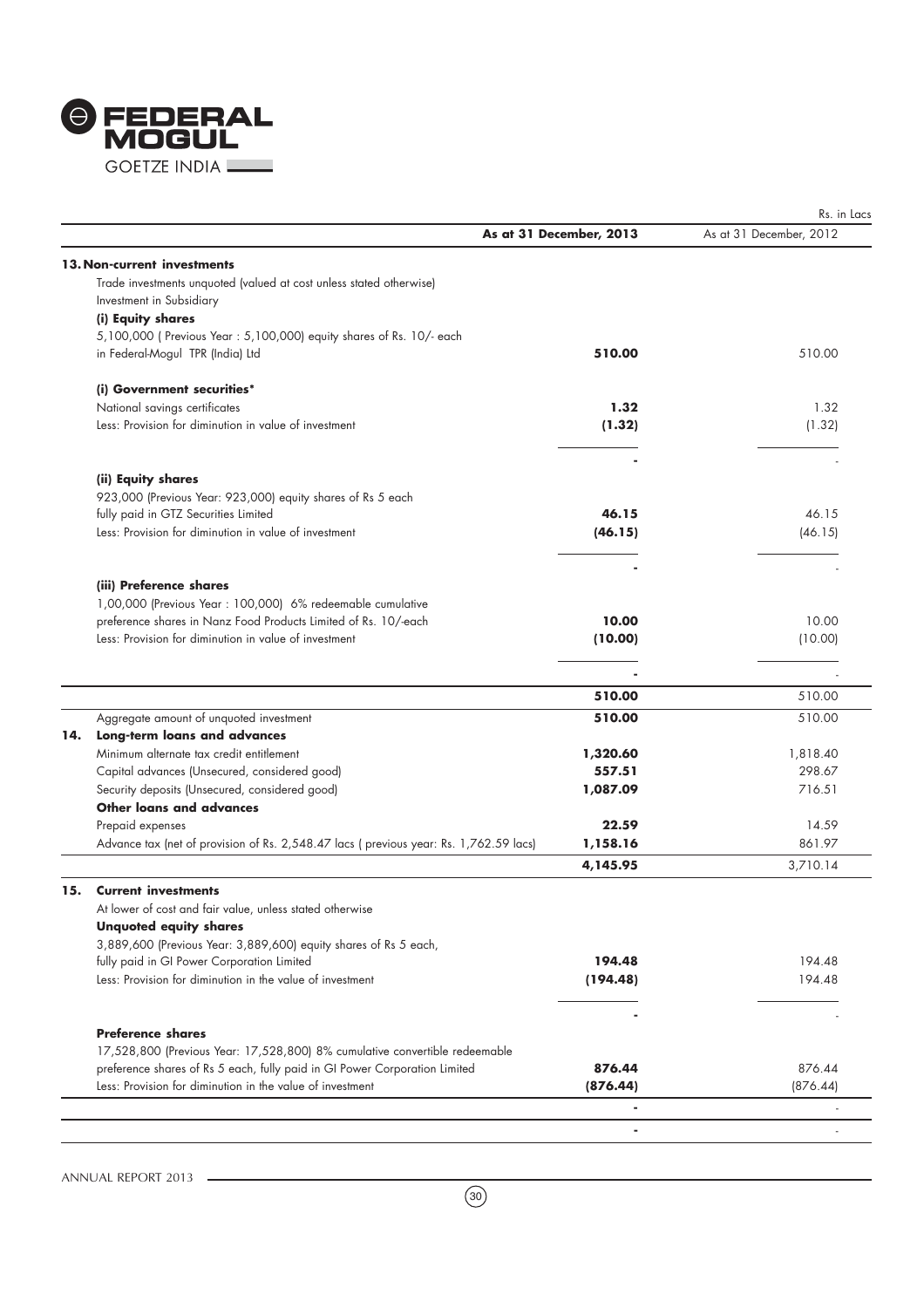

|     |                                                                                           |                         | Rs. in Lacs             |
|-----|-------------------------------------------------------------------------------------------|-------------------------|-------------------------|
|     |                                                                                           | As at 31 December, 2013 | As at 31 December, 2012 |
| 16. | <b>Inventories</b> (Valued at lower of cost and net realizable value)                     |                         |                         |
|     | Raw materials and components                                                              | 1,796.51                | 2,146.70                |
|     | (including stock in transit Rs. 247.48 lacs (Previous Year: Rs. 316.03 lacs))             |                         |                         |
|     | Work-in-progress                                                                          | 4,485.99                | 4,231.52                |
|     | Finished goods                                                                            | 6,897.75                | 5,363.09                |
|     | Traded goods                                                                              | 886.32                  | 620.38                  |
|     | Stores and spares                                                                         | 778.70                  | 953.74                  |
|     | (including stock in transit Rs. 38.73 lacs (Previous Year: Rs. 4.53 lacs))<br>Loose tools |                         | 30.62                   |
|     | Total                                                                                     | 14,845.27               | 13,346.05               |
| 17. | <b>Trade Receivables</b>                                                                  |                         |                         |
|     |                                                                                           |                         |                         |
|     | Outstanding for a period exceeding six months from the date they are due for payment      |                         |                         |
|     | Unsecured considered good                                                                 |                         |                         |
|     | Unsecured considered doubtful                                                             | 36.08                   | 38.36                   |
|     |                                                                                           | 36.08                   | 38.36                   |
|     | Less: Provision for doubtful debts                                                        | (36.08)                 | (38.36)                 |
|     |                                                                                           |                         |                         |
|     |                                                                                           |                         |                         |
|     | Outstanding for a period less than six months<br>from the date they are due for payment   |                         |                         |
|     | Secured considered good                                                                   | 278.38                  | 245.23                  |
|     | Unsecured, considered good                                                                | 14,386.12               | 14,801.96               |
|     | Unsecured, considered doubtful                                                            | 53.34                   | 57.74                   |
|     |                                                                                           |                         |                         |
|     | Less: Provision for doubtful debts                                                        | 14,717.84<br>(53.34)    | 15,104.93<br>(57.74)    |
|     |                                                                                           | 14,664.50               | 15,047.19               |
|     |                                                                                           | 14,664.50               | 15,047.19               |
| 18. | <b>CASH AND BANK BALANCES</b>                                                             |                         |                         |
|     | Cash and cash equivalents                                                                 |                         |                         |
|     | Cheques on hand                                                                           | 9.33                    | 0.02                    |
|     | Balances with bank held as margin money                                                   |                         |                         |
|     | - with original maturity upto 3 months (pledged with government authorities)              | 15.09                   |                         |
|     | Balances with scheduled banks:                                                            |                         |                         |
|     | - in current accounts                                                                     | 155.83                  | 12.72                   |
|     |                                                                                           |                         |                         |
|     |                                                                                           | 180.25                  | 12.74                   |
|     | <b>Other Bank Balances</b>                                                                |                         |                         |
|     | Balances with bank held as margin money                                                   |                         |                         |
|     | with maturity more than 3 months but less than 12 months                                  |                         |                         |
|     | (Pledged with Government authorities)                                                     | 412.30                  | 160.70                  |
|     | with maturity more than 3 months but less than 12 months                                  | 0.25                    | 11.78                   |
|     |                                                                                           | 412.55                  | 172.48                  |
|     |                                                                                           | 592.80                  | 185.22                  |
|     |                                                                                           |                         |                         |

 $\circled{31}$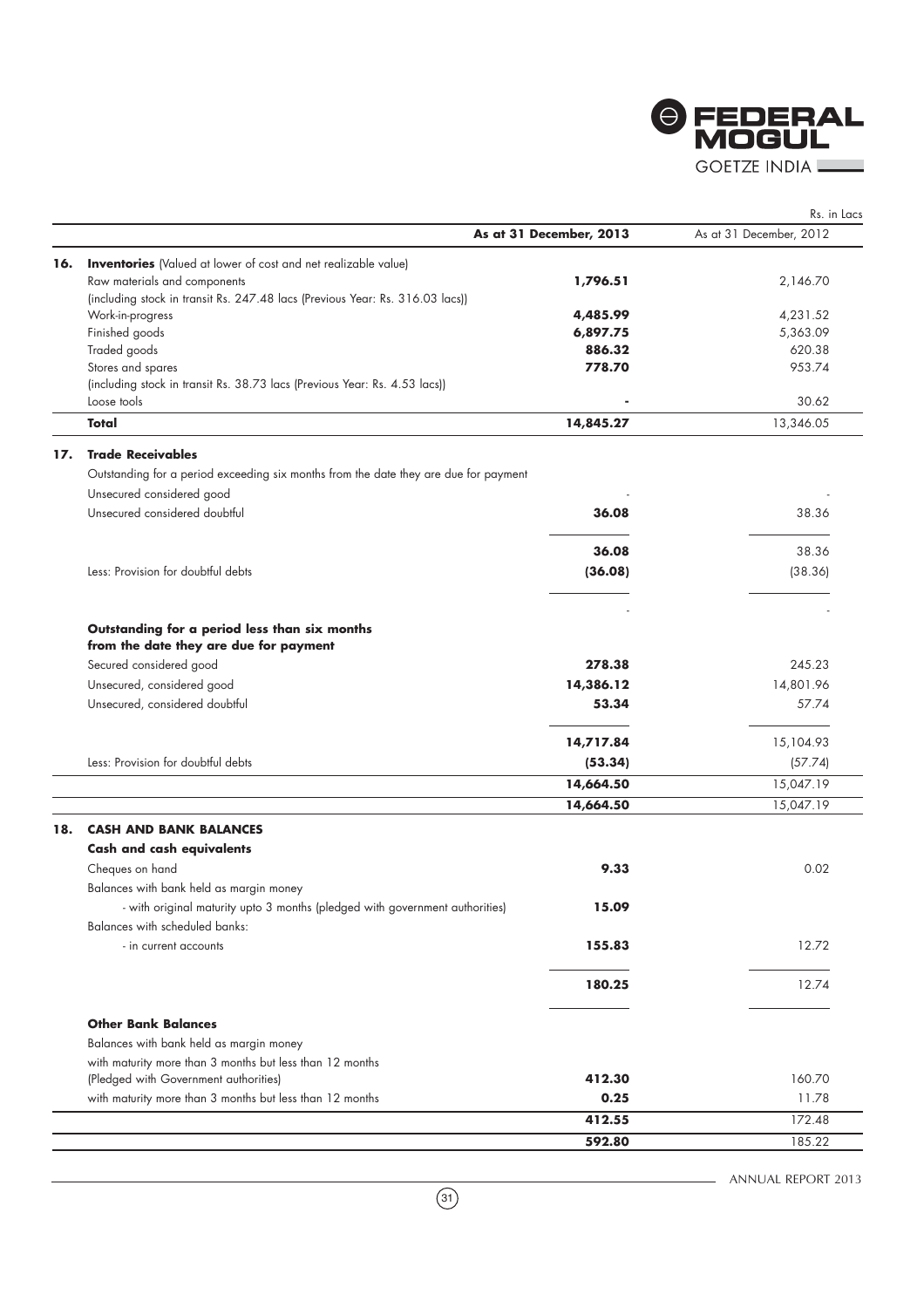

| As at 31 December, 2013<br>As at 31 December, 2012<br>Short-term loans and advances<br>19.<br>Advances recoverable in cash or kind<br>986.72<br>- Unsecured, considered good<br>383.17<br>- Unsecured, considered doubtful<br>171.21<br>167.02<br><b>Less: Provision for doubtful advances</b><br>(171.21)<br>(167.02)<br>986.72<br>383.17<br><b>Security deposit</b><br>Unsecured, considered good<br>19.30<br>12.80<br>Other loans and advances<br>Balance with statutory/government authorities<br>2,830.51<br>1,937.79<br>666.01<br>532.41<br>Prepaid expenses<br>3,496.52<br>2,470.20<br>4,502.54<br>2,866.17<br>20.<br>Other current assets<br>Unsecured considered good unless stated otherwise<br>3.69<br>3.65<br>Earnest money deposit<br>Fixed assets held for disposal (at lower of net book value and estimated net realisable value)<br>55.64<br>59.87<br>Interest accrued but not due on deposits<br>33.21<br>8.50<br>302.22<br>Exports benefits receivable<br>312.81<br>Insurance claim receivable<br>5.59<br>400.35<br>384.83<br>21.<br><b>Revenue from operations</b><br>Sale of products<br>Finished goods<br>1,15,927.83<br>1,20,725.96<br>Traded goods<br>4,743.23<br>4,749.84<br>Other operating revenue<br>Job work income<br>1,266.86<br>1,161.04<br>440.06<br>139.93<br>Export incentives<br>2,197.93<br>Scrap sales<br>2,405.75<br>1,24,575.91<br>1,29,182.52<br>Revenue from operations (gross)<br>(10, 878.74)<br>(11, 297.93)<br>Less: Excise duty<br>1,13,697.17<br>1,17,884.59<br>Revenue from operations (net)<br>Details of finished goods sold<br>36,259.69<br>40,221.37<br>Piston rings<br>69,734.58<br>73,103.76<br>Pistons<br>Pins<br>2,195.63<br>Valve train<br>7,005.80<br>6,619.42<br>731.89<br>733.51<br>Structural components<br>0.24<br>47.91<br>Miscellaneous<br>Total<br>1,15,927.83<br>1,20,725.96<br>Details of traded goods sold<br>Brake pads<br>53.26<br>60.47<br>322.10<br>349.55<br>Heavy duty<br>858.32<br>Engine bearings<br>1,028.04<br>199.95<br>Coolant<br>167.68<br>2,183.22<br>2,419.46<br>Spark plugs<br>591.45<br>Liners<br>581.41<br>Engine valves<br>96.35<br>51.93<br>47.51<br>60.00<br>Wipers<br>CV Lining<br>401.11<br>21.26<br>Others<br>4,743.23<br>4,749.84<br>Total |  |  | Rs. in Lacs |
|------------------------------------------------------------------------------------------------------------------------------------------------------------------------------------------------------------------------------------------------------------------------------------------------------------------------------------------------------------------------------------------------------------------------------------------------------------------------------------------------------------------------------------------------------------------------------------------------------------------------------------------------------------------------------------------------------------------------------------------------------------------------------------------------------------------------------------------------------------------------------------------------------------------------------------------------------------------------------------------------------------------------------------------------------------------------------------------------------------------------------------------------------------------------------------------------------------------------------------------------------------------------------------------------------------------------------------------------------------------------------------------------------------------------------------------------------------------------------------------------------------------------------------------------------------------------------------------------------------------------------------------------------------------------------------------------------------------------------------------------------------------------------------------------------------------------------------------------------------------------------------------------------------------------------------------------------------------------------------------------------------------------------------------------------------------------------------------------------------------------------------------------------------------------------------------------------------------------------------------|--|--|-------------|
|                                                                                                                                                                                                                                                                                                                                                                                                                                                                                                                                                                                                                                                                                                                                                                                                                                                                                                                                                                                                                                                                                                                                                                                                                                                                                                                                                                                                                                                                                                                                                                                                                                                                                                                                                                                                                                                                                                                                                                                                                                                                                                                                                                                                                                          |  |  |             |
|                                                                                                                                                                                                                                                                                                                                                                                                                                                                                                                                                                                                                                                                                                                                                                                                                                                                                                                                                                                                                                                                                                                                                                                                                                                                                                                                                                                                                                                                                                                                                                                                                                                                                                                                                                                                                                                                                                                                                                                                                                                                                                                                                                                                                                          |  |  |             |
|                                                                                                                                                                                                                                                                                                                                                                                                                                                                                                                                                                                                                                                                                                                                                                                                                                                                                                                                                                                                                                                                                                                                                                                                                                                                                                                                                                                                                                                                                                                                                                                                                                                                                                                                                                                                                                                                                                                                                                                                                                                                                                                                                                                                                                          |  |  |             |
|                                                                                                                                                                                                                                                                                                                                                                                                                                                                                                                                                                                                                                                                                                                                                                                                                                                                                                                                                                                                                                                                                                                                                                                                                                                                                                                                                                                                                                                                                                                                                                                                                                                                                                                                                                                                                                                                                                                                                                                                                                                                                                                                                                                                                                          |  |  |             |
|                                                                                                                                                                                                                                                                                                                                                                                                                                                                                                                                                                                                                                                                                                                                                                                                                                                                                                                                                                                                                                                                                                                                                                                                                                                                                                                                                                                                                                                                                                                                                                                                                                                                                                                                                                                                                                                                                                                                                                                                                                                                                                                                                                                                                                          |  |  |             |
|                                                                                                                                                                                                                                                                                                                                                                                                                                                                                                                                                                                                                                                                                                                                                                                                                                                                                                                                                                                                                                                                                                                                                                                                                                                                                                                                                                                                                                                                                                                                                                                                                                                                                                                                                                                                                                                                                                                                                                                                                                                                                                                                                                                                                                          |  |  |             |
|                                                                                                                                                                                                                                                                                                                                                                                                                                                                                                                                                                                                                                                                                                                                                                                                                                                                                                                                                                                                                                                                                                                                                                                                                                                                                                                                                                                                                                                                                                                                                                                                                                                                                                                                                                                                                                                                                                                                                                                                                                                                                                                                                                                                                                          |  |  |             |
|                                                                                                                                                                                                                                                                                                                                                                                                                                                                                                                                                                                                                                                                                                                                                                                                                                                                                                                                                                                                                                                                                                                                                                                                                                                                                                                                                                                                                                                                                                                                                                                                                                                                                                                                                                                                                                                                                                                                                                                                                                                                                                                                                                                                                                          |  |  |             |
|                                                                                                                                                                                                                                                                                                                                                                                                                                                                                                                                                                                                                                                                                                                                                                                                                                                                                                                                                                                                                                                                                                                                                                                                                                                                                                                                                                                                                                                                                                                                                                                                                                                                                                                                                                                                                                                                                                                                                                                                                                                                                                                                                                                                                                          |  |  |             |
|                                                                                                                                                                                                                                                                                                                                                                                                                                                                                                                                                                                                                                                                                                                                                                                                                                                                                                                                                                                                                                                                                                                                                                                                                                                                                                                                                                                                                                                                                                                                                                                                                                                                                                                                                                                                                                                                                                                                                                                                                                                                                                                                                                                                                                          |  |  |             |
|                                                                                                                                                                                                                                                                                                                                                                                                                                                                                                                                                                                                                                                                                                                                                                                                                                                                                                                                                                                                                                                                                                                                                                                                                                                                                                                                                                                                                                                                                                                                                                                                                                                                                                                                                                                                                                                                                                                                                                                                                                                                                                                                                                                                                                          |  |  |             |
|                                                                                                                                                                                                                                                                                                                                                                                                                                                                                                                                                                                                                                                                                                                                                                                                                                                                                                                                                                                                                                                                                                                                                                                                                                                                                                                                                                                                                                                                                                                                                                                                                                                                                                                                                                                                                                                                                                                                                                                                                                                                                                                                                                                                                                          |  |  |             |
|                                                                                                                                                                                                                                                                                                                                                                                                                                                                                                                                                                                                                                                                                                                                                                                                                                                                                                                                                                                                                                                                                                                                                                                                                                                                                                                                                                                                                                                                                                                                                                                                                                                                                                                                                                                                                                                                                                                                                                                                                                                                                                                                                                                                                                          |  |  |             |
|                                                                                                                                                                                                                                                                                                                                                                                                                                                                                                                                                                                                                                                                                                                                                                                                                                                                                                                                                                                                                                                                                                                                                                                                                                                                                                                                                                                                                                                                                                                                                                                                                                                                                                                                                                                                                                                                                                                                                                                                                                                                                                                                                                                                                                          |  |  |             |
|                                                                                                                                                                                                                                                                                                                                                                                                                                                                                                                                                                                                                                                                                                                                                                                                                                                                                                                                                                                                                                                                                                                                                                                                                                                                                                                                                                                                                                                                                                                                                                                                                                                                                                                                                                                                                                                                                                                                                                                                                                                                                                                                                                                                                                          |  |  |             |
|                                                                                                                                                                                                                                                                                                                                                                                                                                                                                                                                                                                                                                                                                                                                                                                                                                                                                                                                                                                                                                                                                                                                                                                                                                                                                                                                                                                                                                                                                                                                                                                                                                                                                                                                                                                                                                                                                                                                                                                                                                                                                                                                                                                                                                          |  |  |             |
|                                                                                                                                                                                                                                                                                                                                                                                                                                                                                                                                                                                                                                                                                                                                                                                                                                                                                                                                                                                                                                                                                                                                                                                                                                                                                                                                                                                                                                                                                                                                                                                                                                                                                                                                                                                                                                                                                                                                                                                                                                                                                                                                                                                                                                          |  |  |             |
|                                                                                                                                                                                                                                                                                                                                                                                                                                                                                                                                                                                                                                                                                                                                                                                                                                                                                                                                                                                                                                                                                                                                                                                                                                                                                                                                                                                                                                                                                                                                                                                                                                                                                                                                                                                                                                                                                                                                                                                                                                                                                                                                                                                                                                          |  |  |             |
|                                                                                                                                                                                                                                                                                                                                                                                                                                                                                                                                                                                                                                                                                                                                                                                                                                                                                                                                                                                                                                                                                                                                                                                                                                                                                                                                                                                                                                                                                                                                                                                                                                                                                                                                                                                                                                                                                                                                                                                                                                                                                                                                                                                                                                          |  |  |             |
|                                                                                                                                                                                                                                                                                                                                                                                                                                                                                                                                                                                                                                                                                                                                                                                                                                                                                                                                                                                                                                                                                                                                                                                                                                                                                                                                                                                                                                                                                                                                                                                                                                                                                                                                                                                                                                                                                                                                                                                                                                                                                                                                                                                                                                          |  |  |             |
|                                                                                                                                                                                                                                                                                                                                                                                                                                                                                                                                                                                                                                                                                                                                                                                                                                                                                                                                                                                                                                                                                                                                                                                                                                                                                                                                                                                                                                                                                                                                                                                                                                                                                                                                                                                                                                                                                                                                                                                                                                                                                                                                                                                                                                          |  |  |             |
|                                                                                                                                                                                                                                                                                                                                                                                                                                                                                                                                                                                                                                                                                                                                                                                                                                                                                                                                                                                                                                                                                                                                                                                                                                                                                                                                                                                                                                                                                                                                                                                                                                                                                                                                                                                                                                                                                                                                                                                                                                                                                                                                                                                                                                          |  |  |             |
|                                                                                                                                                                                                                                                                                                                                                                                                                                                                                                                                                                                                                                                                                                                                                                                                                                                                                                                                                                                                                                                                                                                                                                                                                                                                                                                                                                                                                                                                                                                                                                                                                                                                                                                                                                                                                                                                                                                                                                                                                                                                                                                                                                                                                                          |  |  |             |
|                                                                                                                                                                                                                                                                                                                                                                                                                                                                                                                                                                                                                                                                                                                                                                                                                                                                                                                                                                                                                                                                                                                                                                                                                                                                                                                                                                                                                                                                                                                                                                                                                                                                                                                                                                                                                                                                                                                                                                                                                                                                                                                                                                                                                                          |  |  |             |
|                                                                                                                                                                                                                                                                                                                                                                                                                                                                                                                                                                                                                                                                                                                                                                                                                                                                                                                                                                                                                                                                                                                                                                                                                                                                                                                                                                                                                                                                                                                                                                                                                                                                                                                                                                                                                                                                                                                                                                                                                                                                                                                                                                                                                                          |  |  |             |
|                                                                                                                                                                                                                                                                                                                                                                                                                                                                                                                                                                                                                                                                                                                                                                                                                                                                                                                                                                                                                                                                                                                                                                                                                                                                                                                                                                                                                                                                                                                                                                                                                                                                                                                                                                                                                                                                                                                                                                                                                                                                                                                                                                                                                                          |  |  |             |
|                                                                                                                                                                                                                                                                                                                                                                                                                                                                                                                                                                                                                                                                                                                                                                                                                                                                                                                                                                                                                                                                                                                                                                                                                                                                                                                                                                                                                                                                                                                                                                                                                                                                                                                                                                                                                                                                                                                                                                                                                                                                                                                                                                                                                                          |  |  |             |
|                                                                                                                                                                                                                                                                                                                                                                                                                                                                                                                                                                                                                                                                                                                                                                                                                                                                                                                                                                                                                                                                                                                                                                                                                                                                                                                                                                                                                                                                                                                                                                                                                                                                                                                                                                                                                                                                                                                                                                                                                                                                                                                                                                                                                                          |  |  |             |
|                                                                                                                                                                                                                                                                                                                                                                                                                                                                                                                                                                                                                                                                                                                                                                                                                                                                                                                                                                                                                                                                                                                                                                                                                                                                                                                                                                                                                                                                                                                                                                                                                                                                                                                                                                                                                                                                                                                                                                                                                                                                                                                                                                                                                                          |  |  |             |
|                                                                                                                                                                                                                                                                                                                                                                                                                                                                                                                                                                                                                                                                                                                                                                                                                                                                                                                                                                                                                                                                                                                                                                                                                                                                                                                                                                                                                                                                                                                                                                                                                                                                                                                                                                                                                                                                                                                                                                                                                                                                                                                                                                                                                                          |  |  |             |
|                                                                                                                                                                                                                                                                                                                                                                                                                                                                                                                                                                                                                                                                                                                                                                                                                                                                                                                                                                                                                                                                                                                                                                                                                                                                                                                                                                                                                                                                                                                                                                                                                                                                                                                                                                                                                                                                                                                                                                                                                                                                                                                                                                                                                                          |  |  |             |
|                                                                                                                                                                                                                                                                                                                                                                                                                                                                                                                                                                                                                                                                                                                                                                                                                                                                                                                                                                                                                                                                                                                                                                                                                                                                                                                                                                                                                                                                                                                                                                                                                                                                                                                                                                                                                                                                                                                                                                                                                                                                                                                                                                                                                                          |  |  |             |
|                                                                                                                                                                                                                                                                                                                                                                                                                                                                                                                                                                                                                                                                                                                                                                                                                                                                                                                                                                                                                                                                                                                                                                                                                                                                                                                                                                                                                                                                                                                                                                                                                                                                                                                                                                                                                                                                                                                                                                                                                                                                                                                                                                                                                                          |  |  |             |
|                                                                                                                                                                                                                                                                                                                                                                                                                                                                                                                                                                                                                                                                                                                                                                                                                                                                                                                                                                                                                                                                                                                                                                                                                                                                                                                                                                                                                                                                                                                                                                                                                                                                                                                                                                                                                                                                                                                                                                                                                                                                                                                                                                                                                                          |  |  |             |
|                                                                                                                                                                                                                                                                                                                                                                                                                                                                                                                                                                                                                                                                                                                                                                                                                                                                                                                                                                                                                                                                                                                                                                                                                                                                                                                                                                                                                                                                                                                                                                                                                                                                                                                                                                                                                                                                                                                                                                                                                                                                                                                                                                                                                                          |  |  |             |
|                                                                                                                                                                                                                                                                                                                                                                                                                                                                                                                                                                                                                                                                                                                                                                                                                                                                                                                                                                                                                                                                                                                                                                                                                                                                                                                                                                                                                                                                                                                                                                                                                                                                                                                                                                                                                                                                                                                                                                                                                                                                                                                                                                                                                                          |  |  |             |
|                                                                                                                                                                                                                                                                                                                                                                                                                                                                                                                                                                                                                                                                                                                                                                                                                                                                                                                                                                                                                                                                                                                                                                                                                                                                                                                                                                                                                                                                                                                                                                                                                                                                                                                                                                                                                                                                                                                                                                                                                                                                                                                                                                                                                                          |  |  |             |
|                                                                                                                                                                                                                                                                                                                                                                                                                                                                                                                                                                                                                                                                                                                                                                                                                                                                                                                                                                                                                                                                                                                                                                                                                                                                                                                                                                                                                                                                                                                                                                                                                                                                                                                                                                                                                                                                                                                                                                                                                                                                                                                                                                                                                                          |  |  |             |
|                                                                                                                                                                                                                                                                                                                                                                                                                                                                                                                                                                                                                                                                                                                                                                                                                                                                                                                                                                                                                                                                                                                                                                                                                                                                                                                                                                                                                                                                                                                                                                                                                                                                                                                                                                                                                                                                                                                                                                                                                                                                                                                                                                                                                                          |  |  |             |
|                                                                                                                                                                                                                                                                                                                                                                                                                                                                                                                                                                                                                                                                                                                                                                                                                                                                                                                                                                                                                                                                                                                                                                                                                                                                                                                                                                                                                                                                                                                                                                                                                                                                                                                                                                                                                                                                                                                                                                                                                                                                                                                                                                                                                                          |  |  |             |
|                                                                                                                                                                                                                                                                                                                                                                                                                                                                                                                                                                                                                                                                                                                                                                                                                                                                                                                                                                                                                                                                                                                                                                                                                                                                                                                                                                                                                                                                                                                                                                                                                                                                                                                                                                                                                                                                                                                                                                                                                                                                                                                                                                                                                                          |  |  |             |
|                                                                                                                                                                                                                                                                                                                                                                                                                                                                                                                                                                                                                                                                                                                                                                                                                                                                                                                                                                                                                                                                                                                                                                                                                                                                                                                                                                                                                                                                                                                                                                                                                                                                                                                                                                                                                                                                                                                                                                                                                                                                                                                                                                                                                                          |  |  |             |
|                                                                                                                                                                                                                                                                                                                                                                                                                                                                                                                                                                                                                                                                                                                                                                                                                                                                                                                                                                                                                                                                                                                                                                                                                                                                                                                                                                                                                                                                                                                                                                                                                                                                                                                                                                                                                                                                                                                                                                                                                                                                                                                                                                                                                                          |  |  |             |
|                                                                                                                                                                                                                                                                                                                                                                                                                                                                                                                                                                                                                                                                                                                                                                                                                                                                                                                                                                                                                                                                                                                                                                                                                                                                                                                                                                                                                                                                                                                                                                                                                                                                                                                                                                                                                                                                                                                                                                                                                                                                                                                                                                                                                                          |  |  |             |
|                                                                                                                                                                                                                                                                                                                                                                                                                                                                                                                                                                                                                                                                                                                                                                                                                                                                                                                                                                                                                                                                                                                                                                                                                                                                                                                                                                                                                                                                                                                                                                                                                                                                                                                                                                                                                                                                                                                                                                                                                                                                                                                                                                                                                                          |  |  |             |
|                                                                                                                                                                                                                                                                                                                                                                                                                                                                                                                                                                                                                                                                                                                                                                                                                                                                                                                                                                                                                                                                                                                                                                                                                                                                                                                                                                                                                                                                                                                                                                                                                                                                                                                                                                                                                                                                                                                                                                                                                                                                                                                                                                                                                                          |  |  |             |
|                                                                                                                                                                                                                                                                                                                                                                                                                                                                                                                                                                                                                                                                                                                                                                                                                                                                                                                                                                                                                                                                                                                                                                                                                                                                                                                                                                                                                                                                                                                                                                                                                                                                                                                                                                                                                                                                                                                                                                                                                                                                                                                                                                                                                                          |  |  |             |
|                                                                                                                                                                                                                                                                                                                                                                                                                                                                                                                                                                                                                                                                                                                                                                                                                                                                                                                                                                                                                                                                                                                                                                                                                                                                                                                                                                                                                                                                                                                                                                                                                                                                                                                                                                                                                                                                                                                                                                                                                                                                                                                                                                                                                                          |  |  |             |
|                                                                                                                                                                                                                                                                                                                                                                                                                                                                                                                                                                                                                                                                                                                                                                                                                                                                                                                                                                                                                                                                                                                                                                                                                                                                                                                                                                                                                                                                                                                                                                                                                                                                                                                                                                                                                                                                                                                                                                                                                                                                                                                                                                                                                                          |  |  |             |
|                                                                                                                                                                                                                                                                                                                                                                                                                                                                                                                                                                                                                                                                                                                                                                                                                                                                                                                                                                                                                                                                                                                                                                                                                                                                                                                                                                                                                                                                                                                                                                                                                                                                                                                                                                                                                                                                                                                                                                                                                                                                                                                                                                                                                                          |  |  |             |
|                                                                                                                                                                                                                                                                                                                                                                                                                                                                                                                                                                                                                                                                                                                                                                                                                                                                                                                                                                                                                                                                                                                                                                                                                                                                                                                                                                                                                                                                                                                                                                                                                                                                                                                                                                                                                                                                                                                                                                                                                                                                                                                                                                                                                                          |  |  |             |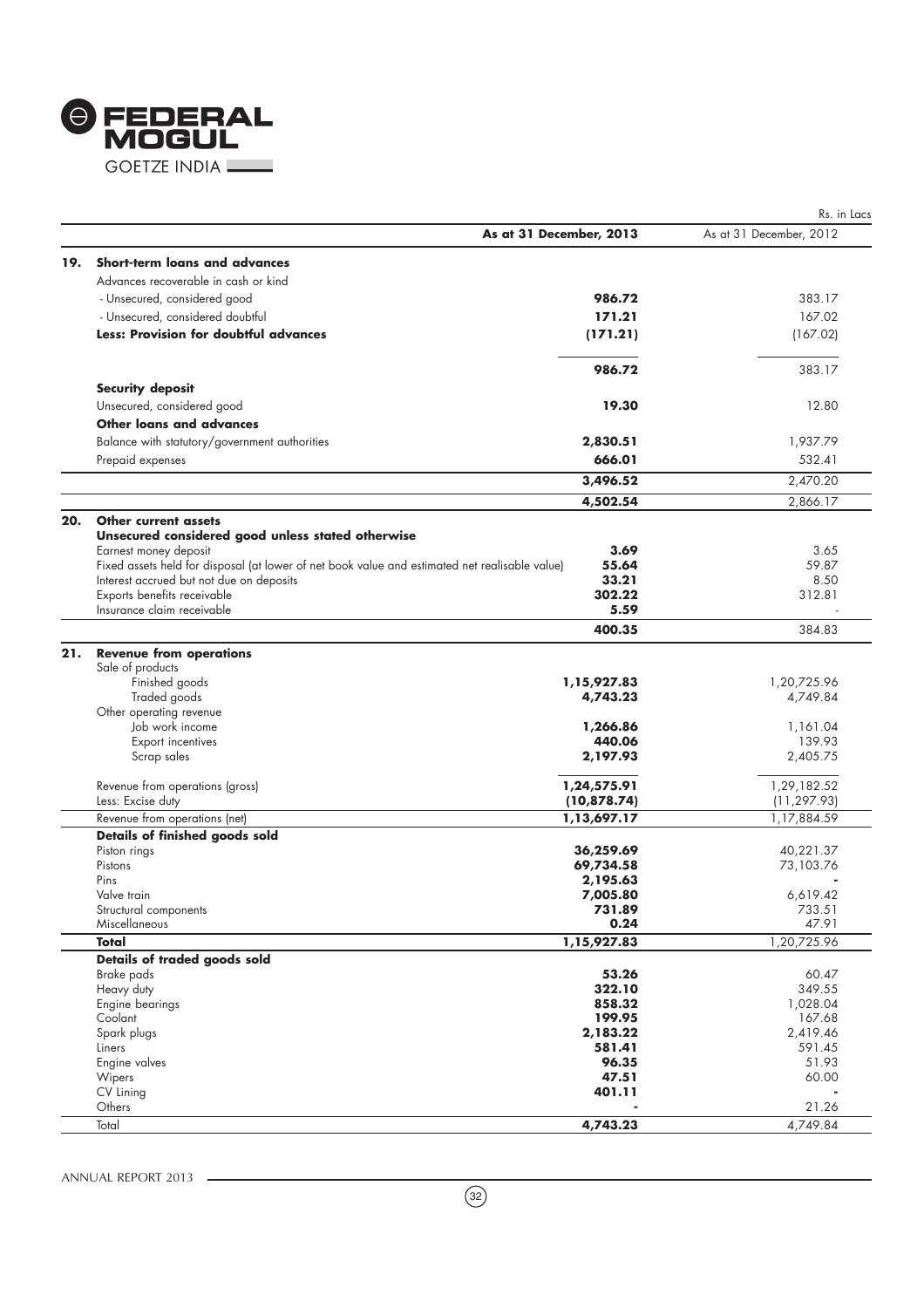

|     |                                                 |                         |                      | Rs. in Lacs              |
|-----|-------------------------------------------------|-------------------------|----------------------|--------------------------|
|     |                                                 | As at 31 December, 2013 |                      | As at 31 December, 2012  |
| 22. | Other income                                    |                         |                      |                          |
|     | Interest income on                              |                         |                      |                          |
|     | Fixed deposits with banks                       | 27.00                   |                      | 10.86                    |
|     | Others                                          | 67.81<br>737.41         |                      | 19.19<br>779.07          |
|     | Management support income<br>Dividend income on |                         |                      |                          |
|     | Investment in subsidiaries                      | 357.00                  |                      | 29.01                    |
|     | Commission income                               | 444.87                  |                      | 444.86                   |
|     | Foreign exchange fluctuation (net)              |                         | 94.00                |                          |
|     | Excess liabilities written back                 | 269.07                  |                      | 451.75                   |
|     | Miscellaneous Income                            | 353.74<br>2,256.90      |                      | 359.23<br>2,187.97       |
| 23. | Cost of raw material and components consumed    |                         |                      |                          |
|     | Pig iron                                        | 1,262.45                |                      | 1,178.85                 |
|     | Alloys                                          | 793.23                  |                      | 814.25                   |
|     | Chromic acid                                    | 299.12                  |                      | 130.99                   |
|     | Aluminium                                       | 11,023.95               | 9,420.77             |                          |
|     | Steel strips                                    | 285.75                  | 167.99               |                          |
|     | Pin steel                                       | 2,550.40                | 3,104.11             |                          |
|     | Silicon                                         | 1,693.56                | 1,958.52             |                          |
|     | Magnesium                                       | 205.04                  | 220.26               |                          |
|     | Nickel                                          | 1,633.74                |                      | 2,431.41                 |
|     | Iron powder                                     | 2,029.31                | 449.27               |                          |
|     | Steel powder                                    | 24.62                   | 1,322.88             |                          |
|     | Copper powder                                   | 477.56                  |                      | 396.66                   |
|     | Distalloys                                      |                         |                      | 129.80                   |
|     | Bought out rings                                | 7,813.77                |                      | 124.90                   |
|     | Others                                          | 9,391.02                |                      | 21,349.09                |
|     |                                                 | 39,483.52               |                      | 43,199.75                |
| 24. | (Increase)/Decrease in Inventories              | 31 December,<br>2013    | 31 December,<br>2012 | (Increase) /<br>Decrease |
|     | <b>Opening stock</b>                            |                         |                      |                          |
|     | Work-in-progress                                | 4,231.52                | 4,381.63             | 150.11                   |
|     | Finished products                               | 5,363.09                | 4,235.23             | (1, 127.86)              |
|     | Trading goods                                   | 620.38                  | 490.31               | (130.07)                 |
|     |                                                 | 10,214.99               | 9,107.17             | (1, 107.82)              |
|     | <b>Less: Closing Stock</b>                      |                         |                      |                          |
|     | Work-in-progress                                | 4,485.99                | 4,231.52             | (254.47)                 |
|     | Finished products                               | 6,897.75                | 5,363.09             | (1,534.66)               |
|     | Trading goods                                   | 886.29                  | 620.38               | (265.91)                 |
|     |                                                 | 12,270.03               | 10,214.99            | (2,055.04)               |
|     |                                                 |                         |                      |                          |
|     |                                                 | (2,055.04)              | (1, 107.82)          |                          |

33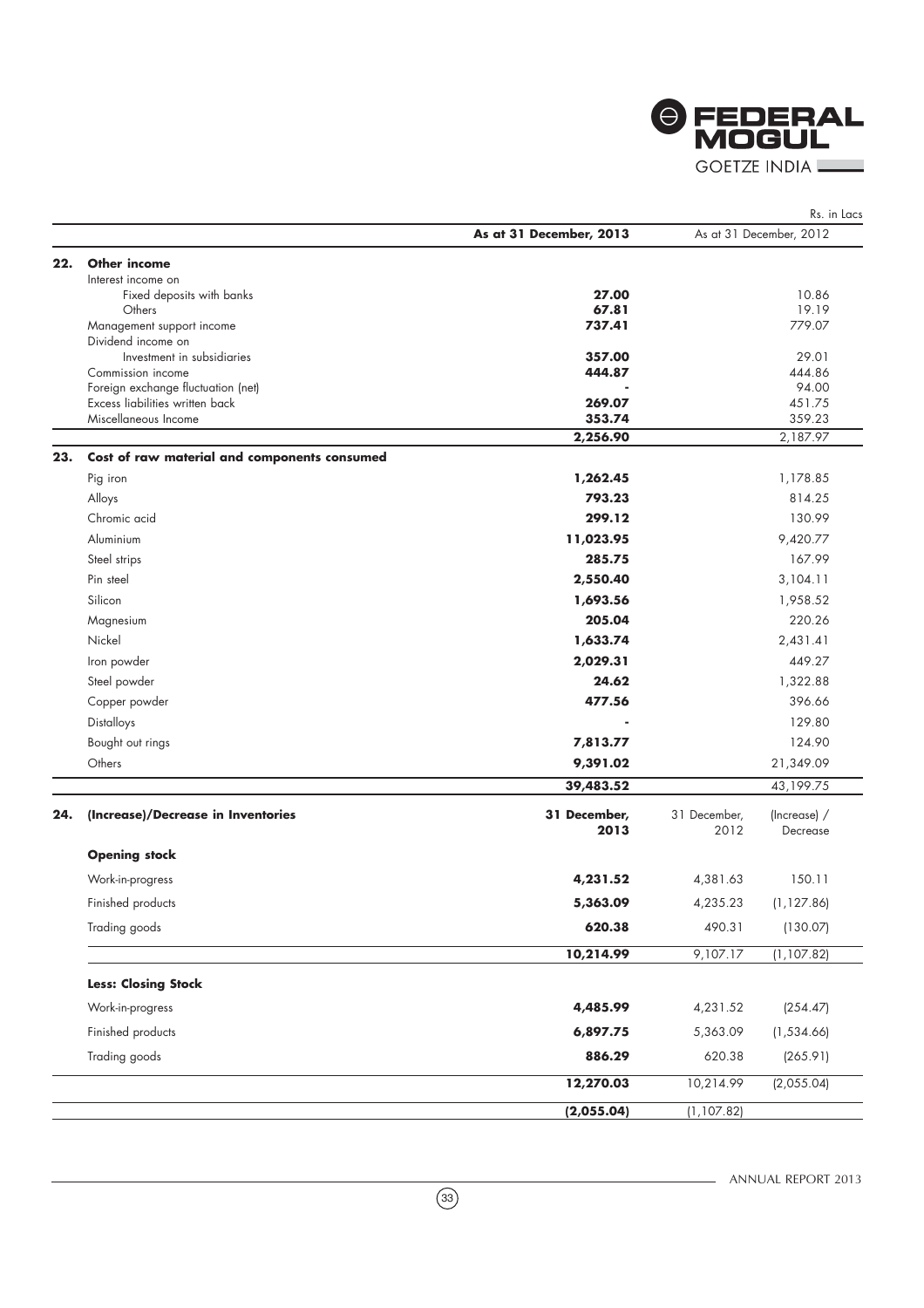

|     |                                                                               |                         | Rs. in Lacs             |
|-----|-------------------------------------------------------------------------------|-------------------------|-------------------------|
|     |                                                                               | As at 31 December, 2013 | As at 31 December, 2012 |
| 25. | <b>Purchase of traded goods</b>                                               |                         |                         |
|     | <b>Brake</b> pads                                                             | 39.34                   | 38.13                   |
|     | Heavy duty                                                                    | 191.93                  | 228.73                  |
|     | CB                                                                            | 2.06                    | 78.76                   |
|     | Engine bearings                                                               | 707.36                  | 800.16                  |
|     | Coolant                                                                       | 140.46                  | 115.21                  |
|     | Spark plugs                                                                   | 1,762.39                | 1,898.48                |
|     | Liners                                                                        | 454.15                  | 347.47                  |
|     | Engine valves                                                                 | 44.37                   | 61.70                   |
|     | Wipers                                                                        | 15.19                   | 28.10                   |
|     | CV lining                                                                     | 419.01                  |                         |
|     | Others                                                                        | 0.72                    | 3.62                    |
|     |                                                                               |                         |                         |
|     |                                                                               | 3,776.98                | 3,600.36                |
| 26. | <b>Employee benefit expenses</b>                                              |                         |                         |
|     | Salaries, wages and bonus                                                     | 19,332.82               | 19,054.45               |
|     | Contribution to provident and other funds                                     | 1,281.34                | 1,252.20                |
|     | Contribution to superannuation fund                                           | 140.27                  | 135.52                  |
|     | Gratuity expense (refer note no. 37)                                          | 589.42                  | 1,326.22                |
|     | Staff welfare expenses                                                        | 2,271.87                | 1,742.55                |
|     |                                                                               | 23,615.72               | 23,510.94               |
| 27. | Other expenses                                                                |                         |                         |
|     | Consumption of stores and spares<br>Sub-contracting expenses                  | 12,399.69<br>2,141.70   | 15,451.81<br>2,160.19   |
|     | Increase in excise duty on inventory                                          | 167.91                  | 232.17                  |
|     | Power and fuel                                                                | 7,506.84                | 7,413.07                |
|     | Freight and forwarding charges<br>Rent (refer Note no.35)                     | 2,588.85<br>371.69      | 2,462.50<br>415.66      |
|     | Rates and taxes                                                               | 1,287.14                | 826.32                  |
|     | Insurance                                                                     | 149.99                  | 136.13                  |
|     | Repairs and maintenance                                                       |                         |                         |
|     | Plant and machinery                                                           | 383.63<br>217.63        | 284.30                  |
|     | <b>Buildings</b><br>Others                                                    | 447.91                  | 223.20<br>507.36        |
|     | Advertising and sales promotion                                               | 4,945.96                | 5,466.65                |
|     | Management support charges (refer Note no.46)                                 | 631.51                  | 556.81                  |
|     | Royalty                                                                       | 1,298.89                | 1,392.22                |
|     | Provision for warranties (net of reversals)                                   | 83.68                   | 73.97                   |
|     | Travelling and conveyance<br>Communication costs                              | 698.40<br>156.14        | 624.23<br>156.66        |
|     | Printing and stationery                                                       | 86.75                   | 104.27                  |
|     | Legal and professional fees                                                   | 632.91                  | 695.66                  |
|     | Cash discounts (net)                                                          | 105.69                  | 92.22                   |
|     | Auditors remuneration (Refer note (a))                                        | 59.09                   | 55.19                   |
|     | Foreign exchange fluctuation (net)                                            | 283.63                  |                         |
|     | Bad debts / advances written off<br>Provision for doubtful debts and advances | 155.26                  | 26.33                   |
|     | Provision for dimunition in the value of investments                          | 2.70                    | 131.72<br>1,072.24      |
|     | Loss on sale of fixed assets (net)                                            | 196.38                  | 262.48                  |
|     | Environmental maintenance and remediation                                     | 807.85                  | 705.83                  |
|     | Miscellaneous expenses                                                        | 997.50                  | 916.72                  |
|     |                                                                               | 38,805.32               | 42,445.91               |

ANNUAL REPORT 2013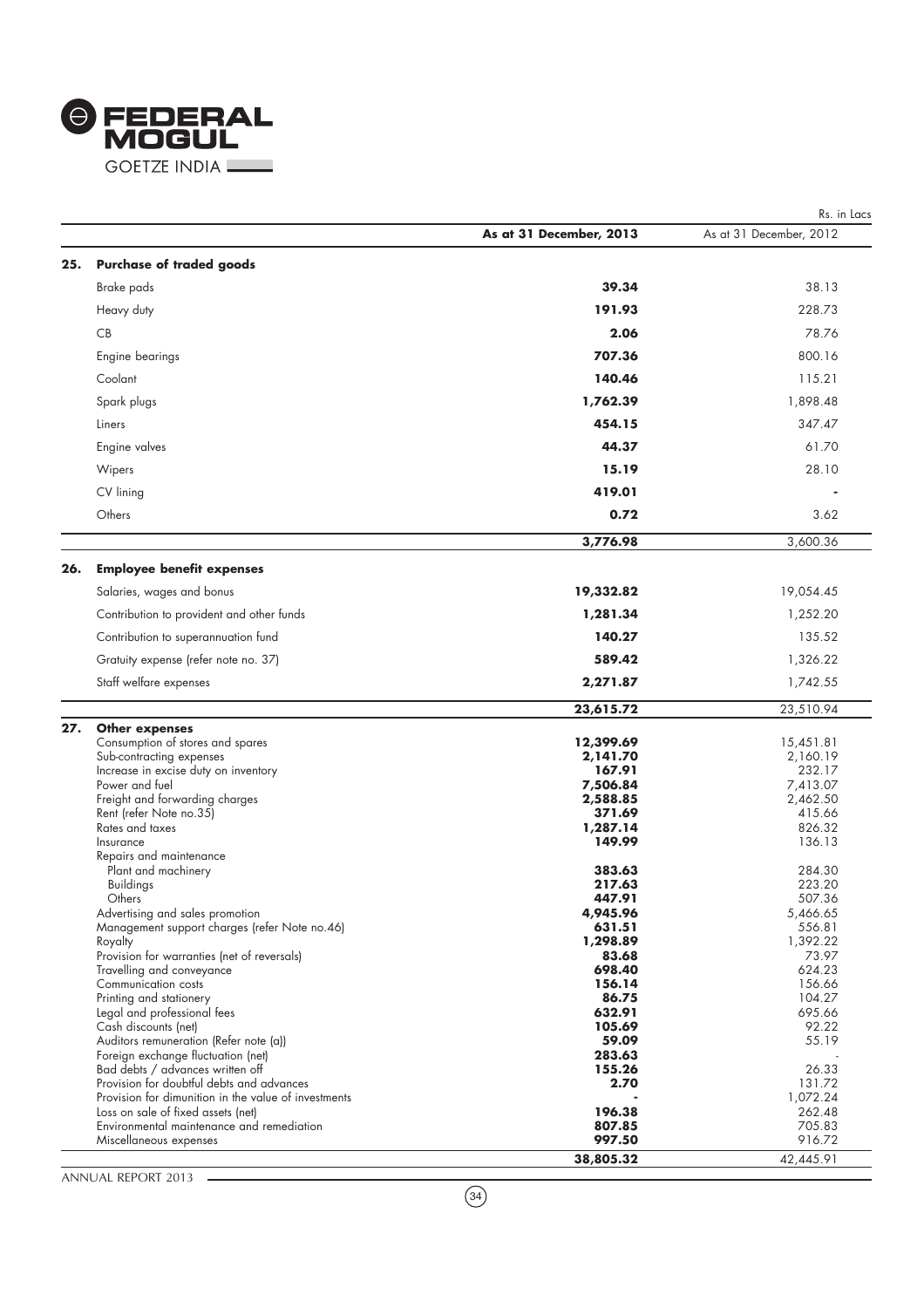

Rs. in Lacs

|     |                                                                              |                         | KS. In Lacs             |
|-----|------------------------------------------------------------------------------|-------------------------|-------------------------|
|     |                                                                              | As at 31 December, 2013 | As at 31 December, 2012 |
|     | Note (a) : Auditors remuneration                                             |                         |                         |
|     | -Statutory audit fee                                                         | 22.38                   | 22.38                   |
|     | -Limited reviews                                                             | 13.50                   | 13.50                   |
|     | -Tax audit fee                                                               | 9.25                    | 9.25                    |
|     | -Others                                                                      | 1.00                    | 4.50                    |
|     | -Reimbursement of expenses                                                   | 12.96                   | 5.56                    |
|     |                                                                              | 59.09                   | 55.19                   |
| 28. | Depreciation and amortization expense                                        |                         |                         |
|     | Depreciation of tangible assets                                              | 6,597.96                | 6,180.02                |
|     | Amortisation of intangible assets                                            | 15.59                   | 13.50                   |
|     |                                                                              | 6,613.55                | 6,193.52                |
| 29. | <b>Finance cost</b>                                                          |                         |                         |
|     | Interest                                                                     |                         |                         |
|     | -to banks                                                                    | 1,114.56                | 1,190.30                |
|     | -to others                                                                   | 1,439.96                | 1,678.95                |
|     | Bank charges                                                                 | 123.65                  | 118.75                  |
|     |                                                                              | 2,678.17                | 2,988.00                |
| 30. | <b>Earnings per share</b>                                                    |                         |                         |
|     | Profit/(Loss) for the year as per Statement of profit and loss (Rs. in lacs) | 2,058.56                | (1,635.74)              |
|     | Weighted average number of equity shares                                     | 5,56,32,130             | 5,56,32,130             |
|     | Nominal value of shares (Rs.)                                                | 10                      | 10                      |
|     | Earning/(Loss) per share - basic and diluted                                 | 3.70                    | (2.94)                  |

### **31. Segment Information**

Based on the guiding principles given in AS-17 'Segmental Reporting' notified under Companies (Accounting Standard) Rules, 2006, the Company's primary business segment is manufacturing of auto components. Considering the nature of Company's business and operations, there are no separate reportable business segment, as there is only one business segment and hence, there are no additional disclosures required to be provided other than those already been provided in the financial statements.

The analysis of geographical segment is based on the geographical location of the customers. The following table shows the distribution of the Company's consolidated sales by geographical market, regardless of where the goods were produced.

### **Geographical segment**

Net sales revenue (including trading sales but excluding excise duty) by geographical market

| India                                                                                | 97,544.62   | 1,06,233.09   |
|--------------------------------------------------------------------------------------|-------------|---------------|
| Other countries                                                                      | 12,247.70   | 7,944.79      |
|                                                                                      | 1,09,792.32 | 1, 14, 177.88 |
| Carrying amount of segment debtors by geographical market (Net of provision, if any) |             |               |
| India                                                                                | 12,212.40   | 13,387.74     |
| Other countries                                                                      | 2,452.11    | 1,659.45      |
|                                                                                      | 14,664.51   | 15,047.19     |

The Company has common assets for producing goods for India and outside countries. Hence, separate figures for assets/ additions to fixed assets cannot be furnished.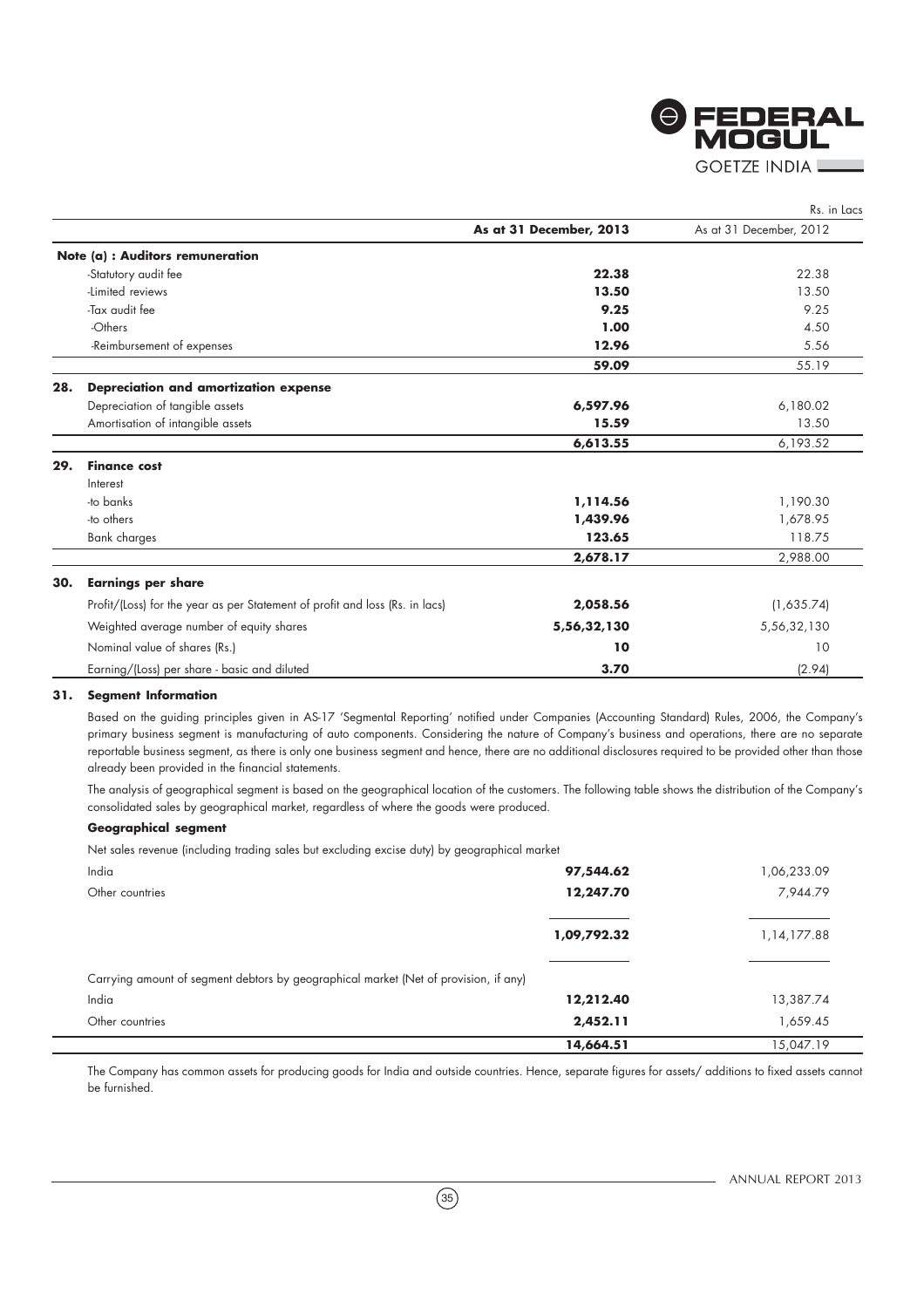

|     | As at 31 December, 2013<br>As at 31 December, 2012                                                                                                                                   |
|-----|--------------------------------------------------------------------------------------------------------------------------------------------------------------------------------------|
| 32. | <b>Capital and other commitments</b>                                                                                                                                                 |
|     | Total estimated amount of contracts, remaining to be executed on capital account and not provided for as at 31 December 2013 is Rs. 1,093.67 lacs<br>(Previous year Rs. 982.57 lacs) |
|     | 33. Contingent liabilities                                                                                                                                                           |

Rs. in Lacs

| (a) | Bank quarantees                         | 554.54   | 378.66. ا |
|-----|-----------------------------------------|----------|-----------|
| (b) | Claims/notices contested by the Company |          |           |
|     | (i) Excise duty and service tax #       | 687.20   | 217.70    |
|     | (ii) Sales tax #                        | 1,781.70 | 579.88    |
|     | (iii) Employee related cases            | 242.99   | 201.36    |
|     | (iv) Electricity demand                 | 52.24    | 52.24     |
|     | (v) Income tax demands #                | 609.55   | 629.95    |

# The management is of the opinion that the appeals will be allowed in favour of the Company and hence no provision is required for the above.

1) In relation to b (i) above, Excise duty cases contested by the Company comprise of :

- i) Matters pending with Joint Commissioner, Central Excise, Bangaluru in respect of four show cause notice amounting to Rs.33.73 lacs. in which excise duty was demanded on the differential discount which was given to stockist for the period from FY 2000 to 2004.
- ii) Matter is pending with CESTAT, Bangaluru is respect of notice issued towards disallowing the Cenvat Credit taken twice on the invoices for the period FY 2006-2007 amounting to Rs. 5.03 lacs.
- iii) Matter is pending with CESTAT, Bangaluru in respect of show cause notice amounting to Rs. 8.57 lacs issued for non-payment of excise duty on the removal of obsolete items ( piston ) without payment of duty and permission for the period FY 2005-06.
- iv) Matter is pending with CESTAT, Bangaluru in respect of show cause notice issued for turn over discount amounting to Rs. 42.71 lacs.
- v) Matter is pending with CESTAT, Delhi in respect two show cause notices received at Patiala plant amounting to Rs. 14.02 lacs for the interest amount on the reversal of SAD taken wrongly for the period FY 2000-2001.
- vi) Matter is pending with Joint Commissioner, Excise in respect of show cause notice received for the excise duty amounting to Rs. 6.96 lacs for the period FY 1998-99.
- vii) Matter is pending with the High Court, in respect of a show cause notice amounting to Rs. 9.34 lacs on disallowance of excise credit on the ground that credit does not fall in the category of input category for the period from FY 1987 to 1990.
- viii) Matter is pending with he Supreme Court in the valuation case where two notices were issued to Patiala plant where department alleged on the job work valuation for an amount of Rs.15.13 lacs.
- 1) In relation to b (i) above, Service tax cases contested by the Company comprise of:
	- i) Matter is pending with CESTAT, Bangaluru in respect of notice for the period FY 2006-2007 amounting to Rs. 86.44 lacs wherein disallowed the service tax credit taken on Input Service Distributor invoices received from Gurgaon.
	- ii) Matter is pending with CESTAT, Bangaluru in respect of notice for the period FY 2005-2006 amounting to Rs. 113.70 lacs wherein service tax credit was disallowed for on account of non-availability of service invoices.
	- iii) Matter is pending with Joint Commissioner, Service Tax, in respect of seven show cause notices at Patiala plant for disallowance of service tax credit on various services for the period from FY 2005 to 2011 amounting to Rs.96.11 Lacs.
	- iv) Matter is pending with the Commissioner (Appeal ), Central Excise, Chandigarh for a show cause notice for demanding the service tax credit taken on the inward and outward freight received for the period from FY 2005 to 2008 amounting to Rs.7.09 Lacs.
	- v) Matters are pending with Joint Commissioner & Additional Commissioner, Service Tax, Jaipur for seven show cause notices received for the disallowance of service tax credit amounting to Rs. 79.02 lacs for the period from FY 2009 to 2012.
	- vi) Matter is pending on the show cause notice received from Commissioner Gurgaon office for service tax demand for the period from FY 2005 to 2011 amounting to Rs.134.18 Lacs
	- vii) Matter is pending Additional Commissioner, in respect of a show cause notice for disallowing service tax credit of Rs.35.12 Lacs taken on the service tax payment on the royalty remittances made to overseas for the period 2008-2012.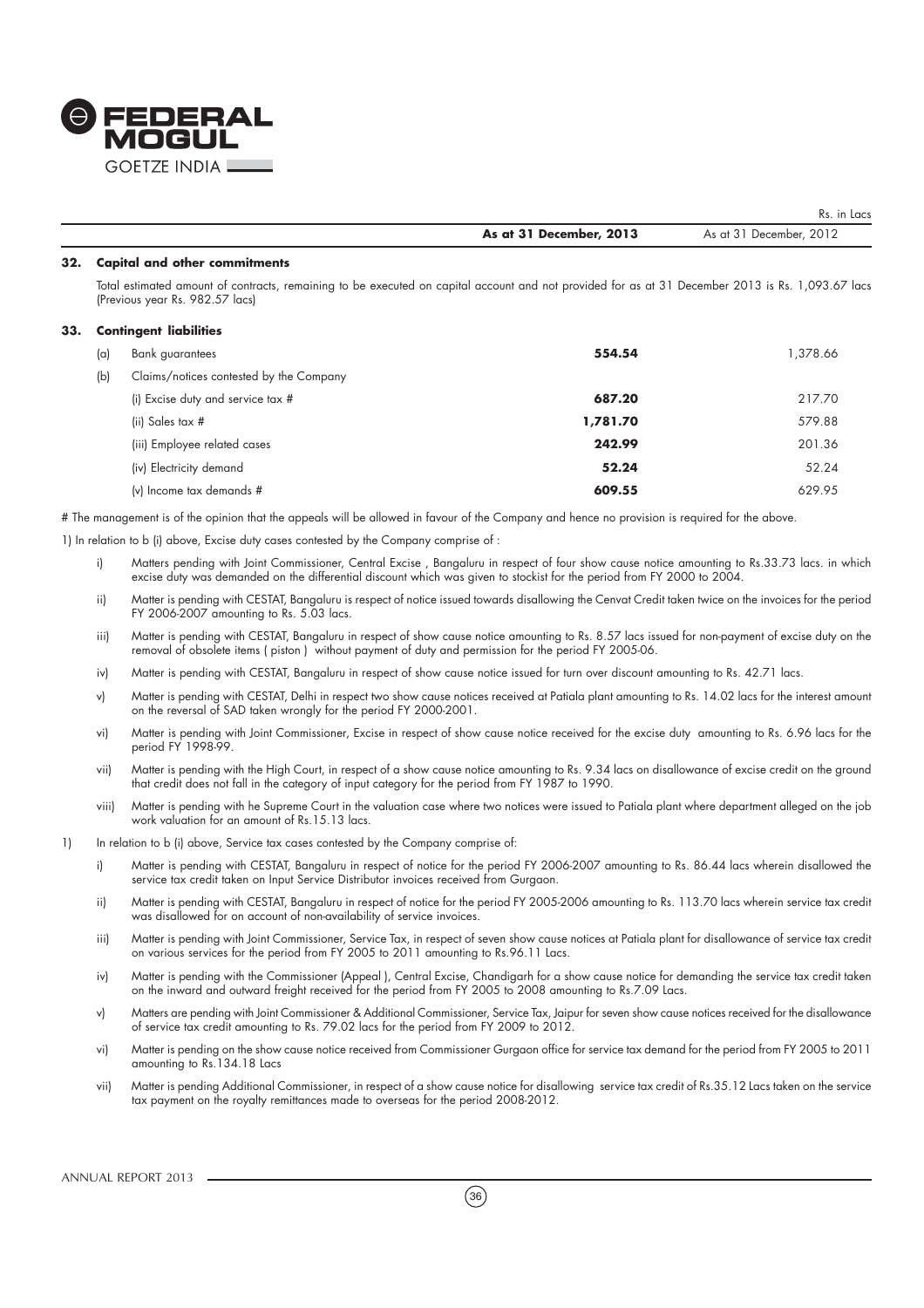

- 2) In relation of b (ii) above, sales tax cases contested by the Company comprise of :
	- i) Matter is pending with Hon'ble Karnataka High Court where sales tax demand amounting to Rs. 442.92 lacs was raised on the classification issue/ rates difference on product "Groove Insert Casting" for Sales tax matter is pending for assessment year 1996-97 to 2001-02.
	- ii) Matter is pending with the Hon'ble High Court , Karnataka on sales tax demand notice for the period FY 2005-06 for the sales tax rate difference charged on the Piston amounting to Rs. 278.50 lacs. The company so far has made an under protest payment of Rs.55 Lacs in this matter.
	- iii) Matters are pending on the five sales tax demand order issued by Rajasthan Sales tax Department for amounting Rs.486.35 Lacs on account of nonsubmission of statutory form in the last five assessment of 2007-2012. Company has made a provision of Rs.17 Lacs for the forms and other issue where tax liability may arise.
	- iv) Matter is pending with Joint Commissioner, Ghaziabad for the sales tax demand of Rs.82.78 Lacs for the financial year 2007-08 on account of several issues like rate differences, disallowance of central sales, stock transfer and best judgment sales. Company has deposited Rs.47.54 Lacs in this case. Hearing awaited and company expect that tax demand may get reduce further after submission of documents.
	- v) Matter is pending with Joint Commissioner, Sales / Commercial Tax, Ghaziabad for the sales tax demand on the disallowance of stock transfer of Rs. 32.11 Lacs for the FY 2012-13.
	- vi) Matter is pending with Additional Commissioner, Delhi for the sales tax demand of Rs. 613.92 Lacs on the four notices issued on best judgment basis for various reasons including disallowance of stock transfer, Central sale and penalty on the above. One issue is related to sale of fixed assets where sales tax demand would be Rs.171 lacs out of total tax demand. Company made a provision of Rs. 171 lacs. The case is pending with hearing and related to financial year 2007-08.
	- vii) Matter is pending with Additional Commissioner, Delhi for the FY 2008-09 which issue demand notice amounting Rs. 73.44 lacs on the basis of best judament.
	- viii) Matter is pending with Sales tax, Patna for the sales tax demand of Rs.25.66 Lacs on account of non-availabilities of few documents.
	- ix) Matter is pending with Kolkata sales tax authorities on various reason for period from FY 2001-02,2004-05 & 2006-07 for the sales tax demand of Rs.6.37 Lacs on account of disallowance of sale returns, warranty material and stock transfer forms.
	- x) Matter is pending with Maharashtra Sales tax in respect of Tax demand notice received amounting to Rs.30.19 Lacs on non-submission of forms F and matter is pending with next appellate authorities.
	- xi) Matters are pending before the Karnataka VAT on the entry tax payment on the capital assets where tax authorities demanding entry tax along with interest amount. Similar case is pending before the Supreme Court for decision. In this case, company started paying entry tax and only interest liability is remaining. Company made a provision in the books for the interest liability of Rs.227 lacs.
- 3) In relation of b (iii) above, employee related cases comprise of:

Claims against the Company not acknowledged as debt, in respect of demands raised by the workers. The Company has done an analysis and is of the opinion that it has fair chance of a favorable decision. Amount involved is Rs. 242.99 Lacs. (Previous year Rs. 201.36 Lacs)

- 4) In relation to b (iv) above, electricity demand comprise of in respect of a demand raised by Punjab State Electricity Board (PSEB) for various years in relation to availment of additional load. The Company has done an analysis and is of the opinion that it has fair chance of a favorable decision. Amount involved is Rs. 52.24 Lacs (Previous year Rs. 52.24 Lacs).
- 5) In relation to b (v) above, income tax cases disputed by the Company comprise of:
	- i) The matter is pending with High court in respect of Assessment Year 1998-99, certain additions were made on normal as well as on book profits. The amount involved is Rs 86.69 Lacs (Previous year Rs 86.69 Lacs).
	- ii) The matter is pending with Commissioner Income Tax (Appeals) in respect of Assessment Year 2002-03, certain additions were made on normal income as well as on book profits. The amount for contingent liability for the year is Rs. 23.13 Lacs. (Previous year Rs. 23.13 Lacs).
	- iii) The matter is pending with Income Tax Appellate Tribunal in respect of Assessment Year 2003-04, disallowance was made for carry forward losses as well as certain disallowances. The amount involved is Rs.158.01 Lacs. (Previous year Rs. 158.01 Lacs).
	- iv) The matter is pending with Income Tax Appellate Tribunal in respect of Assessment Year 2005-06, certain additions were made on normal as well as on book profit. The amount for contingent liability for the year is Rs. 2.00 Lacs (Previous year Rs. 38.42 Lacs).
	- v) The matter is pending with Income Tax Appellate Tribunal in respect of Assessment Year 2006-07, certain additions were made on normal as well as on book profit. The amount for contingent liability for the year is Rs. 39.52 Lacs (Previous year Rs. 39.52 Lacs)
	- vi) The matter is pending with Commissioner Income Tax (Appeals) in respect of Assessment Year 2007-08, certain additions were made on normal profits. The amount involved is Rs 32.79 Lacs (Previous Year Rs 32.79 Lacs).
	- vii) The matter is pending with Income Tax Appellate Tribunal in respect of Assessment Year 2007-08, under Wealth tax assessment, debts relating to certain taxable assets were disallowed. The amount involved is Rs 3.90 Lacs (Previous Year Rs NIL Lacs).
	- viii) The matter is pending with Income Tax Appellate Tribunal in respect of Assessment Year 2008-09, certain additions were made on normal profits. The amount involved is Rs 72.68 Lacs. (Previous Year Rs. 227.l3 Lacs).
	- ix) The matter is pending with Commissioner Income Tax (Appeals) in respect of Assessment Year 2009-10, certain additions were made on normal profits.The amount involved is Rs 163.61 Lacs. (Previous Year Rs NIL).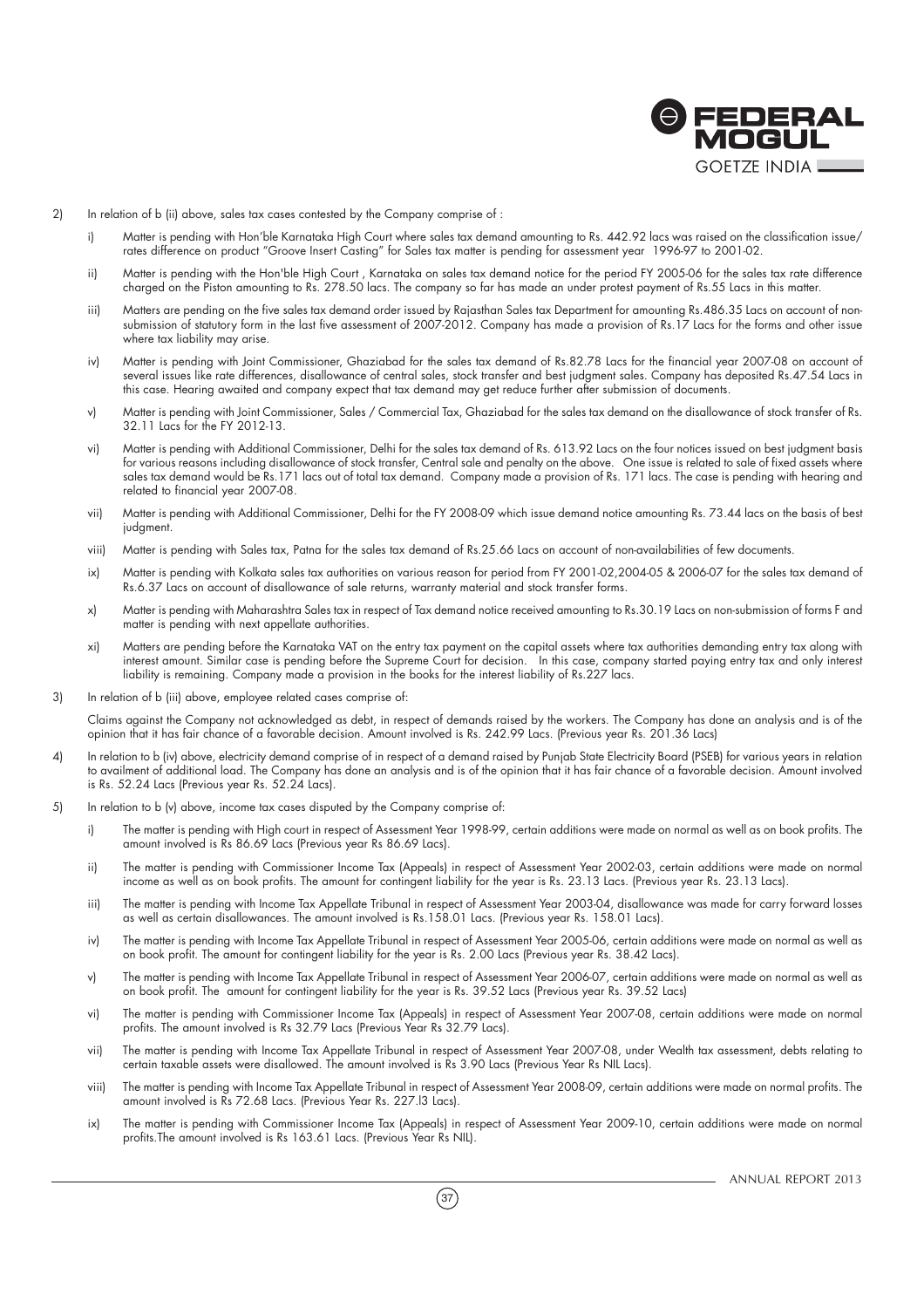

- x) In respect of Assessment Year 2007-08, company has received TDS default notices on account of short deduction/ short payment of tax deduction at Source. The company believes that defaults should have arisen due to some technical and clerical errors and could be corrected by filing of revised return. The amount involved is Rs. 7.51 Lacs.
- xi) In respect of Assessment Year 2013-14, company has received TDS default notices on account of short deduction/ short payment of tax deduction at Source. The company believes that defaults should have arisen due to some technical and clerical errors and could be corrected by filing of revised return. The amount involved is Rs. 19.71 Lacs.
- xii) In respect of Assessment Year 2000-01, certain additions were made on normal as well as on book profits. The matter is pending with Honorable High Court is Rs. Nil (Previous year Rs. 21.21 Lacs).
- xiii) In respect of Assessment Year 2001-02, certain additions were made on normal as well as on book profit. The matter is pending with Honorable High Court is Rs. Nil (Previous year Rs. 3.05 Lacs).

# **34. Related Party Disclosures**

- (i) In accordance with the requirement of Accounting Standard (AS 18) on related party disclosures where control exist and description of the relationship are as follows:
- **(a)** Name of Parties where Control Exists
	- i) Holding Company

Federal Mogul Holdings Limited (Mauritius)

ii) Subsidiary

- Federal-Mogul TPR (India) Limited
- iii) Ultimate Holding Company
- Federal Mogul Corporation, USA

# **(b)** Key managerial personnel

- Mr. Sunit Kapur, Managing Director & President (Till 5 November 2013)
- Mr. Dan Brugger, Whole Time Director & CFO (Till 28 February 2013)
- Mr. Vikrant Sinha, Whole time Director & CFO (w.e.f. 28 February 2013 till 31 March 2013)
- Mr. Andreas Kolf, Managing Director (w.e.f. 6 November 2013)
- Mr. Sachin Selot, Whole time Director & CFO (w.e.f. 6 November 2013)

# **(c)** Fellow subsidiaries

- Federal Mogul Burscheid GMBH, Germany
- Federal Mogul Nurnberg, GMBH (Germany)
- Federal Mogul Holding Deutschland (Germany)
- Federal Mogul Financial Services FRANCTNL (France)
- Federal Mogul Gorzyce, S.A. (Poland)
- Federal Mogul Sintered Products Ltd. (U.K.)
- Federal Mogul Friction Products Ltd (Thailand)
- Federal Mogul Bearings India Ltd (India)
- Federal-Mogul Automotive Products India Ltd (India)
- Federal-Mogul VSP India Ltd. (India)
- Federal-Mogul PTSB India Pvt. Ltd. (India)
- **(d)** Associates

GTZ Securities Limited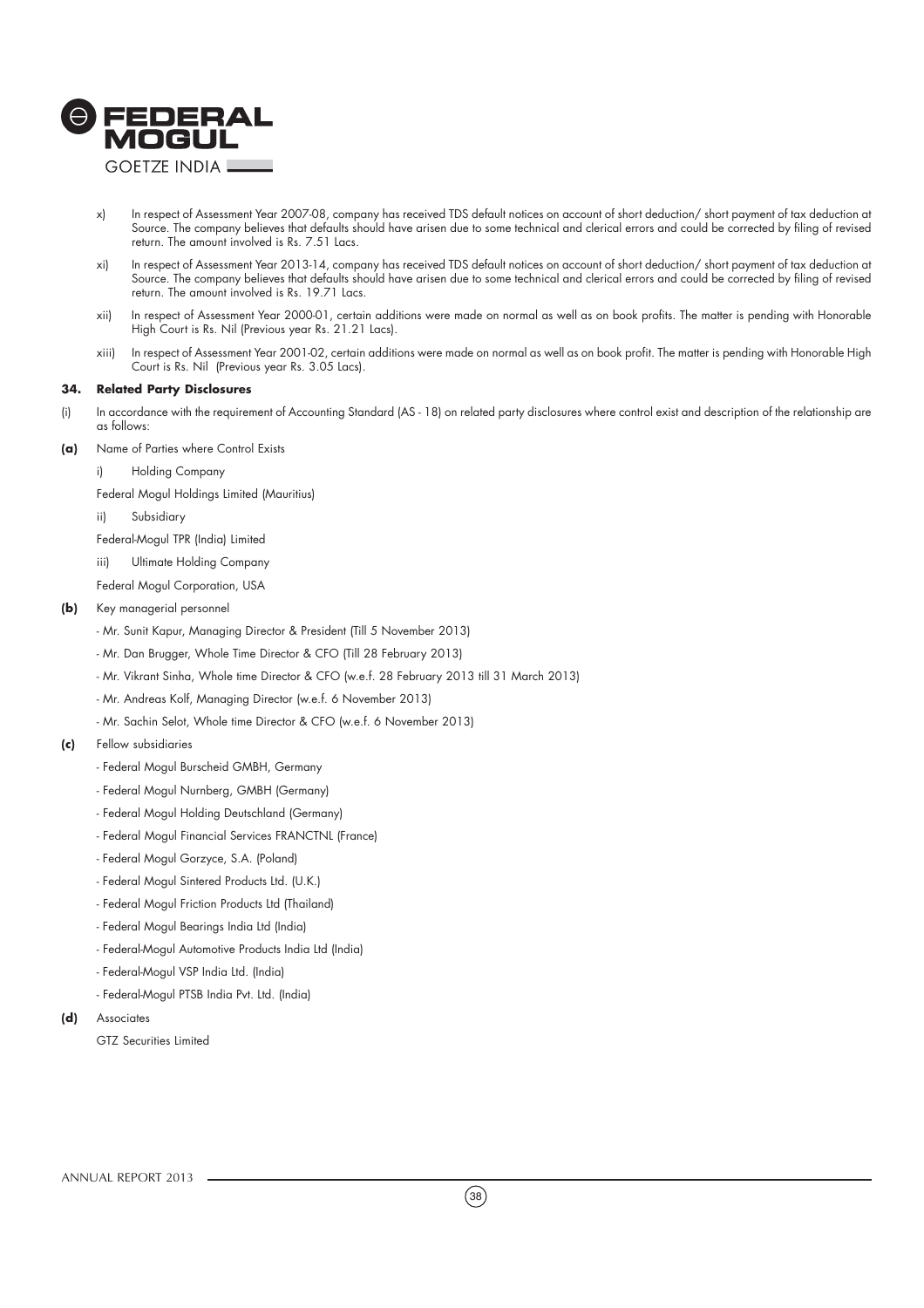# Summary of Related Party Transactions **(ii) Summary of Related Party Transactions** $\widehat{\Xi}$

| ٤<br>ř |  |
|--------|--|
|        |  |
| ╯      |  |

| Ultimate Holding Company                                    |            |                                    |
|-------------------------------------------------------------|------------|------------------------------------|
| Particulars                                                 |            | Corporation (USA)<br>Federal Mogul |
|                                                             | 31.12.13   | 31.12.12                           |
| Sales                                                       | (6,478.95) | (4, 140.66)                        |
| Purchase/(sale) of fixed assets                             | 57.75      |                                    |
| Purchase of raw material, intermediaries and finished goods | 281.85     | 933.63                             |
| Reimbursement of expenses paid                              | 274.34     | 238.30                             |
| Reimbursement of expenses (received)                        | (233.33)   | (157.41)                           |
| Balance outstanding as at the end of the year (payable)     | (1,428.28) | (662.70)                           |
|                                                             |            |                                    |

Rs. in lacs

|                                                             |                                  |               |          |                                             | Fellow Subsidiaries |                                          |                     |                                             |                             |               |
|-------------------------------------------------------------|----------------------------------|---------------|----------|---------------------------------------------|---------------------|------------------------------------------|---------------------|---------------------------------------------|-----------------------------|---------------|
| Particulars                                                 | Holding Deutschland<br>(Germany) | Federal Mogul |          | Burscheid GMBH,<br>Federal Mogul<br>Germany |                     | Federal Mogul<br>Gorzyee S.A<br>(Poland) |                     | Federal Mogul<br>Piston Co. Ltd.<br>Dongsuh | Nurnberg, GMBH<br>(Germany) | Federal Mogul |
|                                                             |                                  |               |          | 31.12.13 31.12.12 31.12.13 31.12.12         | 31.12.13            | 31.12.12                                 | $31.12.13$ 31.12.12 |                                             | $31.12.13$ 31.12.12         |               |
| Sales                                                       |                                  |               |          |                                             |                     |                                          |                     |                                             | (8.03)                      | (0.11)        |
| Purchase of raw material, intermediaries and finished goods |                                  |               | 3,136.18 | 5,250.13                                    | 0.75                | 158.39                                   |                     |                                             | 89.22                       | 192.66        |
| Purchase/(sale) of fixed assets                             |                                  |               | 1,998.72 | 721.25                                      |                     |                                          |                     |                                             | 255.86                      | 2,577.60      |
| Reimbursement of expenses paid                              |                                  |               |          |                                             |                     | 33.49                                    |                     |                                             |                             | 20.48         |
| Management support charges paid                             | 631.51                           | 556.81        |          |                                             |                     |                                          |                     |                                             |                             |               |
| Reimbursement of expenses (received)                        |                                  |               |          |                                             |                     |                                          | (167.28)            | (140.77)                                    |                             |               |
| Royalty expense                                             |                                  |               | 238.37   | 409.14                                      |                     |                                          |                     |                                             | 768.65                      | 656.70        |
| Balance outstanding as at the end of the year receivables   |                                  |               |          |                                             |                     | (11.31)                                  | (38.23)             | (63.95)                                     |                             |               |
| Balance outstanding as at the end of the year (payable)     |                                  |               |          | $(415.55)$ $(1,272.34)$                     | (0.00)              |                                          |                     |                                             | (357.77)                    | (625.64)      |

39

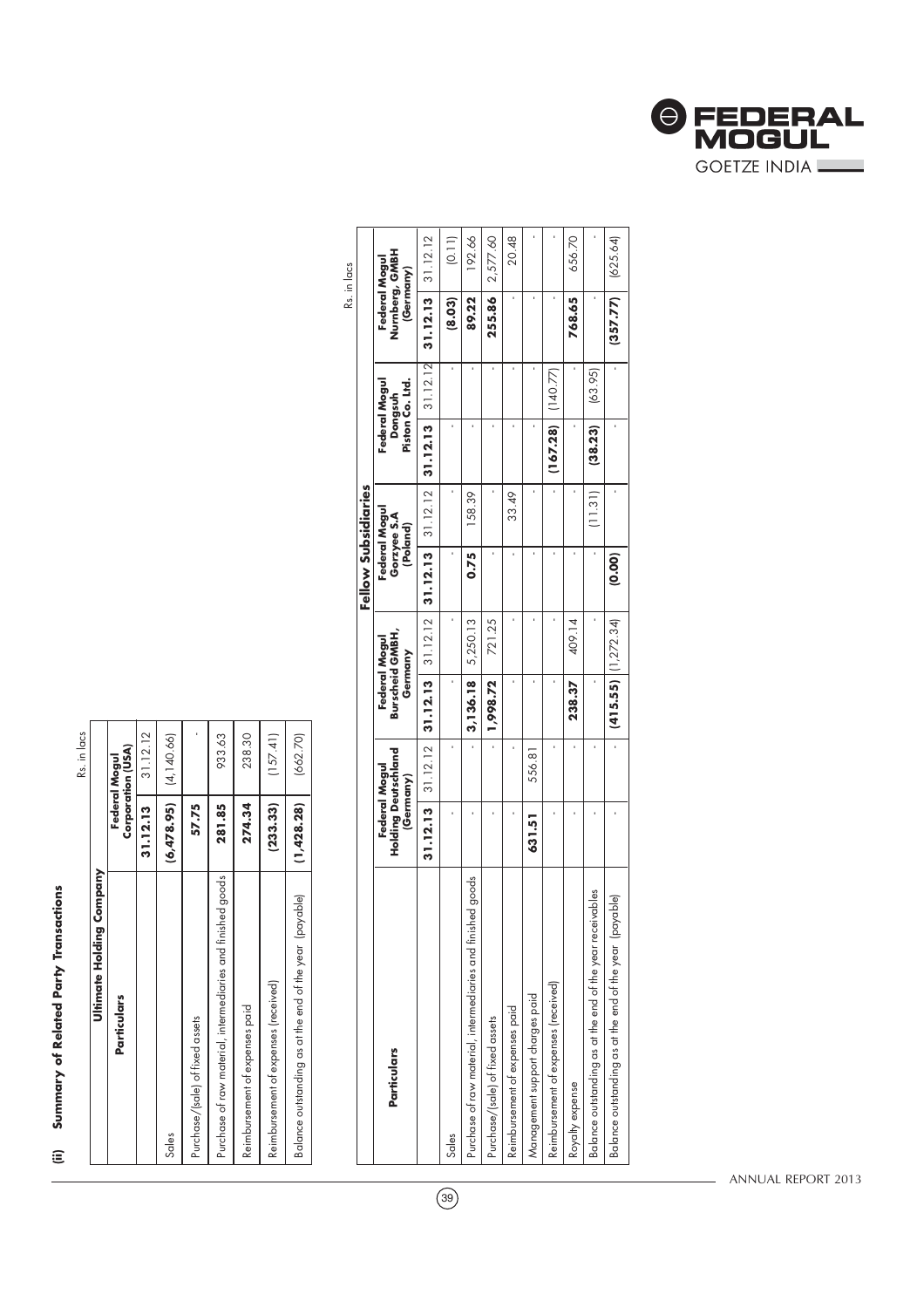

|                                                                  |       |                                                                 | Fellow Subsidiaries        |                                                      |          |                                         |                     |                              |                                  | Rs. in lacs    |
|------------------------------------------------------------------|-------|-----------------------------------------------------------------|----------------------------|------------------------------------------------------|----------|-----------------------------------------|---------------------|------------------------------|----------------------------------|----------------|
| Particulars                                                      |       | FRANCTNL (France)<br><b>Financial Services</b><br>Federal Mogul |                            | Sintered Products<br>Federal Mogul<br>Limited, (U.K) |          | Friction Products Ltd.<br>Federal Mogul |                     | Other Fellow<br>Subsidiaries | Total                            |                |
|                                                                  |       |                                                                 | 31.12.13 31.12.12 31.12.13 | 31.12.12                                             | 31.12.13 | 31.12.12                                | $31.12.13$ 31.12.12 |                              | 31.12.13                         | 131.12.12      |
| Sales                                                            |       |                                                                 |                            |                                                      | 927.08   |                                         | (50.06)             | (5.51)                       | 868.98                           | (5.62)         |
| red goods<br>Purchase of raw material, intermediaries and finish |       |                                                                 | 29.48                      | 24.92                                                | 5.81     | 53.73                                   | 785.26              | 414.94                       | 4,046.70                         | 6,094.76       |
| Purchase/(sale) of fixed assets                                  |       |                                                                 |                            |                                                      |          |                                         | 42.80               | 502.85                       | 2,297.39                         | 3,801.70       |
| Interest expenses                                                |       |                                                                 |                            |                                                      |          |                                         |                     |                              | ō.o                              | 20.47          |
| Reimbursement of expenses paid                                   | 21.91 | 265.75                                                          |                            |                                                      |          |                                         | 7.12                | 59.57                        | 29.03                            | 379.28         |
| Reimbursement of expenses (received)                             |       |                                                                 |                            |                                                      |          |                                         |                     |                              |                                  | $\overline{0}$ |
| Management support charges                                       |       |                                                                 |                            |                                                      |          |                                         |                     |                              | 631.51                           | 556.81         |
| Reimbursement of expenses (received)                             |       |                                                                 |                            |                                                      |          |                                         |                     | (1.27)                       | (167.29)                         | (158.71)       |
| Royalty expense                                                  |       |                                                                 | 259.58                     | 265.9                                                |          |                                         |                     |                              | 1,266.59                         | 1,331.74       |
| Balance outstanding as at the end of the year receivables        |       |                                                                 |                            |                                                      | 83.04    |                                         |                     |                              | 44.81                            | (75.27)        |
| Balance outstanding as at the end of the year (payable)          |       |                                                                 | (130.27)                   | (129.42)                                             |          |                                         | (118.95)            |                              | $641.72$ (1,022.21) $(1,385.68)$ |                |
|                                                                  |       |                                                                 |                            |                                                      |          |                                         |                     |                              |                                  |                |

Rs. in lacs

|                                                                        |            |                                        |                                                                          | Fellow Subsidiaries |                                             |          |                                                      |            |             |            |
|------------------------------------------------------------------------|------------|----------------------------------------|--------------------------------------------------------------------------|---------------------|---------------------------------------------|----------|------------------------------------------------------|------------|-------------|------------|
| Particulars                                                            | India Limi | Federal Mogul Bearings<br>ited (India) | Federal Mogul Automotive<br>Products (India) Private<br>Limited, (India) |                     | Federal-Mogul VSP India<br>Limited, (India) |          | Federal Mogul PTSB India<br>Private Limited, (India) |            | Total       |            |
|                                                                        | 31.12.13   | 31.12.12                               | 31.12.13                                                                 | 31.12.12            | 31.12.13                                    | 31.12.12 | 31.12.13                                             | 31.12.12   | 31.12.13    | 31.12.12   |
| Sales                                                                  |            |                                        |                                                                          |                     |                                             |          |                                                      |            |             |            |
| Purchase of raw material                                               | 720.31     | 866.04                                 | 1,737.96                                                                 | 2,136.06            |                                             |          |                                                      |            | 2,458.28    | 3,002.10   |
| intermediaries and finished goods                                      |            |                                        |                                                                          |                     |                                             |          |                                                      |            |             |            |
| Reimbursement of expenses paid                                         |            |                                        | 23.75                                                                    | 3.44                |                                             |          |                                                      |            | 23.75       | 3.44       |
| Reimbursement of expenses (recd.)                                      | (161.74)   | (196.43)                               |                                                                          |                     | (433.85)                                    | (294.16) | (47.04)                                              | (198.28)   | (642.63)    | (688.88)   |
| nter-corporate deposit (ICD) taken                                     |            |                                        | 375.00                                                                   | 1,415.00            | (75.00)                                     | 1,300.00 | 705.00                                               | 4,590.00   | 1,005.00    | 7,305.00   |
| nter-corporate deposit (ICD) repaid                                    |            |                                        | (90.00)                                                                  |                     | (75.00)                                     | 1,675.00 | (320.00)                                             | (95.00)    | (1, 295.00) | 1,770.00   |
| Interest on the above ICD                                              |            |                                        | 291.67                                                                   | 242.83              | 0.74                                        | 73.56    | 481.33                                               |            | 773.74      | 316.40     |
| Balance outstanding as at the end<br>of the year receivables           |            |                                        |                                                                          |                     | 17.74                                       | 52.53    | 34.45                                                | 3.39       | 52.19       | 55.92      |
| Balance outstanding as at the end<br>of the year (payable) (Refer Note | (43.13)    | (64.07)                                | (2,082.10)                                                               | (2,634.92)          | (13.45)                                     | (75.94)  | (4,884.92)                                           | (4,530.98) | (7,023.61)  | (7,305.91) |
| .<br>Pote                                                              |            |                                        |                                                                          |                     |                                             |          |                                                      |            |             |            |

FM Automotive payables includes Rs 1925 lacs (previous year Rs. 2,450 lacs) payable against ICD taken and 20.80 lacs (previous year 20.45 lacs ) payable against interest on the same.<br>FM Bearings payables includes Rs NII (p (a) FM Automotive payables includes Rs 1925 lacs (previous year Rs. 2,450 lacs) payable against ICD taken and 20.80 lacs (previous year 20.45 lacs ) payable against interest on the same.

(b) FM Bearings payables includes Rs NIL (previous year Rs 75 lacs) payable against ICD taken and Nil (previous year 0.94 lacs ) payable against interest on the same.  $\overline{CD}$ 

(c) FM PTSB payables includes Rs. 4,880 lacs (previous year Rs. 4,495 lacs) payable against ICD taken and 39.38 lacs (previous year 35.98 lacs ) payable against interest on the same.

ANNUAL REPORT 2013

 $\overline{\phantom{a}}$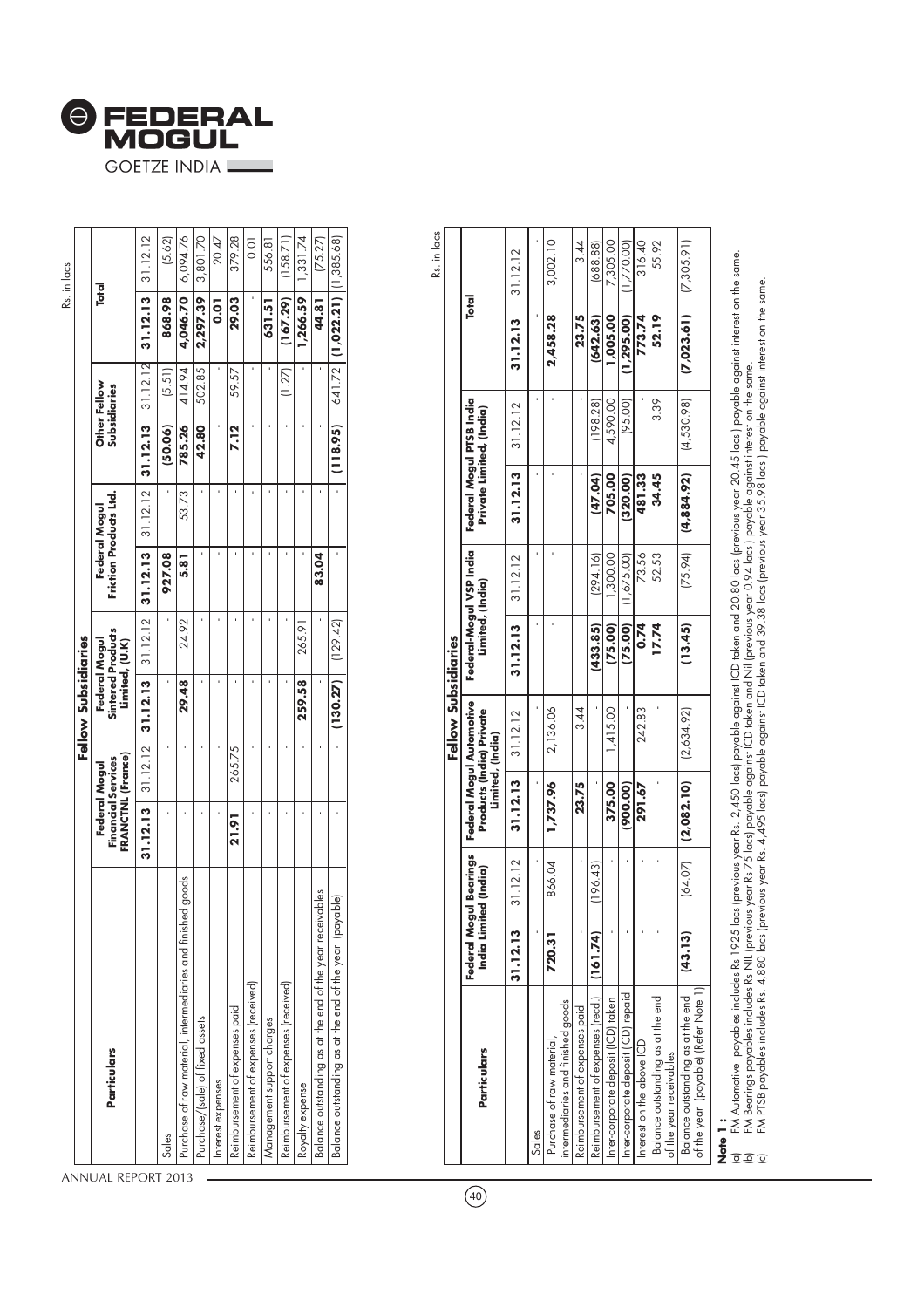|                                                             |                                               | Rs. in lacs   |
|-------------------------------------------------------------|-----------------------------------------------|---------------|
|                                                             | Subsidiaries                                  |               |
| Particulars                                                 | Federal-Mogul TPR (India)<br>Limited, (India) |               |
|                                                             | 31.12.13                                      | 31.12.12      |
| Sales                                                       | (1,470.64)                                    | (1,466.62)    |
| Purchase of raw material, intermediaries and finished goods | 5,321.17                                      | 5,497.62      |
| Dividend Received                                           | (357.00)                                      | (416.61)      |
| Management Fee Received                                     | (737.41)                                      | [779.07]      |
| Job work income                                             | (1, 266.86)                                   | (1, 161.03)   |
| Rent expense                                                | (78.00)                                       | (78.00)       |
| Sole selling commission received                            | (444.87)                                      | (444.86)      |
| Inter-corporate deposit (ICD) taken                         | 850.00                                        |               |
| Inter-corporate deposit (ICD) re-paid                       |                                               | (1,500.00)    |
| Interest on the above ICD                                   | 227.30                                        | 320.79        |
| Investment as at year end                                   | 510.00                                        | 510.00        |
| Balance outstanding as at the end of the year (payable)     | $(4155.33)^*$                                 | $(3116.29)^*$ |

# Director remuneration **Director remuneration**

 $\overline{41}$ 

| Balance outstanding as at the<br>end of the year (payable)<br>31.12.13<br>91.52<br>458.11<br>175.91<br>31.12.12<br>Transaction during the year<br>31.12.13<br>189.88<br>10.94<br>7.60<br>159.34<br>34.34<br>Particulars<br>Jean de Montlaur<br>Vikrant Sinha<br>Andreas Kolf<br>Dan Brugger<br>Sachin Selot<br>Sunit Kapur | Director remuneration |  | Rs. in lacs |
|----------------------------------------------------------------------------------------------------------------------------------------------------------------------------------------------------------------------------------------------------------------------------------------------------------------------------|-----------------------|--|-------------|
|                                                                                                                                                                                                                                                                                                                            |                       |  |             |
|                                                                                                                                                                                                                                                                                                                            |                       |  | 31.12.12    |
|                                                                                                                                                                                                                                                                                                                            |                       |  |             |
|                                                                                                                                                                                                                                                                                                                            |                       |  |             |
|                                                                                                                                                                                                                                                                                                                            |                       |  |             |
|                                                                                                                                                                                                                                                                                                                            |                       |  |             |
|                                                                                                                                                                                                                                                                                                                            |                       |  |             |
|                                                                                                                                                                                                                                                                                                                            |                       |  |             |



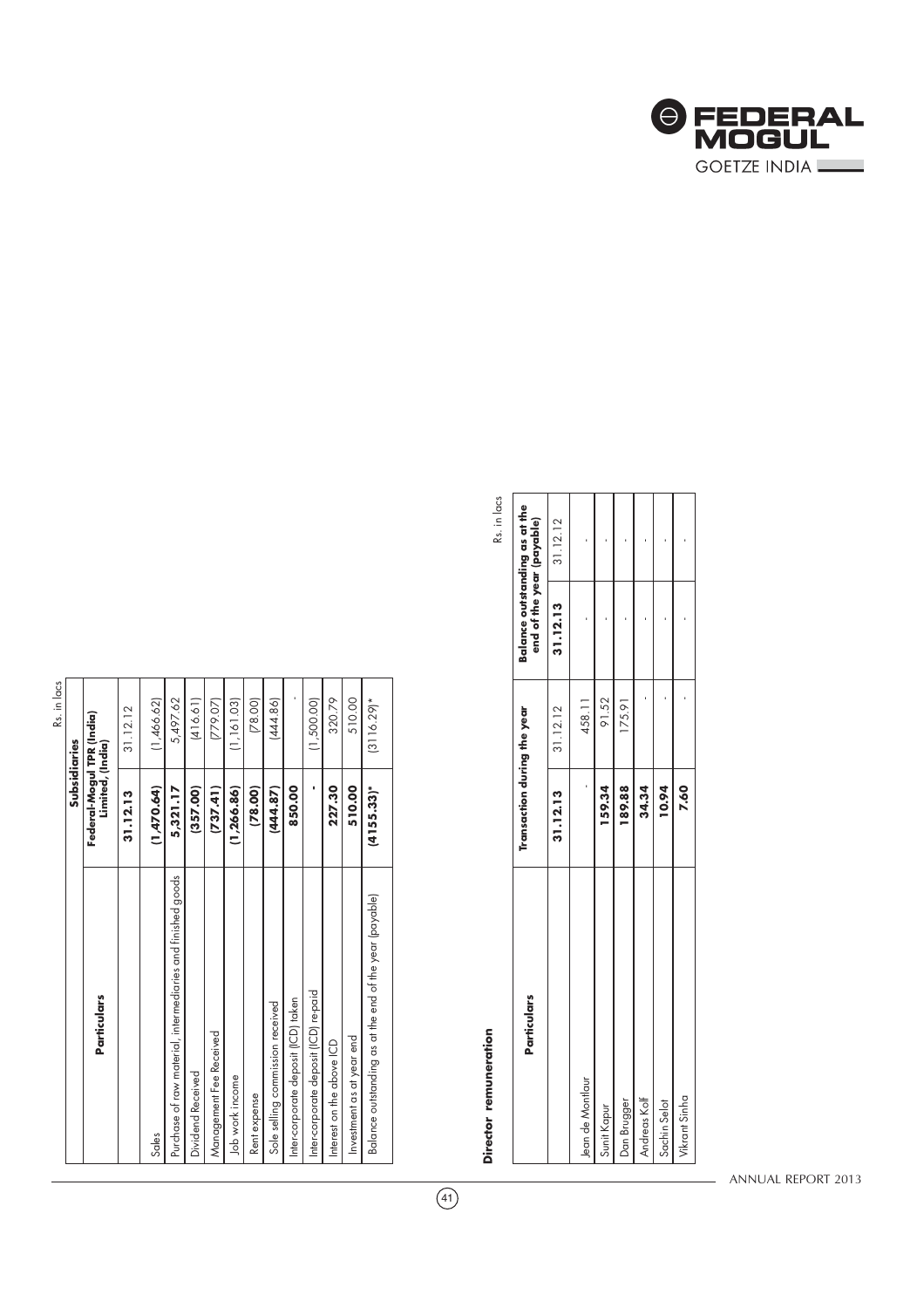

# **35. Operating lease** Rs. in Lacs **Rs. in Lacs**

# **a) Assets taken under operating lease**

The Company has taken office and residential facilities under cancellable and non-cancellable operating leases, which are renewable on a periodic basis and have escalations ranging from 5% to 10% per annum

| Period       |                                                                           | <b>31 December 2013</b><br>Amount | 31 December 2012<br>Amount |
|--------------|---------------------------------------------------------------------------|-----------------------------------|----------------------------|
|              | Lease payments for the year                                               | 371.69                            | 415.66                     |
| 2.           | Minimum lease payments                                                    |                                   |                            |
|              | a. Not later than one year                                                | 346.85                            | 166.07                     |
|              | b. Later than one year and not later than five years                      | 182.87                            | 4.08                       |
| $\mathbf{b}$ | Assets given under operating lease                                        |                                   |                            |
|              | Uncollectible minimum lease payments receivable at the Balance sheet date | -                                 |                            |
| 2.           | Future minimum lease payments receivable:                                 |                                   |                            |
|              | a. Not later than one year                                                | 78.00                             | 78.00                      |
|              | b. Later than one year and not later than five years                      | 312.00                            | 312.00                     |
|              | c. Later than five years                                                  | 78.00                             | 156.00                     |

### **36. Particulars of unhedged foreign currency exposure as at the balance sheet date**

| Particulars           |            | Currency As At December<br>31, 2013<br>Amount<br>Rs. (in lacs) | <b>As At December</b><br>31, 2013 | Year ended<br>Dec. 31, 2013<br>Amount (Foreign (Rates, 1 Unit of<br>currency in lacs) Foreign Currency)<br>equivalent INR) | As at December<br>31, 2012<br>Amount<br>Rs.(in lacs) | As at December<br>31, 2012<br>Amount (Foreign | As at December<br>31, 2012<br>(Rates, 1 Unit of)<br>currency in lacs) Foreign currency<br>equivalent INR) |
|-----------------------|------------|----------------------------------------------------------------|-----------------------------------|----------------------------------------------------------------------------------------------------------------------------|------------------------------------------------------|-----------------------------------------------|-----------------------------------------------------------------------------------------------------------|
| Creditors             | <b>CHF</b> | 4.02                                                           | 0.06                              | 71.15                                                                                                                      | 4.22                                                 | 0.07                                          | 61.24                                                                                                     |
| Creditors             | EUR        | 1,927.61                                                       | 22.14                             | 87.08                                                                                                                      | 3,730.23                                             | 50.50                                         | 73.87                                                                                                     |
| Creditors             | <b>GBP</b> | 340.76                                                         | 3.27                              | 104.06                                                                                                                     | 148.62                                               | 1.65                                          | 90.33                                                                                                     |
| Creditors             | JPY        | 162.16                                                         | 269.33                            | 0.60                                                                                                                       | 161.31                                               | 247.98                                        | 0.65                                                                                                      |
| Creditors             | <b>SEK</b> | 29.85                                                          | 3.01                              | 9.92                                                                                                                       | 24.19                                                | 2.79                                          | 8.67                                                                                                      |
| Creditors             | <b>USD</b> | 775.44                                                         | 12.29                             | 63.09                                                                                                                      | 830.36                                               | 14.86                                         | 55.87                                                                                                     |
| <b>Debtors</b>        | <b>EUR</b> | 529.93                                                         | 6.34                              | 83.58                                                                                                                      | 540.02                                               | 7.62                                          | 70.90                                                                                                     |
| <b>Debtors</b>        | GBP        |                                                                | $\overline{\phantom{a}}$          |                                                                                                                            | 1.17                                                 | 0.01                                          | 86.69                                                                                                     |
| <b>Debtors</b>        | <b>USD</b> | 1,884.81                                                       | 31.08                             | 60.65                                                                                                                      | 1,408.85                                             | 26.23                                         | 53.71                                                                                                     |
| Advances to creditors | <b>CHF</b> | 3.04                                                           | 0.04                              | 68.21                                                                                                                      | 3.70                                                 | 0.06                                          | 61.24                                                                                                     |
| Advances to creditors | <b>EUR</b> | 912.75                                                         | 10.92                             | 83.58                                                                                                                      | 698.47                                               | 9.46                                          | 73.87                                                                                                     |
| Advances to creditors | <b>GBP</b> | 293.87                                                         | 2.94                              | 99.87                                                                                                                      | 83.90                                                | 0.93                                          | 90.33                                                                                                     |
| Advances to creditors | JPY        | 130.86                                                         | 226.48                            | 0.58                                                                                                                       | 163.10                                               | 250.73                                        | 0.65                                                                                                      |
| Advances to creditors | <b>SEK</b> | 27.70                                                          | 2.96                              | 9.35                                                                                                                       | 15.10                                                | 1.74                                          | 8.67                                                                                                      |
| Advances to creditors | <b>USD</b> | 284.51                                                         | 4.69                              | 60.65                                                                                                                      | 368.56                                               | 6.60                                          | 55.87                                                                                                     |

# **37. Disclosures in accordance with AS-15 on "Employee Benefits"**

The Company has a defined benefit gratuity plan. Every employee who has completed five years or more of services, gets a gratuity on departure at 15 days basic salary (last drawn) for each completed year of service on terms not less favorable than the provisions of the payment of Gratuity Act, 1972. The scheme is funded with an insurance company in the form of a qualifying insurance policy. The following tables summaries the components of net benefit expense recognized in the Statement of Profit and Loss and the funded status and amounts recognized in the balance sheet for the plan.

### **Statement of Profit and Loss**

Net employee benefit expense (recognized in Employee cost) [AS15 Revised (c) (i) to (x)]

| <b>Particulars</b>                                        | <b>31 December 2013</b> | 31 December 2012 |
|-----------------------------------------------------------|-------------------------|------------------|
| Current service cost                                      | 346.29                  | 297.20           |
| Interest cost on benefit obligation                       | 570.07                  | 521.16           |
| Expected return on planned assets                         | (300.11)                | (306.97)         |
| Net actuarial (gain) / loss recognized in the year        | (26.84)                 | 814.83           |
| Previous years actuarial gains recognised during the year |                         |                  |
| Net benefit expense                                       | 589.41                  | 1,326.22         |
| Actual return on plan assets                              | 328.26                  | 348.35           |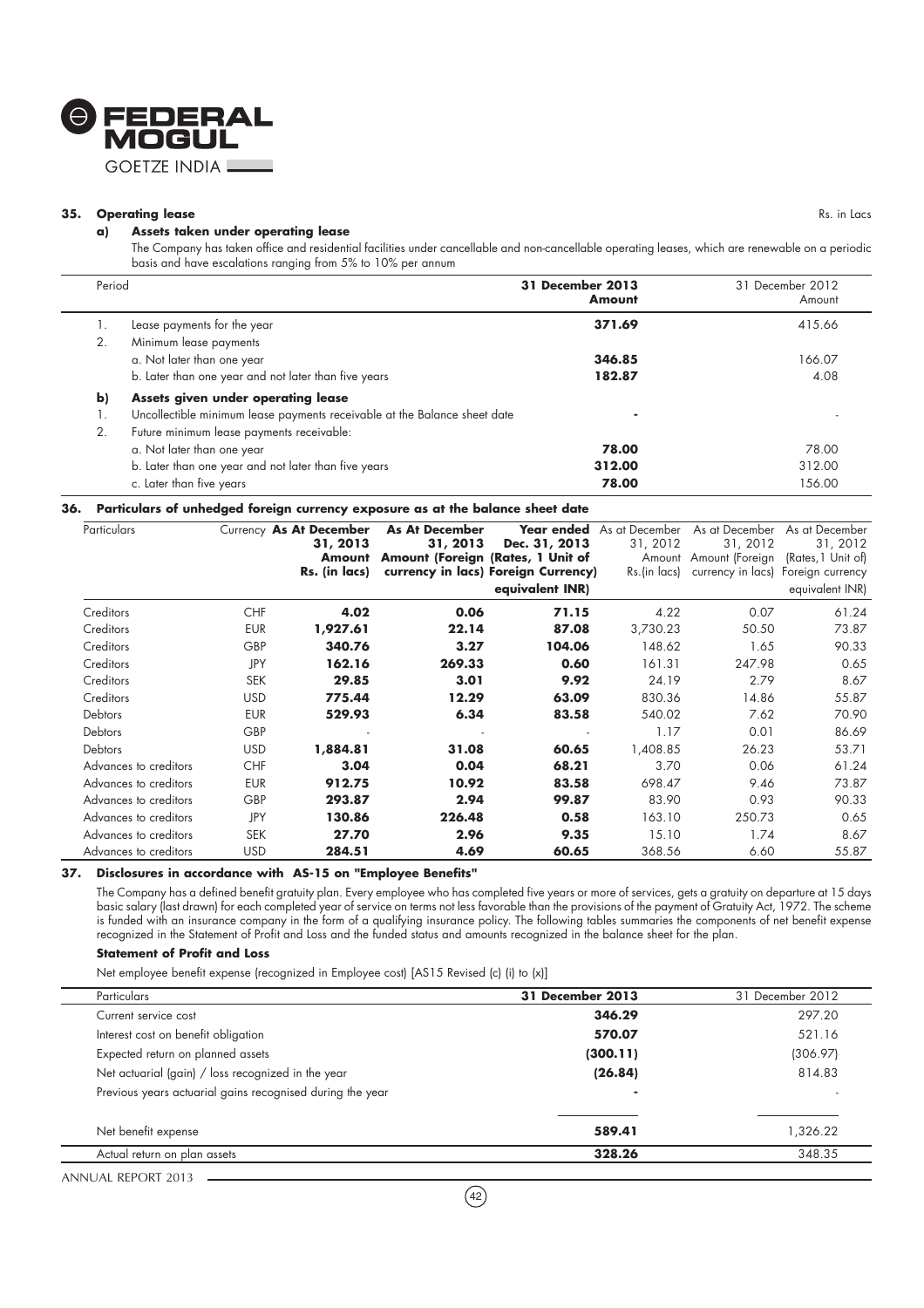**O** FEDERAL<br>MOGUL **GOETZE INDIA \_** 

| <b>Balance Sheet</b><br>Details of provision for gratuity                      | As at 31 December, 2013<br>7,754.72 | As at 31 December, 2012 |
|--------------------------------------------------------------------------------|-------------------------------------|-------------------------|
|                                                                                |                                     |                         |
|                                                                                |                                     |                         |
|                                                                                |                                     |                         |
| Defined benefit obligation                                                     |                                     | 7,680.61                |
| Less: Fair value of plan assets                                                | (3,454.04)                          | (3,758.65)              |
| Plan liability                                                                 | 4,300.68                            | 3,921.96                |
| Changes in the present value of the defined benefit obligation are as follows: |                                     |                         |
| Opening defined benefit obligation                                             | 7,680.61                            | 6,545.91                |
| Interest cost                                                                  | 570.07                              | 521.16                  |
| Current service cost                                                           | 346.29                              | 297.20                  |
| Benefits paid directly by the company                                          | (33.69)                             | (37.56)                 |
| Benefits paid from the fund                                                    | (809.88)                            | (502.33)                |
| Actuarial (gains) / losses on obligation                                       | 1.31                                | 856.22                  |
| Closing defined benefit obligation                                             | 7,754.71                            | 7,680.60                |
| Changes in the fair value of plan assets are as follows:                       |                                     |                         |
| Opening fair value of plan assets                                              | 3,758.65                            | 3,812.62                |
| Expected return                                                                | 300.11                              | 306.97                  |
| Contributions by employer                                                      | 177.00                              | 100.00                  |
| Benefits paid                                                                  | (809.88)                            | (502.33)                |
| Actuarial gains / (losses)                                                     | 28.15                               | 41.38                   |
| Closing fair value of plan assets                                              | 3,454.03                            | 3,758.64                |

The Company's expected contribution to the fund in the next year is not presently ascertainable and hence, the contribution expected to be paid during the annual period beginning after the balance sheet date as required by para 120(o) of the accounting standard 15(revised) on employee benefits has not been disclosed.

The major categories of plan assets as a percentage of the fair value of total plan assets are as follows:-[AS15 Revised Para 120 (h)]

| Investments with insurer<br>100<br>100<br>The principal assumptions used in determining gratuity for the Company's plan is shown below:<br>31 December, 2013<br>31 December, 2012<br>Particulars<br>9.1% p.a.<br>9.0% p.a.<br>Discount rate<br>$8.5%$ p.a.<br>Expected rate of return on plan assets (refer note (a))<br>$8.5\%$ p.a.<br>Normal retirement age<br>58 years<br>58 years<br>5.0% p.a.<br>$5.0\%$ p.a.<br>Employee turnover | % | % |
|------------------------------------------------------------------------------------------------------------------------------------------------------------------------------------------------------------------------------------------------------------------------------------------------------------------------------------------------------------------------------------------------------------------------------------------|---|---|
|                                                                                                                                                                                                                                                                                                                                                                                                                                          |   |   |
|                                                                                                                                                                                                                                                                                                                                                                                                                                          |   |   |
|                                                                                                                                                                                                                                                                                                                                                                                                                                          |   |   |
|                                                                                                                                                                                                                                                                                                                                                                                                                                          |   |   |
|                                                                                                                                                                                                                                                                                                                                                                                                                                          |   |   |
|                                                                                                                                                                                                                                                                                                                                                                                                                                          |   |   |
|                                                                                                                                                                                                                                                                                                                                                                                                                                          |   |   |

The estimates of seniority, future salary increases, considered in actuarial valuation, take account of price inflation, promotions and other relevant factors, such as supply and demand in the employment market.

Note (a) : The overall expected rate of return on assets is determined based on the market prices prevailing on that date, applicable to the period over which the obligation is to be settled.

Amount for the current year and previous four years are as follows:

| Particulars                                | <b>31 December 2013</b> 31 December 2012 31 December 2011 31 |                          |              |              | December 2010 31 December 2009 |
|--------------------------------------------|--------------------------------------------------------------|--------------------------|--------------|--------------|--------------------------------|
|                                            | Amount (Rs.)                                                 | Amount (Rs.)             | Amount (Rs.) | Amount (Rs.) | Amount (Rs.)                   |
| Defined benefit obligation                 | 7.754.72                                                     | 7.680.61                 | 6.545.91     | 6.192.34     | 5.535.76                       |
| Cumulative unrecognised actuarial gains    |                                                              | $\overline{\phantom{a}}$ |              | 239.91       |                                |
| Plan assets                                | 3,454.04                                                     | 3.758.65                 | 3.812.62     | 3.882.44     | 3.471.23                       |
| Deficit                                    | 4,300.68                                                     | 3.921.96                 | 2.733.29     | 2.549.81     | 2,064.53                       |
| Experience adjustments on plan liabilities | 489.61                                                       | 375.67                   | 511.34       | 205.76       | 280.10                         |
| Experience adjustments on plan assets      | 328.26                                                       | 348.35                   | 180.08       | 489.37       | (210.74)                       |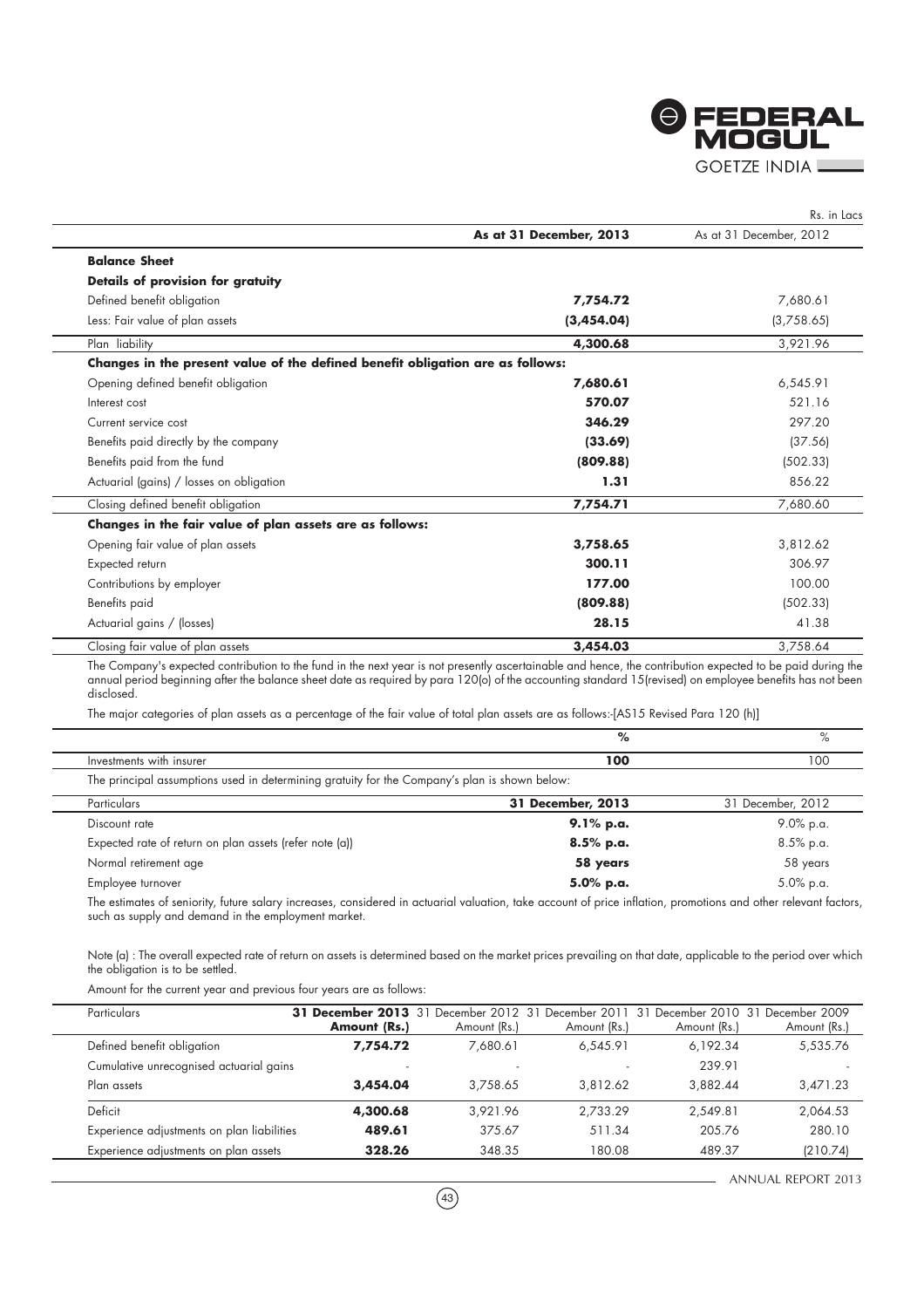

|          |                                                                                                                                                                                                                                                                                              |        |                         |             | Rs. in Lacs             |
|----------|----------------------------------------------------------------------------------------------------------------------------------------------------------------------------------------------------------------------------------------------------------------------------------------------|--------|-------------------------|-------------|-------------------------|
|          |                                                                                                                                                                                                                                                                                              |        | As at 31 December, 2013 |             | As at 31 December, 2012 |
| 38.      | <b>Earning in foreign currency</b> (on accrual basis)                                                                                                                                                                                                                                        |        |                         |             |                         |
|          | FOB value of exports                                                                                                                                                                                                                                                                         |        | 12,247.70               |             | 7,711.17                |
|          | Total                                                                                                                                                                                                                                                                                        |        | 12,247.70               |             | 7,711.17                |
| 39.      | Expenditure in foreign currency (on accrual basis)                                                                                                                                                                                                                                           |        |                         |             |                         |
|          | (a) Travelling expenses                                                                                                                                                                                                                                                                      |        | 50.20                   |             | 15.00                   |
|          | (b) Commission on sales                                                                                                                                                                                                                                                                      |        | 29.45                   |             | 14.88                   |
|          | (c) Communication expenses                                                                                                                                                                                                                                                                   |        | 40.00                   |             | 35.65                   |
|          | (d) Royalty                                                                                                                                                                                                                                                                                  |        | 1,922.45                |             | 1,158.54                |
|          | (e) Professional expenses                                                                                                                                                                                                                                                                    |        | 391.85                  |             | 540.10                  |
|          | (f) Management support charges                                                                                                                                                                                                                                                               |        | 631.51                  |             | 556.81                  |
|          | (g) Others                                                                                                                                                                                                                                                                                   |        | 171.32                  |             | 35.02                   |
|          | Total                                                                                                                                                                                                                                                                                        |        | 3,236.78                |             | 2,356.00                |
| 40.      | Value of imports calculated on CIF basis during the year in respect of :-                                                                                                                                                                                                                    |        |                         |             |                         |
|          | Raw materials                                                                                                                                                                                                                                                                                |        | 10,674.67               |             | 14,448.42               |
|          | Stores and spares                                                                                                                                                                                                                                                                            |        | 1,847.47                |             | 1,900.74                |
|          | Capital goods                                                                                                                                                                                                                                                                                |        | 4,336.76                |             | 5,731.50                |
|          | Total                                                                                                                                                                                                                                                                                        |        | 16,858.90               |             | 22,080.66               |
| 41.      | Value of imported and indigenous raw material, components and stores and spares consumed                                                                                                                                                                                                     |        |                         |             |                         |
|          |                                                                                                                                                                                                                                                                                              |        | <b>31 December 2013</b> |             | 31 December 2012        |
|          | $%$ of total                                                                                                                                                                                                                                                                                 |        | Value                   | % of total  | Value                   |
|          | consumption<br><b>Raw material and components</b>                                                                                                                                                                                                                                            |        | Amount                  | consumption | Amount                  |
| Imported |                                                                                                                                                                                                                                                                                              | 22.35% | 8,826.01                | 39.01%      | 16,851.04               |
|          | Indigenous                                                                                                                                                                                                                                                                                   | 77.65% | 30,657.51               | 60.99%      | 26,348.71               |
|          |                                                                                                                                                                                                                                                                                              |        |                         |             |                         |
|          | 100.00%                                                                                                                                                                                                                                                                                      |        | 39,483.52               | 100.0%      | 43,199.75               |
|          | Stores and spares                                                                                                                                                                                                                                                                            |        |                         |             |                         |
| Imported |                                                                                                                                                                                                                                                                                              | 5.28%  | 654.10                  | 9.01%       | 1,392.01                |
|          | Indigenous                                                                                                                                                                                                                                                                                   | 94.72% | 11,745.60               | 90.99%      | 14,059.80               |
|          | 100.00%                                                                                                                                                                                                                                                                                      |        | 12,399.70               | 100.00%     | 15,451.81               |
| 42.      | Details of dues to micro and small enterprises as defined under the MSMED Act, 2006                                                                                                                                                                                                          |        |                         |             |                         |
|          | The Micro, small and medium enterprises have been identified by the Company from the available information, which has been relied upon by the auditors.<br>According to such identification, the disclosures in respect to Micro and Small Enterprises as per MSMED Act, 2006 is as follows: |        |                         |             |                         |
|          | Particulars                                                                                                                                                                                                                                                                                  |        | <b>31 December 2013</b> |             | 31 December 2012        |
|          | The principal amount remaining uppered as at the end of year.                                                                                                                                                                                                                                |        |                         | 121 07      | 150.20                  |

| The principal amount remaining unpaid as at the end of year                                                                                                                                                                                                                                                                        | 131.87 | 159.39 |
|------------------------------------------------------------------------------------------------------------------------------------------------------------------------------------------------------------------------------------------------------------------------------------------------------------------------------------|--------|--------|
| Interest due on above principal and remaining unpaid as at the end of the year                                                                                                                                                                                                                                                     | 1.26   | 0.45   |
| The amount of interest paid by the buyer in terms of section 16, of the micro, small<br>and medium enterprise Development Act, 2006 along with the amounts of the<br>payment made to the supplier beyond the appointed day during each accounting year                                                                             |        | 0.11   |
| The amount of interest due and payable for the period of delay in making payment<br>(which have been paid but beyond the appointed day during the year) but without adding<br>the interest specified under micro, small and medium enterprise development Act, 2006.                                                               | 18.33  | 30.13  |
| The amount of interest accrued and remaining unpaid at the end of each accounting year; and                                                                                                                                                                                                                                        | 22.10  | 30.52  |
| The amount of further interest remaining due and payable even in the succeeding years, until such date<br>when the interest dues as above are actually paid to the small enterprise for the purpose of disallowance as a<br>deductible expenditure under section 23 of the Micro Small and Medium Enterprise Development Act, 2006 |        |        |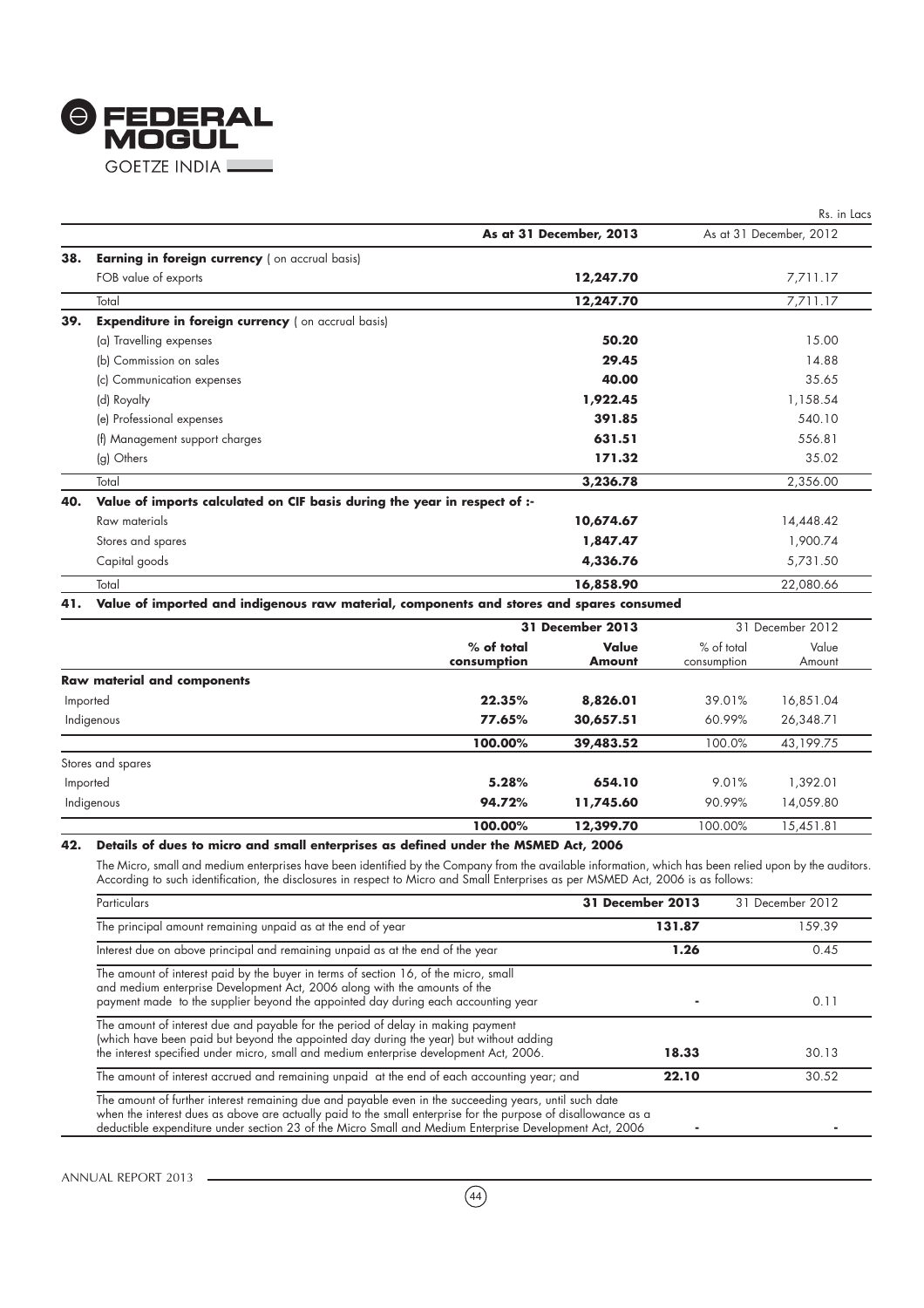

# **43. Expenses capitalised**

The Company has capitalized various expenses incurred in the course of construction of self generated assets in accordance with AS10 Accounting for Fixed Assets, the details of expenses capitalized for the purpose of construction of self generated assets are as follows:

| <b>Particulars</b>               | <b>Year Ended</b><br>31 December 2013 | Year Ended<br>31 December 2012 |
|----------------------------------|---------------------------------------|--------------------------------|
| Salaries, wages and bonus        | 30.46                                 | 44.01                          |
| Consumption of stores and spares | 45.69                                 | 66.02                          |
| Total                            | 76.15                                 | 110.03                         |

### **44. Non fulfilment of export obligation under Export promotion Capital Goods (EPCG) Licenses**

The Company had obtained certain licenses under Export Promotion Capital Goods scheme against which the Company has fulfilled the entire export obligation (levied in lieu of permission to import fixed assets at a concessional rate of import duty). Accordingly, provision created in the books for shortfall in export obligation if any,(included as 'Provision for non fulfilment of export obligation' in provisions under note 8) has been reversed in August 2013.

#### **45. Provision for regulatory matters**

The Company had commenced an evaluation process for various regulatory matters at its factories in December 2010. Based on more accurate information discovered, a provision, towards costs to be incurred to remediate these matters, of Rs. 370.80 lacs is included under note no. 8 for provisions which are net of amounts utilized of Rs. 539.15 lacs during the year towards remediation.

In addition to the above, the provision for regulatory matters includes a provision of Rs.842.51 lacs towards certain other regulatory matters.

The Company is actively seeking to resolve these actual and potential statutory, taxation, regulatory and contractual obligations. In accordance with requirements of Accounting Standard 29 on 'Provisions, Contingent liability and Contingent assets' issued by the Institute of Chartered Accountants of India, although difficult to quantify based on the complexity of the issues, the Company has accrued amounts corresponding to its best estimate of the costs associated with such regulatory and contractual obligations on the basis of available information and best professional judgment of experts appointed for this exercise.

Based on consultations obtained from the experts in respect of the said matters, in management's view, no further costs are expected to be incurred for which a provision would be required at this stage and considers the provisions made to be adequate.

# **46. Management support charges and other transactions with associated entities**

In December 2013, the Company has paid management support charges to its group companies of Rs 631.51 lacs in respect of certain application engineering services provided to the Company. The Company has also purchased/supplied goods/services to other group entiites.The Company carries out its transfer pricing study annually for the tax period of April-March and updates its documentation, choice of methods and benchmarks to ascertain adequacy and compliance with the "arms length" principles prescribed under Income Tax Act. For the year 1 April 2013 to 31 March 2014, the process of updation is ongoing and management is confident of completing the same and is of the view that no additional tax provision is required to be recorded in this regard.

#### **47. Investments in G.I. Power Corporation Limited**

The Company is holding an investment of Rs. 1,070.92 lacs (equity shares: Rs. 194.48 lacs and preference shares: Rs. 876.44 lacs) in GI Power Corporation Limited (GIPCL). Since the Company is not confident that it would be able to recover the entire carrying value of these investments a provision of Rs. 1070.92 lacs (representing the full cost of these investments) had been created during the previous year.The Company has been assessing various options for liquidating these investments as these are not related to the core business of the Company.

- **48.** Per transfer pricing legislation under sections 92-92F of the Income Tax Act, 1961, the Company is required to use certain specific methods in computing arm's length prices of international transactions with associated enterprises and maintain adequate documentation in this respect. Since law requires existence of such information and documentation to be contemporaneous in nature, the Company has appointed independent consultants for conducting a Transfer Pricing Study (the 'Study') to determine whether the transactions with associate enterprises undertaken during the financial year are on an "arms length basis". Management is of the opinion that the Company's international transactions are at arm's length and that the results of the on-going study will not have any impact on the financial statements and the independent consultants appointed have also preliminarily confirmed that they do not expect any transfer pricing adjustments.
- **49.** Previous year number has been regrouped/reclassified wherever considered necessary.

For and on behalf of the Board of Directors of Federal-Mogul Goetze (India) Limited

Place: Gurgaon **Khalid Khan** Date: February 28, 2014

**For Walker, Chandiok & Co** For and on behalf of the Board of Directors of **Chartered Accountants**<br> **Chartered Accountants** Federal-Mogul Goetze (India) Limited

**per David Jones Andreas Kolf Sachin Selot**

**Whole Time Finance Director &** Chief Financial Officer

 $(45)$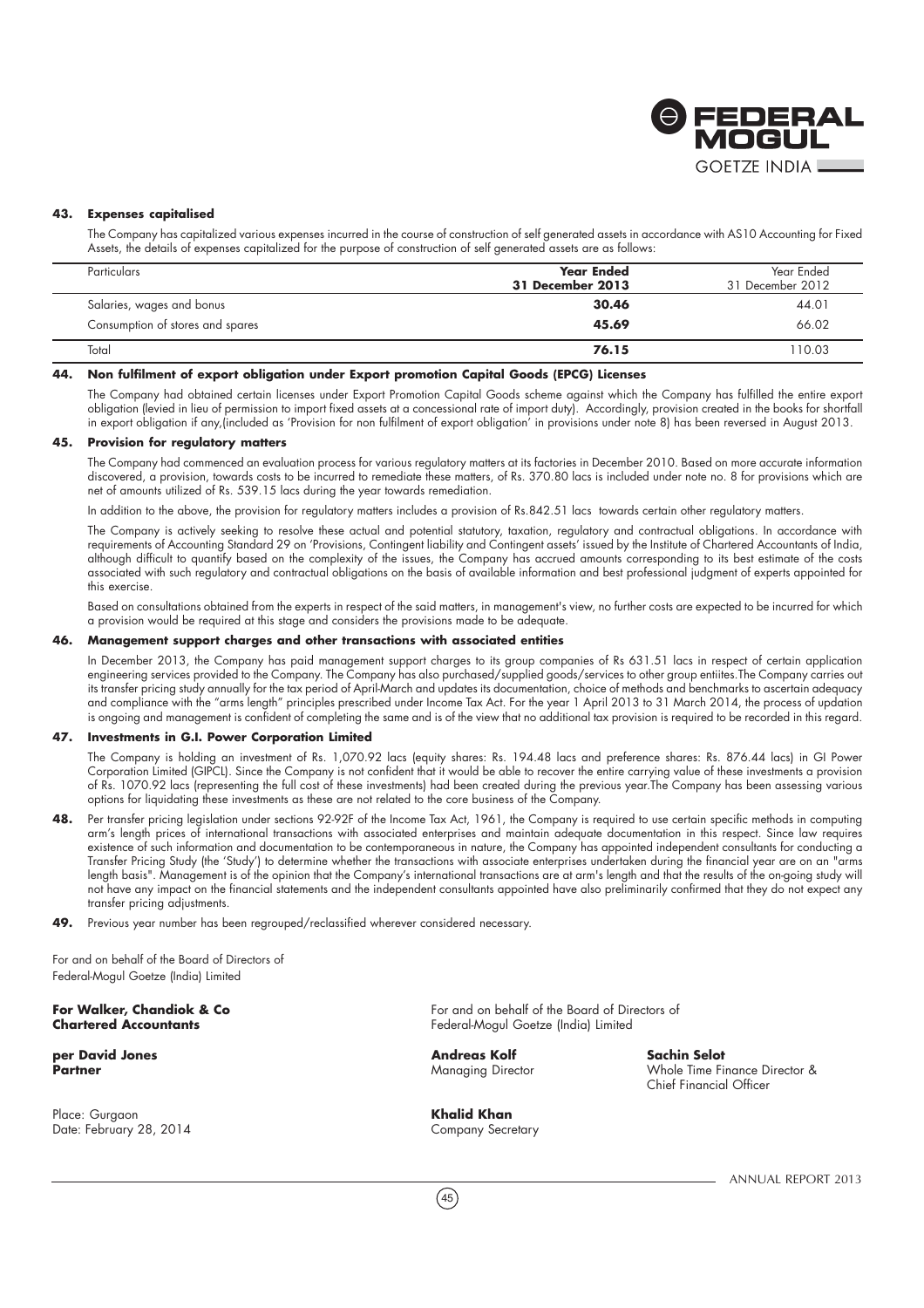

# **Cash flow statement for the year ended 31 December, 2013**

|    |                                                                                  | For the year ended<br>31 December, 2013<br>Rs (in lacs) | For the year ended<br>31 December, 2012<br>Rs (in lacs) |
|----|----------------------------------------------------------------------------------|---------------------------------------------------------|---------------------------------------------------------|
| А. | <b>CASH FLOW FROM OPERATING ACTIVITIES</b>                                       |                                                         |                                                         |
|    | Profit/(loss) before tax                                                         | 3,035.85                                                | (1, 383.93)                                             |
|    | Adjustments for:                                                                 |                                                         |                                                         |
|    | Depreciation and amortisation                                                    | 6,613.55                                                | 6,193.52                                                |
|    | Loss on sale / discard of fixed assets (net)                                     | 196.37                                                  | 262.48                                                  |
|    | Provision for doubtful debts                                                     |                                                         | 52.73                                                   |
|    | Provision for dimunition in the value of investments                             |                                                         | 1,072.24                                                |
|    | Provision for doubtful debts written back                                        | (6.68)                                                  |                                                         |
|    | Advances written off<br>Provision for loans and advances                         | 155.26<br>9.39                                          | 26.33<br>78.99                                          |
|    | Interest income                                                                  | (94.81)                                                 | (30.05)                                                 |
|    | Dividend income                                                                  | (357.00)                                                | (29.01)                                                 |
|    | Interest expense                                                                 | 2,678.17                                                | 2,869.25                                                |
|    | Excess provision written back                                                    | (269.07)                                                | (451.72)                                                |
|    | Unrealised forex (gain)/loss (net)                                               | 283.63                                                  | 249.43                                                  |
|    | Operating profit before working capital changes                                  | 12,244.66                                               | 8,910.28                                                |
|    | Movements in working capital:                                                    |                                                         |                                                         |
|    | Decrease / (Increase) in trade/other receivables                                 | (2,064.95)                                              | 1,303.80                                                |
|    | Decrease / (Increase) in inventories                                             | (1,499.18)                                              | 574.11                                                  |
|    | Increase / (Decrease) in trade/other payables                                    | 1,596.60                                                | (2, 391.46)                                             |
|    | <b>Cash generated from operations</b>                                            | 10,277.13                                               | 8,396.73                                                |
|    | Direct taxes paid (net of refunds)                                               | (682.90)                                                | (461.04)                                                |
|    | Net cash from operating activities                                               | 9,594.23                                                | 7,935.69                                                |
|    | <b>B. CASH FLOWS FROM INVESTING ACTIVITIES</b>                                   |                                                         |                                                         |
|    | Purchase of fixed assets/ intangibles assets                                     | (8, 269.33)                                             | (9, 911, 72)                                            |
|    | Proceeds from sale of fixed assets                                               | 47.03                                                   | 34.77                                                   |
|    | Movement in restricted cash                                                      | (255.16)                                                | (116.56)                                                |
|    | Proceeds from sale of investments                                                |                                                         | 510.10                                                  |
|    | Interest received<br>Dividends received                                          | 70.10<br>357.00                                         | 30.02<br>29.01                                          |
|    |                                                                                  |                                                         |                                                         |
|    | Net cash used in investing activities<br>C. CASH FLOWS FROM FINANCING ACTIVITIES | (8,050.36)                                              | (9, 424.38)                                             |
|    | Long term borrowings taken/(repaid)                                              | 1,600.00                                                | (400.00)                                                |
|    | Movement in borrowings(Short-term)                                               | (332.73)                                                | 4,541.49                                                |
|    | Interest paid                                                                    | (2,658.73)                                              | (2,843.41)                                              |
|    | Net cash from/(used in) financing activities                                     | (1, 391.46)                                             | 1,298.08                                                |
|    | Net decrease in cash and cash equivalents $(A + B + C)$                          | 152.42                                                  | (190.61)                                                |
|    | Cash and cash equivalents at the beginning of the year                           | 12.74                                                   | 203.36                                                  |
|    | Cash and cash equivalents at the end of the year                                 | 165.16                                                  | 12.74                                                   |
|    | Components of cash and cash equivalents (Refer note-18)                          |                                                         |                                                         |
|    |                                                                                  | 9.33                                                    |                                                         |
|    | Cash and cheques on hand<br>With banks- on current account                       | 155.83                                                  | 0.02<br>12.72                                           |
|    |                                                                                  | 165.16                                                  | 12.74                                                   |
|    |                                                                                  |                                                         |                                                         |

This is the Cash Flow Statement referred to in our report of even date

**per David Jones Andreas Kolf Sachin Selot**

ANNUAL REPORT 2013 Place: Gurgaon **Khalid Khan** Date: February 28, 2014 Company Secretary

**For Walker, Chandiok & Co** For and on behalf of the Board of Directors of **Chartered Accountants**<br> **Chartered Accountants Chartered Accountants** Federal-Mogul Goetze (India) Limited

Managing Director<br>DIN : 00519780

Whole Time Finance Director & CFO<br>DIN: 06700360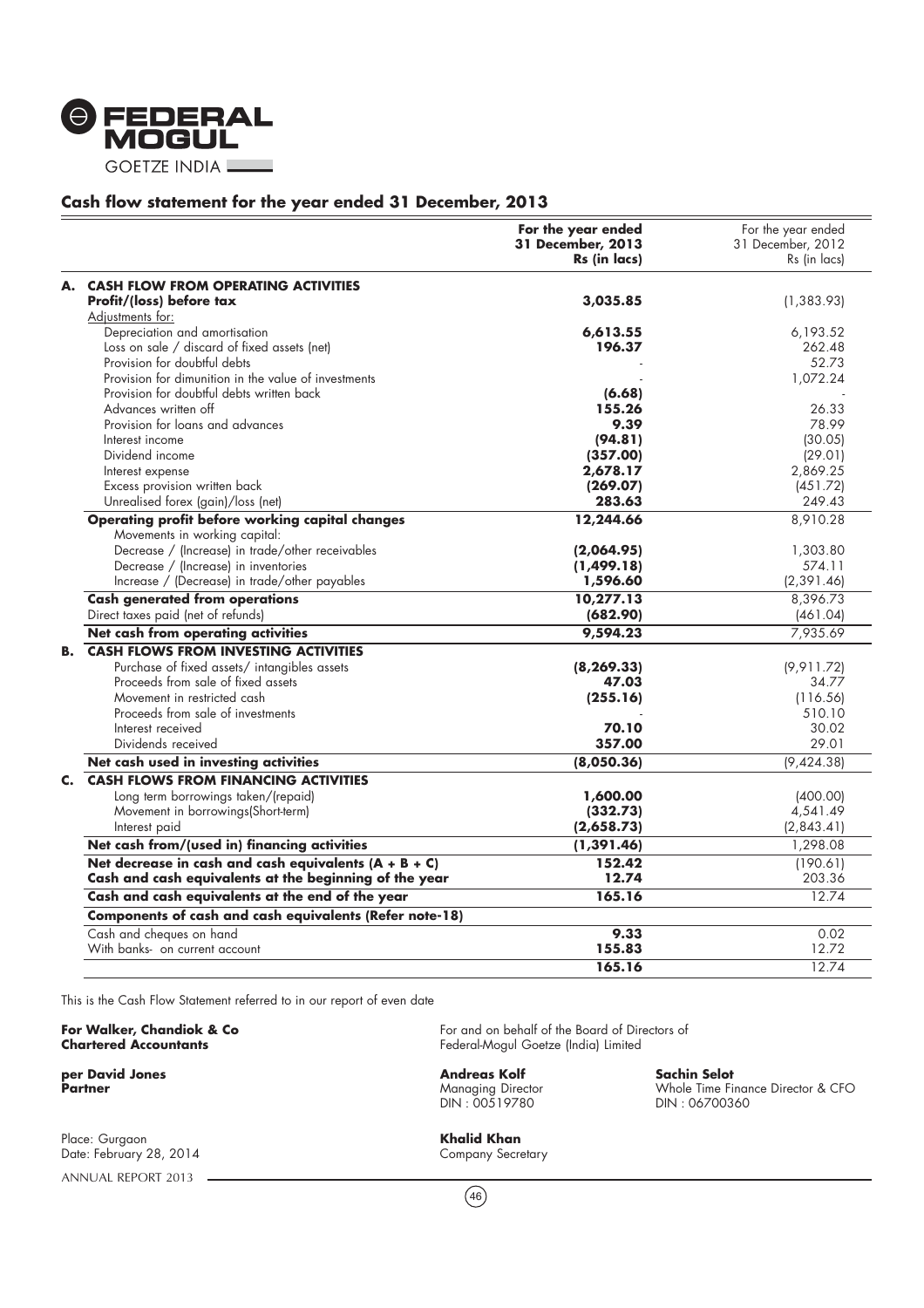

# **Statement regarding subsidiaries pursuant to Section 212 of the Companies Act, 1956**

| 1. |    |     | Name of the Subsidiary Companies                                                                                                                         | Federal-Mogul TPR (India) Limited                                                                                                                   |
|----|----|-----|----------------------------------------------------------------------------------------------------------------------------------------------------------|-----------------------------------------------------------------------------------------------------------------------------------------------------|
| 2. |    |     | Financial Year of the Subsidiary<br>Companies ended on                                                                                                   | 31st December 2013                                                                                                                                  |
| 3. |    |     | Holding Company's Interest                                                                                                                               | Holders of 51,00,000<br>Equity Shares out of the<br>Subscribed and Paid up<br>Capital of the 1,00,00,000<br>Equity shares of<br>Rs. 10/- each (51%) |
| 4. |    |     | Net Aggregate amount of Profit<br>Less Losses of the subsidiary<br>Companies so far as it concerns the<br>Members of Federal-Mogul<br>Goetze (India) Ltd |                                                                                                                                                     |
|    | αI |     | Not dealt with in the Accounts<br>of Federal-Mogul Goetze (India) Ltd.                                                                                   |                                                                                                                                                     |
|    |    | i)  | for the subsidiary's financial year<br>above referred                                                                                                    | Rs. 940.57 Lacs                                                                                                                                     |
|    |    | ii) | for previous financial years of<br>subsidiary since it became<br>subsidiary of Federal-Mogul<br>Goetze (India) Ltd.                                      | Rs. 1999.49 Lacs                                                                                                                                    |
|    | b  |     | Dealt with the Accounts of<br>Federal-Mogul Goetze (India) Ltd.                                                                                          |                                                                                                                                                     |
|    |    | i)  | for the subsidiary's financial year<br>above referred                                                                                                    | Nil                                                                                                                                                 |
|    |    | ii) | for previous financial years of<br>subsidiary since it became<br>subsidiary of Federal-Mogul<br>Goetze (India) Ltd.                                      | Nil                                                                                                                                                 |

**Andreas Kolf** Sachin Selot Sachin Selot Khalid Khan Managing Director **Managing Director** Whole Time Finance Director & CFO Company Secretary

Place: Gurgaon Date: February 28, 2014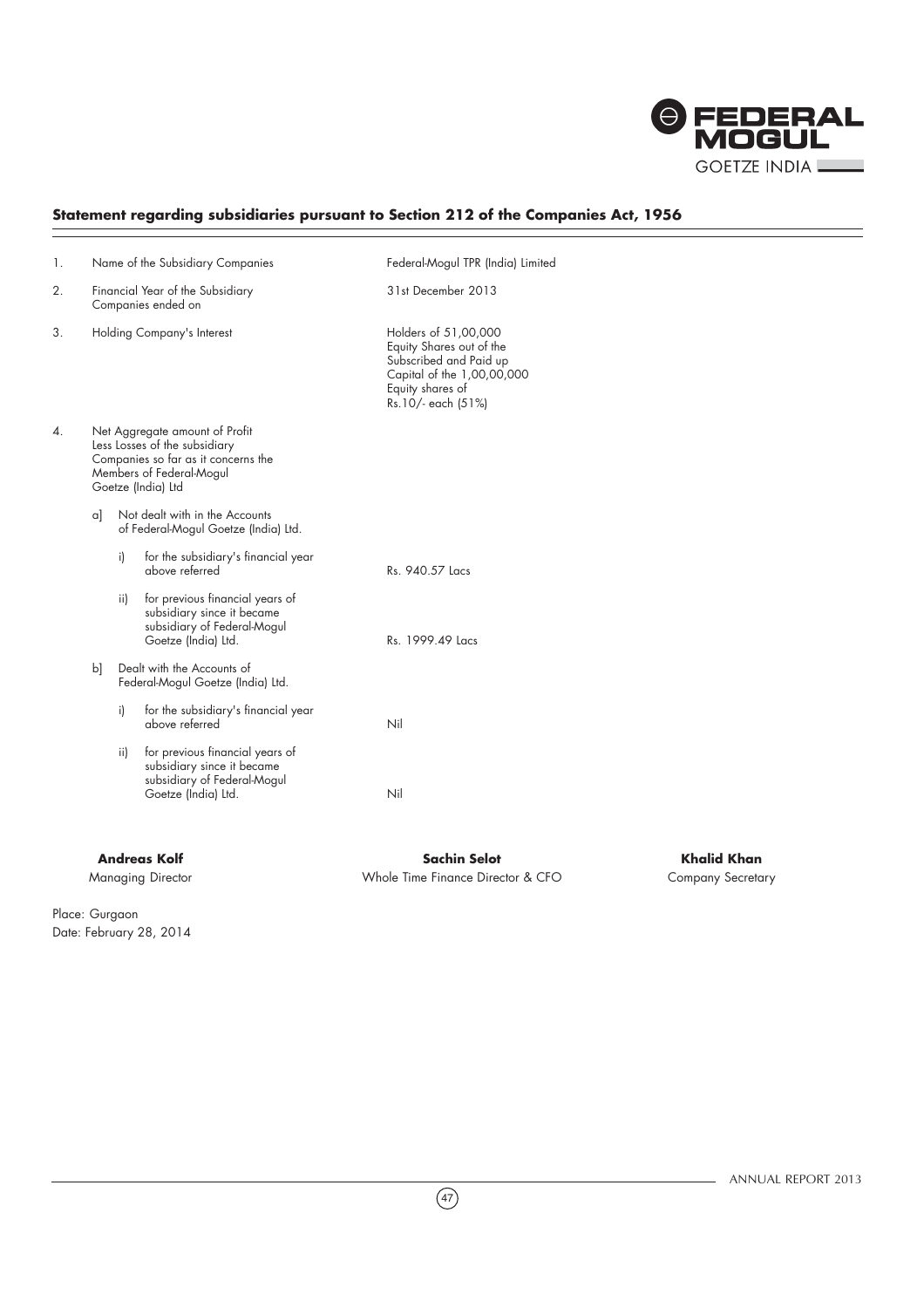# **DIRECTOR' S REPORT**

The Directors are pleased to present the seventeenth Annual Report and Audited Statement of Accounts for the financial year ended 31st December, 2013.

| <b>Financial Results</b>                                                                       |                   |                                     |                   | [Rs. in Million]                    |
|------------------------------------------------------------------------------------------------|-------------------|-------------------------------------|-------------------|-------------------------------------|
|                                                                                                |                   | For the<br>year ended<br>31.12.2013 |                   | For the<br>year ended<br>31.12.2012 |
| Total Income:<br>Gross Sales<br>Deduct: Excise Duty                                            | 1153.02<br>136.88 |                                     | 1144.14<br>128.75 |                                     |
| Other Income                                                                                   | 1016.14<br>28.96  | 1045.10                             | 1015.39<br>40.44  | 1055.83                             |
| Profit before Depreciation and Finance Charges                                                 |                   | 316.15                              |                   | 313.36                              |
| Deduct:<br>Depreciation<br>Interest & Finance Charges                                          |                   | 29.13<br>0.76                       |                   | 30.14<br>1.10                       |
| Net Profit before Tax                                                                          |                   | 286.26                              |                   | 282.10                              |
| Provision for Tax<br>- Current<br>- Deferred tax credit                                        |                   | 92.90<br>8.93                       |                   | 99.05<br>.21                        |
| Profit after Tax                                                                               |                   | 184.43                              |                   | 183.28                              |
| Prior period items<br>Profit brought forward                                                   |                   | 392.06                              |                   | 415.34                              |
| Net profit available for appropriation                                                         |                   | 576.48                              |                   | 598.62                              |
| Appropriations:<br>Transfer to general reserve<br>Redemption of preference shares<br>Dividend- |                   | 22.20                               |                   | 18.60<br>100.00                     |
| Preference @ 6%<br>Tax and cess on dividend - Preference<br><b>Equity Shares</b>               |                   | 70.00                               |                   | 5.69<br>0.92<br>70.00               |
| Tax and cess on dividend - Equity                                                              |                   | 11.90                               |                   | 11.36                               |
| Surplus carried to Balance Sheet                                                               |                   | 472.38                              |                   | 392.05                              |

# **Financial Performance**

The total income of the Company as at 31st December 2013 was Rs. 1045.10 million as against Rs. 1055.83 million for the year ended 31st December 2012.

During the year under review, the Company made a Net Profit after Tax of Rs. 184.43 million as against the Net Profit after Tax of Rs. 183.28 million in the last year.

High level of competence in design and processes, high productivity and low costs are the forte of the Company. The superior technology and product quality of the Company give it a competitive edge in the market place.

**Operations**

India's auto component market observes 2013, as one of its challenging years with continued fall in sales. With rising fuel prices and sticky inflation, which keeps borrowing costs high, the industry doesn't see any signs of an immediate recovery.

A drive through a long endless dark tunnel best describes the journey of India's auto sector in 2013, during which the industry witnessed record spell of decline in sales due to adverse exchange rates, after the rupee went on a downward spiral against dollar; higher input costs and fuel prices. These circumstances are forcing companies to plan operations effectively and produce quality components at lower costs.

In a way, it is ironical that the Indian auto industry is on the one hand witnessing new OEMs (original equipment manufacturers/ vehicle makers) increasing investments and new car launches and on the other hand experiencing a decline in sales of both automobile and auto component industry. This year turned out to be a difficult year for the industry.

During such demanding environment, your Company continued to portray a significant development due to its strong fundamentals of competitiveness, technological absorption and flexibility.

### **Dividend**

For the Financial Year 2013, the Board has recommended a dividend @ 70% on Equity shares for the year ended 31st December, 2013, aggregating to Rs. 70,000,000 (excluding Dividend Tax of Rs. 11,896,500).

The total outflow on account of dividend, if approved, will be Rs. 81,896,500 [including dividend tax of Rs. 11,896,500].

# **Personnel**

There are no employees who come under the category of employees, as required under Section 217(2A) of the Companies Act, 1956.

# **Directors**

Mr. Vikrant Sinha Director of the Company passed away on 31.03.2013. The Board conveyed its deep condolences and grief on the sad demise of Mr. Vikrant Sinha and placed on record its sincere appreciation of the valuable contribution provided by Mr. Sinha during his association with the Company.

In accordance with Articles of Association of the Company, Mr. Hiroshi Takano, Director, is liable to retire by rotation and, being eligible, offers himself for re-appointment.

Mr. Andreas Kolf and Mr. Sachin Selot were appointed as Additional Directors on the Board of the Company w.e.f 25th October, 2013. They are holding office as Directors upto the date of forthcoming Annual General Meeting and are proposed to be appointed.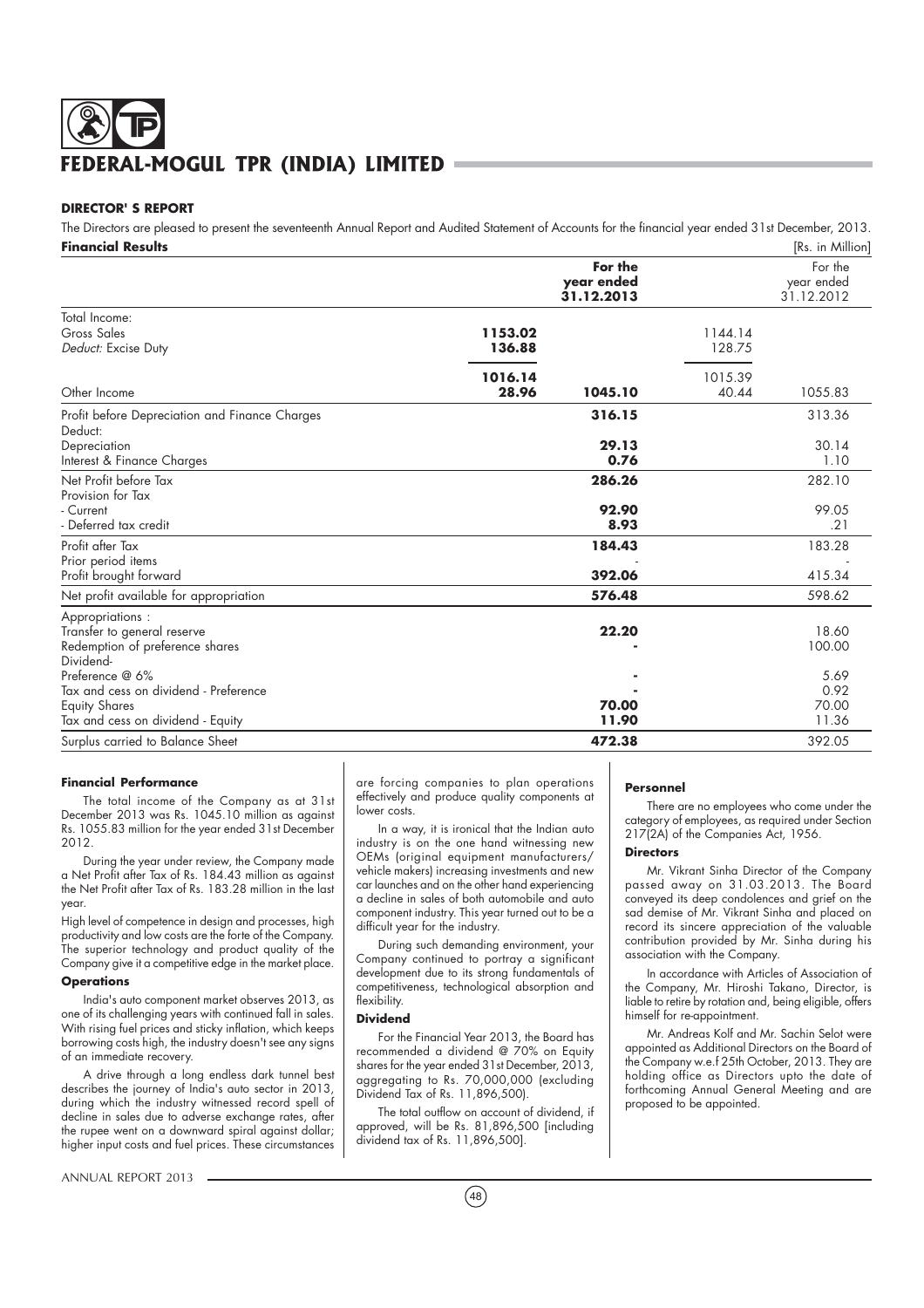# **DIRECTORS' REPORT (Contd.)**

### **Directors' Responsibility Statement**

Pursuant to Section 217(2AA) of the Companies Act, 1956, your Directors wish to place on record that:

- In preparing the Annual Accounts, all applicable accounting standards have been followed and that there have been no material departures;
- The accounting policies are adopted and consistently followed and the judgments and estimates made are reasonable and prudent so as to give a true and fair view of the state of affairs of the Company as at the end of financial year and of the Profit & Loss Account of the Company for the Financial Year;
- The Directors have taken proper and sufficient care for the maintenance of adequate accounting records, in accordance with the provisions of the Companies Act, 1956, for safeguarding the assets of the Company and for preventing and detecting fraud and other irregularities;
- The Annual Accounts have been prepared on a going concern basis.

# **Audit Committee**

The Audit Committee comprises of Mr. Sachin Selot as Chairman, Mr. Hiroshi Takano, Mr. Andreas Kolf and Mr. Vinod Kumar Hans as Members. **Auditors**

M/s. Walker, Chandiok & Co., Chartered Accountants, New Delhi (Firm Registration No. 001076N), retire as Auditors of the Company at the forthcoming Annual General Meeting and being eligible, offer themselves for re-appointment for the year 2014. They have furnished a certificate to the effect that the re-appointment, if made, will be in accordance with sub-section (1B) of Section 224 of the Companies Act, 1956.

# **Public Deposits**

The Company has not accepted any Fixed Deposits from the public.

# **Safety, Health and Environment**

**Protection**

The Company is committed to protect the environment and safety of its employees and those associated with it.

We strive to sustain a pollution free environment by elimination of waste, optimum utilization of power and preventive maintenance of equipments and machines to keep them in good condition. The Company adheres to the provisions of environmental laws and ensures due compliance of all emission norms, recycling of effluents and timely removal of wastes and residues.

# **Industrial Relations**

The industrial relations in the Company remained cordial and harmonious throughout the year.

### **Conservation of Energy & Technology Absorption**

Information pursuant to Section 217(1)(e) of the Companies Act, 1956 read with Companies (Disclosure of Particulars in the Report of the Board of Directors) Rules, 1988 is annexed and forms a part of this report.

# **Acknowledgement**

The Board of Directors would like to express its sincere thanks for the support and cooperation of its promoters TPR Co., Ltd., Federal-Mogul UK Investments Limited and Federal-Mogul Goetze (India) Ltd. We also wish to place on record our deep sense of appreciation for the committed services by the executives, staff and workers of the Company and for the encouragement and confidence extended by its dealers, vendors, customers, business associates without which it would not have been possible to achieve all round progress and growth of the Company. For and on behalf of the Board

# **Andreas Kolf**

Chairman & Director

Date : February 26, 2014

# **Annexure to the Directors' Report**

Particulars required under the Companies (Disclosure of particulars in the report of the Board of Directors) Rules, 1988.

# **A. CONSERVATION OF ENERGY**

- **a) Energy conservation measures taken:**
	- Efficiency improvement of air compressors through arresting of air leakages and relay out of pipe lines from underground to over head.
	- Replacing very old inefficient reciprocating compressors with screw compressors
	- Installation of refrigerant type air driers. • Effective utilization of common utilities on sundays / holidays.

# **b) Additional investment and proposals,** if any, being implemented for<br>reduction of consumption of energy.

- Installation of Refrigerant type air drier of 2 x 1000 cfm
- **c) Impact of measure (a) & (b) above for reduction of energy consumption & consequent on cost of production of goods:**

The above measures have led to reduction in power consumption and savings in energy.

# **B. TECHNOLOGY ABSORPTION**

**Research & Development (R&D)**

- **1. Specific areas in which the Company carried out the R&D**
	- Product development for engines with alternate fuels such as CNG & LPG
	- Product development to meet the Emission regulations
	- Product development for friction reduction, reduction in lube oil consumption and improving specific fuel consumption
	- Product development for reduced LOC (LKZ oil rings)
	- Introduction of different materials and coatings
	- Top Ring process modified to Oval coiling route to reduce cycle time and improve efficiency
	- Gap end Sharp edge removal process introduced to remove sharp edges and prevent microwelding
	- Low friction ring pack introduced for major diesel applications to improve fuel efficiency.

# **2. Benefits derived as a result of the above R & D**

New Business with

- Introduction of new products to the market
- Better performance in terms of emission outputs, fuel consumption and lube oil consumption
- Development of new business

# **3. Future plan of action**

- To develop parts for the engines meeting improved performance in terms of fuel consumption, friction and lube oil consumption.
- To work upon better friction reduction ring packs.
- To develop parts for the engines meeting the emission regulations.
- To continue development of new products in a cost efficient manner.
- To upgrade the technology
- To work on coating for piston rings
- **4. Expenditure on R&D**

During the year 2013, expenditure incurred on R&D is Rs. Nil as against Rs. 24.65 lacs during the year 2012.

**Technology absorption, adaptation and innovation**

**1. Efforts in brief made towards technology absorption, adaptation & innovation:**

The Company has successfully absorbed the technology for the manufacture of piston assembly conforming to Euro II, III, IV and E V standards for Gasoline/Diesel/CNG applications.

### **2. Benefits derived as a result of above efforts;**

Better performance in terms of emission outputs, fuel consumption and lube oil consumption.

- Customer Satisfaction.
- **3. Import of Technology**

| <b>Technology for</b>                |                  | Imported from Year of Import | <b>Status</b>      |
|--------------------------------------|------------------|------------------------------|--------------------|
| SR OD Grd Route Tech.                | <b>TPR JAPAN</b> | 2008-2009                    | <b>Implemented</b> |
| 2nd Chr. Rings Tech.                 | TPR JAPAN        | 2010-2012                    | Implemented        |
| <b>OD Lapping (Larger)</b>           | <b>TPR JAPAN</b> | 2011-2012                    | <b>Implemented</b> |
| <b>Gap Sizing (Larger)</b>           | <b>TPR JAPAN</b> | 2011-2012                    | <b>Implemented</b> |
| Oval Coiling M/c Tech                | TPR JAPAN        | 2011-2012                    | <b>Implemented</b> |
| <b>Oval Coiling Rings</b>            | JAPAN            | 2013                         | <b>Implemented</b> |
| <b>Gap End Sharp Edge</b><br>Removal | <b>JAPAN</b>     | 2013                         | <b>Implemented</b> |

# **ENVIRONMENT & SAFETY**

The following measures were taken to reduce the pollution levels.

- Construction of New safety gallery
- Marking of all fire extinguishers locations
- Impervious lining ( tank in tank concept) to waste water collection pit
- Improvement of chemical storage area
- Introduction of new Personal Protective Equipments (PPEs)

# **C. FOREIGN EXCHANGE EARNING AND OUTGO**

Foreign exchange earnings- Nil Foreign exchange outgo - Rs. 62,011,596

 $(49)$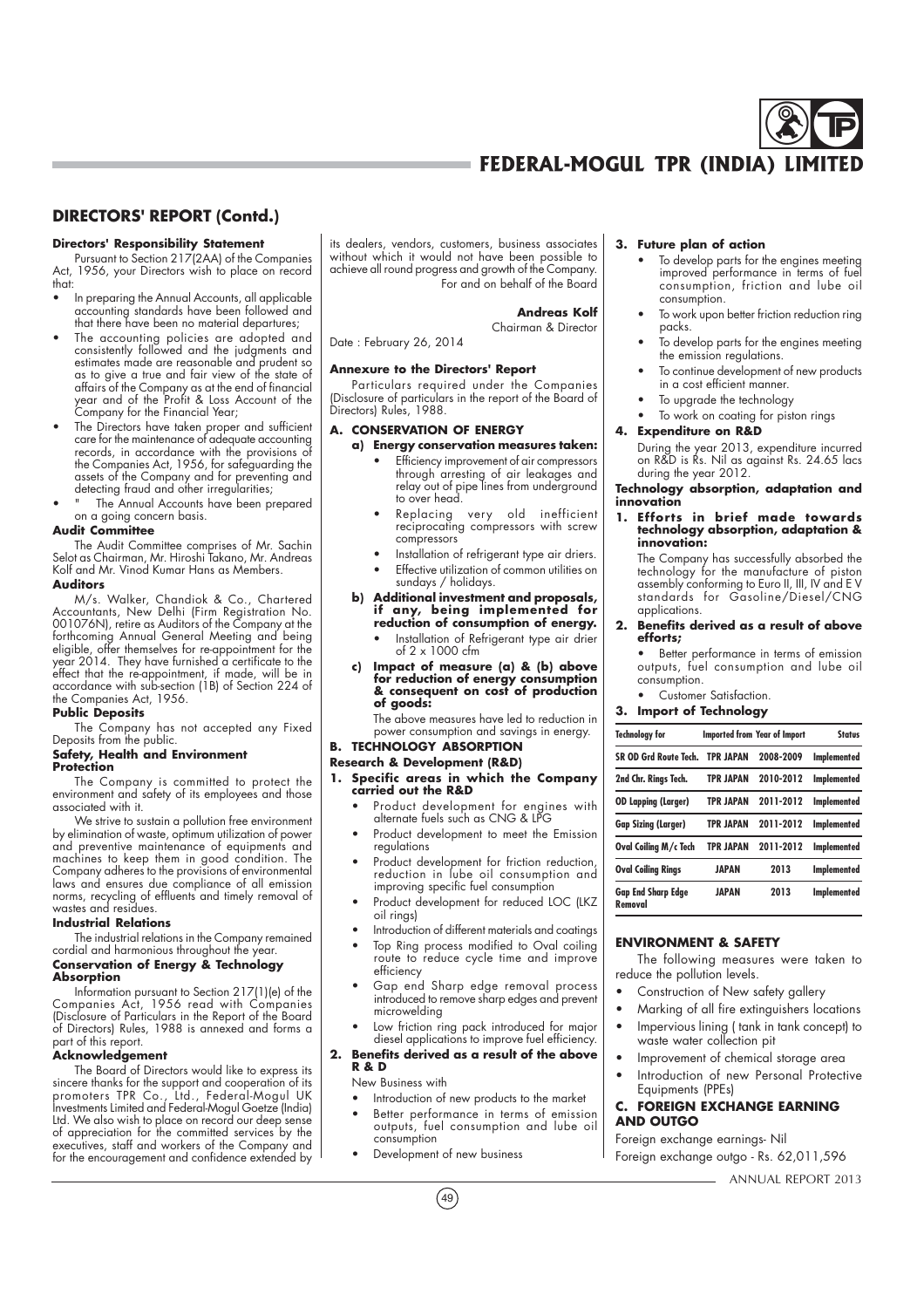#### **INDEPENDENT AUDITOR'S REPORT To the Members of Federal-Mogul TPR (India) Limited**

#### **Report on the Financial Statements**

1. We have audited the accompanying financial statements of Federal-Mogul TPR (India) Limited, ("the Company"), which comprise the Balance Sheet as at 31 December 2013, and the Statement of Profit and Loss and Cash Flow Statement for the year then ended, and a summary of significant accounting policies and other explanatory information.

# **Management's Responsibility for the Financial Statements**

2. Management is responsible for the preparation of these<br>financial statements, that give a true and fair view of the<br>financial position, financial performance and cash flows of<br>the Company in accordance with the accountin generally accepted in India, including the Accounting Standards notified under the Companies Act, 1956 ("the Act") read with the General Circular 15/2013 dated 13 September 2013 of the Ministry of Corporate Affairs in respect of section 133 of the Companies Act, 2013. This responsibility includes the design, implementation and<br>maintenance of internal control relevant to the preparation<br>and presentation of the financial statements that give a true<br>and fair view and are free from material miss whether due to fraud or error.

#### **Auditors' Responsibility**

3. Our responsibility is to express an opinion on these tinancial statements based on our audit. We conducted our<br>audit in accordance with the Standards on Auditing issued<br>by the Institute of Chartered Accountants of India. Those<br>Standards require that we comply with ethical re from material misstatement.

4. An audit involves performing procedures to obtain audit evidence about the amounts and disclosures in the financial statements. The procedures selected depend on the auditors' judgment, including the assessment of the risks of material<br>misstatement of the financial statements, whether due to fraud<br>or error. In making those risk assessments, the auditor<br>considers internal control relevant to the in order to design audit procedures that are appropriate in the circumstances, but not for the purpose of expressing an<br>opinion on the effectiveness of Company's internal control.<br>An audit also includes evaluating the appropriateness of<br>accounting policies used and the reasonablene accounting estimates made by management, as well as evaluating the overall presentation of the financial statements. 5. We believe that the audit evidence we have obtained is sufficient and appropriate to provide a basis for our audit opinion.

# **Opinion**

6. In our opinion and to the best of our information and according to the explanations given to us, the financial statements give the information required by the Act in the manner so required and give a true and fair view in conformity with the accounting principles generally accepted in India:

i) in the case of the Balance Sheet, of the state of affairs of the Company as at 31 December 2013;

ii) in the case of Statement of Profit and Loss, of the profit for the year ended on that date; and

iii) in the case of the Cash Flow Statement, of the cash flows for the year ended on that date.

#### **Report on Other Legal and Regulatory Requirements**

7. As required by the Companies (Auditor's Report) Order, 2003 ("the Order") issued by the Central Government of India in terms of sub-section (4A) of Section 227 of the Act, we give in the Annexure a statement on the matters specified in paragraphs 4 and 5 of the Order.

8. As required by Section 227(3) of the Act, we report that:

a) We have obtained all the information and explanations which to the best of our knowledge and belief were necessary

for the purpose of our audit; b) in our opinion, proper books of account as required by law have been kept by the Company so far as appears from our examination of those books;

c) the financial statements dealt with by this report are in agreement with the books of account;<br>d) in our opinion, the financial states

in our opinion, the financial statements comply with the Accounting Standards notified under the Companies Act, 1956 read with the General Circular 15/2013 dated 13 September 2013 of the Ministry of Corporate Affairs in respect of section 133 of the Companies Act, 2013 ; and on the basis of written representations received from

#### ANNUAL REPORT 2013

the directors, as on 31 December 2013 and taken on record by the Board of Directors, none of the directors is disqualified as on 31 December 2013 from being appointed as a director in terms of clause (g) of sub-section (1) of Section 274 of the Act.

**For Walker, Chandiok & Co.** Chartered Accountants

Firm Registration No.: 001076N

**per David Jones**

# Place : Gurgaon<br>113 Partner - Partner Partner<br>113 Membership No.: 98113 Date : February 26, 2014 Membership No.: 98113<br>**Annexure to the Auditors' Report of even date to the**<br>members of Federal- Mogul TPR (India) Limited on the<br>financial statements for the year ended 31 December **2013**

Based on the audit procedures performed for the purpose of reporting a true and fair view on the financial statements of the Company and taking into consideration the information and explanations given to us and the books of account and other records examined by us in the normal course of audit, we report that:

(i) (a) The Company has maintained proper records showing full particulars, including quantitative details and situation of fixed assets.

(b) The Company has a regular program of physical<br>verification of its fixed assets under which fixed assets are<br>verified in a phased manner over a period of three years, which,<br>in our opinion, is reasonable having regard t

(c) In our opinion, a substantial part of fixed assets has not been disposed off during the year.

(ii) (a) The management has conducted physical verification of inventory at reasonable intervals during the year, except for goods-in-transit and stocks lying with third parties. For stocks lying with third parties at the year-end, written confirmations have been obtained by the management.

(b) The procedures of physical verification of inventory followed by the management are reasonable and adequate in relation to the size of the Company and the nature of its business.

(c) The Company is maintaining proper records of inventory and no material discrepancies between physical inventory and book records were noticed on physical verification. (iii) (a) The Company has not granted any loan, secured or

unsecured to companies, firms or other parties covered in the register maintained under Section 301 of the Act. Accordingly, the provisions of clauses 4(iii)(b) to 4(iii) (d) of the Order are not applicable.

(b) The Company has not taken any loans, secured or unsecured from companies, firms or other parties covered in the register maintained under Section 301 of the Act. Accordingly, the provisions of clauses 4(iii)(f) and 4(iii)(g) of the Order are not applicable.

(iv) In our opinion, there is an adequate internal control system commensurate with the size of the Company and the nature of its business for the purchase of inventory, fixed assets and for the sale of goods. During the course of our audit, no major weakness has been noticed in the internal control system in respect of these areas.

(v) (a) The Company has not entered into any contracts or arrangements referred to in Section 301 of the Act. Accordingly, the provisions of clause 4(v) of the Order are not applicable.

(vi) The Company has not accepted any deposits from the public within the meaning of Sections 58A and 58AA of the Act and the Companies (Acceptance of Deposits) Rules, 1975. Accordingly, the provisions of clause 4(vi) of the Order are not applicable.

(vii) In our opinion, the Company has an internal audit system commensurate with its size and the nature of its business.

We have broadly reviewed the books of account maintained by the Company pursuant to the Rules made by the Central Government for the maintenance of cost records under clause (d) of sub-section (1) of Section 209 of the Act in respect of Company's products and are of the opinion that, prima facie, the prescribed accounts and records have been made and maintained. However, we have not made a detailed examination of the cost records with a view to determine whether they are accurate or complete.

(ix) (a) The Company is regular in depositing undisputed statutory dues including provident fund, investor education and protection fund, employees' state insurance, income-tax, sales-tax, wealth tax, service tax, custom duty, excise duty, cess and other material statutory dues, as applicable, with the appropriate authorities. Further, no undisputed amounts payable in respect thereof were outstanding at the year-end for a period of more than six months from the date they become payable.

(b) The dues outstanding in respect of income-tax, sales-tax, wealth tax, service tax, custom duty, excise duty, cess on account of any dispute, are as follows:

| Name<br>of the<br>statute            | <b>Nature</b><br>of<br>dues                                             | Amount                                                                         | Period to<br>which the<br>amount relates | Forum where<br>dispute is<br>pending                                  |
|--------------------------------------|-------------------------------------------------------------------------|--------------------------------------------------------------------------------|------------------------------------------|-----------------------------------------------------------------------|
| Central<br>Excise<br>Act 1944        | <b>CENVAT</b><br>credit availment<br>on Job work                        | 34,485,636                                                                     | 2010-13                                  | <b>Comissioner of</b><br><b>Central Excise</b>                        |
| Central<br>Excise<br>Act 1944        | Central<br><b>Excise on</b><br>trade discount                           | 242.426                                                                        | 2000-04                                  | <b>Comissioner of</b><br><b>Central Excise</b>                        |
| Central<br>Excise<br>Act 1944        | <b>CENVAT</b><br>credit availment<br>on Job work                        | 18,053,327                                                                     | 2005-07                                  | Central Excise and<br>Service Tax Appelant<br>Tribunal                |
| Central<br>Excise<br>Act 1944        | Service Tax<br>on management<br>fees and sole<br>selling commission     | 2,435,525                                                                      | 2006-07                                  | Central Excise and<br>Service Tax Appelant<br>Tribunal                |
| Central<br><b>Excise Act</b><br>1944 | Service Tax<br>on supplementary<br>bills for price<br>reduction         | 11.936.332                                                                     | 2007-08                                  | Central Excise and<br><b>Service Tax Appelant</b><br>Tribunal         |
| Central<br>Excise<br>Act 1944        | <b>CENVAT</b><br>credit availment<br>on Job work                        | 30,683,233                                                                     | 2008-10                                  | <b>Central Excise and</b><br>Service Tax Appelant<br>Tribunal         |
| Central<br>Excise Act<br>1944        | Service Tax<br>credit on<br>sole selling<br>agent                       | 22.437.249                                                                     | 2005-13                                  | Joint Comissioner of<br><b>Central Excise</b>                         |
| Central<br>Excise Act<br>1944        | Service tax<br>demand on<br>management fees                             | 7,376,990                                                                      | 2008-09                                  | <b>Central Excise and</b><br><b>Service Tax</b><br>Appellate Tribunal |
| KVAT Act,                            | <b>VAT demand</b>                                                       | 44,684,865<br>for VAT rate issue<br>Amount Paid Under Protest (Rs.) 24,713,194 | 2007-08                                  | Joint Commissioner of<br><b>Commercial tax</b>                        |
| Sales tax<br>act                     | Cenvat credit 210.059<br>availed on industrial<br>laminates Glass epoxy |                                                                                | 2011-12                                  | <b>Deputy Commissioner</b><br>Central Excise,<br>Bangaluru            |
| Income<br>tax act<br>1961            | Disallowance 659,302<br>of proportionate<br>royalty expense             |                                                                                | 2003-04<br>2004-05                       | Income Tax<br><b>Appellate Tribunal</b>                               |
| Income<br>tax act<br>1961            | Disallowance 1,846,011<br>of upfront processing<br>fees paid to bank    |                                                                                | 2003-04                                  | <b>Income Tax</b><br>Appellate Tribunal                               |
| Income                               | <b>Disallowance</b><br>tax Act, 1961 Out of Advance Written off         | 252,843                                                                        | 2009-10                                  | Commissioner Income<br><b>Tax (Appeals)</b>                           |
| Income<br>tax Act,<br>1961           | Disallowance<br>out of technical<br>training fee                        | 116,564                                                                        | 2009-10                                  | Commissioner Income<br>Tax (Appeals)                                  |
| Income<br>tax Act,<br>1961           | Default notices 82,360                                                  | on account of short deduction/<br>short payment of tax deduction at Source.    | 2009-10                                  | Income tax Officer                                                    |
| Income<br>tax Act,<br>1961           | Default notices 246,780                                                 | on account of short deduction/<br>short payment of tax deduction at Source.    | 2010-11                                  | <b>Income tax Officer</b>                                             |
| Income<br>tax Act,<br>1961           | Default notices 166,600                                                 | on account of short deduction/<br>short payment of tax deduction at Source.    | 2012-13                                  | Income tax Officer                                                    |
| Income<br>tax Act,<br>1961           | Default notices 70,030                                                  | on account of short deduction/<br>short payment of tax deduction at Source.    | 2013-14                                  | <b>Income tax Officer</b>                                             |
| Central<br>Excise Act<br>1944        | Payment of<br>service tax on services                                   | 1,974,000<br>rendered by foreign service provider.                             | 2004 to<br>2006                          | Commissioner of<br>Service tax (Appeal),<br>Bangaluru                 |
| Central<br>Excise<br><b>Act 1944</b> | Cenvat credit<br>availment on<br>job work                               | 8,566,414                                                                      | 2010-11                                  | <b>CESTAT, Bangaluru</b>                                              |
| Central<br>Excise<br><b>Act 1944</b> | Service tax<br>availed towards<br>outward freight                       | 197,352                                                                        | 2012-13                                  | Commissioner of<br><b>Central Excise</b>                              |
| Central<br>Excise                    | Non<br>production of Service Tax                                        | 1,235,005                                                                      | 2005                                     | <b>Commissioner of</b><br><b>Central Excise</b>                       |

**Central Moment Case of the Case of Central Existe Central Existe production of Service Tax Central Existe Central Existe Records at the eime of Auditor (** $\frac{1}{2}$  **In our copinion, the Company has no accumulated losses in** 

(xiv) In our opinion, the Company is not dealing or trading in shares, securities, debentures and other investments. Accordingly, the provisions of clause 4(xiv) The Company of the Order are not applicable.<br>
(xv) The Compa

Accordingly, the provisions of clause 4(xx) of the Order are not applicable.<br>(xxi) No fraud on or by the Company has been noticed or reported during the<br>period covered by our audit. **For Walker, Chandiok & Co.**

Chartered Accountants Firm registration number: 001076N

**per David Jones**

Place : Gurgaon Partner Date : February 26, 2014 Membership No.: 98113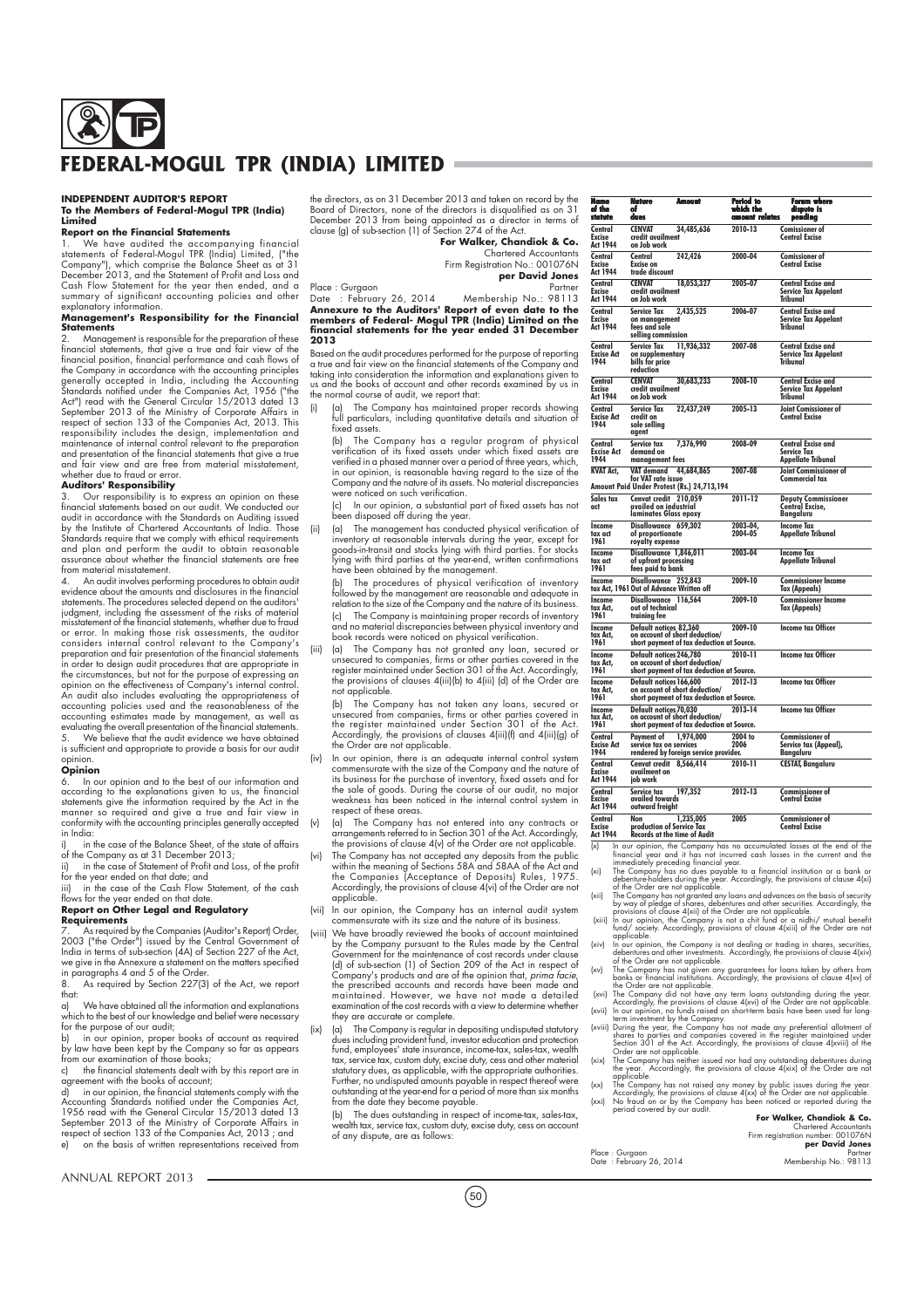# **BALANCE SHEET AS AT 31 DECEMBER, 2013**

(All amounts in Indian Rs., unless otherwise stated)

|                                          | <b>Schedules</b> | As at                | As at             |
|------------------------------------------|------------------|----------------------|-------------------|
|                                          |                  | 31 December, 2013    | 31 December, 2012 |
|                                          |                  | <b>Amount in Rs.</b> | Amount in Rs.     |
| <b>EQUITY AND LIABILITIES</b>            |                  |                      |                   |
| Shareholders' Funds                      |                  |                      |                   |
| Share capital                            | 3                | 10,00,00,000         | 10,00,00,000      |
| Reserves and surplus                     | 4                | 66,32,86,801         | 56,07,57,096      |
|                                          |                  | 76,32,86,801         | 66,07,57,096      |
| <b>Non-current liabilities</b>           |                  |                      |                   |
| Deferred tax liabilities (net)           | 5                | 1,35,09,789          | 45,80,075         |
| Long-term provisions                     | 6                | 50,51,164            | 45,70,019         |
|                                          |                  | 1,85,60,953          | 91,50,094         |
| <b>CURRENT LIABILITIES</b>               |                  |                      |                   |
| Trade payables                           | 7                | 6,20,12,681          | 6,69,04,119       |
| Other current liabilities                | 8                | 1, 11, 26, 729       | 66,44,489         |
| Short-term provisions                    | 6                | 8,22,54,144          | 8,25,60,974       |
|                                          |                  | 15,53,93,554         | 15,61,09,582      |
| Total                                    |                  | 93,72,41,308         | 82,60,16,772      |
| Assets, Non-current assets, Fixed Assets |                  |                      |                   |
| Tangible assets                          | 9                | 22, 12, 70, 108      | 14,42,87,979      |
| Capital work-in-progress                 |                  | 10,94,705            | 1,85,69,425       |
| Long-term loans and advances             | 10               | 4,58,55,353          | 7,36,41,668       |
| Other non-current assets                 | 12               |                      | 2,27,13,194       |
| (A)                                      |                  | 26,82,20,166         | 25,92,12,266      |
| <b>Current Assets</b>                    |                  |                      |                   |
| Inventories                              | 13               | 8,11,53,606          | 8,62,88,162       |
| Trade receivables                        | 14               | 20,02,71,343         | 17,95,75,181      |
| Cash and bank balances                   | 15               | 7,94,87,948          | 8,20,58,968       |
| Short-term loans and advances            | 11               | 30,60,38,676         | 21,48,96,892      |
| Other current assets                     | 12               | 20,69,569            | 39,85,303         |
| (B)                                      |                  | 66,90,21,142         | 56,68,04,506      |
| <b>TOTAL</b>                             |                  | 93,72,41,308         | 82,60,16,772      |

Notes 1 to 36 form an integral part of these financial statements

This is the balance sheet referred to in our report of even date.

Place: Gurgaon Date: February 26, 2014

**For Walker, Chandiok & Co. For and on behalf of the Board of Directors of For and on behalf of the Board of Directors of Chartered Accountants Chartered Accountants Federal-Mogul TPR** (India) Limited

**per David Jones Sachin Selot Vinod Kumar Hans Shifali Chawla** Partner **Partner** Company Secretary **Partner** Director Director Director Company Secretary DIN: 06700360 DIN: 03328309 DIN : 03328309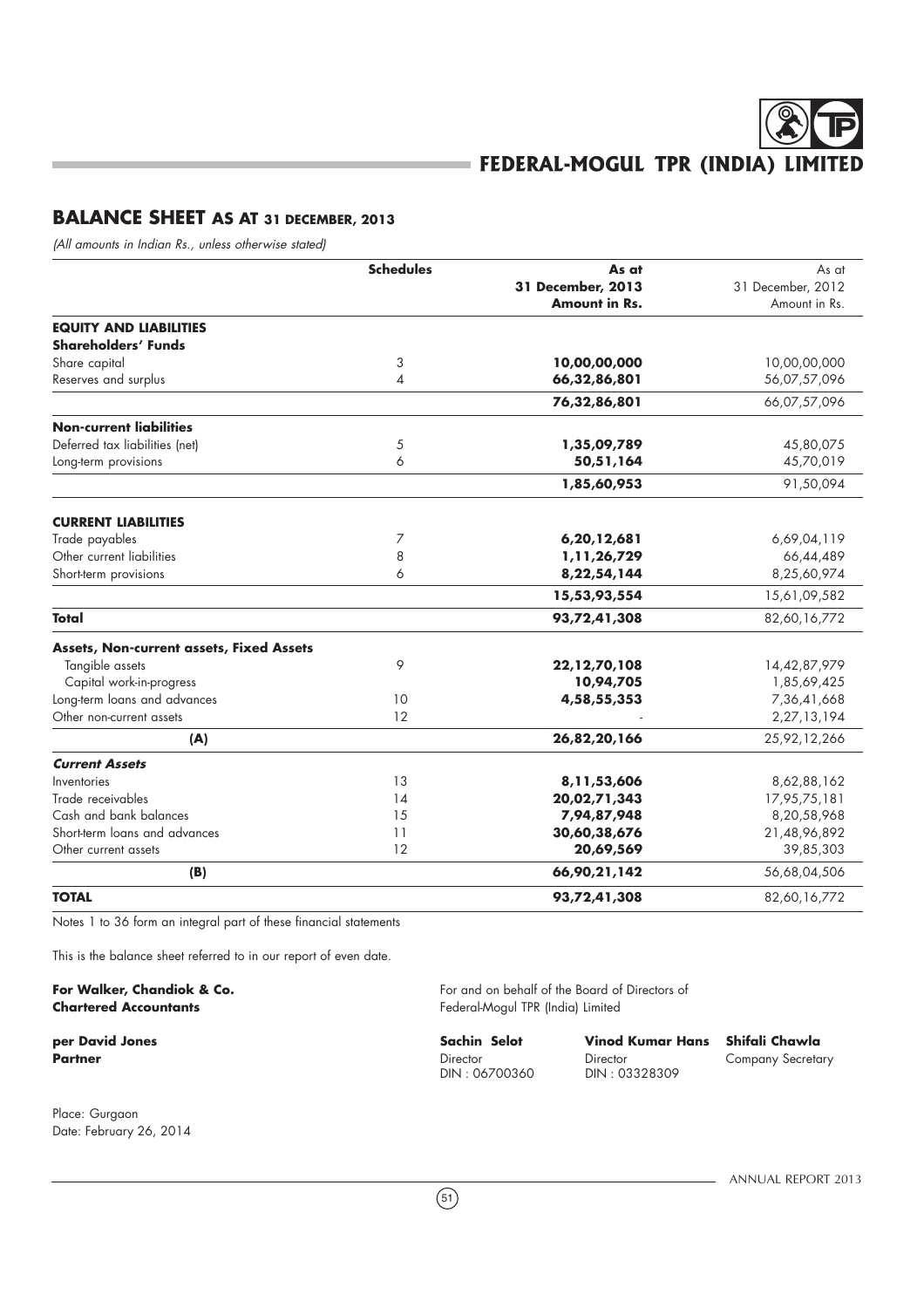# **PROFIT AND LOSS ACCOUNT FOR THE YEAR ENDED 31 DECEMBER, 2013**

(All amounts in Indian Rs., unless otherwise stated)

|                                                           | <b>Schedules</b> | For the year ended   | For the year ended |
|-----------------------------------------------------------|------------------|----------------------|--------------------|
|                                                           |                  | 31 December, 2013    | 31 December, 2012  |
|                                                           |                  | <b>Amount in Rs.</b> | Amount in Rs.      |
| <b>REVENUE</b>                                            |                  |                      |                    |
| Revenue from operations (gross)                           |                  | 1,15,30,18,998       | 1, 14, 41, 37, 552 |
| Less: Excise duty                                         |                  | 13,68,77,072         | 12,87,47,694       |
| Revenue from operations (net)                             | 16               | 1,01,61,41,926       | 1,01,53,89,858     |
| Other income                                              | 17               | 2,89,57,936          | 4,04,44,659        |
| <b>TOTAL</b>                                              |                  | 1,04,50,99,862       | 1,05,58,34,517     |
| <b>EXPENSES</b>                                           |                  |                      |                    |
| Cost of materials consumed                                | 18               | 26,99,63,248         | 28, 23, 34, 258    |
| Decrease/ (increase) in inventories of finished goods and |                  |                      |                    |
| work-in-progress                                          | 19               | 39,47,708            | (51, 15, 648)      |
| Employee benefits expenses                                | 20               | 4,58,10,921          | 4, 14, 42, 320     |
| Finance cost                                              | 21               | 18,38,011            | 22,74,988          |
| Depreciation and amortisation expense                     | 9                | 2,91,27,098          | 3,01,44,000        |
| Other expenses                                            | 22               | 40,81,52,610         | 42, 26, 32, 623    |
| <b>TOTAL</b>                                              |                  | 75,88,39,596         | 77, 37, 12, 541    |
| <b>Profit before taxation</b>                             |                  | 28,62,60,266         | 28, 21, 21, 976    |
| <b>Tax expense</b>                                        |                  |                      |                    |
| Current tax                                               |                  | 9,29,04,347          | 9,90,53,139        |
| Deferred tax                                              |                  | 89,29,714            | (2, 13, 449)       |
| <b>Total tax expenses</b>                                 |                  | 10,18,34,061         | 9,88,39,690        |
| Profit for the year                                       |                  | 18,44,26,205         | 18,32,82,286       |
| <b>Earnings per equity share</b>                          | 23               |                      |                    |
| <b>Basic and diluted</b>                                  |                  | 18.44                | 17.67              |

Notes 1 to 36 form an integral part of these financial statements

This is the statement of profit and loss referred to in our report of even date.

**per David Jones Sachin Selot Vinod Kumar Hans Shifali Chawla**

Place: Gurgaon Date: February 26, 2014

ANNUAL REPORT 2013

**For Walker, Chandiok & Co.** For and on behalf of the Board of Directors of Chartered Accountants<br> **Chartered Accountants** Federal-Mogul TPR (India) Limited

DIN : 06700360

Partner **Partner** Company Secretary **Partner** Director Director Director Company Secretary DIN: 06700360 DIN: 03328309

 $(52)$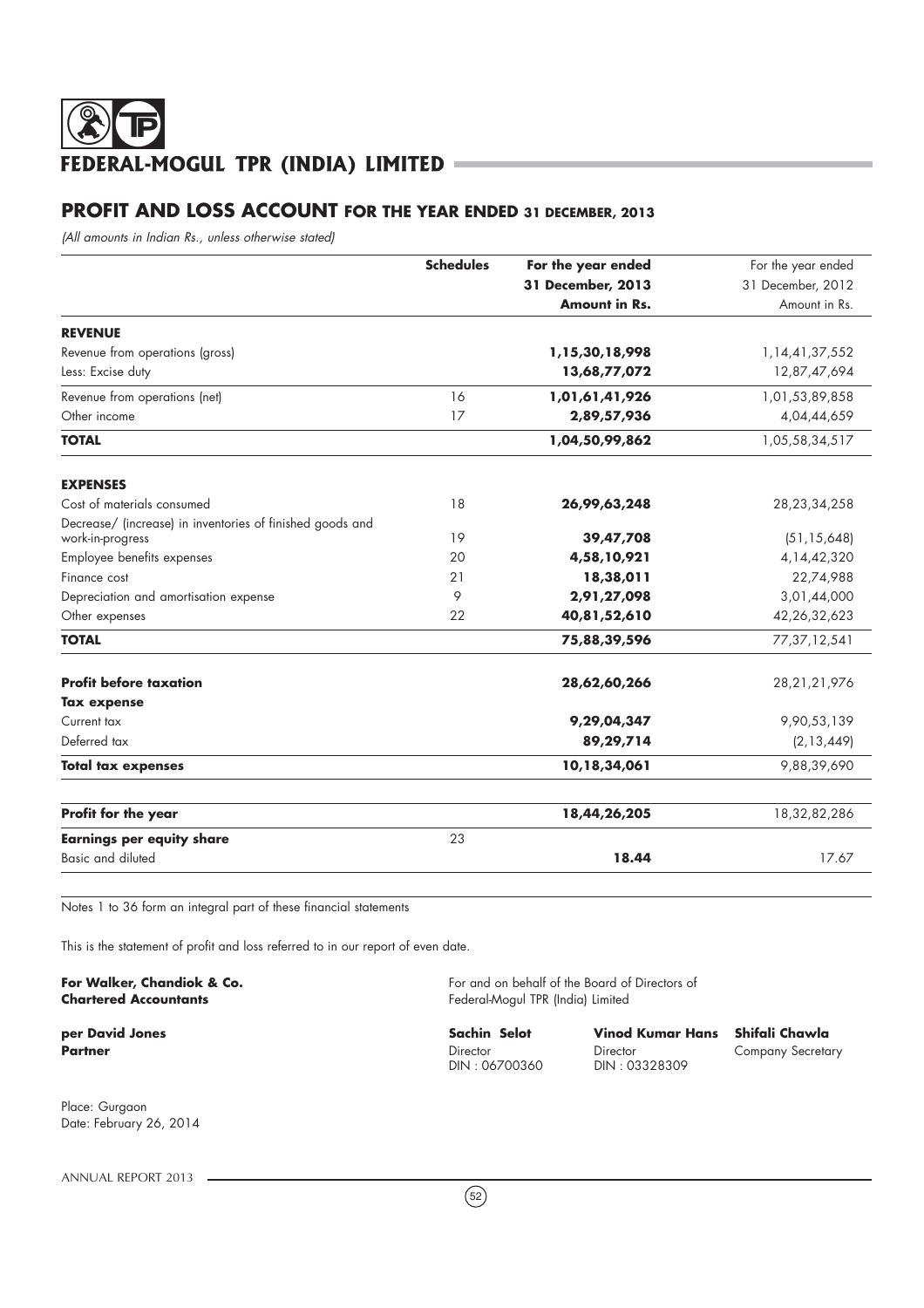# **Notes to the financial statements for the year ended 31 December 2013**

# **1. Corporate Information**

"Federal-Mogul TPR (India) Limited (the 'Company') is a subsidiary of Federal-Mogul Goetze (India) Limited. The Company in technical collaboration with Teikoku Piston Ring Co. Ltd, Japan and Federal Mogul UK Investments Limited, a group Company of Federal-Mogul Corporation, (the ultimate parent Company), manufactures steel rings used in passenger vehicles automobiles."

"At the year end, 51% of the shares of the Company are held by Federal-Mogul Goetze (India) Limited and 49% of the shares are equally (24.5% each) held by Teikoku Piston Ring Co. Ltd and Federal Mogul UK Investments Limited, a group company of Federal-Mogul Corporation."

### **2. Basis of Preparation and Presentation**

The financial statements of the Company have been prepared in accordance with generally accepted accounting principles in India (Indian GAAP). The company has prepared these financial statements to comply in all material respects with the accounting standards notified under the Companies (Accounting Standards) Rules, 2006, (as amended) and the relevant provisions of the Companies Act, 1956 read with the General Circular 15/2013 dated 13 September 2013 of the Ministry of Corporate Affairs in respect of section 133 of the Companies Act, 2013. The financial statements have been prepared on an accrual basis and under the historical cost convention.

# **2.1 Summary of significant accounting policies**

# **a) Use of Estimates**

The preparation of financial statements in conformity with generally accepted accounting principles requires management to make estimates and assumptions that affect the reported amounts of assets and liabilities and disclosure of contingent liabilities at the date of the financial statements and the results of operations during the reporting period. Although these estimates are based upon management's best knowledge of current events and actions, actual results could differ from these estimates. Any revision to accounting estimates is recognized in the current and future periods.

# **b) Tangible fixed assets and capital work-in-progress**

Fixed assets are stated at cost, less accumulated depreciation and impairment losses if any. Cost comprises the purchase price and any attributable cost of bringing the asset to its working condition for its intended use.

# **c) Depreciation on tangible fixed assets**

Depreciation is provided using the straight line method, as under:

i) Depreciation is provided using the straight line method (SLM) as per the useful lives of the assets estimated by the management and is equal to or higher than rates prescribed under Schedule XIV of the Companies Act, 1956:

| <b>Asset Class</b>                           | <b>Schedule XIV Rates (SLM)</b> | <b>Rates used by the Company</b> |
|----------------------------------------------|---------------------------------|----------------------------------|
| Plant & Machinery - Single Shift<br>(i)      | 4.75 $%$                        | 4.75 $%$                         |
| - Double Shift                               | 7.42%                           | 7.42%                            |
| - Triple Shift                               | 10.34%                          | 10.34%                           |
| (iii)<br>Computers                           | 16.21%                          | 16.21%                           |
| (iii) Furniture, fittings & office equipment | 6.33%                           | 6.33%                            |
| (iv) Vehicles                                | 9.50%                           | 33.33 %                          |

(ii) Depreciation on assets costing 5000/- or below is charged @ 100% per annum in the year of purchase.

### **d) Leases**

Leases where the Lessor effectively retains substantially all the risks and benefits of ownership of the leased term, are classified as operating leases. Operating lease payments are recognized as an expense in the statement of profit and loss on a straight line basis over the lease term.

# **e) Impairment of tangible and intangible assets**

i. The carrying amounts of assets are reviewed at each balance sheet date if there is any indication of impairment based on internal/external factors. An impairment loss is recognized wherever the carrying amount of an asset exceeds its recoverable amount. The recoverable amount is the greater of the asset's net selling price and value in use. In assessing value in use, the estimated future cash flows are discounted to their present value at the weighted average cost of capital.

ii. After impairment, depreciation is provided on the revised carrying amount of the asset over its remaining useful life."

# **f) Inventories**

| Inventories are valued as follows: |                                                                                                                                                                                                                                                                             |
|------------------------------------|-----------------------------------------------------------------------------------------------------------------------------------------------------------------------------------------------------------------------------------------------------------------------------|
| Raw materials, components, stores  | Lower of cost and net realizable value. Cost represents purchase price and other direct costs and is                                                                                                                                                                        |
| and spares and bought out tools.   | determined on a moving weighted average cost basis. However materials and other items held for use in<br>production of inventories are not written down below cost if the finished products in which they will be<br>incorporated are expected to be sold at or above cost. |
| Work-in-progress.                  | Lower of cost and net realizable value. Cost for this purpose includes material, labour and appropriate allocation<br>of overheads.                                                                                                                                         |
| Finished goods                     | Lower of cost and net realizable value. Cost includes direct materials and labour and a proportion of<br>manufacturing overheads based on normal operating capacity. Cost of finished goods includes excise duty.<br>Cost is determined on a weighted average basis.        |

Net realizable value is the estimated selling price in the ordinary course of business, less estimated costs of completion and estimated costs "necessary to make the sale.

# **g) Revenue Recognition**

Revenue is recognized to the extent it is probable that the economic benefits will flow to the Company and that the revenue can be reliably measured. **Sale of Goods**

Revenue is recognised when the significant risks and rewards of ownership of the goods have passed to the buyer and are recorded net of trade discounts and sales tax / VAT.

#### **Interest**

Revenue is recognized on a time proportion basis taking into account the amount outstanding and the rate applicable.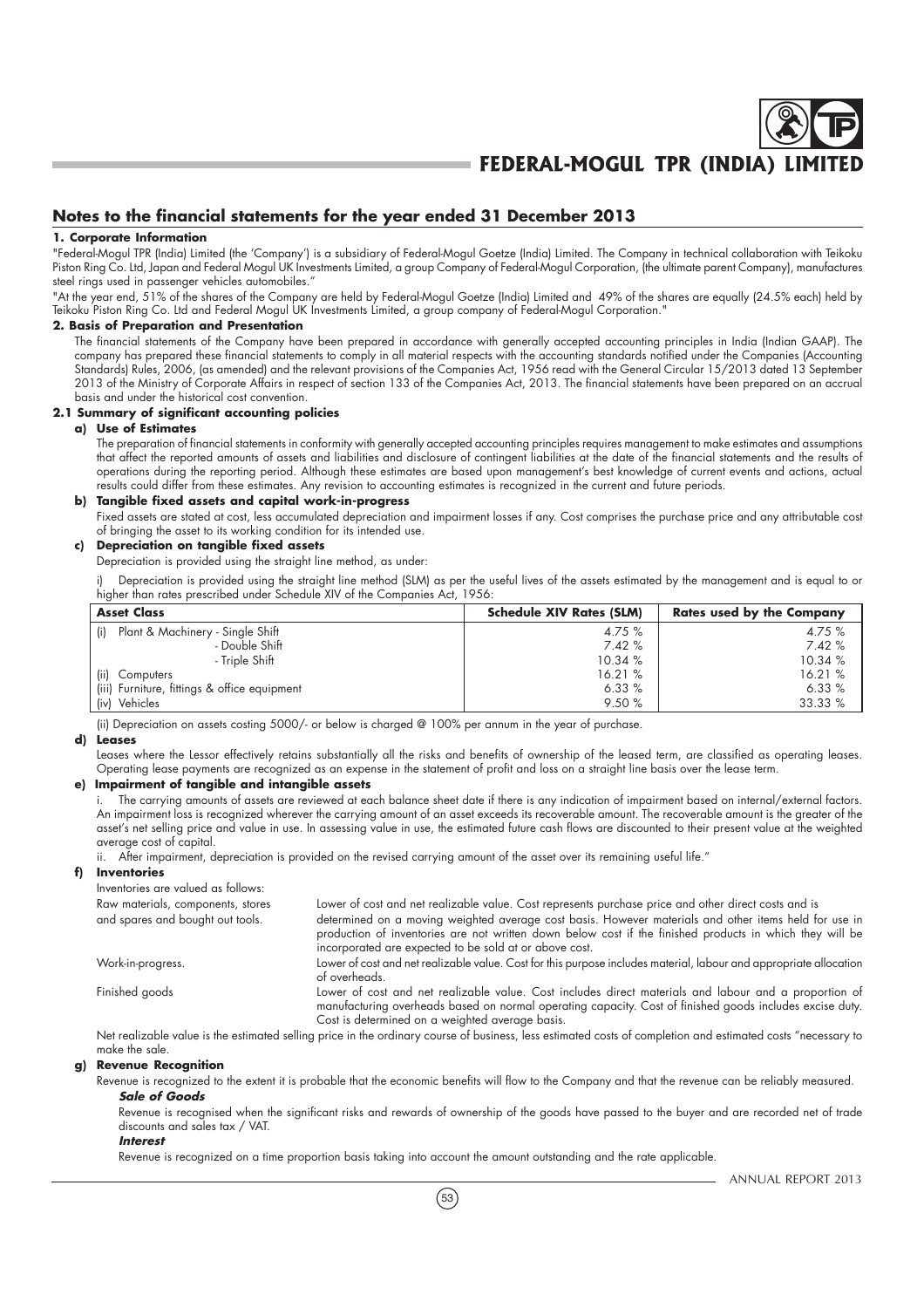# **h) Foreign Currency Transactions**

# **(i) Initial Recognition**

Foreign currency transactions are recorded in the reporting currency, by applying to the foreign currency amount, the exchange rate between the reporting currency and the foreign currency at the date of the transaction.

# **(ii) Conversion**

Foreign currency monetary items are reported using the closing rate. Non-monetary items which are carried in terms of historical cost denominated in a foreign currency are reported using the exchange rate at the date of the transaction.

# **(iii) Exchange Differences**

Exchange differences arising on the settlement of monetary items or on reporting such monetary items of the Company at rates different from those at which they were initially recorded during the year, or reported in previous financial statements, are recognized as income or as expenses in the year in which they arise.

# **i) Retirement and other employee benefits**

- (i) Retirement benefits in the form of Provident Fund and Employee State Insurance Scheme are defined contribution plans and the contributions are charged to the statement of profit and loss of the year when the contributions to the respective funds are due. There are no other obligations other than the contribution payable to the respective trusts.
- (ii) Gratuity liability under the Payment of Gratuity Act is defined benefit obligations and is accrued on the basis of an actuarial valuation on projected unit credit method made at the end of each financial year.
- (iii) Short term compensated absences are provided for on the basis on estimates. Long term compensation liability for leave encashment is determined on the basis of Company policy and recorded on the basis of valuation by an independent actuary at the end of the financial year. The actuarial valuation is done as per projected unit credit method.
- (iv) Actuarial gains/losses are immediately taken to statement of profit and loss and are not deferred.
- (v) Superannuation Benefit

The Company's superannuation obligation is a defined contribution scheme and is administered with Life Insurance Corporation of India (LIC). Contributions to the defined contribution scheme are charged to statement of profit and loss when contributions paid/ payable are due to such fund. There are no other obligations other than the contribution payable to the respective trusts.

# **j) Income Taxes**

Tax expense comprises of current and deferred tax. Current income tax is measured at the amount expected to be paid to the tax authorities in accordance with the Income Tax Act, 1961 enacted in India. Deferred income taxes reflects the impact of current year timing differences between taxable income and accounting income for the year and reversal of timing differences of earlier years.

Deferred tax is measured based on the tax rates and the tax laws enacted or substantively enacted at the balance sheet date. Deferred tax assets and deferred tax liabilities are offset, if a legally enforceable right exists to set off current tax assets against current tax liabilities and the deferred tax assets and deferred tax liabilities relate to the taxes on income levied by same governing taxation laws. Deferred tax assets are recognised only to the extent that there is reasonable certainty that sufficient future taxable income will be available against which such deferred tax assets can be realised. In situations where the Company has unabsorbed depreciation or carry forward tax losses, deferred tax assets are recognised only if there is virtual certainty supported by convincing evidence that they can be realised against future taxable profits.

At each balance sheet date the Company re-assesses unrecognized deferred tax assets. It recognises unrecognised deferred tax assets to the extent that it has become reasonably certain or virtually certain, as the case may be that sufficient future taxable income will be available against which such deferred tax assets can be realised.

The carrying amount of deferred tax assets are reviewed at each balance sheet date. The Company writes-down the carrying amount of a deferred tax asset to the extent that it is no longer reasonably certain or virtually certain, as the case may be, that sufficient future taxable income will be available against which deferred tax asset can be realised. Any such write-down is reversed to the extent that it becomes reasonably certain or virtually certain, as the case may be, that sufficient future taxable income will not be available."

# **k) Earnings per Share**

Basic earnings per share are calculated by dividing the net profit or loss for the period attributable to equity shareholders (after deducting preference dividends and attributable taxes) by the weighted average number of equity shares outstanding during the period.

For the purpose of calculating diluted earnings per share, the net profit or losses for the period attributable to equity shareholders and weighted average number of shares outstanding during the period are adjusted for the effects of all dilutive potential equity shares.

# **l) Provisions, contingent liabilities and contingent asset**

A provision is recognized when an enterprise has a present obligation as a result of past event; it is probable that an outflow of resources will be required to settle the obligation, in respect of which a reliable estimate can be made. Provisions are not discounted to its present value and are determined based on best estimate required to settle the obligation at the balance sheet date. These are reviewed at each balance sheet date and adjusted to reflect the current best estimates.

Contingent Liabilities are usually not provided for, unless it is probable that the future outcome may be materially detrimental to the Company. A contingent liability is disclosed, unless the possibility of an outflow of resources embodying the economic benefits is remote. Contingent assets are not recognized in the financial statement.

# **m) Cash and Cash Equivalents**

Cash and cash equivalents for the purpose of cash flow statement comprise cash at bank and in hand and short-term investments with an original maturity of three months or less.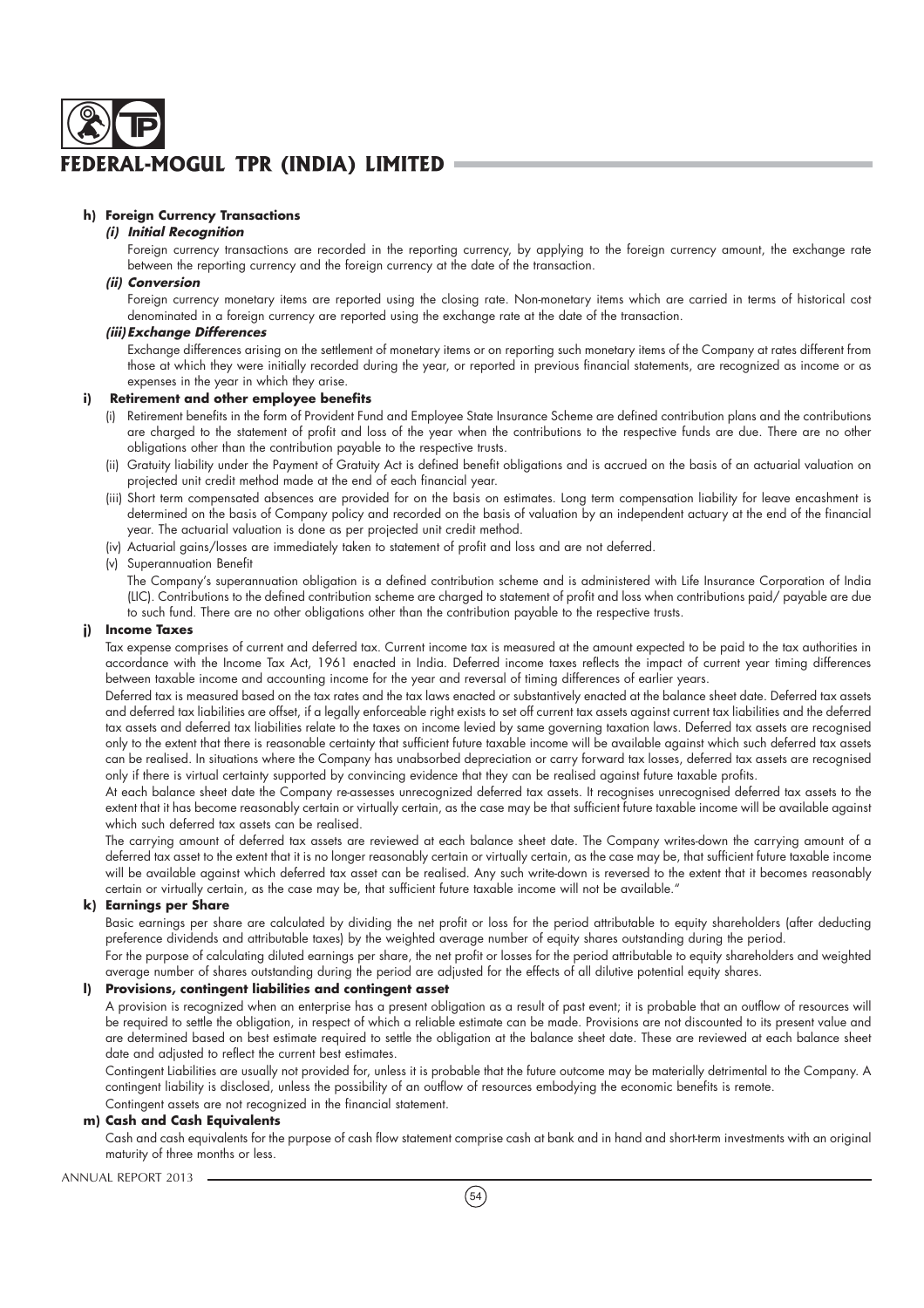# **Schedules to the Accounts**

(All amounts in Indian Rs., unless otherwise stated)

# **3 : Share Capital**

|                                                                                                                                                                                                                                   | As at             | As at             |
|-----------------------------------------------------------------------------------------------------------------------------------------------------------------------------------------------------------------------------------|-------------------|-------------------|
|                                                                                                                                                                                                                                   | 31 December, 2013 | 31 December, 2012 |
| <b>Authorized shares</b>                                                                                                                                                                                                          |                   |                   |
| 10,000,000 equity shares of Rs. 10/- each.                                                                                                                                                                                        | 100,000,000       | 100,000,000       |
| 1,000,000 6% redeemable cumulative Preference Shares of Rs. 100 each                                                                                                                                                              | 100,000,000       | 100,000,000       |
|                                                                                                                                                                                                                                   | 200,000,000       | 200,000,000       |
| Issued, subscribed and fully paid-up shares                                                                                                                                                                                       |                   |                   |
| 10,000,000 equity shares of Rs. 10/- each.                                                                                                                                                                                        | 100,000,000       | 100,000,000       |
| Total issued, subscribed and fully paid-up share capital                                                                                                                                                                          | 100,000,000       | 100,000,000       |
| $\mathbf{A}$ , we have the contribution of the contribution of the contribution of the contribution of the contribution of the contribution of the contribution of the contribution of the contribution of the contribution of th |                   |                   |

**(a)** There is no movement in equity share capital during the current year and previous year

**<sup>(</sup>b)** Reconciliation of Redeemable cumulative preference shares:

|                                         | 31 December, 2013 |               | 31 December, 2012 |               |
|-----------------------------------------|-------------------|---------------|-------------------|---------------|
|                                         | <b>Number</b>     | <b>Amount</b> | Number            | Amount        |
| Balance at the beginning of the year    |                   |               |                   |               |
| Redeemable Cumulative Preference Shares |                   | ۰             | 1,000,000         | 100,000,000   |
| Redeemed during the year (at par value) | ۰                 | ٠             | (1,000,000)       | (100,000,000) |
| Balance at the end of the year          |                   |               |                   |               |

# **(c)** Terms/ rights attached to equity shares

The Company has only one class of equity shares having par value of Rs.10 per share. Each holder of equity shares is entitled to one vote per share. The Company declares and pays dividends in Indian rupees. The dividend proposed by the Board of Directors is subject to the approval of the shareholders in the ensuing Annual General Meeting.

During the year ended 31 December, 2013, the amount of per share dividend recognized as distributions to equity shareholders is Rs. 7 (31 December 2012: Rs.7). In the event of liquidation of the Company, the holders of equity shares will be entitled to receive remaining assets of the Company, after payment of all liabilities. The distribution will be in proportion to the number of equity shares held by the shareholders.

**(d)** Details of shareholders holding more than 5% shares in the company.

| Name of the shareholder                                                                                                                                     | 31 December, 2013     | 31 December, 2012 |                       |                   |
|-------------------------------------------------------------------------------------------------------------------------------------------------------------|-----------------------|-------------------|-----------------------|-------------------|
|                                                                                                                                                             | Number of shares held | % of holding      | Number of shares held | % of holding      |
| <b>Equity shares of Rs 10 each</b>                                                                                                                          |                       |                   |                       |                   |
| Federal-Mogul Goetze (India) Limited, India                                                                                                                 | 5,100,000             | 51.00%            | 5,100,000             | 51.00%            |
| Federal Mogul UK Investment Limited, UK                                                                                                                     | 2,450,000             | 24.50%            | 2,450,000             | 24.50%            |
| TPR Co. Limited, Japan                                                                                                                                      | 2,450,000             | 24.50%            | 2,450,000             | 24.50%            |
| (e) Shares held by holding company                                                                                                                          |                       |                   |                       |                   |
| Name of the shareholder                                                                                                                                     | 31 December, 2013     |                   |                       | 31 December, 2012 |
|                                                                                                                                                             | Number of shares held | % of holding      | Number of shares held | % of holding      |
| <b>Equity shares of Rs 10 each</b>                                                                                                                          |                       |                   |                       |                   |
| Federal-Mogul Goetze (India) Limited, India                                                                                                                 | 51,00,000             | 51.00%            | 51,00,000             | 51.00%            |
| (6) The Company has not issued any equity shares pursuant to any contract without payment being received in cash, allotted as fully paid up by way of bonus |                       |                   |                       |                   |

**(f)** The Company has not issued any equity shares pursuant to any contract without payment being received in cash, allotted as fully paid up by way of bonus issues and bought back during the last five years.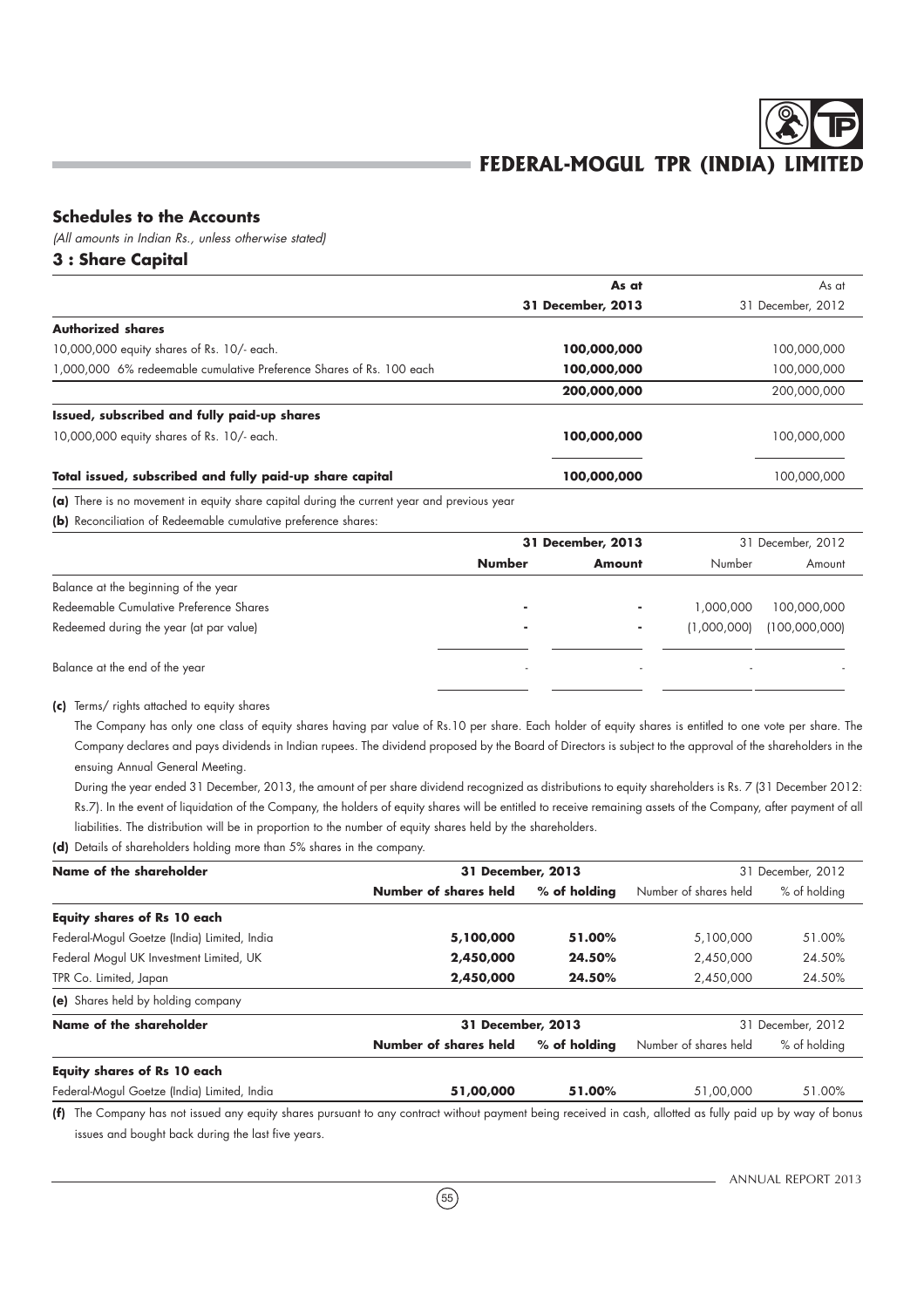(All amounts in Indian Rs., unless otherwise stated)

| <b>31 December, 2013</b><br><b>4 : Reserves and Surplus</b><br><b>Capital redemption reserve</b><br>Balance as per last financial statements<br>10,00,00,000<br>Add: Transferred from statement of profit and loss pursuant to redemption of preference shares<br>100,000,000<br><b>Closing balance</b><br>100,000,000<br>100,000,000<br><b>General Reserve</b><br>Balance at the beginning of the year<br>6,87,00,000<br>5,01,00,000<br>Add: Transferred from the balance in statement of profit and loss<br>2,22,00,000<br>1,86,00,000<br>9,09,00,000<br><b>Closing balance</b><br>6,87,00,000<br>Surplus in the statement of profit and loss<br>Balance at the beginning of the year<br>39,20,57,096<br>41,53,41,906<br>Add: Transferred from statement of profit and loss<br>18,44,26,205<br>18,32,82,286<br>Less: Appropriations:<br>Transfer to capital redemption reserve<br>10,00,00,000<br>7,00,00,000<br>Proposed dividends on equity shares<br>Tax on proposed dividend - equity shares<br>1,18,96,500<br>Final dividend on redemption of 6% redeemable cumulative preference shares<br>Tax on final dividend - preference shares<br>Transfer to general reserve<br>2,22,00,000<br>1,86,00,000<br><b>Total appropriations</b><br>10,40,96,500<br>Net surplus in the statement of profit and loss<br>47,23,86,801<br>66,32,86,801<br>and amortization charged for the financial reporting<br>1,91,53,440 | As at | As at              |
|--------------------------------------------------------------------------------------------------------------------------------------------------------------------------------------------------------------------------------------------------------------------------------------------------------------------------------------------------------------------------------------------------------------------------------------------------------------------------------------------------------------------------------------------------------------------------------------------------------------------------------------------------------------------------------------------------------------------------------------------------------------------------------------------------------------------------------------------------------------------------------------------------------------------------------------------------------------------------------------------------------------------------------------------------------------------------------------------------------------------------------------------------------------------------------------------------------------------------------------------------------------------------------------------------------------------------------------------------------------------------------------------------------------------|-------|--------------------|
|                                                                                                                                                                                                                                                                                                                                                                                                                                                                                                                                                                                                                                                                                                                                                                                                                                                                                                                                                                                                                                                                                                                                                                                                                                                                                                                                                                                                                    |       | 31 December, 2012  |
|                                                                                                                                                                                                                                                                                                                                                                                                                                                                                                                                                                                                                                                                                                                                                                                                                                                                                                                                                                                                                                                                                                                                                                                                                                                                                                                                                                                                                    |       |                    |
|                                                                                                                                                                                                                                                                                                                                                                                                                                                                                                                                                                                                                                                                                                                                                                                                                                                                                                                                                                                                                                                                                                                                                                                                                                                                                                                                                                                                                    |       |                    |
|                                                                                                                                                                                                                                                                                                                                                                                                                                                                                                                                                                                                                                                                                                                                                                                                                                                                                                                                                                                                                                                                                                                                                                                                                                                                                                                                                                                                                    |       |                    |
|                                                                                                                                                                                                                                                                                                                                                                                                                                                                                                                                                                                                                                                                                                                                                                                                                                                                                                                                                                                                                                                                                                                                                                                                                                                                                                                                                                                                                    |       |                    |
|                                                                                                                                                                                                                                                                                                                                                                                                                                                                                                                                                                                                                                                                                                                                                                                                                                                                                                                                                                                                                                                                                                                                                                                                                                                                                                                                                                                                                    |       |                    |
|                                                                                                                                                                                                                                                                                                                                                                                                                                                                                                                                                                                                                                                                                                                                                                                                                                                                                                                                                                                                                                                                                                                                                                                                                                                                                                                                                                                                                    |       |                    |
|                                                                                                                                                                                                                                                                                                                                                                                                                                                                                                                                                                                                                                                                                                                                                                                                                                                                                                                                                                                                                                                                                                                                                                                                                                                                                                                                                                                                                    |       |                    |
|                                                                                                                                                                                                                                                                                                                                                                                                                                                                                                                                                                                                                                                                                                                                                                                                                                                                                                                                                                                                                                                                                                                                                                                                                                                                                                                                                                                                                    |       |                    |
|                                                                                                                                                                                                                                                                                                                                                                                                                                                                                                                                                                                                                                                                                                                                                                                                                                                                                                                                                                                                                                                                                                                                                                                                                                                                                                                                                                                                                    |       |                    |
|                                                                                                                                                                                                                                                                                                                                                                                                                                                                                                                                                                                                                                                                                                                                                                                                                                                                                                                                                                                                                                                                                                                                                                                                                                                                                                                                                                                                                    |       |                    |
|                                                                                                                                                                                                                                                                                                                                                                                                                                                                                                                                                                                                                                                                                                                                                                                                                                                                                                                                                                                                                                                                                                                                                                                                                                                                                                                                                                                                                    |       |                    |
|                                                                                                                                                                                                                                                                                                                                                                                                                                                                                                                                                                                                                                                                                                                                                                                                                                                                                                                                                                                                                                                                                                                                                                                                                                                                                                                                                                                                                    |       |                    |
|                                                                                                                                                                                                                                                                                                                                                                                                                                                                                                                                                                                                                                                                                                                                                                                                                                                                                                                                                                                                                                                                                                                                                                                                                                                                                                                                                                                                                    |       |                    |
|                                                                                                                                                                                                                                                                                                                                                                                                                                                                                                                                                                                                                                                                                                                                                                                                                                                                                                                                                                                                                                                                                                                                                                                                                                                                                                                                                                                                                    |       | 7,00,00,000        |
|                                                                                                                                                                                                                                                                                                                                                                                                                                                                                                                                                                                                                                                                                                                                                                                                                                                                                                                                                                                                                                                                                                                                                                                                                                                                                                                                                                                                                    |       | 1,13,55,750        |
|                                                                                                                                                                                                                                                                                                                                                                                                                                                                                                                                                                                                                                                                                                                                                                                                                                                                                                                                                                                                                                                                                                                                                                                                                                                                                                                                                                                                                    |       | 56,88,525          |
|                                                                                                                                                                                                                                                                                                                                                                                                                                                                                                                                                                                                                                                                                                                                                                                                                                                                                                                                                                                                                                                                                                                                                                                                                                                                                                                                                                                                                    |       | 9,22,821           |
| <b>Total reserves and surplus</b><br>5 : Deferred tax liability (net)<br><b>Deferred tax liabilities</b><br>Impact of difference between depreciation as per tax books and depreciation                                                                                                                                                                                                                                                                                                                                                                                                                                                                                                                                                                                                                                                                                                                                                                                                                                                                                                                                                                                                                                                                                                                                                                                                                            |       |                    |
|                                                                                                                                                                                                                                                                                                                                                                                                                                                                                                                                                                                                                                                                                                                                                                                                                                                                                                                                                                                                                                                                                                                                                                                                                                                                                                                                                                                                                    |       | 20,65,67,096       |
|                                                                                                                                                                                                                                                                                                                                                                                                                                                                                                                                                                                                                                                                                                                                                                                                                                                                                                                                                                                                                                                                                                                                                                                                                                                                                                                                                                                                                    |       | 39,20,57,096       |
|                                                                                                                                                                                                                                                                                                                                                                                                                                                                                                                                                                                                                                                                                                                                                                                                                                                                                                                                                                                                                                                                                                                                                                                                                                                                                                                                                                                                                    |       | 56,07,57,096       |
|                                                                                                                                                                                                                                                                                                                                                                                                                                                                                                                                                                                                                                                                                                                                                                                                                                                                                                                                                                                                                                                                                                                                                                                                                                                                                                                                                                                                                    |       |                    |
|                                                                                                                                                                                                                                                                                                                                                                                                                                                                                                                                                                                                                                                                                                                                                                                                                                                                                                                                                                                                                                                                                                                                                                                                                                                                                                                                                                                                                    |       |                    |
|                                                                                                                                                                                                                                                                                                                                                                                                                                                                                                                                                                                                                                                                                                                                                                                                                                                                                                                                                                                                                                                                                                                                                                                                                                                                                                                                                                                                                    |       |                    |
|                                                                                                                                                                                                                                                                                                                                                                                                                                                                                                                                                                                                                                                                                                                                                                                                                                                                                                                                                                                                                                                                                                                                                                                                                                                                                                                                                                                                                    |       | 1,24,45,325        |
| <b>Gross deferred tax liabilities</b><br>1,91,53,440                                                                                                                                                                                                                                                                                                                                                                                                                                                                                                                                                                                                                                                                                                                                                                                                                                                                                                                                                                                                                                                                                                                                                                                                                                                                                                                                                               |       | 1,24,45,325        |
| <b>Deferred tax assets</b>                                                                                                                                                                                                                                                                                                                                                                                                                                                                                                                                                                                                                                                                                                                                                                                                                                                                                                                                                                                                                                                                                                                                                                                                                                                                                                                                                                                         |       |                    |
| Impact of expenditure charged to the Statement of Profit and Loss                                                                                                                                                                                                                                                                                                                                                                                                                                                                                                                                                                                                                                                                                                                                                                                                                                                                                                                                                                                                                                                                                                                                                                                                                                                                                                                                                  |       |                    |
| in the current year but allowed for tax purposes on payment basis                                                                                                                                                                                                                                                                                                                                                                                                                                                                                                                                                                                                                                                                                                                                                                                                                                                                                                                                                                                                                                                                                                                                                                                                                                                                                                                                                  |       |                    |
| Provision for employee benefits<br>18,38,453                                                                                                                                                                                                                                                                                                                                                                                                                                                                                                                                                                                                                                                                                                                                                                                                                                                                                                                                                                                                                                                                                                                                                                                                                                                                                                                                                                       |       | 15,74,368          |
| Royalty expenses<br>27,05,317                                                                                                                                                                                                                                                                                                                                                                                                                                                                                                                                                                                                                                                                                                                                                                                                                                                                                                                                                                                                                                                                                                                                                                                                                                                                                                                                                                                      |       | 54,98,440          |
| Others<br>10,72,230<br>Provision for doubtful debts and advances<br>27,651                                                                                                                                                                                                                                                                                                                                                                                                                                                                                                                                                                                                                                                                                                                                                                                                                                                                                                                                                                                                                                                                                                                                                                                                                                                                                                                                         |       | 7,36,574<br>55,868 |
|                                                                                                                                                                                                                                                                                                                                                                                                                                                                                                                                                                                                                                                                                                                                                                                                                                                                                                                                                                                                                                                                                                                                                                                                                                                                                                                                                                                                                    |       |                    |
| <b>Gross deferred tax assets</b><br>56,43,651                                                                                                                                                                                                                                                                                                                                                                                                                                                                                                                                                                                                                                                                                                                                                                                                                                                                                                                                                                                                                                                                                                                                                                                                                                                                                                                                                                      |       | 78,65,250          |
| <b>Deferred tax Liabilities (net)</b><br>1,35,09,789                                                                                                                                                                                                                                                                                                                                                                                                                                                                                                                                                                                                                                                                                                                                                                                                                                                                                                                                                                                                                                                                                                                                                                                                                                                                                                                                                               |       | 45,80,075          |

# **6. Long-term provisions and short term provisions**

|                                        | Non-current             |           |                                                    | Current     |  |
|----------------------------------------|-------------------------|-----------|----------------------------------------------------|-------------|--|
|                                        | As at                   | As at     | As at                                              | As at       |  |
|                                        | <b>31 December 2013</b> |           | 31 December 2012 31 December 2013 31 December 2012 |             |  |
| Provision for employee benefits        |                         |           |                                                    |             |  |
| Provision for gratuity (Refer note 31) | 39,51,996               | 35,49,776 | 2,71,195                                           | 2,10,369    |  |
| Provision for leave encashment         | 10,99,166               | 10,20,243 | 86,449                                             | 72,034      |  |
|                                        | 50,51,162               | 45,70,019 | 3,57,644                                           | 2,82,403    |  |
| Other provisions                       |                         |           |                                                    |             |  |
| Proposed dividend                      |                         |           | 7,00,00,000                                        | 7,00,00,000 |  |
| Tax on proposed dividend               |                         | ۰         | 1,18,96,500                                        | 1,22,78,571 |  |
|                                        |                         |           | 8,18,96,500                                        | 8,22,78,571 |  |
|                                        | 50,51,162               | 45,70,019 | 8,22,54,144                                        | 8,25,60,974 |  |
|                                        |                         |           |                                                    |             |  |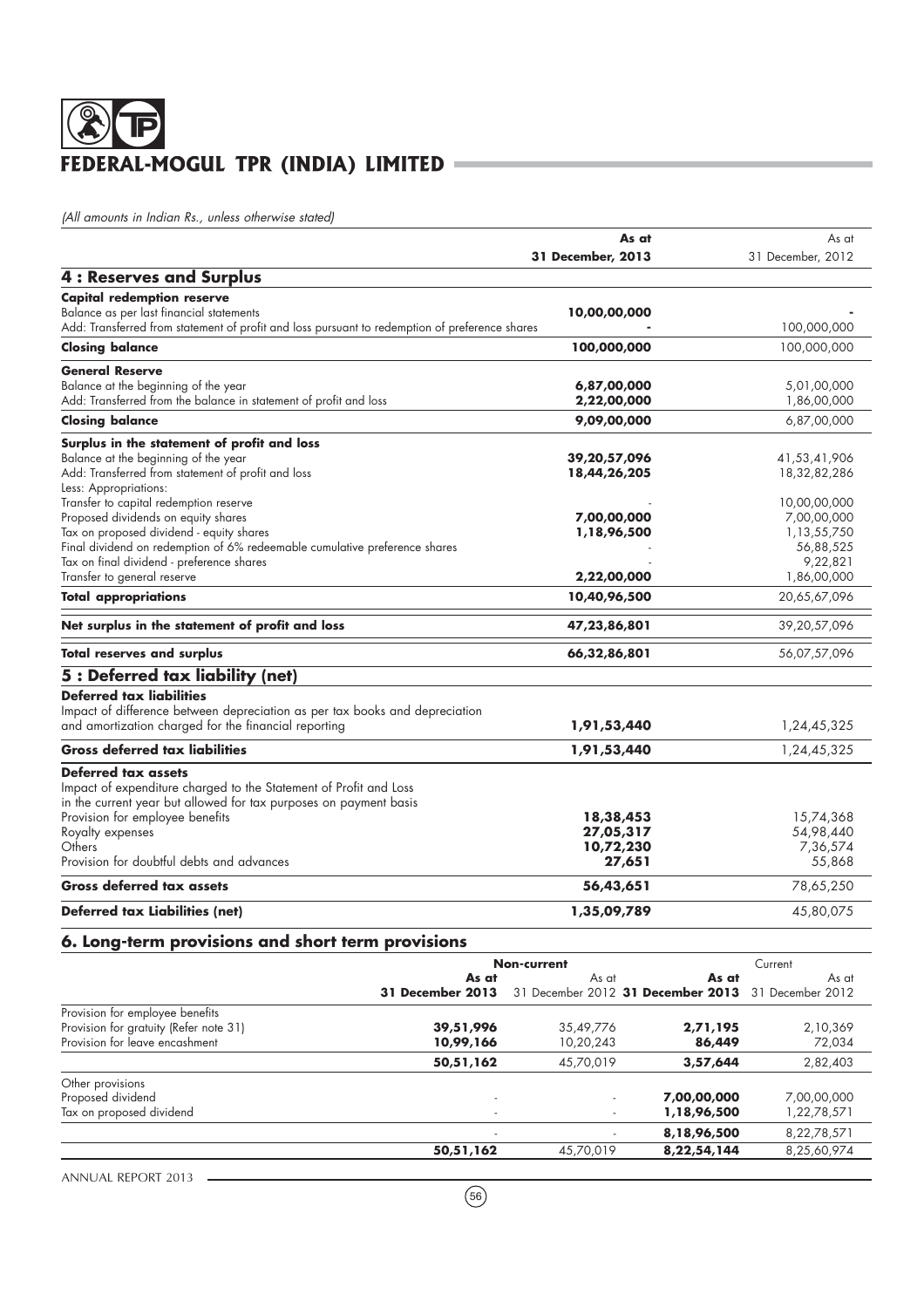(All amounts in Indian Rs., unless otherwise stated)

|                                                                                | As at<br>31 December, 2013 | As at<br>31 December, 2012 |
|--------------------------------------------------------------------------------|----------------------------|----------------------------|
| 7. Trade payables                                                              |                            |                            |
| Trade payables (including acceptances)                                         |                            |                            |
| - Due to micro, small and medium enterprises (refer note 30)                   | 8,38,805                   | 19, 13, 767                |
| - Total outstanding dues to units other than Micro, Small & Medium Enterprises | 6, 11, 73, 876             | 6,49,90,352                |
|                                                                                | 6,20,12,681                | 6,69,04,119                |
| 8. Other current liabilities                                                   |                            |                            |
| Advance from customers                                                         | 6,26,724                   | 2,92,521                   |
| Other payables                                                                 |                            |                            |
| Statutory liabilities                                                          | 19,02,160                  | 59,52,300                  |
| Other liabilities                                                              | 85,97,845                  | 3,99,668                   |
|                                                                                | 1, 11, 26, 729             | 66,44,489                  |

|                                                                                                                                                                                                                                                          | 9. Tangible Assets                                                                                                                                                   |                                                                      |                                           |                                                                    |                                                              |
|----------------------------------------------------------------------------------------------------------------------------------------------------------------------------------------------------------------------------------------------------------|----------------------------------------------------------------------------------------------------------------------------------------------------------------------|----------------------------------------------------------------------|-------------------------------------------|--------------------------------------------------------------------|--------------------------------------------------------------|
|                                                                                                                                                                                                                                                          | <b>Particulars</b>                                                                                                                                                   | <b>Plant and Machinery</b>                                           | <b>Furniture and Fixtures</b>             | <b>Vehicle</b>                                                     | <b>Total Tangible Assets</b>                                 |
|                                                                                                                                                                                                                                                          | Gross block<br>Balance as at 1 January 2012<br><b>Additions</b><br>Disposals                                                                                         | 47, 31, 54, 981<br>22,29,178<br>(72, 34, 614)                        | 16,11,026                                 | 31,710                                                             | 47, 47, 97, 717<br>22, 29, 178<br>(72, 34, 614)              |
|                                                                                                                                                                                                                                                          | Balance as at 31 December 2012                                                                                                                                       | 46,81,49,545                                                         | 16,11,026                                 | 31,710                                                             | 46,97,92,281                                                 |
|                                                                                                                                                                                                                                                          | <b>Additions</b><br>Disposals                                                                                                                                        | 10,71,26,189<br>(43, 21, 062)                                        | (3,62,654)                                |                                                                    | 10,71,26,189<br>(46, 83, 716)                                |
|                                                                                                                                                                                                                                                          | Balance as at 31 December 2013                                                                                                                                       | 57,09,54,672                                                         | 12,48,372                                 | 31,710                                                             | 57, 22, 34, 754                                              |
|                                                                                                                                                                                                                                                          | Accumulated depreciation and amortisation<br>Balance as at 1 January 2012<br>Depreciation charge<br>Adjusted on disposal of assets<br>Balance as at 31 December 2012 | 30,08,10,461<br>3,01,05,772<br>(66, 86, 415)<br>32,42,29,818         | 12,15,405<br>35,215<br>12,50,620          | 20,850<br>3,013<br>23,863                                          | 30,20,46,716<br>3,01,44,000<br>(66, 86, 415)<br>32,55,04,301 |
| 2,90,94,000<br>Depreciation charge<br>Adjusted on disposal of assets<br>(33, 30, 700)<br>Balance as at 31 December 2013<br>34,99,93,118<br>Net Block<br>Balance as at 31 December 2012<br>14,39,19,727<br>Balance as at 31 December 2013<br>22,09,61,555 |                                                                                                                                                                      |                                                                      | 30,086<br>(3, 36, 053)<br>9,44,653        | 3,012<br>26,876                                                    | 2,91,27,098<br>(36, 66, 753)<br>35,09,64,646                 |
|                                                                                                                                                                                                                                                          |                                                                                                                                                                      | 7,847<br>3,60,406<br>3,03,719<br>4,834                               |                                           | 14,42,87,979<br>22, 12, 70, 108                                    |                                                              |
| 10. Long-term loans and advances<br>Capital advances (Unsecured, considered good)<br>Advance income-tax (net of provision for taxation)<br>Taxes paid under protest                                                                                      |                                                                                                                                                                      |                                                                      | 1,81,81,530<br>2,76,73,823<br>4,58,55,353 |                                                                    | 3,89,27,838<br>90,49,398<br>2,56,64,432<br>7,36,41,668       |
| 11. Short-term loans and advance<br>Unsecured, considered good<br>Deposits with excise and other tax authorities<br>Deposits with holding company (Refer Note 26)<br>Prepaid expenses<br>Others advances                                                 |                                                                                                                                                                      | 1,54,38,120<br>28,50,00,000<br>6,96,382<br>49,04,174<br>30,60,38,676 |                                           | 72,02,037<br>20,00,00,000<br>9,21,977<br>67,72,878<br>21,48,96,892 |                                                              |
|                                                                                                                                                                                                                                                          | 12. Other Non Current Assets and Other Current Assets                                                                                                                |                                                                      |                                           |                                                                    | <b>Amount in Rs.</b>                                         |
|                                                                                                                                                                                                                                                          |                                                                                                                                                                      |                                                                      | Non-current                               |                                                                    | Current                                                      |
|                                                                                                                                                                                                                                                          |                                                                                                                                                                      |                                                                      | $A = 1$                                   |                                                                    | $A = 1$                                                      |

|                                                           | As at  | As at       | As at                                                               | As at     |
|-----------------------------------------------------------|--------|-------------|---------------------------------------------------------------------|-----------|
|                                                           |        |             | 31 December 2013 31 December 2012 31 December 2013 31 December 2012 |           |
| Interest accrued on deposits with holding company         | $\sim$ |             | 20,69,569                                                           | 19.47.406 |
| Interest accrued on others                                |        |             | ۰                                                                   | 20.37.897 |
| On deposit accounts (pledged with Government authorities) |        | 2.27.13.194 | $\overline{\phantom{a}}$                                            |           |
|                                                           |        | 2,27,13,194 | 20,69,569                                                           | 39,85,303 |
|                                                           |        |             |                                                                     |           |

ANNUAL REPORT 2013

2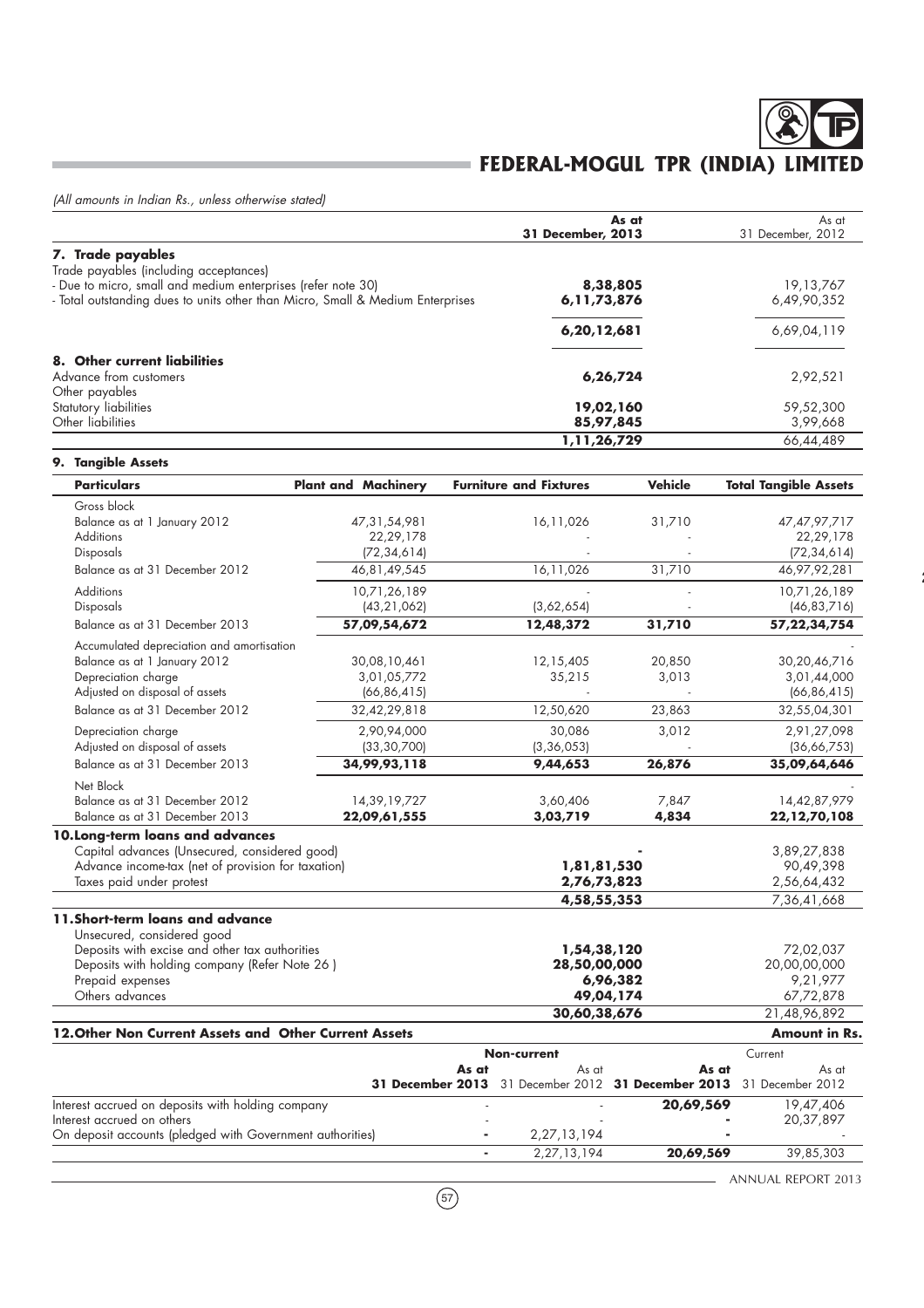# $\overline{\mathbb{P}}$ FEDERAL-MOGUL TPR (INDIA) LIMITED

(All amounts in Indian Rs., unless otherwise stated)

| (All amounts in Indian Rs., unless otherwise stated)                                                                 |                            |                            |
|----------------------------------------------------------------------------------------------------------------------|----------------------------|----------------------------|
|                                                                                                                      | As at<br>31 December, 2013 | As at<br>31 December, 2012 |
|                                                                                                                      |                            |                            |
| 13. Inventories (Valued at lower of cost or net realizable value)                                                    |                            |                            |
| Raw materials and components                                                                                         | 4,33,34,529                | 4,60,97,838                |
| Stores and spares                                                                                                    | 58,20,252                  | 42,43,791                  |
| Work-in-progress<br>Finished goods (Includes goods in transit                                                        | 1,78,92,809                | 1,94,17,889                |
| Current Year Rs. 8,992,267 Previous Year Rs. 6,892,657)                                                              | 1,41,06,016                | 1,65,28,644                |
|                                                                                                                      | 8,11,53,606                | 8,62,88,162                |
|                                                                                                                      |                            |                            |
|                                                                                                                      | As at                      | As at                      |
|                                                                                                                      | 31 December, 2013          | 31 December, 2012          |
| 14. Trade receivables                                                                                                |                            |                            |
| Debt outstanding for a period exceeding six months from the date they are due for payment                            |                            |                            |
| Unsecured, considered doubtful                                                                                       | 81,351                     | 84,606                     |
|                                                                                                                      | 81,351                     | 84,606                     |
| Less Provision for doubtful debts                                                                                    | (81, 351)                  | (84,606)                   |
|                                                                                                                      |                            |                            |
|                                                                                                                      |                            |                            |
|                                                                                                                      |                            |                            |
| Debts outstanding for a period less than six months for the date they are due for payment<br>Secured considered good |                            |                            |
| Unsecured, considered good                                                                                           | 20,02,71,343               | 17,95,75,181               |
| Unsecured, considered doubtful                                                                                       |                            | 87,586                     |
|                                                                                                                      |                            |                            |
|                                                                                                                      | 20,02,71,343               | 17,96,62,767               |
| Less Provision for doubtful debts                                                                                    |                            | (87, 586)                  |
|                                                                                                                      |                            |                            |
|                                                                                                                      | 20,02,71,343               | 17,95,75,181               |
|                                                                                                                      | 20,02,71,343               | 17,95,75,181               |
| 15. Cash & bank balances                                                                                             |                            |                            |
| Cash and cash equivalents                                                                                            |                            |                            |
| Cash on hand                                                                                                         | 15,86,731                  | 224                        |
| <b>Balances with Scheduled Banks:</b>                                                                                |                            |                            |
| On Current Accounts                                                                                                  | 3,03,81,038                | 3,96,53,744                |
|                                                                                                                      | 3,19,67,769                | 3,96,53,968                |
|                                                                                                                      |                            |                            |
| <b>Other bank balances</b><br>Deposits with original maturity for more than 3 months but                             |                            |                            |
| less than 12 months (pledged with government authorities)                                                            | 2,66,05,297                | 4,05,000                   |
| Deposits with original maturity for more than 3 months but less than 12 months                                       | 2,09,14,882                | 4,20,00,000                |
|                                                                                                                      |                            |                            |
|                                                                                                                      | 4,75,20,179                | 4,24,05,000                |
|                                                                                                                      | 7,94,87,948                | 8,20,58,968                |
|                                                                                                                      |                            |                            |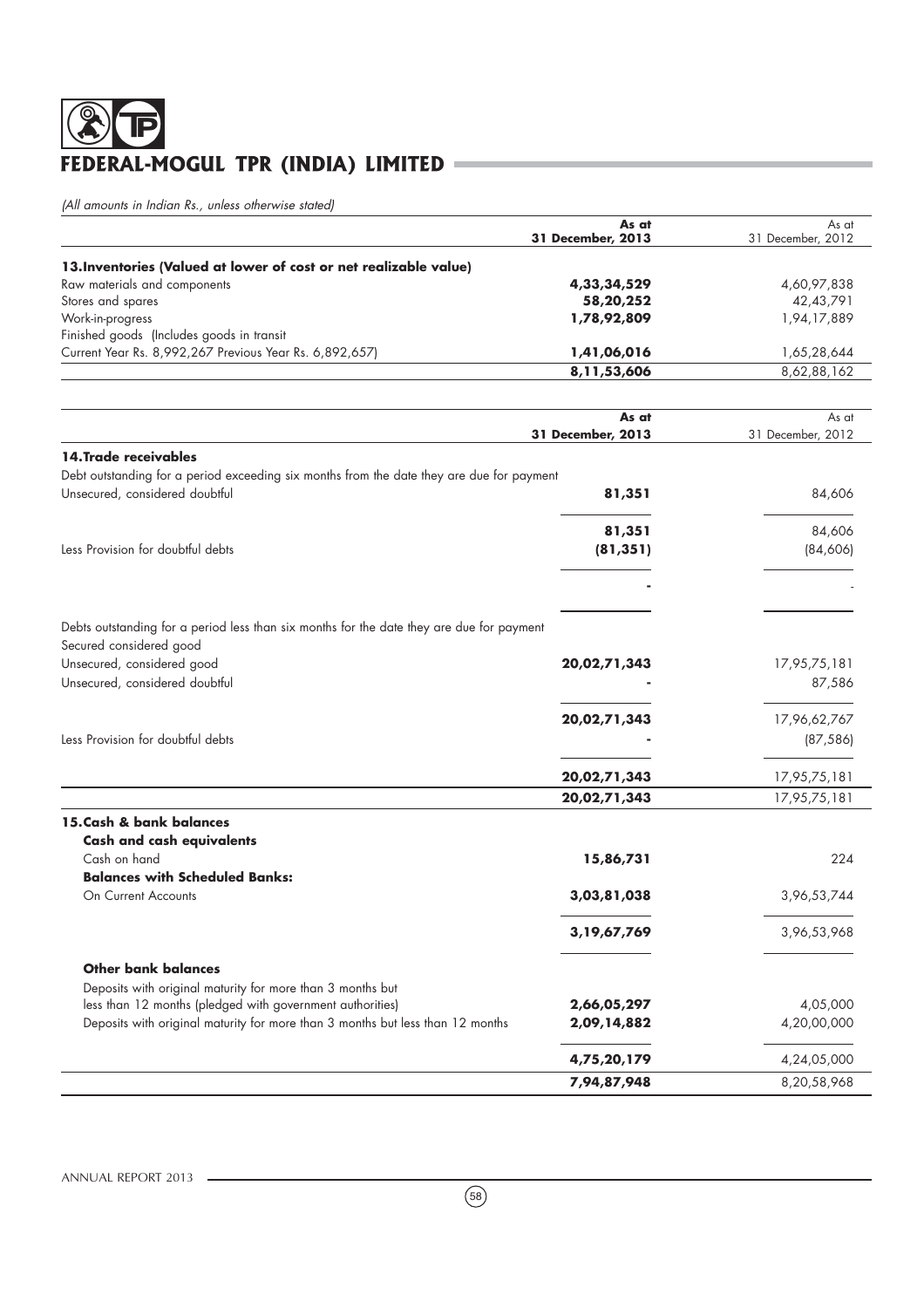(All amounts in Indian Rs., unless otherwise stated)

| <b>Revenue from operations</b><br>Sale of products<br>1, 15, 13, 26, 035<br>1, 14, 25, 15, 154<br>Other operating revenue<br>16,92,963<br>16,22,398<br>1, 14, 41, 37, 552<br>1,15,30,18,998<br><b>Revenue from operations (gross)</b><br>Less: Excise duty<br>(13,68,77,072)<br>(12, 87, 47, 694)<br>1,01,53,89,858<br><b>Revenue from operations (net)</b><br>1,01,61,41,926<br><b>Details of products sold</b><br>Manufactured goods<br>Steel rings<br>1,15,13,26,035<br>1, 14, 25, 15, 154<br>Total<br>1,15,13,26,035<br>1, 14, 25, 15, 154<br>Interest income on<br><b>Bank</b> deposits<br>42,47,495<br>48,77,696<br>On Inter-Corporate deposit<br>2,27,29,892<br>3,20,78,675<br>Excess liabilities written back<br>29,92,262<br>17,05,545<br>Miscellaneous income<br>2,75,004<br>4,96,026<br>2,89,57,936<br>4,04,44,659<br>Steel wire<br>11,66,73,278<br>12,71,32,450<br>11,70,42,926<br>12,45,35,824<br>Bought out rings<br>Others<br>3,62,47,044<br>3,06,65,984<br>28, 23, 34, 258<br>26,99,63,248<br>19. Decrease/ (Increase) in inventories of finished goods and work-in-progress<br><b>Opening stock</b><br>Work-in-process<br>1,94,17,889<br>1,54,76,955<br>Finished products<br>1,65,28,644<br>1,53,53,930<br>3,59,46,533<br>3,08,30,885<br><b>Closing stock</b><br>Work-in-process<br>1,78,92,809<br>1,94,17,889<br>Finished products<br>1,65,28,644<br>1,41,06,016<br>3,19,98,825<br>3,59,46,533<br>39,47,708<br>(51, 15, 648)<br>Salaries, wages and bonus<br>4,10,04,842<br>3,70,60,497<br>Contribution to provident fund and other funds<br>27,60,900<br>25,77,790<br>Contribution to super annuation<br>38,647<br>2,05,885<br>Gratuity expenses (Refer note 31)<br>4,63,046<br>5,05,971<br>Workmen and staff welfare expenses<br>15,43,486<br>10,92,177<br>4,58,10,921<br>4, 14, 42, 320<br>10,96,069<br>7,57,929<br>Interest<br>10,80,082<br><b>Bank</b> charges<br>11,78,919<br>18,38,011<br>22,74,988 |                                      | As at<br>31 December, 2013 | As at<br>31 December, 2012 |
|------------------------------------------------------------------------------------------------------------------------------------------------------------------------------------------------------------------------------------------------------------------------------------------------------------------------------------------------------------------------------------------------------------------------------------------------------------------------------------------------------------------------------------------------------------------------------------------------------------------------------------------------------------------------------------------------------------------------------------------------------------------------------------------------------------------------------------------------------------------------------------------------------------------------------------------------------------------------------------------------------------------------------------------------------------------------------------------------------------------------------------------------------------------------------------------------------------------------------------------------------------------------------------------------------------------------------------------------------------------------------------------------------------------------------------------------------------------------------------------------------------------------------------------------------------------------------------------------------------------------------------------------------------------------------------------------------------------------------------------------------------------------------------------------------------------------------------------------------------------------------------------------------------------------------|--------------------------------------|----------------------------|----------------------------|
|                                                                                                                                                                                                                                                                                                                                                                                                                                                                                                                                                                                                                                                                                                                                                                                                                                                                                                                                                                                                                                                                                                                                                                                                                                                                                                                                                                                                                                                                                                                                                                                                                                                                                                                                                                                                                                                                                                                              | 16. Revenue from operations (net)    |                            |                            |
|                                                                                                                                                                                                                                                                                                                                                                                                                                                                                                                                                                                                                                                                                                                                                                                                                                                                                                                                                                                                                                                                                                                                                                                                                                                                                                                                                                                                                                                                                                                                                                                                                                                                                                                                                                                                                                                                                                                              |                                      |                            |                            |
|                                                                                                                                                                                                                                                                                                                                                                                                                                                                                                                                                                                                                                                                                                                                                                                                                                                                                                                                                                                                                                                                                                                                                                                                                                                                                                                                                                                                                                                                                                                                                                                                                                                                                                                                                                                                                                                                                                                              |                                      |                            |                            |
|                                                                                                                                                                                                                                                                                                                                                                                                                                                                                                                                                                                                                                                                                                                                                                                                                                                                                                                                                                                                                                                                                                                                                                                                                                                                                                                                                                                                                                                                                                                                                                                                                                                                                                                                                                                                                                                                                                                              |                                      |                            |                            |
|                                                                                                                                                                                                                                                                                                                                                                                                                                                                                                                                                                                                                                                                                                                                                                                                                                                                                                                                                                                                                                                                                                                                                                                                                                                                                                                                                                                                                                                                                                                                                                                                                                                                                                                                                                                                                                                                                                                              |                                      |                            |                            |
|                                                                                                                                                                                                                                                                                                                                                                                                                                                                                                                                                                                                                                                                                                                                                                                                                                                                                                                                                                                                                                                                                                                                                                                                                                                                                                                                                                                                                                                                                                                                                                                                                                                                                                                                                                                                                                                                                                                              |                                      |                            |                            |
|                                                                                                                                                                                                                                                                                                                                                                                                                                                                                                                                                                                                                                                                                                                                                                                                                                                                                                                                                                                                                                                                                                                                                                                                                                                                                                                                                                                                                                                                                                                                                                                                                                                                                                                                                                                                                                                                                                                              |                                      |                            |                            |
|                                                                                                                                                                                                                                                                                                                                                                                                                                                                                                                                                                                                                                                                                                                                                                                                                                                                                                                                                                                                                                                                                                                                                                                                                                                                                                                                                                                                                                                                                                                                                                                                                                                                                                                                                                                                                                                                                                                              |                                      |                            |                            |
|                                                                                                                                                                                                                                                                                                                                                                                                                                                                                                                                                                                                                                                                                                                                                                                                                                                                                                                                                                                                                                                                                                                                                                                                                                                                                                                                                                                                                                                                                                                                                                                                                                                                                                                                                                                                                                                                                                                              |                                      |                            |                            |
|                                                                                                                                                                                                                                                                                                                                                                                                                                                                                                                                                                                                                                                                                                                                                                                                                                                                                                                                                                                                                                                                                                                                                                                                                                                                                                                                                                                                                                                                                                                                                                                                                                                                                                                                                                                                                                                                                                                              |                                      |                            |                            |
|                                                                                                                                                                                                                                                                                                                                                                                                                                                                                                                                                                                                                                                                                                                                                                                                                                                                                                                                                                                                                                                                                                                                                                                                                                                                                                                                                                                                                                                                                                                                                                                                                                                                                                                                                                                                                                                                                                                              |                                      |                            |                            |
|                                                                                                                                                                                                                                                                                                                                                                                                                                                                                                                                                                                                                                                                                                                                                                                                                                                                                                                                                                                                                                                                                                                                                                                                                                                                                                                                                                                                                                                                                                                                                                                                                                                                                                                                                                                                                                                                                                                              | 17. Other income                     |                            |                            |
|                                                                                                                                                                                                                                                                                                                                                                                                                                                                                                                                                                                                                                                                                                                                                                                                                                                                                                                                                                                                                                                                                                                                                                                                                                                                                                                                                                                                                                                                                                                                                                                                                                                                                                                                                                                                                                                                                                                              |                                      |                            |                            |
|                                                                                                                                                                                                                                                                                                                                                                                                                                                                                                                                                                                                                                                                                                                                                                                                                                                                                                                                                                                                                                                                                                                                                                                                                                                                                                                                                                                                                                                                                                                                                                                                                                                                                                                                                                                                                                                                                                                              |                                      |                            |                            |
|                                                                                                                                                                                                                                                                                                                                                                                                                                                                                                                                                                                                                                                                                                                                                                                                                                                                                                                                                                                                                                                                                                                                                                                                                                                                                                                                                                                                                                                                                                                                                                                                                                                                                                                                                                                                                                                                                                                              |                                      |                            |                            |
|                                                                                                                                                                                                                                                                                                                                                                                                                                                                                                                                                                                                                                                                                                                                                                                                                                                                                                                                                                                                                                                                                                                                                                                                                                                                                                                                                                                                                                                                                                                                                                                                                                                                                                                                                                                                                                                                                                                              |                                      |                            |                            |
|                                                                                                                                                                                                                                                                                                                                                                                                                                                                                                                                                                                                                                                                                                                                                                                                                                                                                                                                                                                                                                                                                                                                                                                                                                                                                                                                                                                                                                                                                                                                                                                                                                                                                                                                                                                                                                                                                                                              |                                      |                            |                            |
|                                                                                                                                                                                                                                                                                                                                                                                                                                                                                                                                                                                                                                                                                                                                                                                                                                                                                                                                                                                                                                                                                                                                                                                                                                                                                                                                                                                                                                                                                                                                                                                                                                                                                                                                                                                                                                                                                                                              |                                      |                            |                            |
|                                                                                                                                                                                                                                                                                                                                                                                                                                                                                                                                                                                                                                                                                                                                                                                                                                                                                                                                                                                                                                                                                                                                                                                                                                                                                                                                                                                                                                                                                                                                                                                                                                                                                                                                                                                                                                                                                                                              | <b>18.Cost of materials consumed</b> |                            |                            |
|                                                                                                                                                                                                                                                                                                                                                                                                                                                                                                                                                                                                                                                                                                                                                                                                                                                                                                                                                                                                                                                                                                                                                                                                                                                                                                                                                                                                                                                                                                                                                                                                                                                                                                                                                                                                                                                                                                                              |                                      |                            |                            |
|                                                                                                                                                                                                                                                                                                                                                                                                                                                                                                                                                                                                                                                                                                                                                                                                                                                                                                                                                                                                                                                                                                                                                                                                                                                                                                                                                                                                                                                                                                                                                                                                                                                                                                                                                                                                                                                                                                                              |                                      |                            |                            |
|                                                                                                                                                                                                                                                                                                                                                                                                                                                                                                                                                                                                                                                                                                                                                                                                                                                                                                                                                                                                                                                                                                                                                                                                                                                                                                                                                                                                                                                                                                                                                                                                                                                                                                                                                                                                                                                                                                                              |                                      |                            |                            |
|                                                                                                                                                                                                                                                                                                                                                                                                                                                                                                                                                                                                                                                                                                                                                                                                                                                                                                                                                                                                                                                                                                                                                                                                                                                                                                                                                                                                                                                                                                                                                                                                                                                                                                                                                                                                                                                                                                                              |                                      |                            |                            |
|                                                                                                                                                                                                                                                                                                                                                                                                                                                                                                                                                                                                                                                                                                                                                                                                                                                                                                                                                                                                                                                                                                                                                                                                                                                                                                                                                                                                                                                                                                                                                                                                                                                                                                                                                                                                                                                                                                                              |                                      |                            |                            |
|                                                                                                                                                                                                                                                                                                                                                                                                                                                                                                                                                                                                                                                                                                                                                                                                                                                                                                                                                                                                                                                                                                                                                                                                                                                                                                                                                                                                                                                                                                                                                                                                                                                                                                                                                                                                                                                                                                                              |                                      |                            |                            |
|                                                                                                                                                                                                                                                                                                                                                                                                                                                                                                                                                                                                                                                                                                                                                                                                                                                                                                                                                                                                                                                                                                                                                                                                                                                                                                                                                                                                                                                                                                                                                                                                                                                                                                                                                                                                                                                                                                                              |                                      |                            |                            |
|                                                                                                                                                                                                                                                                                                                                                                                                                                                                                                                                                                                                                                                                                                                                                                                                                                                                                                                                                                                                                                                                                                                                                                                                                                                                                                                                                                                                                                                                                                                                                                                                                                                                                                                                                                                                                                                                                                                              |                                      |                            |                            |
|                                                                                                                                                                                                                                                                                                                                                                                                                                                                                                                                                                                                                                                                                                                                                                                                                                                                                                                                                                                                                                                                                                                                                                                                                                                                                                                                                                                                                                                                                                                                                                                                                                                                                                                                                                                                                                                                                                                              |                                      |                            |                            |
|                                                                                                                                                                                                                                                                                                                                                                                                                                                                                                                                                                                                                                                                                                                                                                                                                                                                                                                                                                                                                                                                                                                                                                                                                                                                                                                                                                                                                                                                                                                                                                                                                                                                                                                                                                                                                                                                                                                              |                                      |                            |                            |
|                                                                                                                                                                                                                                                                                                                                                                                                                                                                                                                                                                                                                                                                                                                                                                                                                                                                                                                                                                                                                                                                                                                                                                                                                                                                                                                                                                                                                                                                                                                                                                                                                                                                                                                                                                                                                                                                                                                              |                                      |                            |                            |
|                                                                                                                                                                                                                                                                                                                                                                                                                                                                                                                                                                                                                                                                                                                                                                                                                                                                                                                                                                                                                                                                                                                                                                                                                                                                                                                                                                                                                                                                                                                                                                                                                                                                                                                                                                                                                                                                                                                              |                                      |                            |                            |
|                                                                                                                                                                                                                                                                                                                                                                                                                                                                                                                                                                                                                                                                                                                                                                                                                                                                                                                                                                                                                                                                                                                                                                                                                                                                                                                                                                                                                                                                                                                                                                                                                                                                                                                                                                                                                                                                                                                              |                                      |                            |                            |
|                                                                                                                                                                                                                                                                                                                                                                                                                                                                                                                                                                                                                                                                                                                                                                                                                                                                                                                                                                                                                                                                                                                                                                                                                                                                                                                                                                                                                                                                                                                                                                                                                                                                                                                                                                                                                                                                                                                              |                                      |                            |                            |
|                                                                                                                                                                                                                                                                                                                                                                                                                                                                                                                                                                                                                                                                                                                                                                                                                                                                                                                                                                                                                                                                                                                                                                                                                                                                                                                                                                                                                                                                                                                                                                                                                                                                                                                                                                                                                                                                                                                              | 20. Employee benefits expenses       |                            |                            |
|                                                                                                                                                                                                                                                                                                                                                                                                                                                                                                                                                                                                                                                                                                                                                                                                                                                                                                                                                                                                                                                                                                                                                                                                                                                                                                                                                                                                                                                                                                                                                                                                                                                                                                                                                                                                                                                                                                                              |                                      |                            |                            |
|                                                                                                                                                                                                                                                                                                                                                                                                                                                                                                                                                                                                                                                                                                                                                                                                                                                                                                                                                                                                                                                                                                                                                                                                                                                                                                                                                                                                                                                                                                                                                                                                                                                                                                                                                                                                                                                                                                                              |                                      |                            |                            |
|                                                                                                                                                                                                                                                                                                                                                                                                                                                                                                                                                                                                                                                                                                                                                                                                                                                                                                                                                                                                                                                                                                                                                                                                                                                                                                                                                                                                                                                                                                                                                                                                                                                                                                                                                                                                                                                                                                                              |                                      |                            |                            |
|                                                                                                                                                                                                                                                                                                                                                                                                                                                                                                                                                                                                                                                                                                                                                                                                                                                                                                                                                                                                                                                                                                                                                                                                                                                                                                                                                                                                                                                                                                                                                                                                                                                                                                                                                                                                                                                                                                                              |                                      |                            |                            |
|                                                                                                                                                                                                                                                                                                                                                                                                                                                                                                                                                                                                                                                                                                                                                                                                                                                                                                                                                                                                                                                                                                                                                                                                                                                                                                                                                                                                                                                                                                                                                                                                                                                                                                                                                                                                                                                                                                                              |                                      |                            |                            |
|                                                                                                                                                                                                                                                                                                                                                                                                                                                                                                                                                                                                                                                                                                                                                                                                                                                                                                                                                                                                                                                                                                                                                                                                                                                                                                                                                                                                                                                                                                                                                                                                                                                                                                                                                                                                                                                                                                                              |                                      |                            |                            |
|                                                                                                                                                                                                                                                                                                                                                                                                                                                                                                                                                                                                                                                                                                                                                                                                                                                                                                                                                                                                                                                                                                                                                                                                                                                                                                                                                                                                                                                                                                                                                                                                                                                                                                                                                                                                                                                                                                                              | 21.Finance cost                      |                            |                            |
|                                                                                                                                                                                                                                                                                                                                                                                                                                                                                                                                                                                                                                                                                                                                                                                                                                                                                                                                                                                                                                                                                                                                                                                                                                                                                                                                                                                                                                                                                                                                                                                                                                                                                                                                                                                                                                                                                                                              |                                      |                            |                            |
|                                                                                                                                                                                                                                                                                                                                                                                                                                                                                                                                                                                                                                                                                                                                                                                                                                                                                                                                                                                                                                                                                                                                                                                                                                                                                                                                                                                                                                                                                                                                                                                                                                                                                                                                                                                                                                                                                                                              |                                      |                            |                            |
|                                                                                                                                                                                                                                                                                                                                                                                                                                                                                                                                                                                                                                                                                                                                                                                                                                                                                                                                                                                                                                                                                                                                                                                                                                                                                                                                                                                                                                                                                                                                                                                                                                                                                                                                                                                                                                                                                                                              |                                      |                            |                            |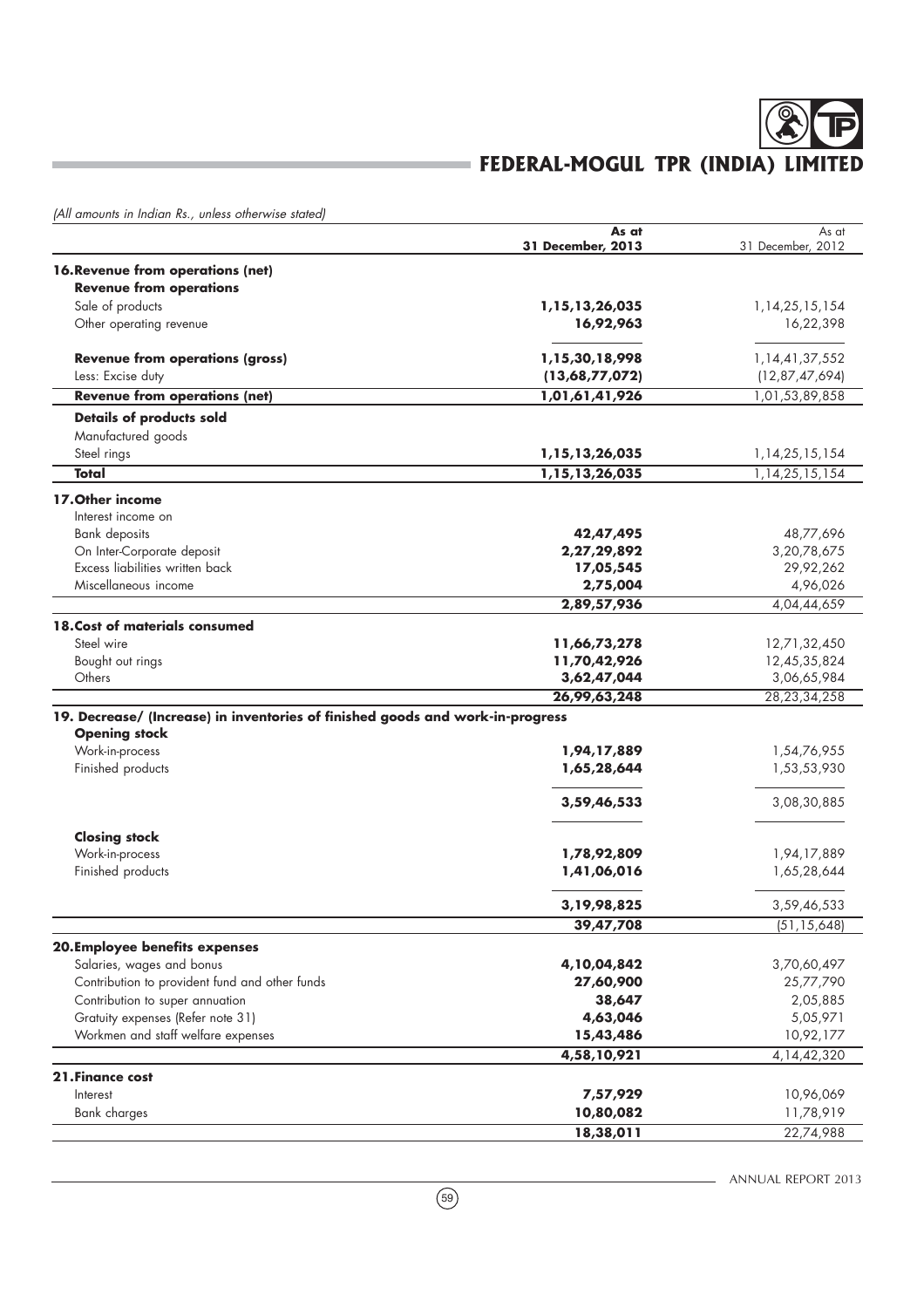(All amounts in Indian Rs., unless otherwise stated)

|                                                                      | As at<br>31 December, 2013 | As at             |
|----------------------------------------------------------------------|----------------------------|-------------------|
|                                                                      |                            | 31 December, 2012 |
| 22. Other expenses                                                   |                            |                   |
| Consumption of stores and spares                                     | 8,23,38,359                | 10,01,65,764      |
| Sub-contracting expenses                                             | 37,72,812                  | 41,32,226         |
| Chrome plating charges                                               | 12,66,86,265               | 11,61,03,391      |
| Increase/(decrease) in excise duty on inventory                      | 7,77,943                   | (35, 911)         |
| Power and fuel                                                       | 1,03,88,138                | 98,32,793         |
| Freight and forwarding charges                                       | 25,05,476                  | 44, 35, 865       |
| Rent (Refer note 28)                                                 | 80,34,002                  | 83,39,970         |
| Rates and taxes                                                      | 49,79,206                  | 54,73,676         |
| Insurance                                                            | 6,19,874                   | 7,50,571          |
| Repairs and maintenance                                              |                            |                   |
| Plant and machinery                                                  | 6,65,994                   | 40,86,551         |
| <b>Buildings</b>                                                     | 22,49,176                  | 6,06,284          |
| Others                                                               | 41,24,593                  | 28, 29, 374       |
| Advertising and sales promotion                                      | 1,52,39,078                | 93,17,141         |
| Sole selling commission                                              | 4,44,87,026                | 4,44,85,757       |
|                                                                      |                            |                   |
| Management support charges                                           | 7,37,41,321                | 7,79,07,309       |
| Royalty                                                              | 1,53,61,783                | 1,47,51,461       |
| Product rectification charges                                        | 15,233                     | 23,856            |
| Legal and professional fees                                          | 41,14,712                  | 35,13,286         |
| Technical training charges                                           |                            | 6,05,916          |
| Travelling and conveyance                                            | 12,54,163                  | 4,89,561          |
| Wealth tax expenses                                                  | 47,900                     |                   |
| Printing and stationery                                              | 6,93,317                   | 5,62,216          |
| Auditors' remuneration*                                              | 6,50,000                   | 6,50,000          |
| Charity and donation                                                 |                            | 13,300            |
| Exchange differences (net)                                           | 27,67,431                  | 1,30,44,066       |
| Environmental maintenance and remediation                            | 8,52,325                   |                   |
| Loss on sale of fixed assets (net)                                   | 10,16,964                  | 5,48,200          |
| Miscellaneous expenses                                               | 7,69,519                   |                   |
|                                                                      | 40,81,52,610               | 42, 26, 32, 623   |
| *Auditors remuneration                                               |                            |                   |
| - Audit fee                                                          | 4,75,000                   | 4,75,000          |
| - Tax audit fee                                                      | 1,75,000                   | 1,75,000          |
|                                                                      | 6,50,000                   | 6,50,000          |
| 23. Earnings per share                                               |                            |                   |
| Net profit after tax as per statement of profit & loss (Rs.)         | 18,44,26,205               | 18,32,82,286      |
| Less: Preference dividend (including dividend tax Nil,               |                            |                   |
| previous year Rs. 922,821)                                           |                            | 66,11,346         |
|                                                                      |                            |                   |
| Profit available for equity shareholders                             | 18,44,26,205               | 17,66,70,941      |
| Weighted average number of equity shares outstanding during the year | 1,00,00,000                | 1,00,00,000       |
| Basic and Diluted Earnings per share (Rs.)                           | 18.44                      | 17.67             |
|                                                                      |                            |                   |

# **24.Contingent liabilities :**

| <b>Particulars</b>                                                                                                                                   | As at 31 December, 2013<br>(Rs.)        | As at 31 December, 2012<br>(Rs.) |
|------------------------------------------------------------------------------------------------------------------------------------------------------|-----------------------------------------|----------------------------------|
| Claims/notices against the company not acknowledged as debt<br>a) Excise duty and Service tax $#$<br>Sales tax #<br>bl<br>Income tax demands #<br>c) | 13,98,33,489<br>4,55,59,359<br>9,35,177 | 13,51,84,164<br>4,54,26,388      |

# The management is of the opinion that the appeals will be allowed in favour of the Company and hence no provision is required for the above"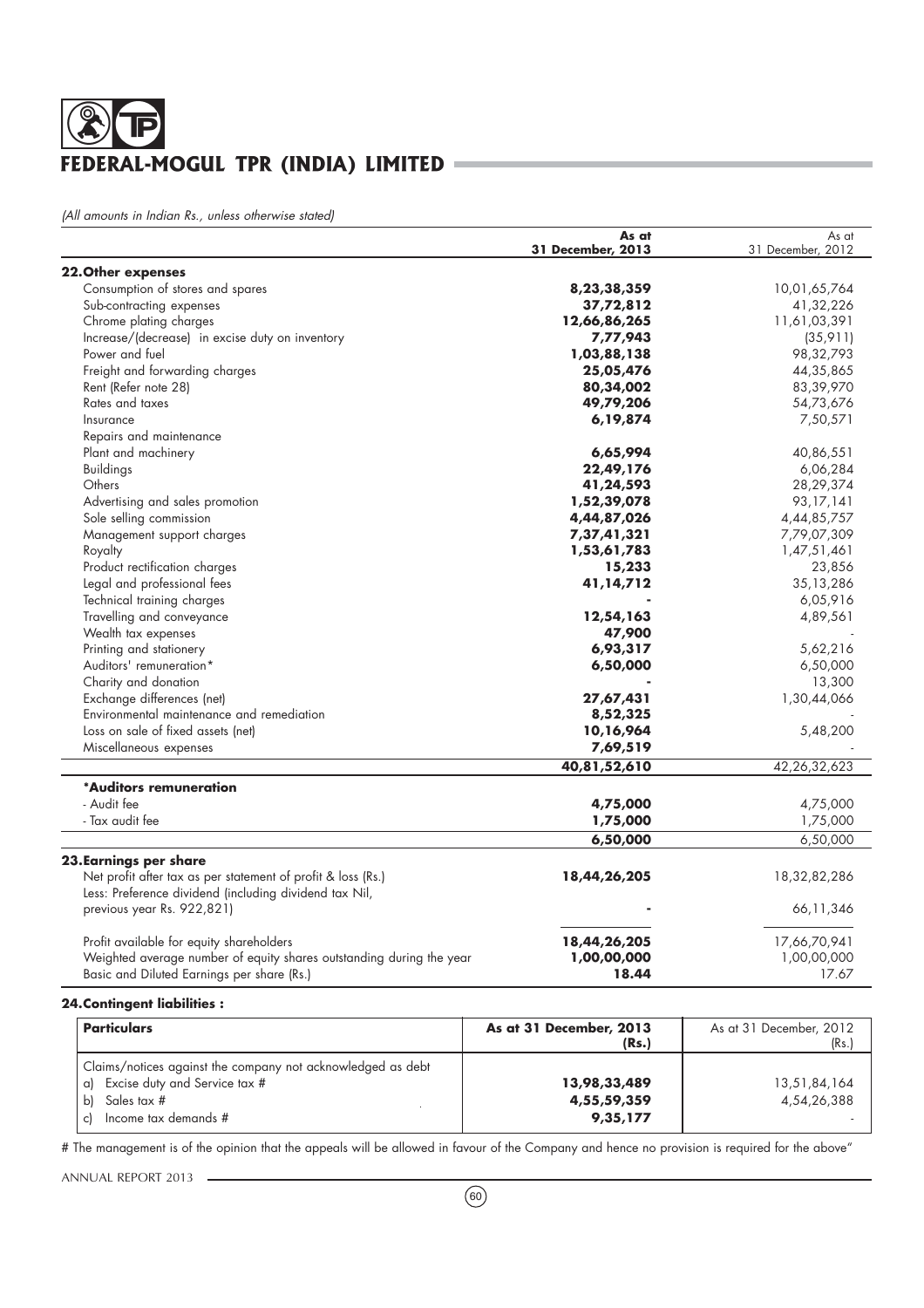# **Schedules to the Accounts**

# **A) In relation to (a) above, following are the Excise duty cases contested by the Company:**

- i) Matter pending with Commissioner/ Joint Commissioner/ Deputy Commissioner of Central Excise, Bangaluru:
	- a) In relation to deduction of Trade Discounts for the period 2000-2002 to 2003-2004. The amount involved is Rs. 242,426 (Previous year Rs. 242,426)
	- b) Company received show cause notice for the excise duty demand of Rs.2.10 Lacs for wrong availment of excise credit for the period 2011-12. In this Case, reply is to be filed before the Deputy Commissioner, Excise Bangaluru.
- ii) Matters pending with Central Excise and Service Tax Appellate Tribunal (CESTAT):
	- a) Matter is pending with Commissioner Appeal for the service tax demand of Rs.19.74 lacs for the period 2004-06 where FM TPR is liable for service tax on the services provided by foreign vendor.
	- b) Matters are pending for show cause notices at different stage on the similar ground with CESTAT , Bangaluru where service tax credit had been disallowed for the different period from 2007 to July 2009 for total service tax demand including penalty for Rs.6,92,39,306. As per revenue, excise duty is not liable to be paid on the job work activities ( chrome plating ) done by FMG for FMTPR therefore credit taken on FMG's invoice not admissible.
	- c) Matters are pending for nine show cause notices at different stage on the similar ground with CESTAT , Bangaluru where service tax credit had been disallowed for the different period from 2009 to July 2013 for total service tax demand including penalty for Rs. 3,44,85,636. As per revenue, excise duty is not liable to be paid on the job work activities ( chrome plating ) done by FMG for FMTPR therefore credit taken on FMG's invoice not admissible.
	- d) Matters are pending before CESTAT, Bangaluru & Additional Commissioner, for three show cause notices where service tax credit of Rs.2,24,37,249 ( Previous Year 19,164,976 ) had been disallowed by the tax authorities for the period 2010-11 to 2011-12 saying that the service "sole selling agent" does not fall within the definition of input services.
	- e) In respect of availment of service tax credit in relation to management consultancy service for the period 2006-07 to 2008-09. The amount involved in is Rs.98,12,515 ( Previous year Rs.2,435,525 ).
	- f) Matter is pending with Commissioner Appeal for the service tax demand of Rs.12,35,005 ( Previous Year 12,35,005 ) for the period 2005 where service tax credit had been disallowed on account of non-availability of service tax invoices.
	- g) Matter is pending before Commissioner, Central Excise for service tax demand of Rs. 1,97,352 for the period May, 2012 to March 2013 for service tax availment on the GTA services.
	- h) In respect of availment of cenvat credit (service tax) in relation to management consultancy and freight charges for the period September 2008 to November 2009 Current year Rs. Nil (Previous year Rs. 7,376,990).

# **B) In relation to (b) above, following are the Sales tax cases contested by the Company:**

- i) The matter is pending before the Joint Commissioner of Commercial taxes("JCCT"Appeals), Bangaluru:
	- a) Matter is pending before the JCCT, Sales tax Bangaluru for the assessment year 2007-08 wherein differential sales tax / VAT of Rs. 4.46 crore has been demanded on the issue of rate difference. In this case, tax authorities contended that goods should be classified under Automobile Products where rate of tax is 12.5 % where as company is paying tax @ 4 % based on the fact that products is classified under declared goods as per section 4 of KVAT Act 2003 and section 14 of the CST Act. Recently, company received favourable order from the Sales tax Tribunal, Bangaluru wherein case has been decided in the favour of company.
	- b) Matter is pending with Joint Commissioner, Sales tax Ghaziabad where sales tax demand of Rs.9,59,359 was raised for the period 2007-08 on the few issues like disallowance of stock transfer, central sales and rate difference etc.

# **C) In relation to (c ) above, income tax cases disputed by the company comprise of:**

- i) The matter is pending at Commissioner Income Tax (Appeals) in respect of Assessment Year 2010-11, disallowances were made on account of certain Advance wrtten-off in books and expenditure incurred on technical training fee. The amount involved is Rs. 3,69,407 (Previous year NIL).
- ii) In respect of Assessment Year 2010-11, company has received TDS default notices on account of short deduction/ short payment of tax deduction at Source. The amount involved is Rs. 82,360 (Previous year NIL).
- iii) In respect of Assessment Year 2011-12, company has received TDS default notices on account of short deduction/ short payment of tax deduction at Source. The amount involved is Rs. 2,46,780 (Previous year NIL).
- iv) In respect of Assessment Year 2013-14, company has received TDS default notices on account of short deduction/ short payment of tax deduction at Source. The amount involved is Rs. 1,66,600 (Previous year NIL).
- v) In respect of Assessment Year 2014-15, company has received TDS default notices on account of short deduction/ short payment of tax deduction at Source.The amount involved is Rs. 70,030 (Previous year NIL).

# **25.Related party disclosure**

i) List of related parties and relationships:

Federal-Mogul Corporation Ultimate Holding Company Federal-Mogul Goetze (India) Limited **Figure 2016** Holding Company Federal Mogul UK Investments Limited **Common Control with Holding Company** Teikoku Piston Ring Co. Ltd., Japan Common control with Holding Company Federal Mogul Sistemas Common control with Holding Company Mr. B.P. Srikanth (till April 25, 2012) Key Management Personnel Mr. S. Raghavendra (Since April 26, 2012) Key Management Personnel

# **Name of the Party Community Community Community Community Community Community Community Community Community Community Community Community Community Community Community Community Community Community Community Community Com**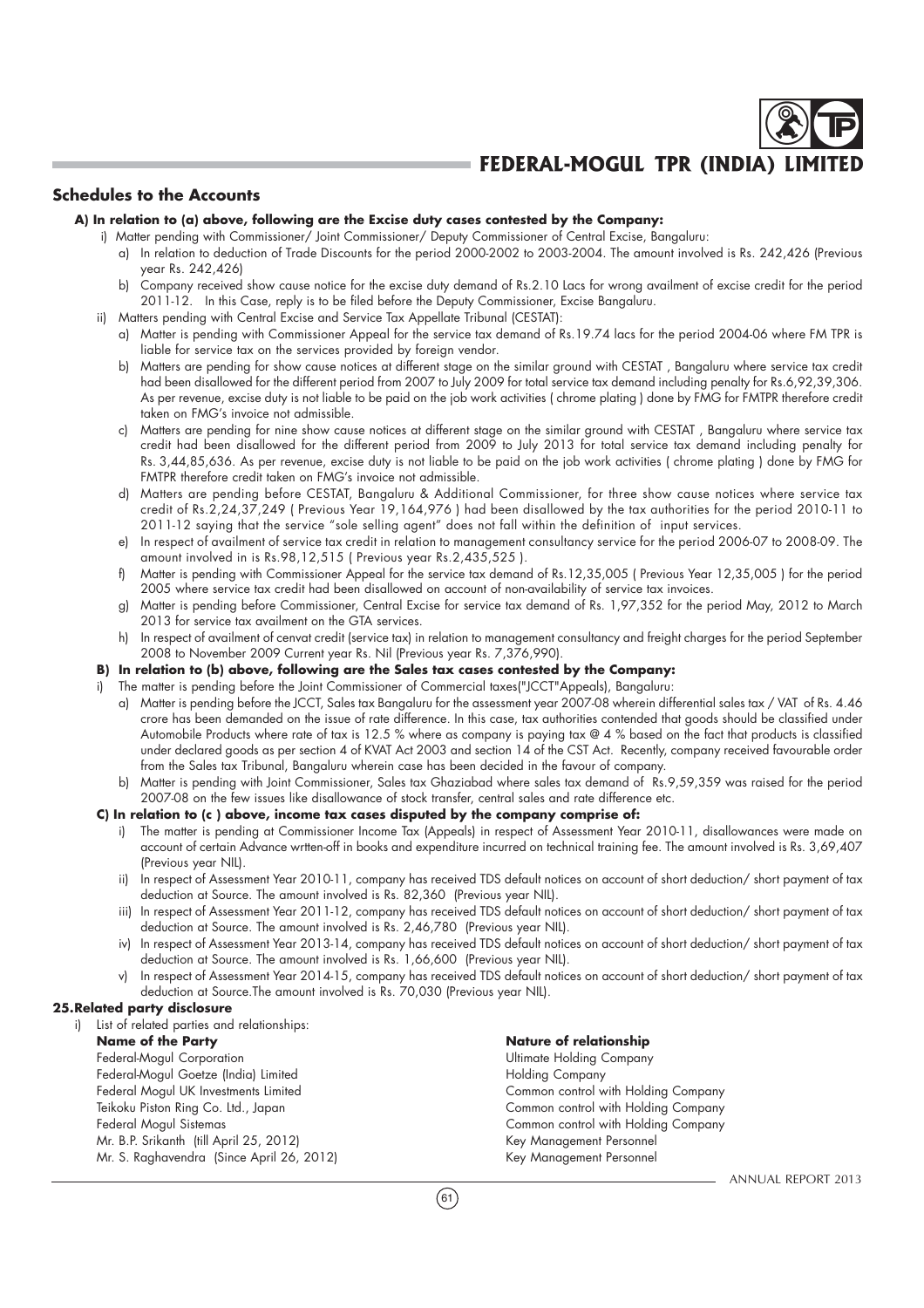| (All amounts in Indian Rs., unless otherwise stated)<br>Summary of related party transactions<br>$\equiv$ |                                    |                                                    |                                                    |                                     |                                     |                               |                                                |                              |                                   |                               |                                                       |                               |                                    |                               |
|-----------------------------------------------------------------------------------------------------------|------------------------------------|----------------------------------------------------|----------------------------------------------------|-------------------------------------|-------------------------------------|-------------------------------|------------------------------------------------|------------------------------|-----------------------------------|-------------------------------|-------------------------------------------------------|-------------------------------|------------------------------------|-------------------------------|
|                                                                                                           |                                    | Holding Company                                    |                                                    |                                     | Common Control with Holding Company |                               |                                                |                              |                                   | Key Managerial Personnel      |                                                       |                               |                                    |                               |
| Particulars                                                                                               | Federal Mogu                       | Geetze (India) Ltd.                                | <b>Investments Limited</b><br>Federal Mogul UK     |                                     | Teikoku Piston<br>Rings Co. Ltd.    |                               | Federal Mogu<br><b>Sistemas</b>                |                              | Mr. B.P. Srikani                  |                               | <b>Mr. S Raghavendra</b>                              |                               | Total                              |                               |
|                                                                                                           | 31, 2013<br>Lé.<br><b>December</b> | December<br>31, 2012<br>$\overline{\mathbb{R}}$ .) | 31, 2013<br>December<br>$\widehat{\mathbf{g}}$     | 31, 2012<br><b>December</b><br>és.) | 31, 2013<br>December<br><u>a</u>    | 31, 2012<br>December<br>(Rs.) | 31, 2013<br>December<br>$\widehat{\mathbf{g}}$ | 31,2012<br>December<br>(Rs.) | 31, 2013<br><b>December</b><br>මූ | 31, 2012<br>December<br>(Rs.) | 31, 2013<br><b>December</b><br>$\widehat{\mathbf{g}}$ | December<br>31, 2012<br>(Rs.) | 31, 2013<br><b>December</b><br>ຼີເ | 31, 2012<br>December<br>(Rs.) |
| Sales                                                                                                     |                                    | $(53,21,17,339)$ (54,97,61,544)                    |                                                    |                                     |                                     |                               |                                                |                              |                                   |                               |                                                       |                               | [53, 21, 17, 339]                  | (54, 97, 61, 544)             |
| Purchase of raw material,                                                                                 |                                    |                                                    |                                                    |                                     |                                     |                               |                                                |                              |                                   |                               |                                                       |                               |                                    |                               |
| Intermediaries and finished goods                                                                         | 14,70,63,894                       | 14,66,62,059                                       |                                                    |                                     | 1,21,89,421                         | 57,31,392                     |                                                |                              |                                   |                               |                                                       |                               | 15,92,53,315                       | 15,23,93,451                  |
| Dividend Paid / Proposed                                                                                  | 3,57,00,000                        |                                                    | 7,73,61,147   1,50,000   3,71,63,689   1,71,03,000 |                                     |                                     | 3,71,63,689                   |                                                |                              |                                   |                               |                                                       |                               | <b>DOOC'OO'OO'Z</b>                | 15,16,88,525                  |
| Management fee paid                                                                                       | 7,37,41,322                        | 7,79,07,309                                        |                                                    |                                     |                                     |                               |                                                |                              |                                   |                               |                                                       |                               | 7,37,41,322                        | 7,79,07,309                   |
| Job work Expenses                                                                                         | 12,66,86,265                       | 11,61,03,391                                       |                                                    |                                     |                                     |                               |                                                |                              |                                   |                               |                                                       |                               | 12,66,86,265                       | 11,61,03,391                  |
| Sole selling commission paid                                                                              | 4,44,87,026                        | 4,44,85,757                                        |                                                    |                                     |                                     |                               |                                                |                              |                                   |                               |                                                       |                               | 4,44,87,026                        | 4,44,85,757                   |
| Remuneration                                                                                              |                                    |                                                    |                                                    |                                     |                                     |                               |                                                |                              |                                   | 7,32,362                      | 18,46,478                                             | 8,77,914                      | 18,46,478                          | 16,10,276                     |
| Reimbursement of Expenses paid                                                                            |                                    |                                                    |                                                    |                                     |                                     |                               | 4,57,567                                       |                              |                                   |                               |                                                       |                               |                                    |                               |
| Rent Expense                                                                                              | 78,00,000                          | 78,00,000                                          |                                                    |                                     |                                     |                               |                                                |                              |                                   |                               |                                                       |                               | 78,00,000                          | 78,00,000                     |
| Royalty Expense                                                                                           |                                    |                                                    |                                                    |                                     | 1,53,61,783                         | 1,47,51,461                   | t                                              |                              |                                   |                               |                                                       |                               | 53,61,783                          | 1,47,51,461                   |
| Inter-Corporate Deposit (ICD) given                                                                       | 8,50,000,000                       |                                                    |                                                    |                                     |                                     |                               |                                                |                              |                                   |                               |                                                       |                               | 000,00,02,8                        |                               |
| Inter-Corporate Deposit (ICD)<br>received back                                                            |                                    | (15,00,00,000)                                     | ï                                                  |                                     |                                     |                               |                                                |                              |                                   |                               |                                                       |                               |                                    | (15,00,00,000)                |
| Interest on ICD                                                                                           | 2,27,29,892                        | 3,20,78,675                                        |                                                    |                                     |                                     |                               |                                                |                              |                                   |                               |                                                       |                               | 2,27,29,892                        | 3,20,78,675                   |
| Redemption of Preference shares                                                                           |                                    | 5,10,00,000                                        |                                                    | $-$   2,55,00,000                   |                                     | 2,55,00,000                   | ٠                                              |                              |                                   | ı                             | ٠                                                     |                               |                                    | 10,20,00,000                  |
| the year (Receivable) (Refer note -1)<br>Balance outstanding at the end of                                |                                    | 41,55,32,947 31,16,29,120                          |                                                    |                                     |                                     |                               |                                                |                              |                                   | ı                             |                                                       | ×,                            | 41,55,32,947                       | 31, 16, 29, 120               |
| Balance outstanding as at the end<br>of the year (Payable)                                                |                                    |                                                    |                                                    |                                     | $(86,84,891)$ $(1,99,12,344)$       |                               | (4,57,567)                                     |                              |                                   |                               |                                                       |                               | (86,84,891)                        | (1, 99, 12, 344)              |
|                                                                                                           |                                    |                                                    |                                                    |                                     |                                     |                               |                                                |                              |                                   |                               |                                                       |                               |                                    |                               |

ම

 $\mathbf{F}% _{0}$ 

Note 1:<br>Receivable from Federal-Mogul Goetze (India) Limited include receivable against Inter-corporate deposit given for Rs. 285,000,000 (Previous year Rs. 200,000,000) Receivable from Federal-Mogul Goetze (India) Limited include receivable against Inter-corporate deposit given for Rs. 285,000,000 (Previous year Rs. 200,000,000)

ANNUAL REPORT 2013

L.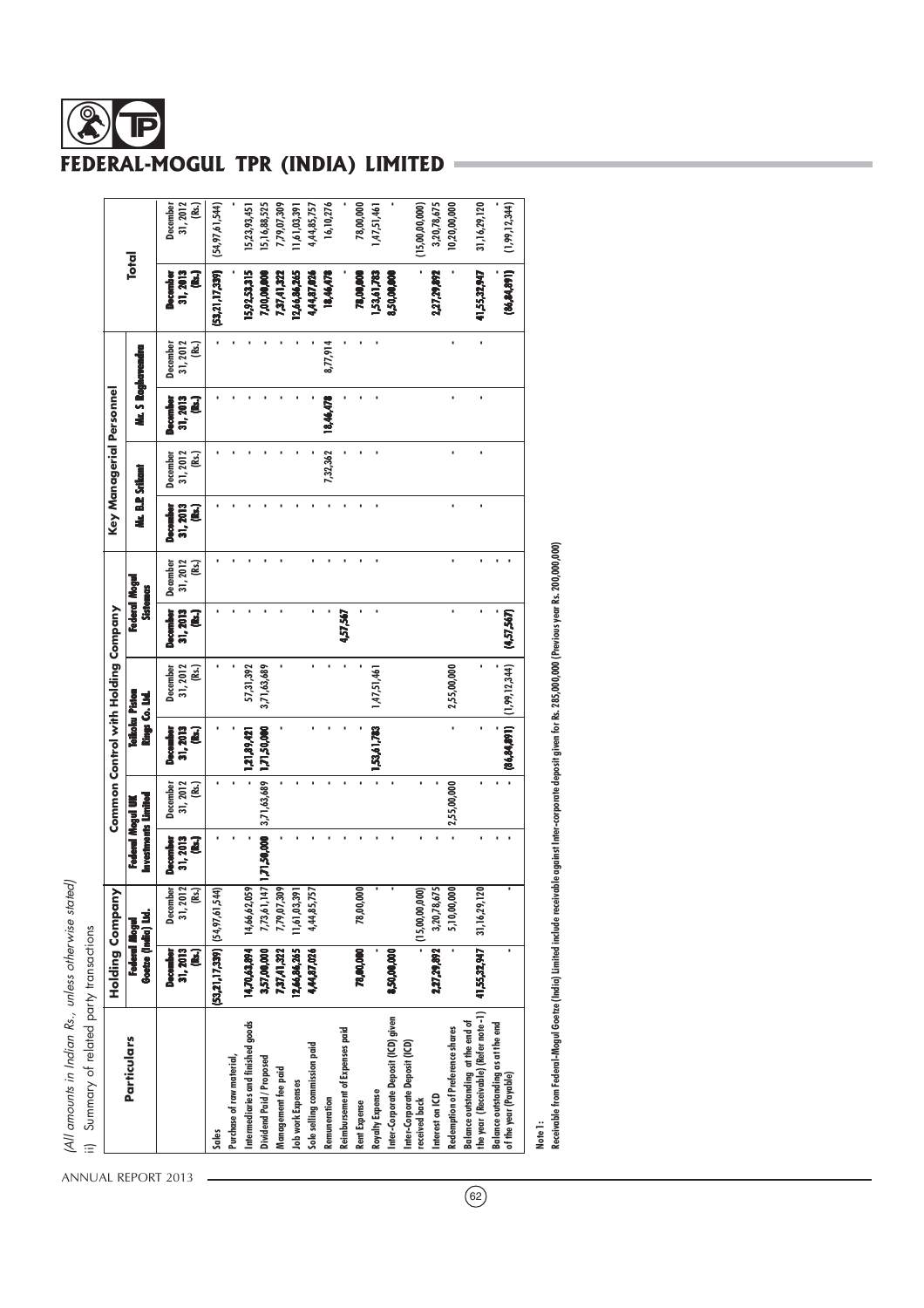# **26. Segment Information**

The Company is primarily engaged in the business of manufacturing of steel rings. As the company operates in a single business and geographical segment, the reporting requirements for primary and secondary segment disclosure prescribed by Accounting Standard 17, "Segment Reporting", have not been provided in these financial statements.

# **27. Operating Lease**

(a) The total of future minimum lease payments under noncancellable operating leases for each of the following periods :

|                                                         | As at             | As at             |
|---------------------------------------------------------|-------------------|-------------------|
|                                                         | 31 December, 2013 | 31 December, 2012 |
| (i) not later than one year;                            | 78,00,000         | 78,00,000         |
| (ii) later than one year and not later than five years; | 3,12,00,000       | 3,12,00,000       |
| (iii) later than five years;                            | 78,00,000         | 1,56,00,000       |

(b) The lease payments recognised in the statement of profit and loss for the year is Rs 8,034,002 and for the previous year Rs 8,339,970.

### **28. Particulars of unhedged foreign currency exposure as at the balance sheet date**

| <b>Import Creditors</b>                                | Foreign currency | Rate  | Amount           |
|--------------------------------------------------------|------------------|-------|------------------|
| <b>USD</b>                                             |                  |       |                  |
| Current year                                           | 1,05,220         | 63.09 | 66,38,335        |
| Previous year                                          | 67,344           | 55.87 | 37,62,524        |
| Euro                                                   |                  |       |                  |
| Current year                                           | 17,735           | 87.08 | 15,44,359        |
| Previous year                                          | 17,488           | 73.87 | 12,91,827        |
| JPY                                                    |                  |       |                  |
| Current year                                           | (86, 97, 298)    | 0.60  | (52, 36, 643)    |
| Previous year                                          | (6, 54, 31, 064) | 0.65  | (4, 25, 62, 907) |
| Note: Figures in bracket signifies advance to vendors. |                  |       |                  |
| Export debtors                                         | Foreign currency | Rate  | Amount           |
| <b>RMB</b>                                             |                  |       |                  |
| Current year                                           | 72,616           | 0.14  | 10,315           |
| Previous year                                          | 72,616           | 0.14  | 10,315           |
| JPY                                                    |                  |       |                  |
| Current year                                           |                  | ۰     |                  |
| Previous year                                          | 92,650           | 0.68  | 62,956           |

**29.** Based upon the supplier profile available with the Company, no creditor is covered under micro, small and medium enterprise development act, 2006. Consequently, information pursuant to principal amount and interest thereon is not required to be provided.

|                                                                                                   | <b>31 December 2013</b> | 31 December 2012 |
|---------------------------------------------------------------------------------------------------|-------------------------|------------------|
| Particulars                                                                                       |                         |                  |
| The principal amount remaining unpaid as at the end of year                                       | 8,38,805                | 19, 13, 764      |
| Interest due on above principal and remaining unpaid as at the end of the year                    | 5,307                   | 15,620           |
| The amount of interest paid by the buyer in terms of section 16, of the Micro small               |                         |                  |
| and medium enterprise development Act, 2006 along with the amounts of the                         |                         |                  |
| payment made to the supplier beyond the appointed day during each accounting year                 |                         |                  |
| The amount of interest due and payable for the period of delay in making payment (which have      |                         |                  |
| been paid but beyond the appointed day during the year) but without adding the interest           |                         |                  |
| specified under Micro Small and Medium Enterprise Development Act, 2006.                          | 35,592                  | 1,89,031         |
| The amount of interest accrued and remaining unpaid at the end of each accounting year; and       | 40,899                  | 1,73,411         |
| The amount of further interest remaining due and payable even in the succeeding years,            |                         |                  |
| until such date when the interest dues as above are actually paid to the small enterprise for the |                         |                  |
| purpose of disallowance as a deductible expenditure under section 23 of the Micro Small and       |                         |                  |
| Medium Enterprise Development Act, 2006                                                           | 5,30,143                | 4,89,244         |

# **30. Disclosures in accordance with revised AS-15 on "Employee Benefits"**

The Company has a defined benefit gratuity plan(non funded). Every employee who has completed five years or more of services, gets a gratuity on departure at 15 days basic salary (last drawn) for each completed year of service on terms not less favorable than the provisions of the payment of Gratuity Act, 1972. The following tables summaries the components of net benefit expense recognized in the statement of profit and loss and the funded status and amounts recognized in the balance sheet for the plan.

|                                                            | <b>31 December 2013</b> | 31 December 2012 |
|------------------------------------------------------------|-------------------------|------------------|
| <b>Statement of profit and loss</b>                        |                         |                  |
| Net employee benefit expense (recognized in Employee cost) |                         |                  |
| Current service cost                                       | 4,77,414                | 3,92,221         |
| Interest cost on benefit obligation                        | 2,92,397                | 3, 21, 562       |
| Net actuarial gain recognised in the year                  | (3,06,765)              | (2,07,812)       |
| Net benefit expense                                        | 4,63,046                | 5,05,971         |
| <b>Balance Sheet</b>                                       |                         |                  |
| Details of Provision for gratuity                          |                         |                  |
| Defined benefit obligation                                 | 42,23,191               | 37,60,145        |
| Plan liability                                             | 42,23,191               | 37,60,145        |
|                                                            |                         |                  |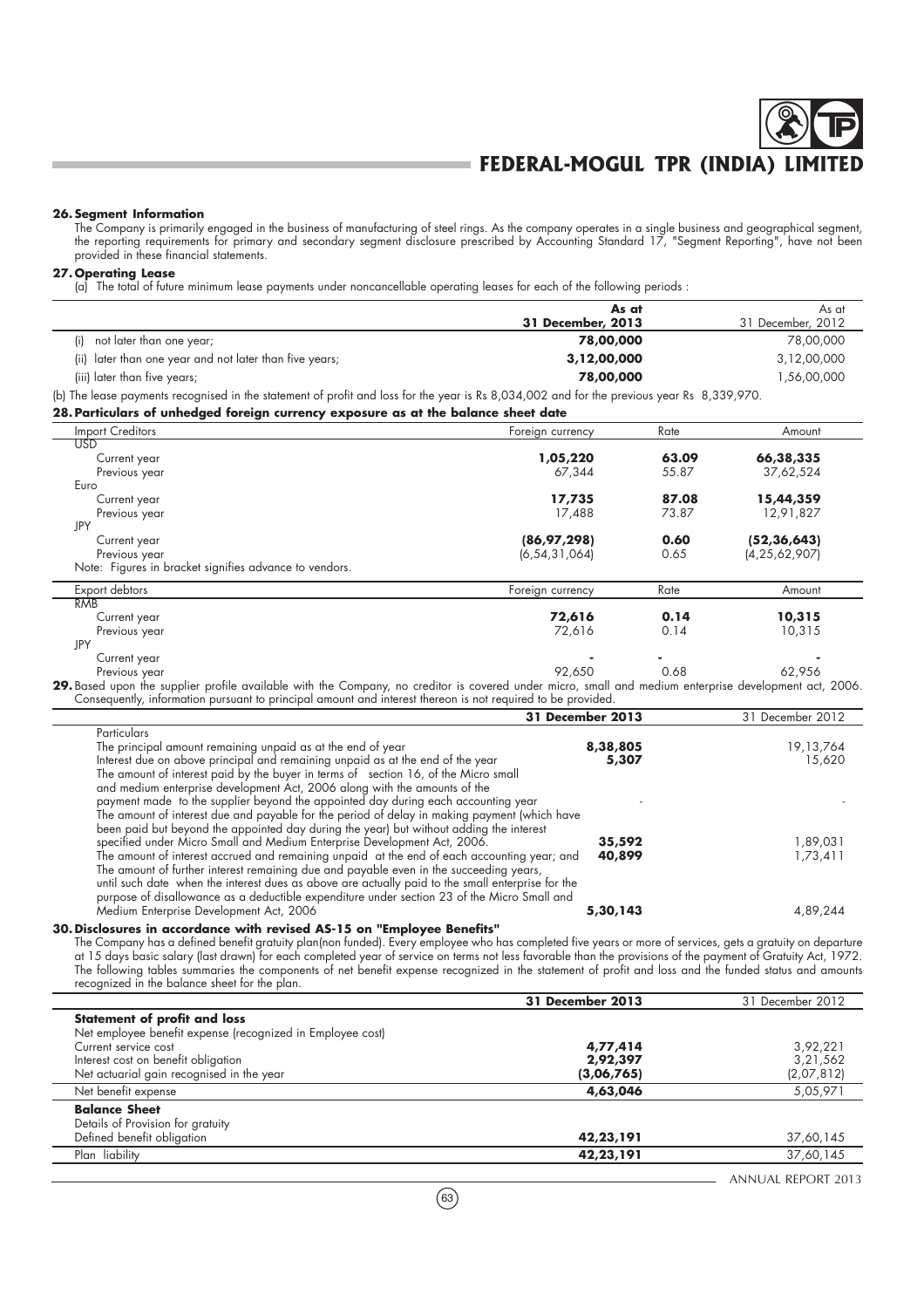|                                                                                                                                                                                                                        |                                       |                  |                         |                               |          |                                      | (Amount in Rs.)                   |
|------------------------------------------------------------------------------------------------------------------------------------------------------------------------------------------------------------------------|---------------------------------------|------------------|-------------------------|-------------------------------|----------|--------------------------------------|-----------------------------------|
|                                                                                                                                                                                                                        |                                       |                  |                         |                               | As at    |                                      | As at                             |
| Changes in the present value of the defined benefit obligation are as follows:                                                                                                                                         |                                       |                  |                         | 31 December, 2013             |          |                                      | 31 December, 2012                 |
| Opening defined benefit obligation                                                                                                                                                                                     |                                       |                  |                         | 37,60,145                     |          |                                      | 39,83,857                         |
| Interest cost                                                                                                                                                                                                          |                                       |                  |                         | 2,92,397                      |          |                                      | 3, 21, 562                        |
| Current service cost                                                                                                                                                                                                   |                                       |                  |                         | 4,77,414                      |          |                                      | 3,92,221                          |
| Benefits paid                                                                                                                                                                                                          |                                       |                  |                         |                               |          |                                      | (7, 29, 683)                      |
| Actuarial (gains) / losses on obligation                                                                                                                                                                               |                                       |                  |                         | (3,06,765)                    |          |                                      | (2,07,812)                        |
| <b>Closing defined benefit obligation</b>                                                                                                                                                                              |                                       |                  |                         | 42,23,191                     |          |                                      | 37,60,145                         |
| The principal assumptions used in determining gratuity for the Company's plan is shown below:                                                                                                                          |                                       |                  |                         |                               |          |                                      |                                   |
| Discount rate                                                                                                                                                                                                          |                                       |                  |                         |                               | 9%       |                                      | 8.50%                             |
| Normal retirement age                                                                                                                                                                                                  |                                       |                  |                         |                               | 58 years |                                      | 58 years                          |
| Employee turnover                                                                                                                                                                                                      |                                       |                  |                         |                               | 5%       |                                      | 5%                                |
|                                                                                                                                                                                                                        |                                       |                  |                         |                               |          |                                      |                                   |
| The estimates of seniority, future salary increases, considered in actuarial valuation, take account of price inflation, promotions and other relevant factors, such<br>as supply and demand in the employment market. |                                       |                  |                         |                               |          |                                      |                                   |
| Amount for the current year and previous four years are as follows:                                                                                                                                                    |                                       |                  |                         |                               |          |                                      |                                   |
| Particulars                                                                                                                                                                                                            | <b>Year ended</b><br>31 December 2013 | 31 December 2012 | Year ended              | Year ended                    |          | Year ended                           | Year ended                        |
|                                                                                                                                                                                                                        | 4,223,191                             |                  | 3.760.145               | 31 December 2011<br>3,983,857 |          | 1,684,782                            | 31 December 2010 31 December 2009 |
| Defined benefit obligation<br>Plan Assets                                                                                                                                                                              |                                       |                  |                         |                               |          |                                      | 1,291,042                         |
| Surplus / (deficit)                                                                                                                                                                                                    | (4, 223, 191)                         |                  | (3,760,145)             | (3,983,857)                   |          | (1,684,782)                          | (1, 291, 042)                     |
| Experience adjustments on plan liabilities                                                                                                                                                                             | 160,907                               |                  | (385, 953)              | (589, 018)                    |          | 40,438                               |                                   |
|                                                                                                                                                                                                                        |                                       |                  |                         |                               |          |                                      |                                   |
| 31. Expenditure in foreign currency (on accrual basis)                                                                                                                                                                 |                                       |                  |                         |                               |          |                                      |                                   |
| Royalty                                                                                                                                                                                                                |                                       |                  |                         | 1,53,61,783                   |          |                                      | 1,47,51,461                       |
| Technical fees                                                                                                                                                                                                         |                                       |                  |                         | 9,86,372                      |          |                                      | 17,24,214                         |
| Total                                                                                                                                                                                                                  |                                       |                  |                         | 1,63,48,155                   |          |                                      | 1,64,75,675                       |
| 32. Remittance in foreign currency on account of dividend:                                                                                                                                                             |                                       |                  |                         |                               |          |                                      |                                   |
| Particulars                                                                                                                                                                                                            | Year to which pertain                 |                  |                         | No. of shares held            |          | No. of non resident<br>share holders | Amount                            |
|                                                                                                                                                                                                                        |                                       |                  |                         |                               |          |                                      |                                   |
|                                                                                                                                                                                                                        |                                       |                  |                         |                               |          |                                      |                                   |
| Preference shares                                                                                                                                                                                                      |                                       | 2013             |                         |                               |          |                                      |                                   |
|                                                                                                                                                                                                                        |                                       | 2012             |                         | (4,90,000)                    |          | (2)                                  | (29, 40, 000)                     |
| Equity shares                                                                                                                                                                                                          |                                       | 2013             |                         | 49,00,000                     |          | $\mathbf{2}$                         | 3,43,00,000                       |
|                                                                                                                                                                                                                        |                                       | 2012             |                         | (49,00,000)                   |          | (2)                                  | (3,43,00,000)                     |
| Note: Figures in bracket pertains to previous year                                                                                                                                                                     |                                       |                  |                         |                               |          |                                      |                                   |
| 33. Value of imports calculated on CIF basis (On accrual basis)                                                                                                                                                        |                                       |                  |                         |                               |          |                                      |                                   |
| Raw materials                                                                                                                                                                                                          |                                       |                  |                         | 12,86,65,114                  |          |                                      | 13,60,90,792                      |
| Spare parts and components                                                                                                                                                                                             |                                       |                  |                         | 4,32,67,230                   |          |                                      | 3,48,82,909                       |
| Capital goods                                                                                                                                                                                                          |                                       |                  |                         | 5,97,29,111                   |          |                                      | 34,89,300                         |
| Total                                                                                                                                                                                                                  |                                       |                  |                         | 23, 16, 61, 455               |          |                                      | 17,44,63,001                      |
| 34. Imported and indigenous raw material, components and spare parts consumed                                                                                                                                          |                                       |                  |                         |                               |          |                                      |                                   |
| Particulars                                                                                                                                                                                                            |                                       |                  | Year ended              |                               |          |                                      | Year ended                        |
|                                                                                                                                                                                                                        |                                       |                  | <b>31 December 2013</b> |                               |          |                                      | 31 December 2012                  |
|                                                                                                                                                                                                                        |                                       | $%$ of total     |                         | Value                         |          | $%$ of total                         | Value                             |
| <b>Raw materials and components</b>                                                                                                                                                                                    |                                       | consumption      |                         | Amount                        |          | consumption                          | Amount                            |
| Indigenous                                                                                                                                                                                                             |                                       | 51%              |                         | 13,71,83,008                  |          | 55%                                  | 15,52,01,808                      |
| Imported                                                                                                                                                                                                               |                                       | 49%              |                         |                               |          | 45%                                  | 12,71,32,450                      |
|                                                                                                                                                                                                                        |                                       | 100%             |                         | 13,27,80,240<br>26,99,63,248  |          | 100%                                 | 28, 23, 34, 258                   |
| Stores, spares and tools                                                                                                                                                                                               |                                       |                  |                         |                               |          |                                      |                                   |
| Indigenous                                                                                                                                                                                                             |                                       | 99%              |                         | 8,11,86,936                   |          | 98%                                  | 9,80,78,954                       |
| Imported                                                                                                                                                                                                               |                                       | 1%<br>100%       |                         | 11,51,423                     |          | 2%<br>100%                           | 20,86,810                         |

length prices of international transactions with associated enterprises and maintain adequate documentation in this respect. Since law requires existence of such information and documentation to be contemporaneous in nature, the Company has appointed independent consultants for conducting a Transfer Pricing Study (the 'Study') to determine whether the transactions with associate enterprises undertaken during the financial year are on an "arms length basis". Management is of the opinion that the Company's international transactions are at arm's length and that the results of the on-going study will not have any impact on the financial statements and the independent consultants appointed have also preliminarily confirmed that they do not expect any transfer pricing adjustments. **36.** Previous year numbers have been regrouped/ reclassified, wherever considered necessary.

| For Walker, Chandiok & Co.<br><b>Chartered Accountants</b> | For and on behalf of the Board of Directors of<br>Federal-Mogul TPR (India) Limited |                  |                   |  |  |
|------------------------------------------------------------|-------------------------------------------------------------------------------------|------------------|-------------------|--|--|
| per David Jones<br><b>Partner</b>                          | Sachin Selot                                                                        | Vinod Kumar Hans | Shifali Chawla    |  |  |
| Place: Gurgaon<br>Date: February 26, 2014                  | Director                                                                            | Director         | Company Secretary |  |  |
| <b>ANNUAL REPORT 2013</b>                                  |                                                                                     |                  |                   |  |  |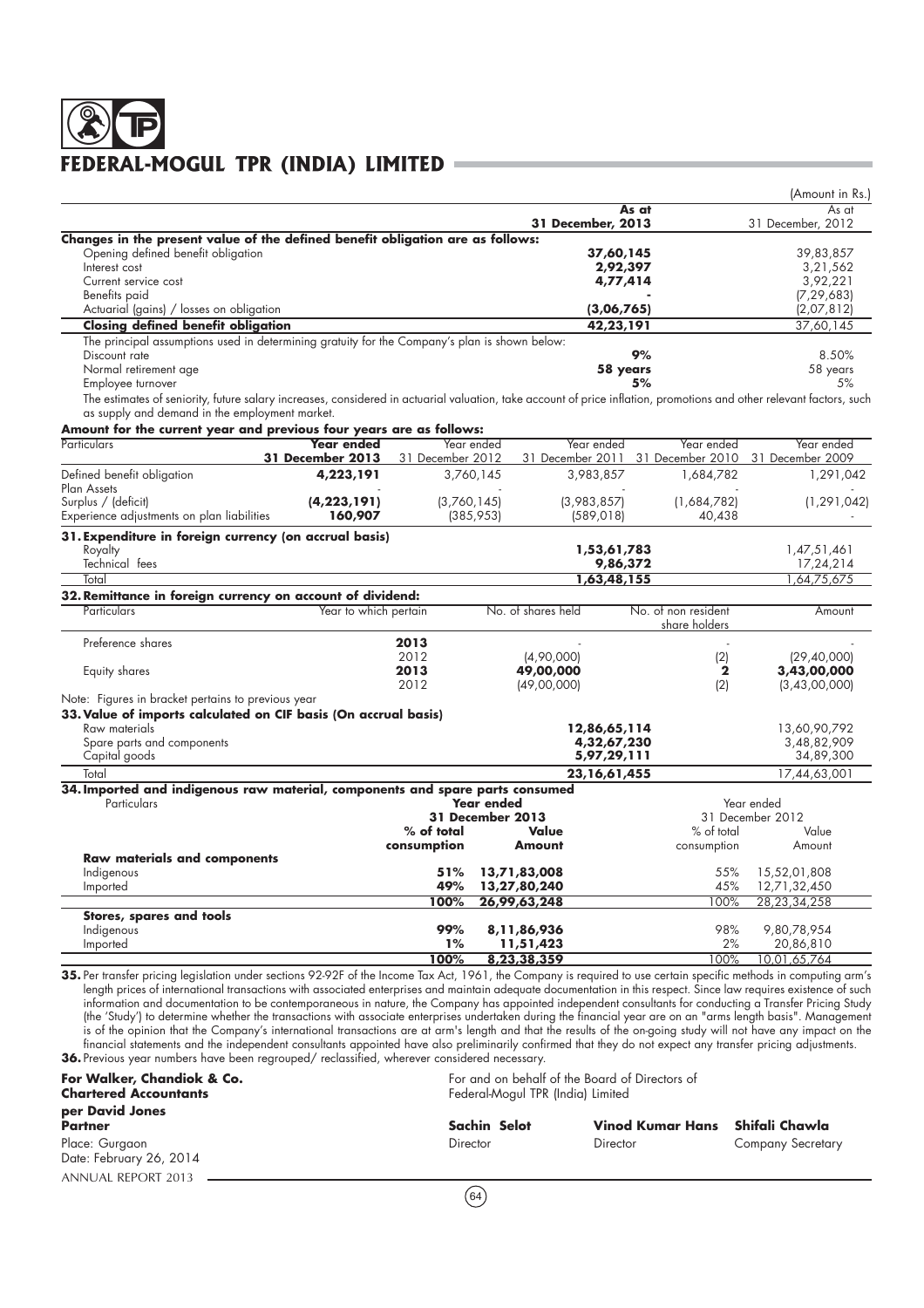| CASH FLOW STATEMENT FOR THE YEAR ENDED 31 DECEMBER, 2013                                       |                    | Amount in Rs.      |
|------------------------------------------------------------------------------------------------|--------------------|--------------------|
|                                                                                                | For the year ended | For the year ended |
|                                                                                                | 31 December, 2013  | 31 December, 2012  |
| <b>CASH FLOW FROM OPERATING ACTIVITIES</b>                                                     |                    |                    |
| <b>Profit before tax</b>                                                                       | 28,62,60,266       | 28, 21, 21, 976    |
| Adjustments for:                                                                               |                    |                    |
| Depreciation and amortisation                                                                  | 2,91,27,098        | 3,01,44,000        |
| Loss on sale / discard of fixed assets (net)                                                   | 10,16,964          | 5,48,200           |
| Interest Income                                                                                | (2,69,77,386)      | (3,69,56,371)      |
| Interest expense                                                                               | 7,57,929           | 10,96,069          |
| Excess provision written back                                                                  | (17, 05, 545)      | (29, 92, 262)      |
| Unrealised forex (gain)/loss (net)                                                             | 32,64,935          | 1,19,56,276        |
| Operating profit before working capital changes                                                | 29, 17, 44, 261    | 28,59,17,888       |
| Movements in working capital :<br>Increase in trade and other receivable                       | (3, 21, 12, 494)   | (9,90,05,266)      |
| Decrease in inventories                                                                        | 51,34,556          | 22,63,597          |
| Increase / (Decrease) in Trade and other payables                                              | 18,52,729          | (4,08,80,036)      |
| Cash generated from operations                                                                 | 26,66,19,051       | 14,82,96,183       |
| Direct taxes paid (net of refunds)                                                             | (10, 20, 36, 479)  | (10, 97, 83, 169)  |
| Net cash from operating activities                                                             | 16,45,82,573       | 3,85,13,014        |
|                                                                                                |                    |                    |
| <b>B. Cash flows from investing activities</b><br>Purchase of fixed assets/ intangibles assets | (5,07,23,631)      | (2,06,48,606)      |
| Movement in restricted cash                                                                    | 1,75,98,015        | 1,48,82,030        |
| Interest received                                                                              | 2,88,93,120        | 4,00,16,712        |
| (Decrease) / Increase in Inter-corporate deposit                                               | (8,50,00,000)      | 15,00,00,000       |
| Net cash from/ (used in) investing activities                                                  | (8,92,32,496)      | 18,42,50,136       |
|                                                                                                |                    |                    |
| <b>C. Cash flows from financing activities</b>                                                 |                    |                    |
| Interest paid                                                                                  | (7, 57, 929)       | (10,96,068)        |
| Redumption of Preference Shares                                                                |                    | (10,00,00,000)     |
| Dividends paid                                                                                 | (7,00,00,000)      | (8, 16, 88, 525)   |
| Tax on dividend paid                                                                           | (1, 22, 78, 571)   | (1, 23, 29, 100)   |
| Net cash used in financing activities                                                          | (8, 30, 36, 500)   | (19, 51, 13, 693)  |
| Net decrease in cash and cash equivalents $(A + B + C)$                                        | (76, 86, 423)      | 2,76,49,457        |
| Cash and cash equivalents at the beginning of the year                                         | 3,96,54,192        | 1,20,04,735        |
| Cash and cash equivalents at the end of the year                                               | 3, 19, 67, 769     | 3,96,54,192        |
| <b>Components of cash and cash equivalents</b>                                                 | 31 December, 2013  | 31 December, 2012  |
| Cash and cheques on hand                                                                       | 15,86,731          | 224                |
| With banks - on current account                                                                | 3,03,81,038        | 3,96,53,968        |
|                                                                                                | 3,19,67,769        | 3,96,54,192        |

This is the Cash Flow Statement referred to in our report of even date

For Walker, Chandiok & Co. **For Walker, Chandiok & Co.** For and on behalf of the Board of Directors of **Chartered Accountants Chartered Accountants Federal-Mogul TPR** (India) Limited

**per David Jones**<br> **per David Jones** Sachin Selot Minod Kumar Hans Shifali Chawla<br>
Director Director Director Company Secreta

Director Director Director Company Secretary<br> **PDIN**: 06700360 DIN: 03328309 Director<br>DIN : 03328309

Place: Gurgaon Date: February 26, 2014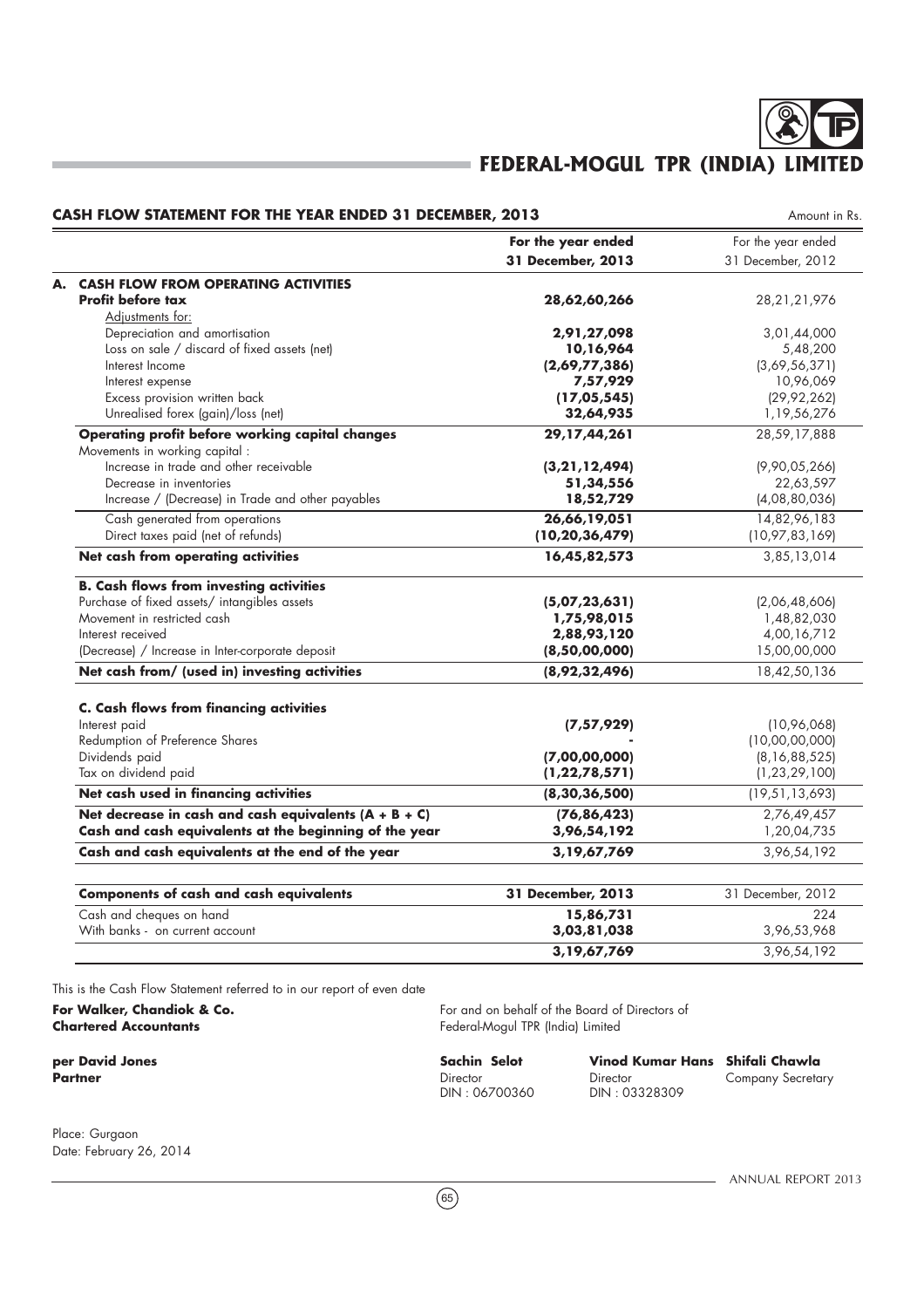

# **INDEPENDENT AUDITOR'S REPORT**

# **To the Board of Directors of Federal-Mogul Goetze (India) Limited**

1. We have audited the accompanying consolidated financial statements of Federal-Mogul Goetze (India) Limited, ("the Company") and its subsidiary (hereinafter collectively referred to as the "Group"), which comprise the consolidated Balance Sheet as at 31 December 2013, and the consolidated Statement of Profit and Loss and consolidated Cash Flow Statement for the year then ended, and a summary of significant accounting policies and other explanatory information.

# **Management's Responsibility for the Consolidated Financial Statements**

2. Management is responsible for the preparation of these consolidated financial statements that give a true and fair view of the consolidated financial position, consolidated financial performance and consolidated cash flows of the Group in accordance with accounting principles generally accepted in India. This responsibility includes the design, implementation and maintenance of internal control relevant to the preparation and presentation of the consolidated financial statements that give a true and fair view and are free from material misstatement, whether due to fraud or error.

# **Auditors' Responsibility**

3. Our responsibility is to express an opinion on these consolidated financial statements based on our audit. We conducted our audit in accordance with the Standards on Auditing issued by the Institute of Chartered Accountants of India. Those Standards require that we comply with ethical requirements and plan and perform the audit to obtain reasonable assurance about whether the consolidated financial statements are free from material misstatement.

4. An audit involves performing procedures to obtain audit evidence about the amounts and disclosures in the consolidated financial statements. The procedures selected depend on the auditors' judgment, including the assessment of the risks of material misstatement of the consolidated financial statements, whether due to fraud or error. In making those risk assessments, the auditor considers internal control relevant to the Company's preparation and presentation of the consolidated financial statements that give a true and fair view in order to design audit procedures that are appropriate in the circumstances, but not for the purpose of expressing an opinion on the effectiveness of the Company's internal control. An audit also includes evaluating the appropriateness of accounting policies used and the reasonableness of the accounting estimates made by management, as well

as evaluating the overall presentation of the consolidated financial statements.

5. We believe that the audit evidence we have obtained is sufficient and appropriate to provide a basis for our audit opinion.

# **Opinion**

6. In our opinion and to the best of our information and according to the explanations given to us, the consolidated financial statements give a true and fair view in conformity with the accounting principles generally accepted in India:

- i) in the case of the consolidated Balance Sheet, of the state of affairs of the Group as at 31 December 2013;
- ii) in the case of the consolidated Statement of Profit and Loss, of the profit for the year ended on that date; and
- iii) the case of the consolidated Cash Flow Statement, of the cash flows for the year ended on that date.

**For Walker, Chandiok & Co. Chartered Accountants Firm Registration No: 001076N**

**per David Jones Partner** Membership No: 98113 Place : Gurgaon Date : February 28, 2014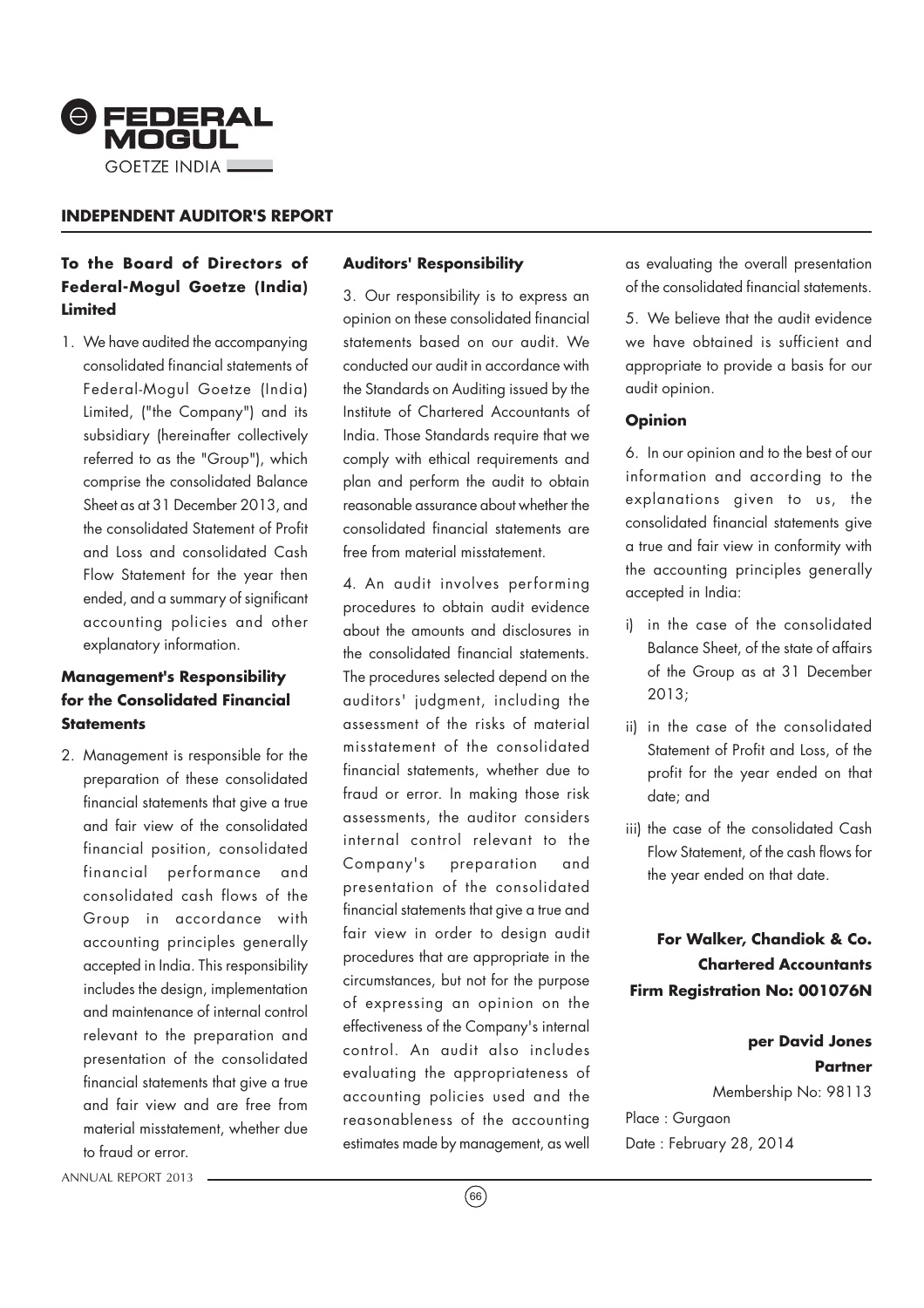

# **Consolidated Balance sheet and profit and loss account**

# **Balance Sheet as at 31 December, 2013**

|                                | <b>Schedules</b>  | As at<br>31 December, 2013<br>Rs (in lacs) | As at<br>31 December, 2012<br>Rs (in lacs) |
|--------------------------------|-------------------|--------------------------------------------|--------------------------------------------|
| <b>Equity and Liabilities</b>  |                   |                                            |                                            |
| <b>Shareholders' funds</b>     |                   |                                            |                                            |
| Share capital                  | 3<br>4            | 5,563.21                                   | 5,563.21                                   |
| Reserves and surplus           |                   | 38,177.63                                  | 35,566.15                                  |
|                                |                   | 43,740.84                                  | 41,129.36                                  |
| Minority Interest              |                   | 5,590.08                                   | 4,686.39                                   |
| <b>Non-current Liabilities</b> |                   |                                            |                                            |
| Long-term borrowings           | 5                 | 1,555.56                                   |                                            |
| Deferred tax liabilities (net) | 6                 | 1,658.88                                   | 1,476.80                                   |
| Other long term liabilities    | 7                 | 278.39                                     | 245.17                                     |
| Long-term provisions           | 8                 | 6,216.14                                   | 5,657.96                                   |
|                                |                   | 9,708.97                                   | 7,379.93                                   |
| <b>Current liabilities</b>     |                   |                                            |                                            |
| Short-term borrowings          | 9                 | 15,838.57                                  | 17,021.30                                  |
| Trade payables                 | 10                | 16,888.72                                  | 16,661.21                                  |
| Other current liabilities      | 11                | 2,612.10                                   | 2,031.76                                   |
| Short-term provisions          | 8                 | 609.37                                     | 1,146.12                                   |
|                                |                   | 35,948.76                                  | 36,860.39                                  |
| Total                          |                   | 94,988.65                                  | 90,056.07                                  |
| <b>ASSETS</b>                  |                   |                                            |                                            |
| <b>Non-current assets</b>      |                   |                                            |                                            |
| Fixed assets                   |                   |                                            |                                            |
| Tangible assets                | $12 \overline{ }$ | 49,604.51                                  | 47,377.43                                  |
| Intangible assets              | 12.1              |                                            | 15.59                                      |
| Capital work-in-progress       |                   | 3,330.05                                   | 3,792.91                                   |
| Non-current investments        | 13                |                                            |                                            |
| Long-term loans and advances   | 14                | 4,604.50                                   | 4,446.55                                   |
| Other non-current assets       | 15                |                                            | 238.91                                     |
|                                |                   | 57,539.06                                  | 55,871.39                                  |
| <b>Current assets</b>          |                   |                                            |                                            |
| Current investments            | 16                |                                            |                                            |
| Inventories                    | 17                | 15,565.78                                  | 14,043.64                                  |
| Trade receivables              | 18                | 15,382.58                                  | 15,726.66                                  |
| Cash and bank balances         | 19                | 1,387.67                                   | 994.03                                     |
| Short-term loans and advances  | 20                | 4,713.22                                   | 3,015.14                                   |
| Other Current Assets           | 21                | 400.34                                     | 405.21                                     |
|                                |                   | 37,449.59                                  | 34,184.68                                  |
| Total                          |                   | 94,988.65                                  | 90,056.07                                  |

Note 1 to 44 form an integral part of these consolidated financial statements.

This is the consolidated Balance Sheet referred to in our report of even date

**per David Jones Andreas Kolf Sachin Selot**

Place: Gurgaon **Khalid Khan** Date : February 28, 2014

**For Walker, Chandiok & Co.** The South of the Board of Directors of Chartered Accountants of the Board of Directors of Chartered Accountants of Chartered Accountants of the Board of Directors of Chartered Accountants of th **Chartered Accountants** Federal-Mogul Goetze (India) Limited

**Partners Managing Director Controls Controller** Whole Time Finance Director & CFO<br>
DIN: 00519780 DIN: 06700360 DIN : 06700360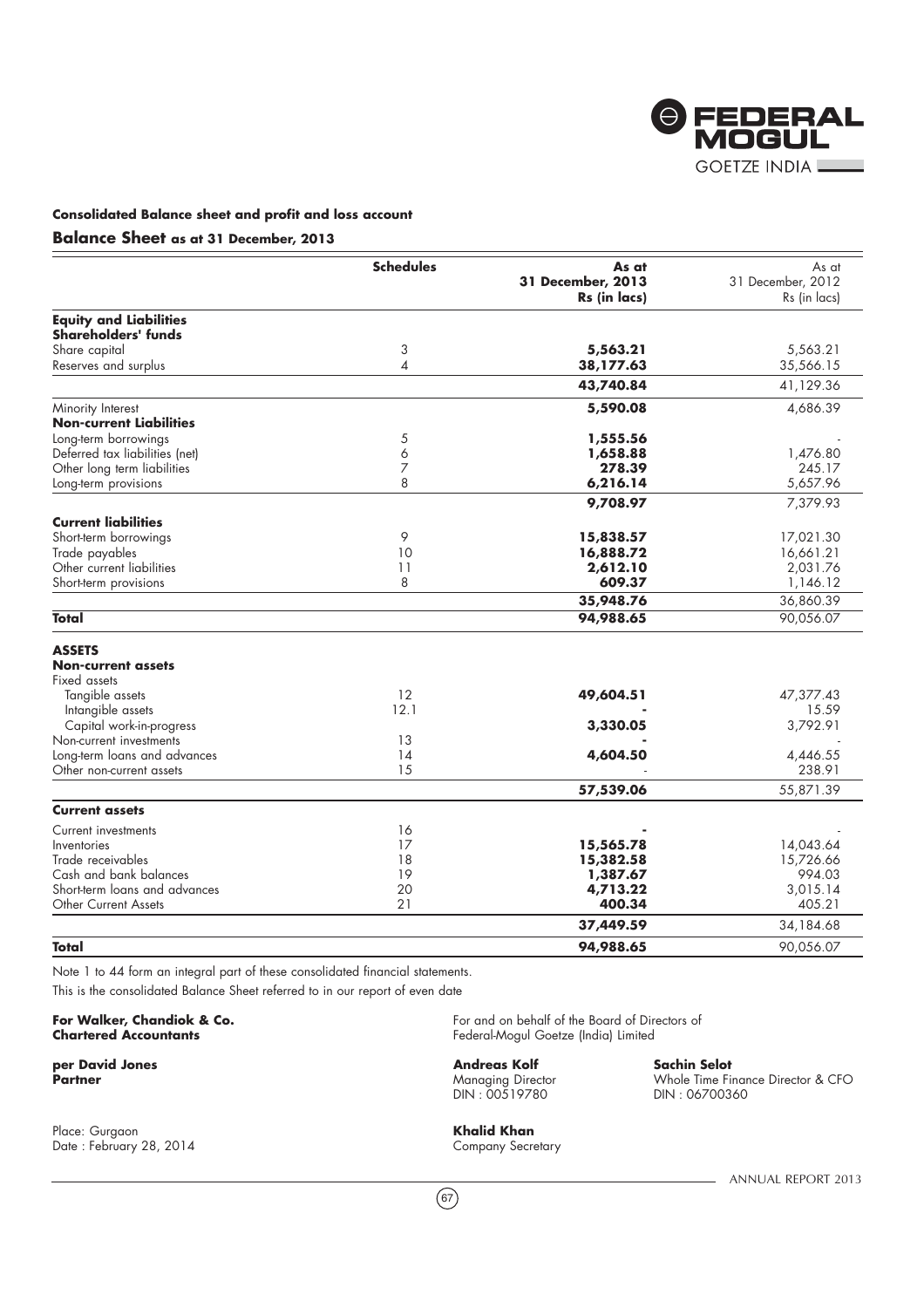

# **Consolidated Balance sheet and profit and loss account**

# **Profit & Loss Account for the year ended 31 December, 2013**

|                                                                                     | <b>Schedules</b> | For the year ended<br>31 December, 2013<br>Rs (in lacs) | For the year ended<br>31 December, 2012<br>Rs (in lacs) |
|-------------------------------------------------------------------------------------|------------------|---------------------------------------------------------|---------------------------------------------------------|
| <b>INCOME</b>                                                                       |                  |                                                         |                                                         |
| Revenue from operations (gross)                                                     |                  | 1,27,158.11                                             | 1,31,778.37                                             |
| Less: Excise duty                                                                   |                  | (11, 358.18)                                            | (11, 865.15)                                            |
| Revenue from operations (net)                                                       | 22               | 1,15,799.93                                             | 1,19,913.22                                             |
| Other income                                                                        | 23               | 701.89                                                  | 940.68                                                  |
| <b>Total revenue</b>                                                                |                  | 1,16,501.82                                             | 1,20,853.90                                             |
| <b>EXPENDITURE</b>                                                                  |                  |                                                         |                                                         |
| Cost of raw material and components consumed                                        |                  | 35,391.32                                               | 39,058.84                                               |
| Purchase of traded goods                                                            |                  | 3,776.98                                                | 3,600.36                                                |
| (Increase)/ decrease in inventories of work-in-progress                             |                  |                                                         |                                                         |
| and finished goods                                                                  | 24               | (2,089.82)                                              | (1, 184.70)                                             |
| Employee benefits expenses                                                          | 25               | 24,073.82                                               | 23,925.37                                               |
| Other expenses                                                                      | 26               | 40,359.71                                               | 44,209.28                                               |
| Depreciation/ amortisation                                                          | 27               | 6,904.82                                                | 6,494.96                                                |
| Finance cost                                                                        | 28               | 2.469.26                                                | 2,689.97                                                |
| <b>TOTAL EXPENSES</b>                                                               |                  | 1,10,886.09                                             | 1,18,794.08                                             |
| Profit before exceptional items, tax                                                |                  | 5,615.73                                                | 2,059.82                                                |
| Exceptional items                                                                   |                  |                                                         | (625.81)                                                |
| Profit before tax                                                                   |                  | 5,615.73                                                | 1,434.01                                                |
| <b>Tax expense</b>                                                                  |                  |                                                         |                                                         |
| Current tax                                                                         |                  | 1,813.54                                                | 1,279.99                                                |
| Minimum alternate tax credit entitlement                                            |                  |                                                         | (9.29)                                                  |
| Deferred tax                                                                        |                  | 182.09                                                  | (30.49)                                                 |
| <b>Total tax expenses</b>                                                           |                  | 1,995.63                                                | 1,240.21                                                |
| Profit before minority interest                                                     |                  | 3,620.10                                                | 193.80                                                  |
| <b>Minority interest</b>                                                            |                  | 903.69                                                  | 865.69                                                  |
| <b>Profit after minority interest</b>                                               |                  | 2,716.41                                                | (671.89)                                                |
| <b>Earnings per share</b>                                                           | 29               |                                                         |                                                         |
| <b>Basic and diluted</b><br>[Nominal value of shares Rs. 10 (Previous year:Rs. 10)] |                  | 6.51                                                    | 0.35                                                    |

Note 1 to 44 form an integral part of these consolidated financial statements.

This is the consolidated statement of profit and loss referred to in our report of even date

**per David Jones Andreas Kolf Sachin Selot**

Place: Gurgaon **Khalid Khan** Date : February 28, 2014 Company Secretary

ANNUAL REPORT 2013

For Walker, Chandiok & Co. **For Walker, Chandiok & Co. For and on behalf of the Board of Directors of Chartered Accountants** Federal-Mogul Goetze (India) Limited

Managing Director<br>DIN : 00519780

**Partner Partner Managing Director** Whole Time Finance Director & CFO<br>DIN: 00519780 DIN: 006700360

 $(68)$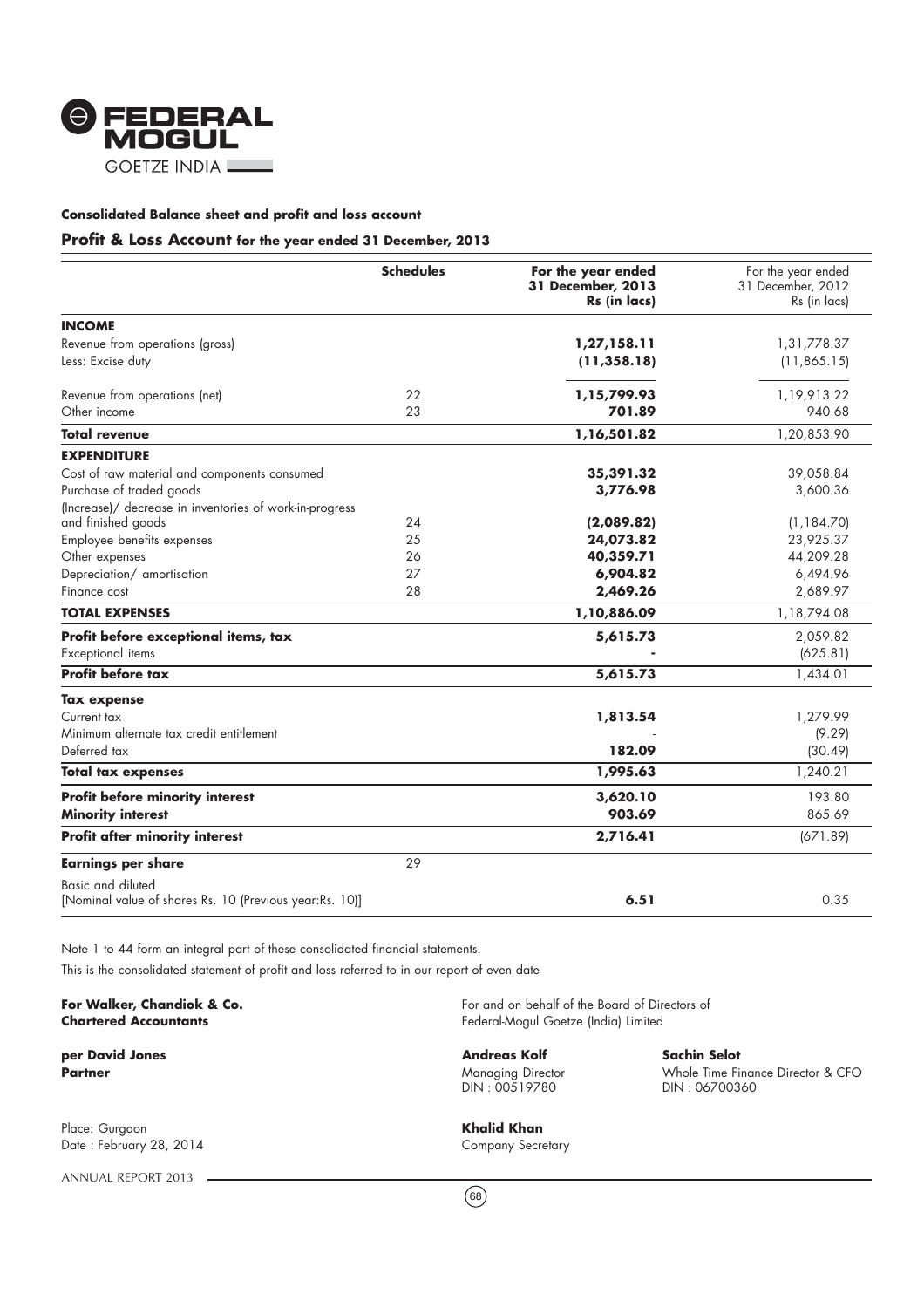

# **Notes to Consolidated financial statements**

# **1. a) Corporate Information**

Federal-Mogul Goetze (India) Limited ('FMGIL' or 'the Company'), is inter-alia engaged in the manufacture, supply and distribution of 'automotive components' used in two/three/four wheeler automobiles.

The principal facilities of the Company are located at Patiala (Punjab), Bengaluru (Karnataka) and Bhiwadi (Rajasthan), with its registered office in Delhi. The Company is listed at National Stock Exchange of India Limited and Bombay Stock Exchange .

Federal Mogul Holdings Limited, Mauritius, is the immediate parent company and ultimate parent company is Federal Mogul Corporation, USA.

#### **b) Basis of Preparation and Consolidation**

The financial statements of the company have been prepared in accordance with generally accepted accounting principles in India (Indian GAAP). The company has prepared these financial statements to comply in all material respects with the accounting standards notified under the Companies (Accounting Standards) Rules, 2006, (as amended) and the relevant provisions of the Companies Act, 1956 read with the General Circular 15/2013 dated 13 September 2013 of the Ministry of Corporate Affairs in respect of section 133 of the Companies Act, 2013.The financial statements have been prepared on an accrual basis and under the historical cost convention.

The Consolidated Financial Statements have been prepared in accordance with Accounting Standard 21 (AS 21) "Consolidated Financial Statements" and Accounting Standard 23 (AS 23) "Accounting for investments in Associates in Consolidated Financial Statements".

The Subsidiary and Associates (which along with Federal-Mogul Goetze (India) Limited, the parent, constitute the Federal-Mogul Goetze Group) considered in the preparation of these consolidated financial statements are:

| <b>Name</b>                       | <b>Percentage of Ownership interest</b><br>as at 31 December 2013 | Percentage of Ownership interest<br>as at 31 December 2012 |
|-----------------------------------|-------------------------------------------------------------------|------------------------------------------------------------|
| Federal-Mogul TPR (India) Limited | 51%                                                               |                                                            |

The audited financial statements of the subsidiary, considered in the consolidated accounts, are drawn upto 31 December 2013.

# **Investments in Associates:**

The Federal-Mogul Goetze Group's Associates are:

| <b>Name</b>                   | <b>Percentage of Ownership interest</b><br>as at 31 December 2013 | Percentage of Ownership interest<br>as at 31 December 2012 |
|-------------------------------|-------------------------------------------------------------------|------------------------------------------------------------|
| <b>GTZ</b> Securities Limited | 23.67%                                                            | 23.67%                                                     |

The Company has investment in GTZ Securities Limited which is considered as an associate, whose financial statements were audited for the year ended March 31, 2013 and are available with the Company. However, no financial statements have been prepared by the management of this associate company for the nine months period ended 31 December 2013 resulting in the results of this associate being not consolidated in these financial statements. The Group management is of the view that this non-availability of the financial statements of this associate will not affect the consolidated financial statements as the investment in such associate is fully provided for and it had incurred losses till March 31, 2013 and as informed by the management of the associate, the financial position has not improved since then.

Subsidiary companies are consolidated on a line-by-line basis by adding together the book values of the like items of assets, liabilities, income and expenses, after eliminating all significant intra-group balances and intra-group transactions and also unrealised profits or losses. The results of operations of a subsidiary are included in the consolidated financial statements from the date on which the parent subsidiary relationship comes into existence.

The difference between the cost to the Company of its investment in the subsidiary and its proportionate share in the equity of the subsidiary as at the date of acquisition of stake is recognized as goodwill or capital reserve, as the case may be. Goodwill is tested for impairment at the end of each accounting year. For impairment, the carrying value of goodwill is compared with the present value of discounted cash flows of the respective subsidiaries and loss, if any, is adjusted to the carrying value of the goodwill.

Minority interest in net profits/losses of the subsidiaries for the year is identified and adjusted against the income in order to arrive at the net income attributable to the shareholders of the Company. Their share of net assets is identified and presented in the consolidated balance sheet separately. Where accumulated losses attributable to the minorities are in excess of their equity, in the absence of the contractual obligation on the minorities, the same are accounted for the holding company.

Investments in associates are accounted for using the equity method. The difference between the cost of investment in associate and the proportionate share in equity of the associate as at the date of acquisition of stake is identified as goodwill or the capital reserve, as the case may be and included in the carrying value of the investment in the associate. The carrying amount of the investment is adjusted thereafter for the post acquisition change in the share of net assets of the associate. However, the share of losses is accounted for only to the extent of the cost of investment. Subsequent profits of such associates are not accounted for unless the accumulated losses (not accounted for by the Company) are recouped.

The financial statements of the group entities used for the purpose of consolidation are drawn up to the same reporting date as that of the Company i.e. year ended 31 December 2013.

These Consolidated Financial Statements are based on audited accounts in so far as they relate to amounts included in respect of subsidiaries. The accounting policies have been consistently applied by the group and are consistent with those used in the previous year.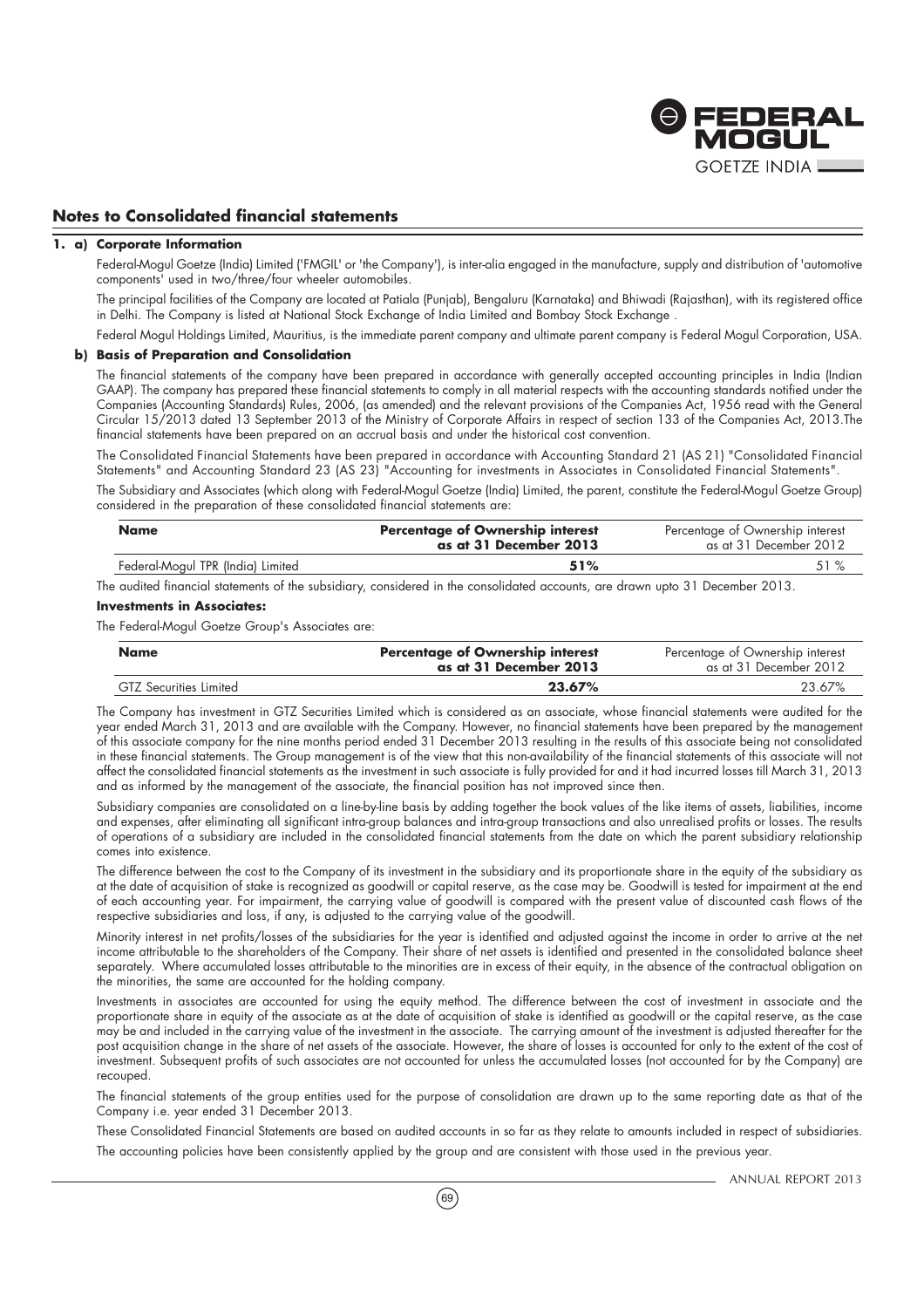

# **2. Statement of Significant Accounting Policies**

# **a) Use of estimates**

The preparation of financial statements in conformity with generally accepted accounting principles requires management to make estimates and assumptions that affect the reported amounts of assets and liabilities and disclosure of contingent liabilities at the date of the financial statements and the results of operations during the reporting period. Although these estimates are based upon management's best knowledge of current events and actions, actual results could differ from these estimates.

# **b) Tangible fixed assets and Capital work-in-progress**

Tangible fixed assets are stated at cost less accumulated depreciation and impairment losses if any. Cost comprises the purchase price and any attributable cost of bringing the asset to its working condition for its intended use i.e. freight, duties, taxes and other incidental expenses excluding cenvat in so far as this is available for set off against excise duty. Borrowing costs relating to acquisition of fixed assets which takes substantial period of time to get ready for its intended use are also included to the extent they relate to the period till such assets are ready to be put to use.

# **c) Depreciation on tangible fixed assets**

Depreciation is provided using straight line method and the same is determined based on management's assessment of assets lives and is calculated at the rates so determined, which are either equal to or higher than rates provided for such assets under Schedule XIV of the Companies Act, 1956.

| <b>Asset Class</b>                              | <b>Rate prescribed in Schedule XIV</b><br>of Companies Act, 1956 | Rates used by the company       |
|-------------------------------------------------|------------------------------------------------------------------|---------------------------------|
| Land-Leasehold<br>(i)                           |                                                                  | over the life of lease of asset |
| <b>Buildings - Factory</b><br>(iii)             | 3.34%                                                            | 3.34%                           |
| - Other                                         | 1.63%                                                            | 1.63%                           |
| Furniture, fittings & office equipment<br>(iii) | 4.75% to 6.33%                                                   | 4.75% to 6.33%                  |
| Plant & Machinery - Single Shift<br>(iv)        | 4.75%                                                            | 4.75%                           |
| - Double Shift                                  | 7.42%                                                            | 7.42%                           |
| - Triple Shift                                  | 10.34%                                                           | 10.34%                          |
| - Continuous process plant                      | 5.28%                                                            | 5.28%                           |
| Vehicles - Employee<br>$\lvert \vee \rvert$     | 9.50%                                                            | 33.33%                          |
| - Material Handling Vehicles                    | 9.50%                                                            | 11.31%                          |
| - Others                                        | 9.50%                                                            | 9.50%                           |
| Computers<br>(v <sub>i</sub> )                  | 16.21%                                                           | 16.21%                          |
| (vii) Dies and Moulds                           | 11.31%                                                           | 11.31% to 33.33%                |

i) Plant and Machinery also includes self constructed machinery.

- ii) Depreciation on the amount of adjustment to fixed assets on account of capitalisation of insurance spares is provided over the remaining useful life of related assets.
- iii) All assets costing upto Rs 5,000 are fully depreciated in the year of purchase.

# **d) Impairment of tangible and intangible assets**

i) The carrying amounts of assets are reviewed at each balance sheet date if there is any indication of impairment based on internal/external factors. An impairment loss is recognized wherever the carrying amount of an asset exceeds its recoverable amount. The recoverable amount is the greater of the asset's net selling price and value in use. In assessing value in use, the estimated future cash flows are discounted to their present value using a pre-tax discount rate that reflects current market assessments of the time value of money and risks specific to the asset.

ii) After impairment, depreciation is provided on the revised carrying amount of the asset over its remaining useful life.

# **e) Intangible Assets**

Intangible assets are stated at cost less amortization less impairment, if any. Cost comprises the purchase price and other directly attributable costs. Intangibles assets are amortised over their expected useful economic lives, on straight line basis, as follows:

Design and drawings- over a period of 5 years on straight line basis.

# **f) Leases**

Leases where the lessor effectively retains substantially all the risks and benefits of ownership of the leased item, are classified as operating leases. Operating lease payments are recognized as an expense in the Statement of Profit and Loss on a straight-line basis over the lease term.

# **g) Investments**

Investments that are readily realizable and intended to be held for not more than a year are classified as current investments. All other investments are classified as long-term investments. Current investments are carried at lower of cost and fair value determined on an individual investment basis. Long-term investments are carried at cost. However, provision for diminution in value is made to recognize a decline other than temporary in the value of the investments.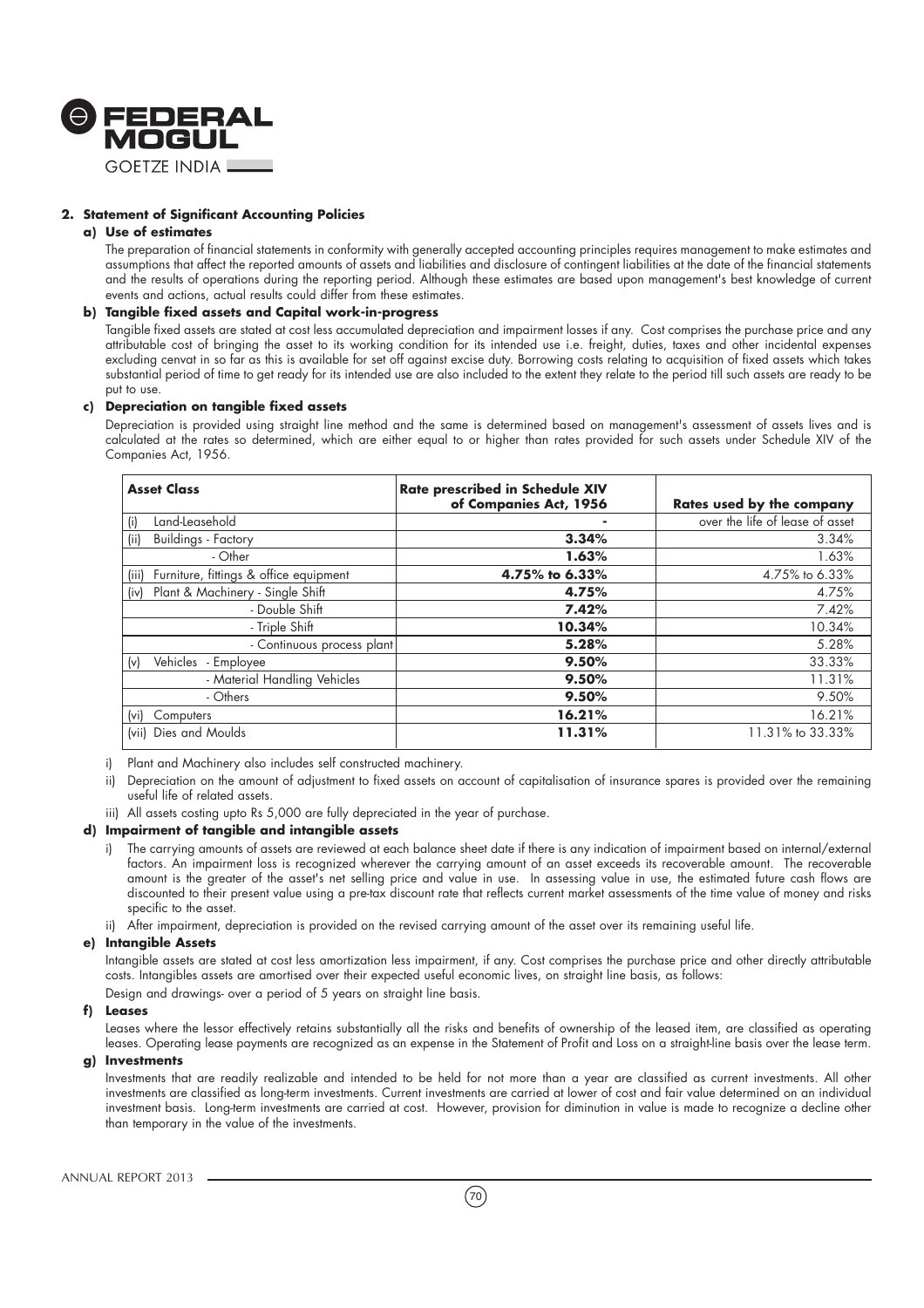

# **h) Inventories**

Inventories are valued as follows:

| Raw materials, components, stores<br>and spares and bought out tools. | Lower of cost and net realizable value. Cost represents purchase price and other direct costs and is<br>determined on a moving weighted average cost basis. However, materials and other items held for use<br>in the production of inventories are not written down below cost if the finished products in which they<br>will be incorporated are expected to be sold at or above cost. |
|-----------------------------------------------------------------------|------------------------------------------------------------------------------------------------------------------------------------------------------------------------------------------------------------------------------------------------------------------------------------------------------------------------------------------------------------------------------------------|
| Constructed Tools                                                     | Lower of cost and net realizable value. Cost represents material, labour and appropriate allocation of<br>overheads. Cost is determined on a weighted average basis.                                                                                                                                                                                                                     |
| Work-in-progress                                                      | Lower of cost and net realizable value. Cost for this purpose includes material, labour and appropriate<br>allocation of overheads. Cost is determined on a weighted average basis                                                                                                                                                                                                       |
| Finished Goods:                                                       |                                                                                                                                                                                                                                                                                                                                                                                          |
| - Manufactured                                                        | Lower of cost and net realizable value. Cost for this purpose includes material, labour and appropriate<br>allocation of overheads. Excise duty on stock lying with Company is added to the cost of the finished<br>goods inventory. Cost is determined on a weighted average basis                                                                                                      |
| - Traded                                                              | Lower of cost and net realizable value. Cost represents purchase price and other direct costs and is<br>determined on a moving weighted average cost basis.                                                                                                                                                                                                                              |
| Reusable scrap                                                        | At lower of cost and net realizable value.                                                                                                                                                                                                                                                                                                                                               |

Net realizable value is the estimated selling price in the ordinary course of business, less estimated costs of completion and estimated costs necessary to make the sale. Provision for obsolescence is determined based on management's assessment and is charged to Statement of Profit and Loss.

# **i) Revenue Recognition**

Revenue is recognised to the extent that it is probable that the economic benefits will flow to the Company and the revenue can be reliably measured.

# **i) Sale of Goods:**

Revenue is recognised when the significant risks and rewards of ownership of the goods have passed to the buyer and are recorded net of excise duty, sales tax and trade discount.

# **ii) Job Work:**

Income from job work is accrued when right of revenue is established, which relates to effort completed.

# **iii) Interest:**

Revenue is recognised on a time proportion basis taking into account the amount outstanding and the rate applicable.

# **iv) Dividends:**

Revenue is recognised when the shareholders' right to receive payment is established by the balance sheet date. Dividend from subsidiaries is recognized even if the same are declared after the balance sheet date but pertains to period on or before the date of balance sheet as per the requirement of schedule VI of the Companies Act, 1956.

# **v) Commission:**

Commission income is accrued when due, as per the agreed terms.

# **vi) Export Benefits/Incentives:**

Export entitlements under the Duty Entitlement Pass Book (DEPB) Scheme/ Duty Drawback scheme are recognized in the Statement of Profit and Loss when the right to receive credit as per the terms of the scheme is established in respect of exports made.

# **vii) Management support charges:**

Income from management support charges is recognized as per the terms of the agreement based upon the services completed.

# **j) Borrowing Costs**

Borrowing costs directly attributable to the acquisition, construction or production of an asset that necessarily takes a substantial period of time to get ready for its intended use or sale are capitalized as part of the cost of the respective asset. All other borrowing costs are expensed in the period they occur. Borrowing costs consist of interest and other costs that an entity incurs in connection with the borrowing of funds.

# **k) Foreign Currency Transactions**

# **(i) Initial Recognition**

Foreign currency transactions are recorded in the reporting currency, by applying to the foreign currency amount the exchange rate between the reporting currency and the foreign currency at the date of the transaction.

# **(ii) Conversion**

Foreign currency monetary items are reported using the closing rate. Non-monetary items which are carried in terms of historical cost denominated in a foreign currency are reported using the exchange rate at the date of the transaction.

#### **(iii) Exchange Differences**

Exchange differences arising on the settlement of monetary items or on reporting Company's monetary items at rates different from those at which they were initially recorded during the year, or reported in previous financial statements, are recognised as income or as expenses in the year in which they arise.

# **(iv)**As a policy, the Company does not undertake any foreign exchange derivative contract.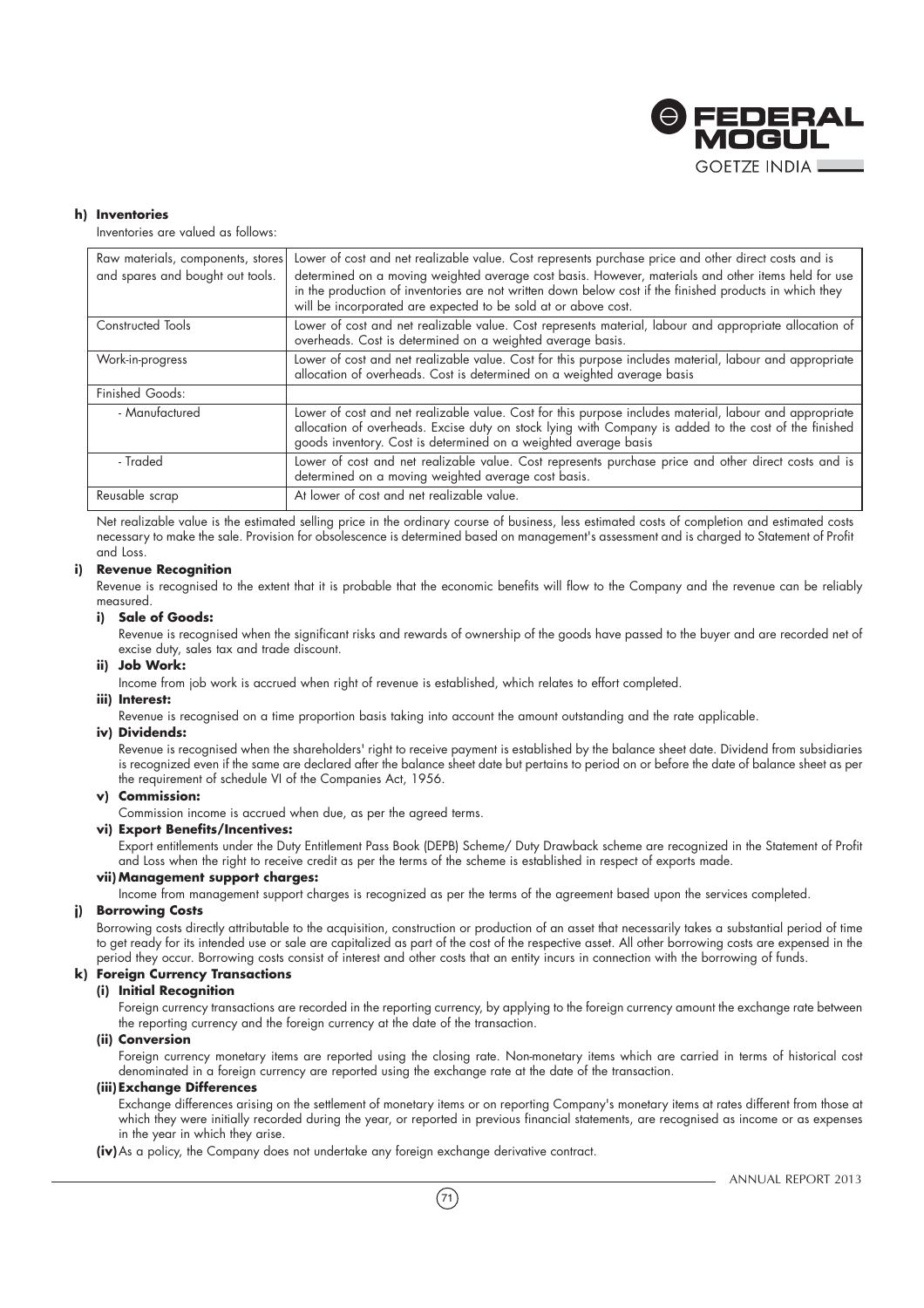

# **l) Retirement and Other Employee Benefits**

- (i) Provident fund contributions are charged to Statement of Profit and Loss, when contributions paid/payable are due to "Goetze India Limited Provident Fund Trust", administered by the trustees and to the Regional Provident Fund Commissioners. The Company accrues for the deficit in the Provident Fund trust as per the books of accounts of the Trust.
- (ii) Gratuity liability under the Payment of Gratuity Act is accrued on the basis of an actuarial valuation made at the end of each financial year. The actuarial valuation is done as per projected unit credit method.
- (iii) Short term compensated absences are provided for based on estimates. Long term compensation liability for leave encashment is determined in accordance with company policy and is measured on the basis of valuation by an independent actuary at the end of the financial year. The actuarial valuation is done as per projected unit credit method.
- (iv) Actuarial gains/losses are immediately taken to Statement of Profit and Loss. However, recognition for actuarial gain is done only to the extent that the net cumulative unrecognized actuarial gains exceed the unrecognized part of transitional liability.

# (v) **Superannuation Benefit**

The Company has superannuation obligation administered with Life Insurance Corporation of India (LIC). Contributions to the defined contribution scheme are charged to Statement of Profit and Loss when contributions paid/ payable are due to such fund. There are no other obligations other than the contribution payable to the respective trusts.

## **m) Income Taxes**

Tax expense comprises of current and deferred tax. Current income tax is measured at the amount expected to be paid to the tax authorities in accordance with the Income Tax Act, 1961 enacted in India. Deferred income taxes reflects the impact of current year timing differences between taxable income and accounting income for the year and reversal of timing differences of earlier years.

Deferred tax is measured based on the tax rates and the tax laws enacted or substantively enacted at the balance sheet date. Deferred tax assets and deferred tax liabilities are offset, if a legally enforceable right exists to set off current tax assets against current tax liabilities and the deferred tax assets and deferred tax liabilities relate to the taxes on income levied by same governing taxation laws. Deferred tax assets are recognised only to the extent that there is reasonable certainty that sufficient future taxable income will be available against which such deferred tax assets can be realised. In situations where the Company has unabsorbed depreciation or carry forward tax losses, all deferred tax assets are recognised only if there is virtual certainty supported by convincing evidence that they can be realised against future taxable profits.

At each balance sheet date the Company re-assesses unrecognised deferred tax assets. It recognises unrecognised deferred tax assets to the extent that it has become reasonably certain or virtually certain, as the case may be that sufficient future taxable income will be available against which such deferred tax assets can be realised.

The carrying amount of deferred tax assets are reviewed at each balance sheet date. The Company writes-down the carrying amount of a deferred tax asset to the extent that it is no longer reasonably certain or virtually certain, as the case may be, that sufficient future taxable income will be available against which deferred tax asset can be realised. Any such write-down is reversed to the extent that it becomes reasonably certain or virtually certain, as the case may be, that sufficient future taxable income will be available.

MAT credit is recognised as an asset only when and to the extent there is convincing evidence that the company will pay normal income tax during the specified period. In the year in which the Minimum Alternative tax (MAT) credit becomes eligible to be recognized as an asset in accordance with the recommendations contained in guidance Note issued by the Institute of Chartered Accountants of India, the said asset is created by way of a credit to the Statement of Profit and Loss and shown as MAT Credit Entitlement. The Company reviews the same at each balance sheet date and writes down the carrying amount of MAT Credit Entitlement to the extent there is no longer convincing evidence to the effect that Company will pay normal Income Tax during the specified period.

# **n) Earnings per Share**

Basic earnings per share are calculated by dividing the net profit or loss for the period attributable to equity shareholders by the weighted average number of equity shares outstanding during the period.

For the purpose of calculating diluted earnings per share, the net profit or loss for the period attributable to equity shareholders and the weighted average number of shares outstanding during the period are adjusted for the effects of all dilutive potential equity shares.

# **o) Provisions, contingent liabilities and contingent assets**

A provision is recognized when an enterprise has a present obligation as a result of past event; it is probable that an outflow of resources will be required to settle the obligation, in respect of which a reliable estimate can be made. Provisions are not discounted to its present value and are determined based on best estimate required to settle the obligation at the balance sheet date. These are reviewed at each balance sheet date and adjusted to reflect the current best estimates.

Contingent Liabilities are usually not provided for, unless it is probable that the future outcome may be materially detrimental to the Company. A contingent liability is disclosed, unless the possibility of an outflow of resources embodying the economic benefits is remote. Contingent assets are not recognized in the financial statement.

# **p) Cash and Cash Equivalents**

Cash and cash equivalents for cash flow statement comprises cash at bank and in hand and short-term investments with an original maturity of three months or less.

# **q) Miscellaneous Expenditure**

Miscellaneous expenditure representing impact of transitional provisions on adoption of notified Accounting Standard 15 and is written off over a period of 5 years.

# **r) Segment Reporting Policies**

The Company prepares its segment information in conformity with the accounting policies adopted for preparing and presenting the financial statements of the Company as a whole.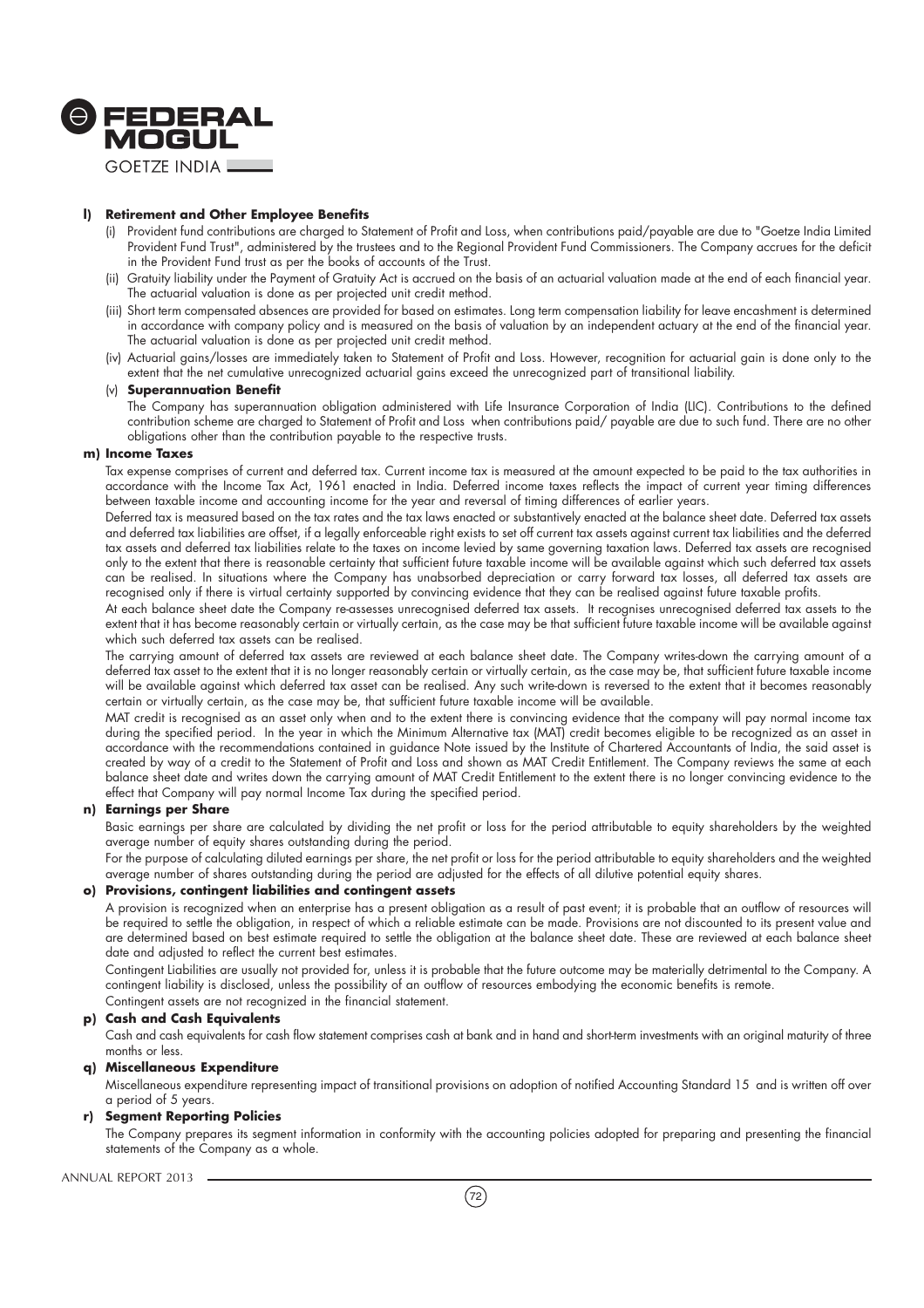

# **Balance sheet and profit and loss account**

**Notes to Accounts**<br>3 : Share Capital

| 3 : Share Capital                                                      |                         | Rs (in lacs)     |
|------------------------------------------------------------------------|-------------------------|------------------|
|                                                                        | As at                   | As at            |
|                                                                        | <b>31 December 2013</b> | 31 December 2012 |
| <b>Authorized shares</b>                                               |                         |                  |
| 80,000,000 (Previous year: 80,000,000) equity shares of Rs. 10/- each. | 8,000.00                | 8,000.00         |
|                                                                        | 8,000.00                | 8,000.00         |
| Issued, subscribed and fully paid-up shares                            |                         |                  |
| 55,632,130 (Previous Year: 55,632,130) equity shares of Rs.10/- each   | 5,563.21                | 5,563.21         |
|                                                                        | 5,563.21                | 5.563.21         |

(a) There is no movement in equity share capital during the current year and previous year.

(b) Right/preferences/restriction attached to equity shares.

The Company has only one class of equity shares having par value of Rs.10 per share. Each holder of equity shares is entitled to one vote per share. In the event of liquidation of the Company, the holders of equity shares will be entitled to receive remaining assets of the Company, after payment of all liabilities. The distribution will be in proportion to the number of equity shares held by the shareholders.

(c) List of shareholders holding more than 5% of the equity share capital of the Company at the beginning and at the end of the reporting year.

| Name of the shareholder*                                                                                                                      | <b>31 December 2013</b> |           |             | 31 December 2012 |
|-----------------------------------------------------------------------------------------------------------------------------------------------|-------------------------|-----------|-------------|------------------|
|                                                                                                                                               | No.                     | % holding | No.         | % holding        |
| Equity shares of Rs 10 each fully paid                                                                                                        |                         |           |             |                  |
| Federal Mogul Holding Limited, Mauritius, the Parent company                                                                                  | 3,34,08,581             | 60.05%    | 3.34.08.581 | 60.05%           |
| Federal Mogul Vemogensuverwaltungs GMBH,                                                                                                      |                         |           |             |                  |
| a Fellow subsidiary company                                                                                                                   | 83,06,873               | 14.93%    | 83,06,873   | 14.93%           |
| with a collapse of considering to form the ch<br>المتحدث والمستحدث والمستند والمتعارف والمتحال والمتحال والمتحاول والمستحدث والمتحدث والمتحدث |                         |           |             |                  |

The above information is furnished as per the shareholder register at the year end.

#### **(d) Shares held by holding/ ultimate holding company and/ or their subsidiaries/ associates**

| Name of the shareholder*                                                                                                                           | <b>31 December 2013</b> |             |             | 31 December 2012 |
|----------------------------------------------------------------------------------------------------------------------------------------------------|-------------------------|-------------|-------------|------------------|
|                                                                                                                                                    | No.                     | $%$ holdina | No.         | % holding        |
| Equity shares of Rs 10 each fully paid<br>Federal Mogul Holding Limited, Mauritius, the Parent company<br>Federal Mogul Vemogensuverwaltungs GMBH, | 3,34,08,581             | 60.05%      | 3,34,08,581 | 60.05%           |
| a Fellow subsidiary company                                                                                                                        | 83,06,873               | 14.93%      | 83,06,873   | 14.93%           |

**(e)** The Company has not issued any equity shares pursuant to any contract without payment being received in cash, allotted as fully paid up by way of bonus issues and bought back during the last five years.

# **4 : Reserves and Surplus**

|                                                                           | As at             | As at             |
|---------------------------------------------------------------------------|-------------------|-------------------|
|                                                                           | 31 December, 2013 | 31 December, 2012 |
| Capital redemption reserve                                                |                   |                   |
| Opening Balance                                                           | 2,000.00          | 1,000.00          |
| Add: Transferred from surplus balance in the statement of profit and loss |                   | 1,000.00          |
| <b>Closing Balance</b>                                                    | 2,000.00          | 2,000.00          |
| Capital reserve                                                           | 56.55             | 56.55             |
| Capital subsidy                                                           | 1.12              | 1.12              |
| <b>General reserve</b>                                                    |                   |                   |
| Opening balance                                                           | 687.00            | 501.00            |
| Add: Transferred from surplus balance in the statement of profit and loss | 222.00            | 186.00            |
| Closing balance                                                           | 909.00            | 687.00            |
|                                                                           |                   |                   |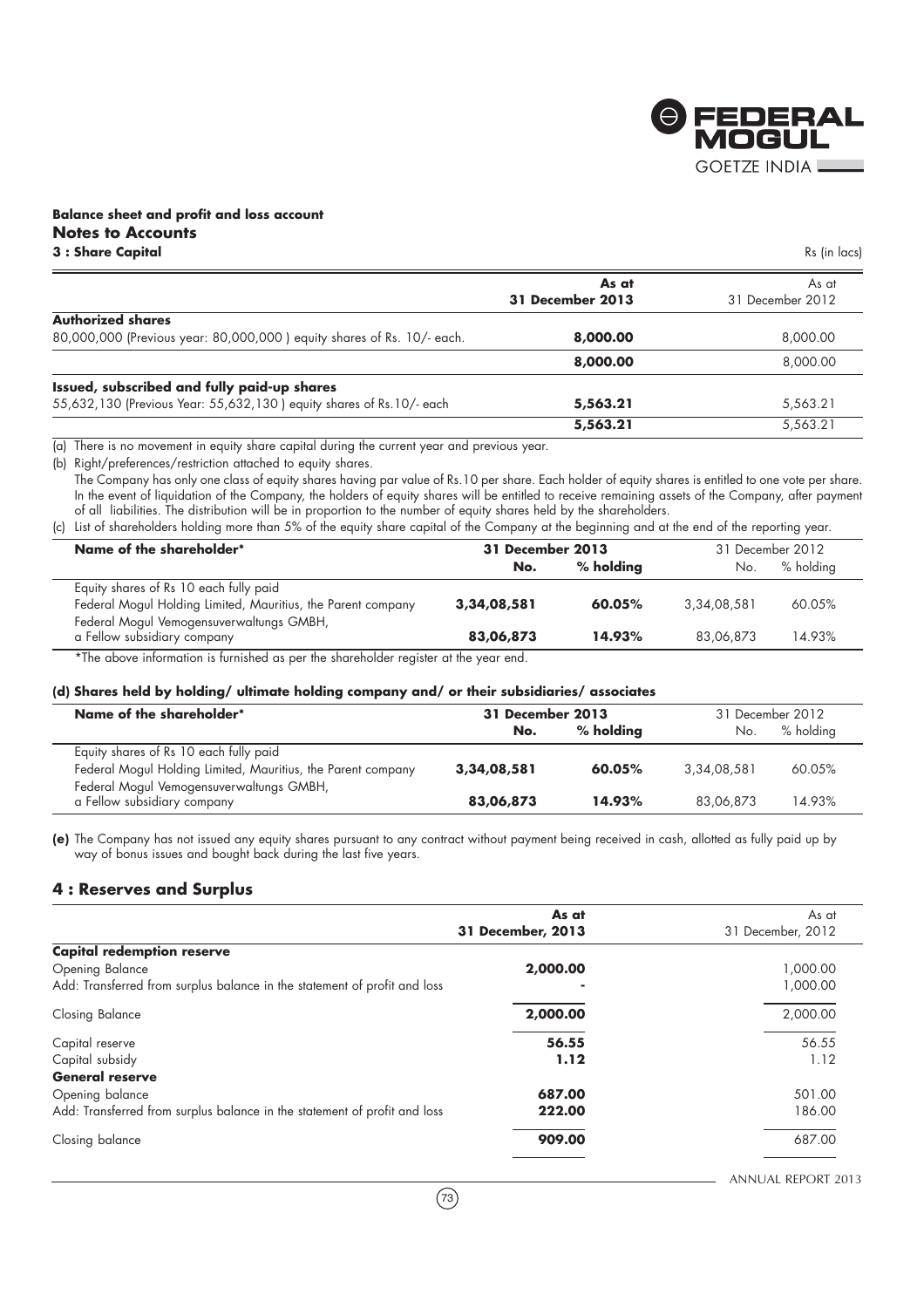

|                                                                                                    |                         | Rs. in Lacs             |
|----------------------------------------------------------------------------------------------------|-------------------------|-------------------------|
|                                                                                                    | As at 31 December, 2013 | As at 31 December, 2012 |
| Securities premium account<br>Surplus in the statement of profit and loss                          | 26,750.74               | 26,750.74               |
| Opening balance<br>Add: Inter-company dividend                                                     | 6,070.77<br>357.00      | 8,779.30                |
| Add: Profit/ (loss) for the year<br>Less: Appropriations                                           | 2,716.41                | (671.89)                |
| Transfer to capital redemption reserve<br>Proposed final equity dividend                           |                         | 1,000.00                |
| (amount per share Rs. 7 (Previous year Rs.7))<br>Tax on proposed equity dividend                   | 343.00<br>118.96        | 700.00<br>113.56        |
| Proposed preference dividend<br>Tax on proposed preference dividend<br>Transfer to general reserve | 222.00                  | 27.87<br>9.23<br>186.00 |
| Total appropriations                                                                               | 683.96                  | 2,036.66                |
| Closing balance                                                                                    | 8,460.22                | 6,070.77                |
| Total reserves and surplus                                                                         | 38,177.63               | 35,566.18               |
| 5. Long-term borrowings<br><b>Term loans</b>                                                       |                         |                         |

| ı trom<br>secured)<br>loan<br>banks<br>Indian<br>rupee | .     |  |
|--------------------------------------------------------|-------|--|
|                                                        | ----- |  |
|                                                        |       |  |

Note (a): Indian rupee loans amounting to Rs. 2,000 lacs from Yes Bank in two tranches of Rs 1,000 lacs each taken on 31 May 2013 and 28 June 2013 respectively, carries interest @ 12.20% p.a. Both tranches are repayable in 36 equal monthly installments of Rs. 27.77 lacs each along with interest, after a moratorium period of 12 months from the date of disbursement of loan i.e. 31 May 2014 and 28 June 2014 respectively. The loan is secured by first parri passu charge on moveable assets of the Company including plant and machinery, spares, tools and accessories, furniture and fixtures and other moveable assets of the Company, excluding vehicles. Current maturities of long term borrowings amounting to Rs. 444.44 lacs (Previous year: Rs. 400 lacs) are included under the head 'Other current liabilities (refer note 11).

# **6. Deferred tax liabilities (net)**

| 7. | Other long-term liabilities                                       |          |          |
|----|-------------------------------------------------------------------|----------|----------|
|    | Deferred tax liabilities (net)                                    | 1,658.88 | 1.476.80 |
|    |                                                                   | 2,568.89 | 2,567.60 |
|    | Others                                                            | 845.12   | 836.53   |
|    | Provision for doubtful debts                                      | 28.91    | 31.74    |
|    | Royalty expenses                                                  | 183.44   | 414.65   |
|    | Provision for employee benefits                                   | 1,511.42 | 1,284.68 |
|    | in the current year but allowed for tax purposes                  |          |          |
|    | Impact of expenditure charged to the statement of profit and loss |          |          |
|    | Deferred tax assets                                               |          |          |
|    | Gross deferred tax liabilities                                    | 4,227.77 | 4,044.40 |
|    | amortization charged for the financial reporting                  | 4,227.77 | 4,044.40 |
|    | Impact of difference between tax depreciation and depreciation/   |          |          |
|    | <b>Deferred tax liabilities</b>                                   |          |          |

Note:

(a) Deposits from dealers are considered as long term in view of long term business relationships.

| 8. Provisions | Long term | <b>Short Term</b> |
|---------------|-----------|-------------------|
|               |           |                   |

| 31 December,<br>2013 | 31 December.<br>2012 | 31 December,<br>2013   | 31 December,<br>2012       |
|----------------------|----------------------|------------------------|----------------------------|
| 4,340.20<br>662.63   | 3.957.45<br>601.45   | 2.71<br>99.62<br>45.07 | 2.10<br>87.62<br>47.38     |
| 5,002.83             | 4,558.90             | 147.40                 | 137.10                     |
|                      |                      | 343.00<br>118.97       | 186.22<br>700.00<br>122.80 |
| 1,213.31             | 1.099.06             |                        |                            |
| 1,213.31             | 1.099.06             | 461.97                 | 1.009.02                   |
| 6,216.14             | 5.657.96             | 609.37                 | 1.146.12                   |
|                      |                      |                        |                            |

Trade deposits from dealers (refer note (a)) **278.39** 245.17

 **278.39** 245.17

ANNUAL REPORT 2013

 $\overline{a}$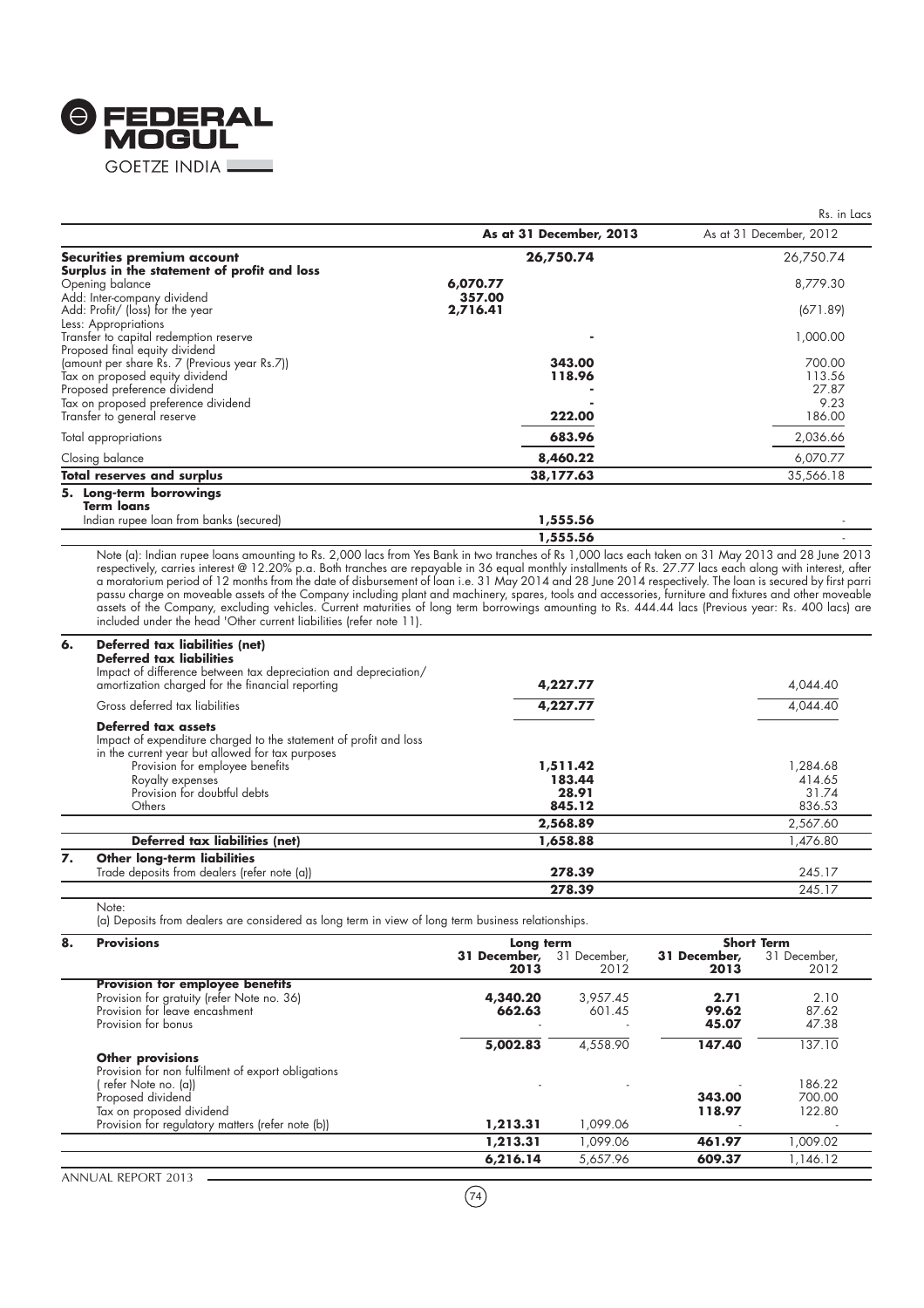**O** FEDERAL<br>MOGUL **GOETZE INDIA \_** 

|                                                                                                                                            |                         | Rs. in Lacs             |
|--------------------------------------------------------------------------------------------------------------------------------------------|-------------------------|-------------------------|
|                                                                                                                                            | As at 31 December, 2013 | As at 31 December, 2012 |
| Note $(a)$                                                                                                                                 |                         |                         |
| Provision for non fulfilment of export obligations (refer note 39)                                                                         |                         |                         |
| Opening balance                                                                                                                            | 186.22                  | 214.88                  |
| Provision made during the year                                                                                                             | 8.97                    | 29.36                   |
| Utilised during the year<br>Reversed during the year                                                                                       | (195.19)                |                         |
|                                                                                                                                            |                         | (58.02)                 |
| <b>Closing Balance</b>                                                                                                                     |                         | 186.22                  |
| Note (b)                                                                                                                                   |                         |                         |
| Provision for regulatory matters (refer note 40)                                                                                           |                         |                         |
| Opening balance                                                                                                                            | 1,099.06                | 943.26                  |
| Provision made during the year                                                                                                             | 994.53                  | 1.241.29                |
| Utilised during the year                                                                                                                   | (880.28)                | (1,085.49)              |
| <b>Closing Balance</b>                                                                                                                     | 1,213.31                | 1,099.06                |
| 9.<br><b>Short-term borrowings</b>                                                                                                         |                         |                         |
| <b>Secured</b>                                                                                                                             |                         |                         |
| Working capital loans (refer note (a))                                                                                                     | 5,500.00                | 4.000.00                |
| Cash credit facilities from banks (refer note (a))                                                                                         | 2,633.63                | 6,001.30                |
|                                                                                                                                            | 8,133.63                | 10,001.30               |
| <b>Unsecured</b>                                                                                                                           |                         |                         |
| Inter-corporate deposit (refer note (b))                                                                                                   | 6,805.00                | 7,020.00                |
| Working capital loan (refer note (c))                                                                                                      | 838.94                  |                         |
| Deposits from others (refer note (d))                                                                                                      | 61.00                   |                         |
|                                                                                                                                            | 7,704.94                | 7,020.00                |
| Total                                                                                                                                      | 15,838.57               | 17,021.30               |
| Note (a) :                                                                                                                                 |                         |                         |
| to line and considered anti-lines and code on the facility cannot analyze the calculation of change of the Common body and considered fund |                         |                         |

i. Indian rupees working capital loans and cash credit facilities are secured against hypothecation of current assets of the Company, both present and future<br>with HDFC, Yes Bank, ING Vysya Bank, State Bank of India and Deu 13.5%. Details of working capital loans is as follows:

| Detail of working capital loans<br>ii. |                |                   |               |
|----------------------------------------|----------------|-------------------|---------------|
| Name of the bank                       | Amount of loan | Date of repayment | Interest rate |
| ING Vysya                              | 3,000.00       | $26$ -Jan-14      | 10.90%        |
| State Bank of India                    | 0.000.00       | 28-Feb-14         | 11.70%        |
| <b>HDFC</b>                            | .000.00        | $23$ -Jan-14      | 10.50%        |
| <b>HDFC</b>                            | 500.00         | 28-Feb-14         | 10.50%        |
|                                        | 5,500.00       |                   |               |

Note (b) : Inter-corporate deposits are repayable on demand and carry rate of interest ranging between 9.35 % to 10.50 % p.a.

Note (c) : Indian rupees working capital loan amounting to Rs. 838.94 lacs taken from Bank of America is at interest rate of 10.5% p.a. Loan is repayable as follows:

| Name of the bank       | Amount of Ioan             | Date of repayment                   | Interest rate |
|------------------------|----------------------------|-------------------------------------|---------------|
| <b>Bank of America</b> | 425.22<br>258.56<br>155.16 | 01-Jan-14<br>04-Feb-14<br>14-Feb-14 | 10.50%        |
|                        | 838.94                     |                                     |               |

Note (d) : Indian rupees loan amounting to Rs 61 lacs taken from Goetze India employee welfare trust is at interest rate of 8% p.a. Entire loan is repayable on 31 March 2014.

**10. Trade payables**

|     | Dues to micro and small enterprises                                    |           |           |
|-----|------------------------------------------------------------------------|-----------|-----------|
|     | (refer Note no. 37 for details of dues to micro and small enterprises) | 140.26    | 178.53    |
|     | Due to others (including acceptances)                                  | 16,748.46 | 16,482.68 |
|     |                                                                        | 16,888.72 | 16,661.21 |
| 11. | <b>Other current liabilities</b>                                       |           |           |
|     | Current maturities of long-term borrowings (refer note no.5)           | 444.44    | 400.00    |
|     | Interest accrued and due on term loans                                 | 20.72     | 5.32      |
|     | Interest accrued and due on Inter corporate deposits                   | 60.18     | 57.37     |
|     | Interest accrued but not due on loans                                  | 88.60     | 86.98     |
|     | Advance from customers                                                 | 6.27      | 2.93      |
|     | Trade/ security deposits received                                      | 47.21     | 57.91     |
|     | Other payables                                                         |           |           |
|     | Statutory liabilities                                                  | 1,858.70  | 1,417.25  |
|     | Other liabilities                                                      | 85.98     | 4.00      |
|     |                                                                        | 2.612.10  | 2.031.76  |

- ANNUAL REPORT 2013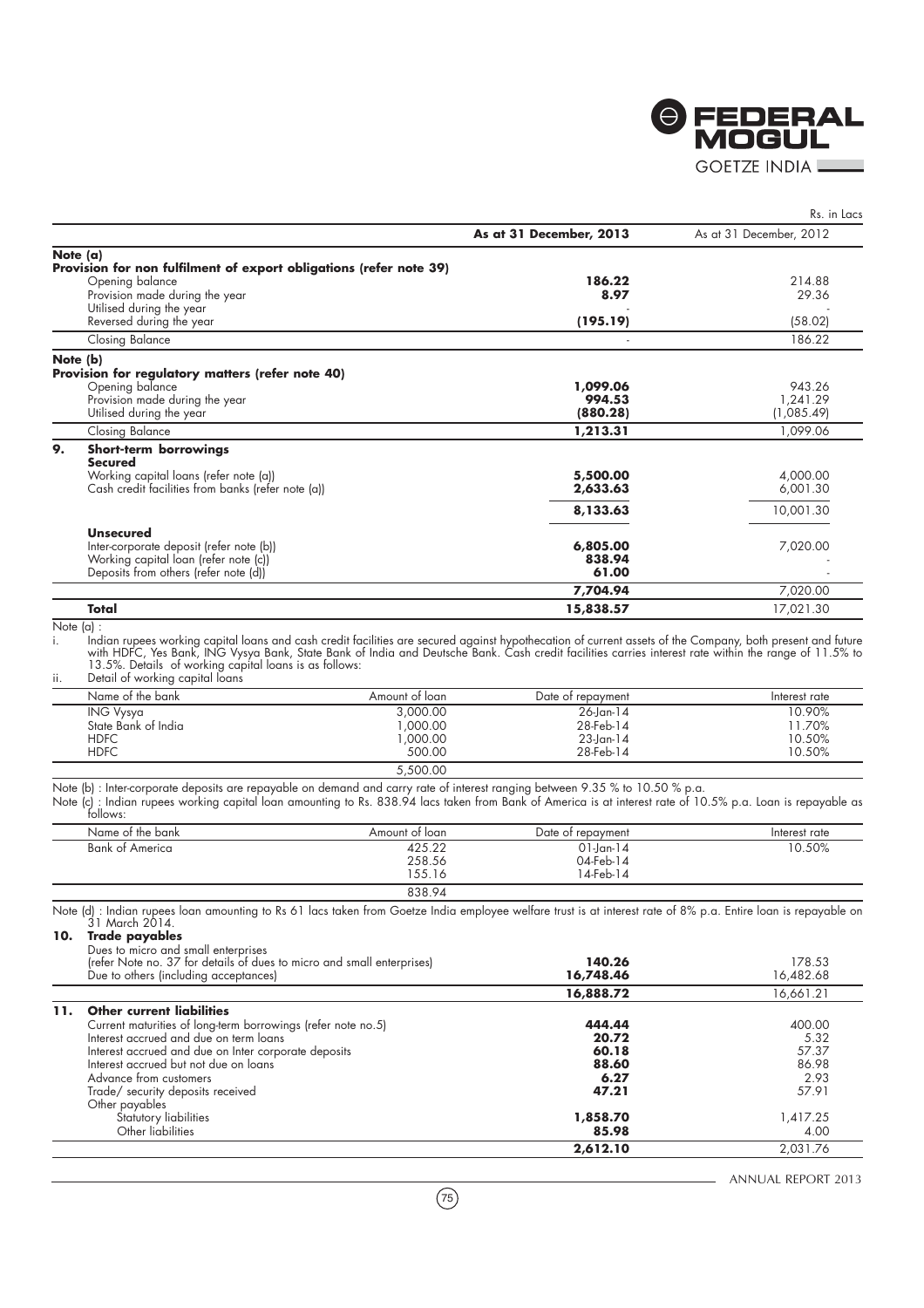

|                                                                       |                  |                   |                            |                                                 |                                    |                           | Rs. in Lacs                        |
|-----------------------------------------------------------------------|------------------|-------------------|----------------------------|-------------------------------------------------|------------------------------------|---------------------------|------------------------------------|
|                                                                       |                  |                   |                            | As at 31 December, 2013                         |                                    |                           | As at 31 December, 2012            |
| <b>12. Tangible Assets</b>                                            |                  |                   |                            |                                                 |                                    |                           |                                    |
| Particulars                                                           | Freehold<br>Land | Leasehold<br>Land | Building                   | Furniture & Fittings<br>and Office<br>Equipment | Plant and<br>Machinery             | Vehicles                  | <b>Total Tangible</b><br>Assets    |
| Cost<br>At 1 January 2012<br><b>Additions</b><br><b>Disposals</b>     | 1.485.18         | 362.85            | 8.717.57<br>35.47<br>8.06  | 1,424.13<br>73.65<br>49.52                      | 72.942.72<br>10,034.60<br>1.291.46 | 444.25<br>88.26<br>160.13 | 85,376.70<br>10,231.98<br>1,509.17 |
| At 31 December 2012                                                   | 1.485.18         | 362.85            | 8.744.98                   | 1.448.26                                        | 81.685.86                          | 372.38                    | 94.099.51                          |
| <b>Additions</b><br>Disposals                                         |                  |                   | 953.96<br>21.92            | 95.38<br>25.22                                  | 8,307.08<br>1.193.57               | 13.47<br>107.59           | 9.369.89<br>1,348.30               |
| At 31 December 2013                                                   | 1,485.18         | 362.85            | 9.677.02                   | 1,518.42                                        | 88,799.37 278.26                   |                           | 1,02,121.10                        |
| Depreciation<br>At 1 January 2012<br>Charge for the year<br>Disposals |                  | 26.14<br>1.71     | 3,006.80<br>287.08<br>8.06 | 778.86<br>64.36<br>49.52                        | 37,065.30<br>6.094.89<br>812.65    | 337.87<br>33.42<br>104.11 | 41,214.97<br>6,481.46<br>974.34    |
| At 31 December 2012                                                   | ÷.               | 27.85             | 3,285.82                   | 793.70                                          | 42,347.54                          | 267.18                    | 46,722.09                          |
| Charge for the year<br><b>Disposals</b>                               |                  |                   | 306.42<br>10.51            | 70.86<br>15.19                                  | 6.487.20<br>968.34                 | 24.75<br>100.69           | 6.889.23<br>1,094.72               |
| At 31 December 2013                                                   | $\blacksquare$   | 27.85             | 3,581.74                   | 849.36                                          | 47,866.41 191.24                   |                           | 52,516.60                          |
| Net Block                                                             |                  |                   |                            |                                                 |                                    |                           |                                    |
| At 31 December 2012                                                   | 1,485.18         | 335.00            | 5,459.16                   | 654.56                                          | 39,338.33                          | 105.20                    | 47,377.43                          |
| At 31 December 2013                                                   | 1,485.18         | 335.00            | 6.095.29                   | 669.05                                          | 40,932.96                          | 87.03                     | 49,604.51                          |

# **12.1. Intangible assets**

| Particulars                                                           | Designs & Drawings<br>and Patents & Trademarks | Total Intangible<br>Assets |
|-----------------------------------------------------------------------|------------------------------------------------|----------------------------|
| Cost<br>At 1 January 2012<br>Additions<br>Disposals                   | 712.11                                         | 712.11                     |
| At 31 December 2012                                                   | 712.11                                         | 712.11                     |
| <b>Additions</b><br>Disposals                                         |                                                |                            |
| At 31 December 2013                                                   | 712.11                                         | 712.11                     |
| Amortisation<br>At 1 January 2012<br>Charge for the year<br>Disposals | 683.02<br>13.50                                | 683.02<br>13.50            |
| At 31 December 2012                                                   | 696.52                                         | 696.52                     |
| Charge for the year<br>Disposals                                      | 15.59                                          | 15.59                      |
| At 31 December 2013                                                   | 712.11                                         | 712.11                     |
| Net Block                                                             |                                                |                            |
| At 31 December 2012                                                   | 15.59                                          | 15.59                      |
| At 31 December 2013                                                   | ٠                                              |                            |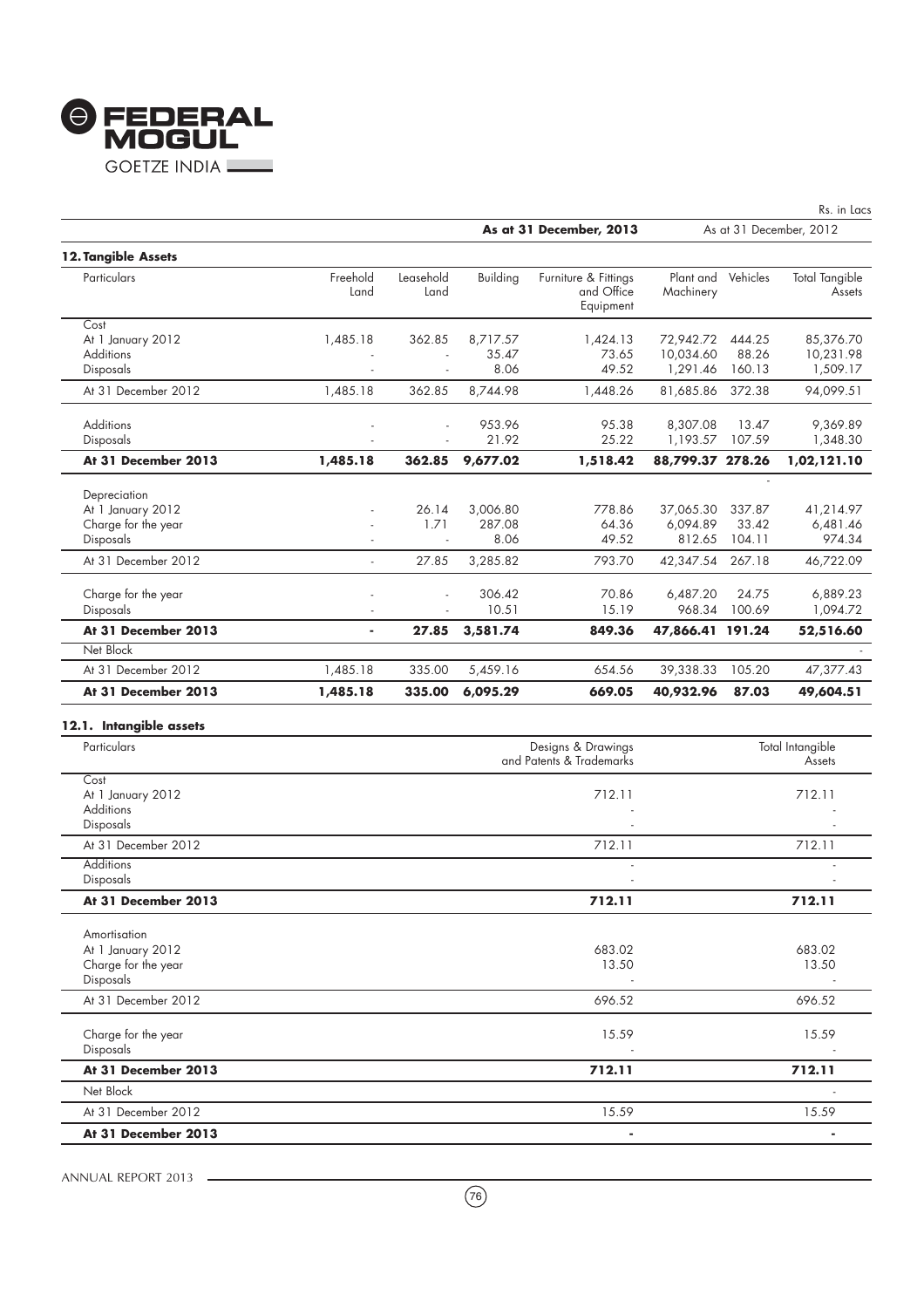O FEDERAL **GOETZE INDIA** 

|     |                                                                                           |                         | Rs. in Lacs             |
|-----|-------------------------------------------------------------------------------------------|-------------------------|-------------------------|
|     |                                                                                           | As at 31 December, 2013 | As at 31 December, 2012 |
|     | 13. Non-current investments                                                               |                         |                         |
|     | Trade investments unquoted (valued at cost unless stated otherwise)                       |                         |                         |
|     | (i) Government securities                                                                 |                         |                         |
|     | National savings certificates                                                             | 1.32                    | 1.32                    |
|     | Less: Provision for diminution in value of investment                                     | (1.32)                  | (1.32)                  |
|     | (ii) Equity shares (Unquoted)                                                             |                         |                         |
|     | 923,000 (Previous Year: 923,000) equity shares of Rs 5 each                               |                         |                         |
|     | fully paid in GTZ Securities Limited                                                      | 46.15                   | 46.15                   |
|     | Less: Provision for diminution in value of investment                                     | (46.15)                 | (46.15)                 |
|     |                                                                                           |                         |                         |
|     | (iii) Preference shares                                                                   |                         |                         |
|     | 1,00,000 (Previous Year: 100,000) 6% redeemable cumulative                                |                         |                         |
|     | preference shares in Nanz Food Products Limited of Rs. 10/-each                           | 10.00                   | 10.00                   |
|     | Less: Provision for diminution in value of investment                                     | (10.00)                 | (10.00)                 |
|     |                                                                                           |                         |                         |
|     |                                                                                           |                         |                         |
|     | Aggregate amount of unquoted investment                                                   |                         |                         |
| 14. | Long-term loans and advances                                                              |                         |                         |
|     | Minimum alternate tax credit entitlement                                                  | 1,320.60                | 1,818.40                |
|     | Capital advances (unsecured, considered good)                                             | 557.51                  | 687.95                  |
|     | Security deposits (unsecured, considered good)<br>Other loans and advances                | 1,087.09                | 716.51                  |
|     | Prepaid expenses                                                                          | 22.59                   | 14.59                   |
|     | Advance tax (net of provisions)                                                           | 1,616.71                | 1,209.10                |
|     |                                                                                           | 4,604.50                | 4,446.55                |
| 15. | Other non-current assets                                                                  |                         |                         |
|     | On deposit accounts (pledged with Government authorities)                                 |                         | 238.91                  |
|     |                                                                                           |                         | 238.91                  |
| 16. | <b>Current investments</b>                                                                |                         |                         |
|     | At lower of cost and fair value, unless stated otherwise<br><b>Unquoted equity shares</b> |                         |                         |
|     | 3,889,600 (Previous Year: 3,889,600) equity shares of Rs 5 each,                          |                         |                         |
|     | fully paid in GI Power Corporation Limited                                                | 194.48                  | 194.48                  |
|     | Less: Provision for diminution in the value of investment                                 | (194.48)                | (194.48)                |
|     |                                                                                           |                         |                         |
|     | <b>Preference shares</b>                                                                  |                         |                         |
|     | 17,528,800 (Previous Year: 17,528,800) 8% cumulative convertible redeemable               |                         |                         |
|     | preference shares of Rs 5 each, fully paid in GI Power Corporation Limited                | 876.44                  | 876.44                  |
|     | Less: Provision for diminution in the value of investment                                 | (876.44)                | (876.44)                |
|     |                                                                                           |                         |                         |
| 17. | <b>Inventories</b> (Valued at lower of cost and net realizable value)                     |                         |                         |
|     | Raw materials and components                                                              | 2,229.86                | 2,607.68                |
|     | (including stock in transit Rs. 247.48 lacs (Previous year: Rs. 316.03 lacs))             |                         |                         |
|     | Work-in-progress                                                                          | 4,664.92                | 4,425.70                |
|     | Finished goods (includes goods in transit Rs. 89.92 lacs Previous year Rs. 68.92 lacs)    | 6,947.77                | 5,363.09                |
|     | Traded goods                                                                              | 886.32                  | 620.38                  |
|     | Stores and spares                                                                         | 836.91                  | 996.17                  |
|     | (including stock in transit Rs. 38.73 lacs (Previous year: Rs. 4.53 lacs))<br>Loose tools |                         | 30.62                   |
|     | Total                                                                                     | 15,565.78               | 14,043.64               |
|     |                                                                                           |                         |                         |

- ANNUAL REPORT 2013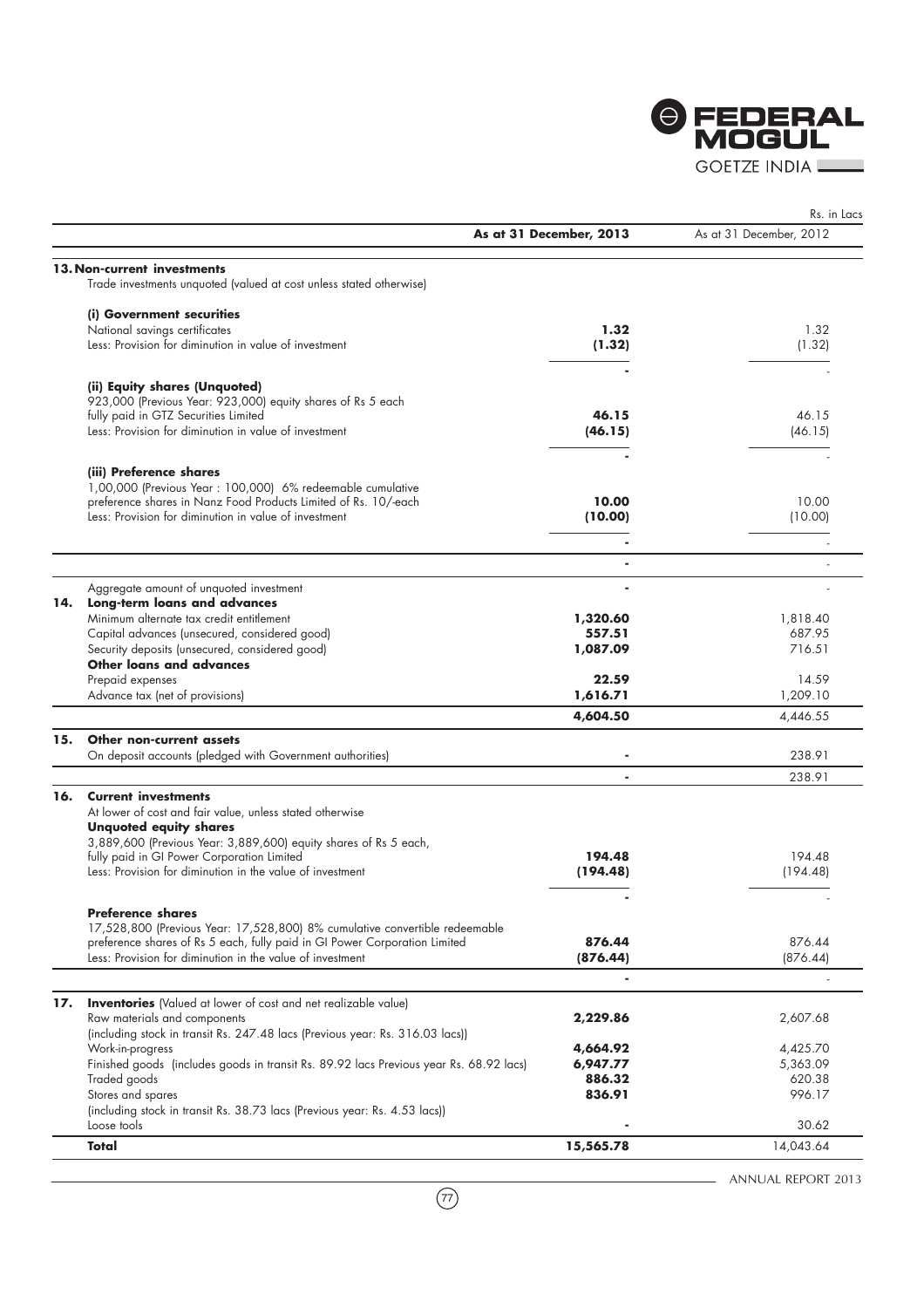

|     |                                                                                                                |                         | Rs. in Lacs             |
|-----|----------------------------------------------------------------------------------------------------------------|-------------------------|-------------------------|
|     |                                                                                                                | As at 31 December, 2013 | As at 31 December, 2012 |
| 18. | <b>Trade Receivables</b>                                                                                       |                         |                         |
|     | Outstanding for a period exceeding six months from the date they are due for payment                           |                         |                         |
|     | Unsecured considered good                                                                                      |                         |                         |
|     | Unsecured considered doubtful                                                                                  | 36.89                   | 39.20                   |
|     |                                                                                                                | 36.89                   | 39.20                   |
|     | Less: Provision for doubtful debts                                                                             | (36.89)                 | (39.20)                 |
|     |                                                                                                                |                         |                         |
|     | Outstanding for a period less than six months<br>from the date they are due for payment                        |                         |                         |
|     | Secured considered good                                                                                        | 278.38                  | 245.23                  |
|     | Unsecured, considered good                                                                                     | 15,104.20               | 15,481.43               |
|     | Unsecured, considered doubtful                                                                                 | 53.34                   | 58.62                   |
|     |                                                                                                                | 15,435.92               | 15,785.28               |
|     | Less: Provision for doubtful debts                                                                             | (53.34)                 | (58.62)                 |
|     |                                                                                                                | 15,382.58               | 15,726.66               |
|     |                                                                                                                | 15,382.58               | 15,726.66               |
| 19. | <b>CASH AND BANK BALANCES</b>                                                                                  |                         |                         |
|     | Cash and cash equivalents                                                                                      |                         |                         |
|     | Cheques in hand                                                                                                | 25.19                   | 0.02                    |
|     | Balances with bank held as margin money                                                                        |                         |                         |
|     | - with original maturity upto 3 months (pledged with government authorities)<br>Balances with scheduled banks: | 15.09                   |                         |
|     | - in current accounts                                                                                          | 459.64                  | 409.26                  |
|     |                                                                                                                | 499.92                  | 409.28                  |
|     | <b>Other Bank Balances</b>                                                                                     |                         |                         |
|     | Balances with bank held as margin money                                                                        |                         |                         |
|     | with maturity more than 3 months but less than 12 months (Pledged with Government authorities) 887.50          |                         | 164.75                  |
|     | with maturity more than 3 months but less than 12 months                                                       | 0.25                    | 420.00                  |
|     |                                                                                                                | 1,387.67                | 994.03                  |
| 20. | Short-term loans and advances                                                                                  |                         |                         |
|     | Advances recoverable in cash or kind                                                                           |                         |                         |
|     | - Unsecured, considered good                                                                                   | 1,035.74                | 450.90                  |
|     | - Unsecured, considered doubtful                                                                               | 171.21                  | 167.02                  |
|     | Less: Provision for doubtful advances                                                                          | (171.21)                | (167.02)                |
|     |                                                                                                                | 1,035.74                | 450.90                  |
|     | <b>Security deposit</b>                                                                                        |                         |                         |
|     | Unsecured, considered good<br>Other loans and advances                                                         | 19.30                   | 12.80                   |
|     | Balance with statutory/government authorities                                                                  | 2,984.89                | 2,009.81                |
|     | Prepaid expenses                                                                                               | 673.29                  | 541.63                  |
|     |                                                                                                                | 3,658.18                | 2,551.44                |
|     |                                                                                                                | 4,713.22                | 3,015.14                |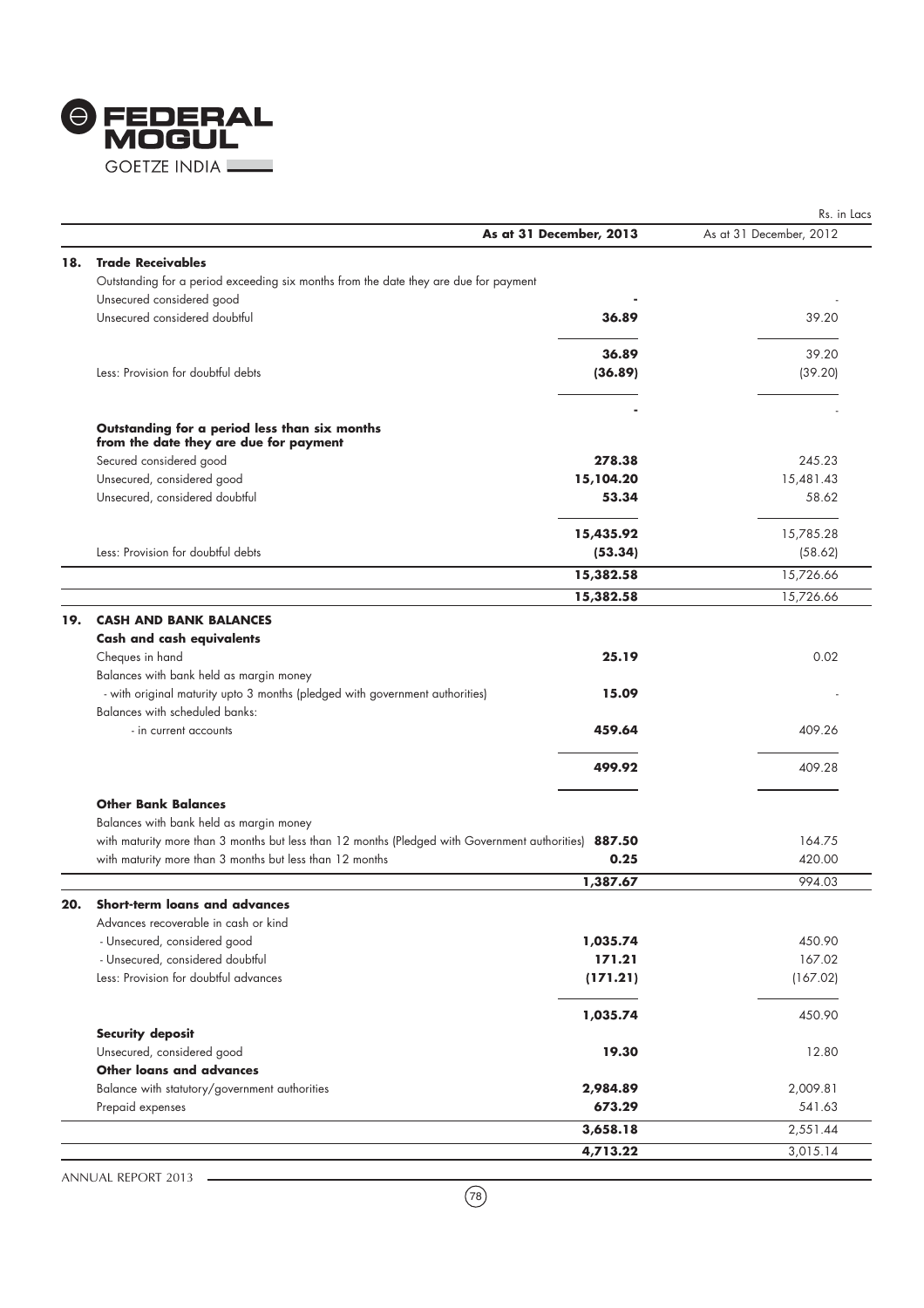

|     |                                                                                                |                         |                      | Rs. in Lacs              |
|-----|------------------------------------------------------------------------------------------------|-------------------------|----------------------|--------------------------|
|     |                                                                                                | As at 31 December, 2013 |                      | As at 31 December, 2012  |
| 21. | Other current assets                                                                           |                         |                      |                          |
|     | Unsecured considered good unless stated otherwise                                              |                         |                      |                          |
|     | Earnest money deposit                                                                          | 3.69                    |                      | 3.65                     |
|     | Fixed assets held for disposal (at lower of net book value and estimated net realisable value) | 55.64                   |                      | 59.87                    |
|     | Interest accrued but not due on deposits                                                       | 33.20                   |                      | 28.88                    |
|     | Exports benefits receivable                                                                    | 302.22                  |                      | 312.81                   |
|     | Insurance claim receivable                                                                     | 5.59                    |                      |                          |
|     |                                                                                                | 400.34                  |                      | 405.21                   |
| 22. | <b>Revenue from operations (Net)</b>                                                           |                         |                      |                          |
|     | Sale of products                                                                               |                         |                      |                          |
|     | Finished goods                                                                                 | 1,19,759.95             |                      | 1,24,466.63              |
|     | Traded goods                                                                                   | 4,743.23                |                      | 4,749.84                 |
|     | Other operating revenue                                                                        |                         |                      |                          |
|     | Export incentives                                                                              | 440.06                  |                      | 139.93                   |
|     | Scrap sales                                                                                    | 2,214.86                |                      | 2,421.97                 |
|     | Revenue from operations (gross)                                                                | 1,27,158.10             |                      | 1,31,778.37              |
|     | Less: Excise duty                                                                              | (11, 358.18)            |                      | (11, 865.15)             |
|     | Revenue from operations (net)                                                                  | 1,15,799.92             |                      | 1,19,913.22              |
| 23. | Other income                                                                                   |                         |                      |                          |
|     | Interest income on                                                                             |                         |                      |                          |
|     | <b>Bank deposits</b>                                                                           | 69.47                   |                      | 59.63                    |
|     | Others                                                                                         | 67.80                   |                      | 19.19                    |
|     | Foreign exchange rate difference (net)                                                         |                         |                      | 94.00                    |
|     | Excess liabilities written back                                                                | 286.13                  |                      | 481.67                   |
|     | Miscellaneous Income                                                                           | 278.49                  |                      | 286.19                   |
|     |                                                                                                | 701.89                  |                      | 940.68                   |
| 24. | Increase in inventories of work in progress and finished goods                                 | 31 December,<br>2013    | 31 December,<br>2012 | (Increase) /<br>Decrease |
|     | <b>Opening stock</b>                                                                           |                         |                      |                          |
|     | Work-in-progress                                                                               | 4,425.69                | 4,536.40             | 110.71                   |
|     | Finished products                                                                              | 5,363.09                | 4,197.76             | (1, 165.33)              |
|     | Trading goods                                                                                  | 620.38                  | 490.31               | (130.07)                 |
|     |                                                                                                | 10,409.16               | 9,224.47             | (1, 184.69)              |
|     | Less: Closing stock                                                                            |                         |                      |                          |
|     | Work-in-progress                                                                               | 4,664.92                | 4,425.70             | (239.22)                 |
|     | Finished products                                                                              | 6,947.77                | 5,363.09             | (1, 584.68)              |
|     | Trading goods                                                                                  | 886.29                  | 620.38               | (265.91)                 |
|     |                                                                                                | 12,498.98               | 10,409.17            | (2,089.81)               |
|     |                                                                                                | (2,089.82)              | (1, 184.70)          |                          |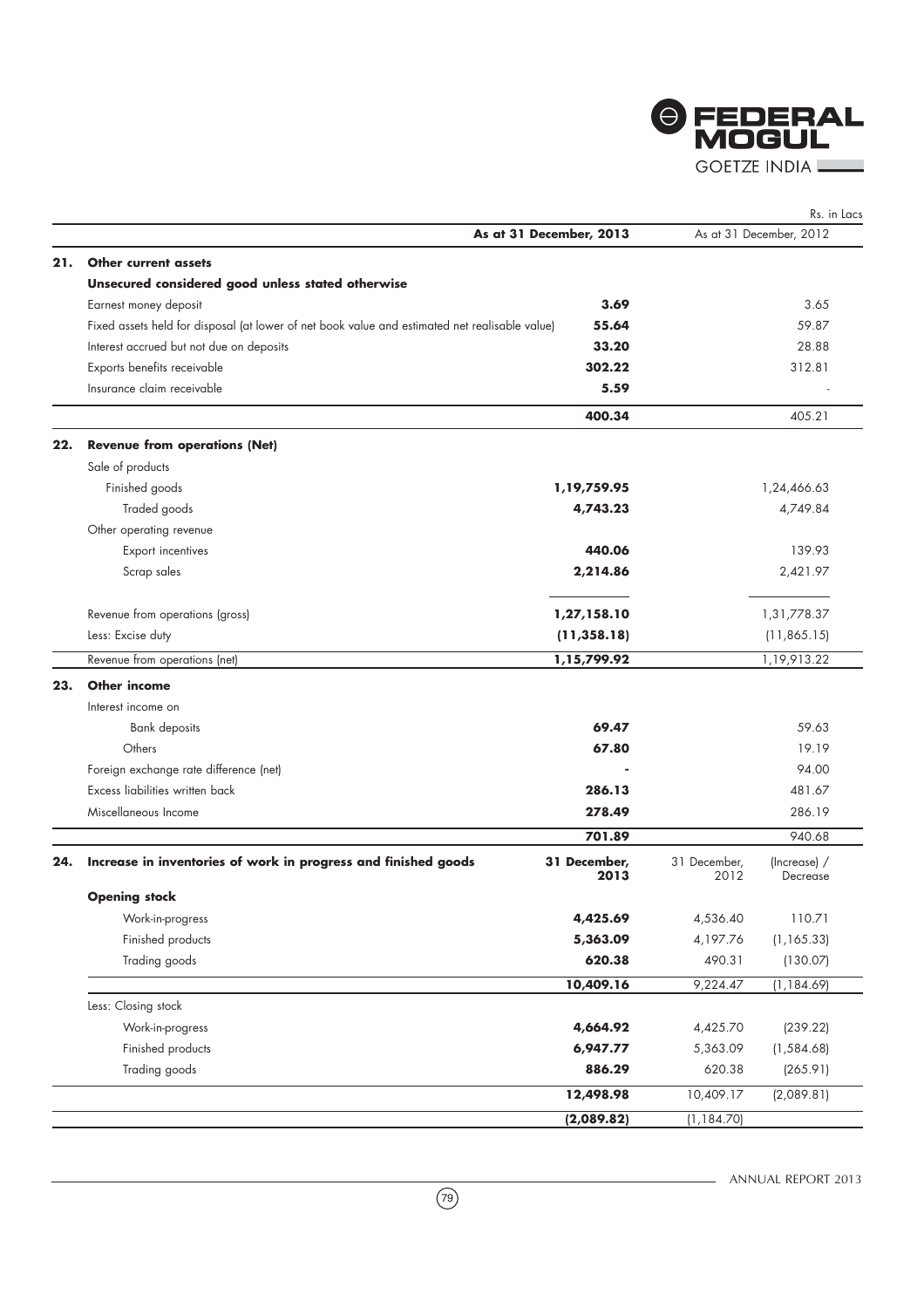

|     |                                                      |                         | Rs. in Lacs             |
|-----|------------------------------------------------------|-------------------------|-------------------------|
|     |                                                      | As at 31 December, 2013 | As at 31 December, 2012 |
| 25. | <b>Employee benefit expenses</b>                     |                         |                         |
|     | Salaries, wages and bonus                            | 19,742.86               | 19,425.06               |
|     | Contribution to provident and other funds            | 1,308.95                | 1,277.98                |
|     | Contribution to superannuation fund                  | 140.65                  | 137.58                  |
|     | Gratuity expense (refer note no. 36)                 | 594.05                  | 1,331.28                |
|     | Staff welfare expenses                               | 2,287.31                | 1,753.47                |
|     |                                                      | 24,073.82               | 23,925.37               |
| 26. | Other expenses                                       |                         |                         |
|     | Consumption of stores and spares                     | 13,223.57               | 16,453.61               |
|     | Sub-contracting expenses                             | 2,179.43                | 2,201.51                |
|     | Increase in excise duty on inventory                 | 175.69                  | 231.81                  |
|     | Power and fuel                                       | 7,610.72                | 7,511.40                |
|     | Freight and forwarding charges                       | 2,613.90                | 2,506.86                |
|     | Rent                                                 | 374.03                  | 421.06                  |
|     | Rates and taxes                                      | 1,336.93                | 881.06                  |
|     | Insurance                                            | 156.19                  | 143.64                  |
|     | Repairs and maintenance                              |                         |                         |
|     | Plant and machinery                                  | 390.29                  | 325.17                  |
|     | <b>Buildings</b>                                     | 240.12                  | 229.27                  |
|     | Others                                               | 489.16                  | 535.65                  |
|     | Advertising and sales promotion                      | 5,098.35                | 5,559.82                |
|     | Management support charges                           | 631.51                  | 556.81                  |
|     | Royalty                                              | 1,452.51                | 1,539.74                |
|     | Provision for warranties (net of reversals)          | 83.83                   | 74.21                   |
|     | Travelling and conveyance                            | 698.40                  | 629.13                  |
|     | Communication costs                                  | 168.68                  | 162.72                  |
|     | Printing and stationery                              | 93.69                   | 109.89                  |
|     | Legal and professional fees                          | 674.05                  | 730.79                  |
|     | Cash discounts (net)                                 | 105.69                  | 92.22                   |
|     | Auditors remuneration (refer note (a))               | 65.59                   | 61.69                   |
|     | Exchange differences (net)                           | 311.30                  | 130.44                  |
|     | Bad debts / advances written off                     | 155.26                  | 26.33                   |
|     | Provision for doubtful debts and advances            | 2.70                    | 131.72                  |
|     | Provision for dimunition in the value of investments |                         | 1,072.24                |
|     | Loss on sale of fixed assets (net)                   | 206.55                  | 267.96                  |
|     | Environmental maintenance and remediation            | 816.38                  | 705.83                  |
|     | Miscellaneous expenses                               | 1,005.19                | 916.72                  |
|     |                                                      | 40,359.71               | 44,209.28               |
|     | Note (a) : Auditors remuneration                     |                         |                         |
|     | -Statutory audit fee                                 | 27.13                   | 27.13                   |
|     | -Limited reviews                                     | 13.50                   | 13.50                   |
|     | -Tax audit fee                                       | 11.00                   | 11.00                   |
|     | -Others                                              |                         |                         |
|     |                                                      | 1.00                    | 4.50                    |
|     | -Reimbursement of expenses                           | 12.96                   | 5.56                    |
|     |                                                      | 65.59                   | 61.69                   |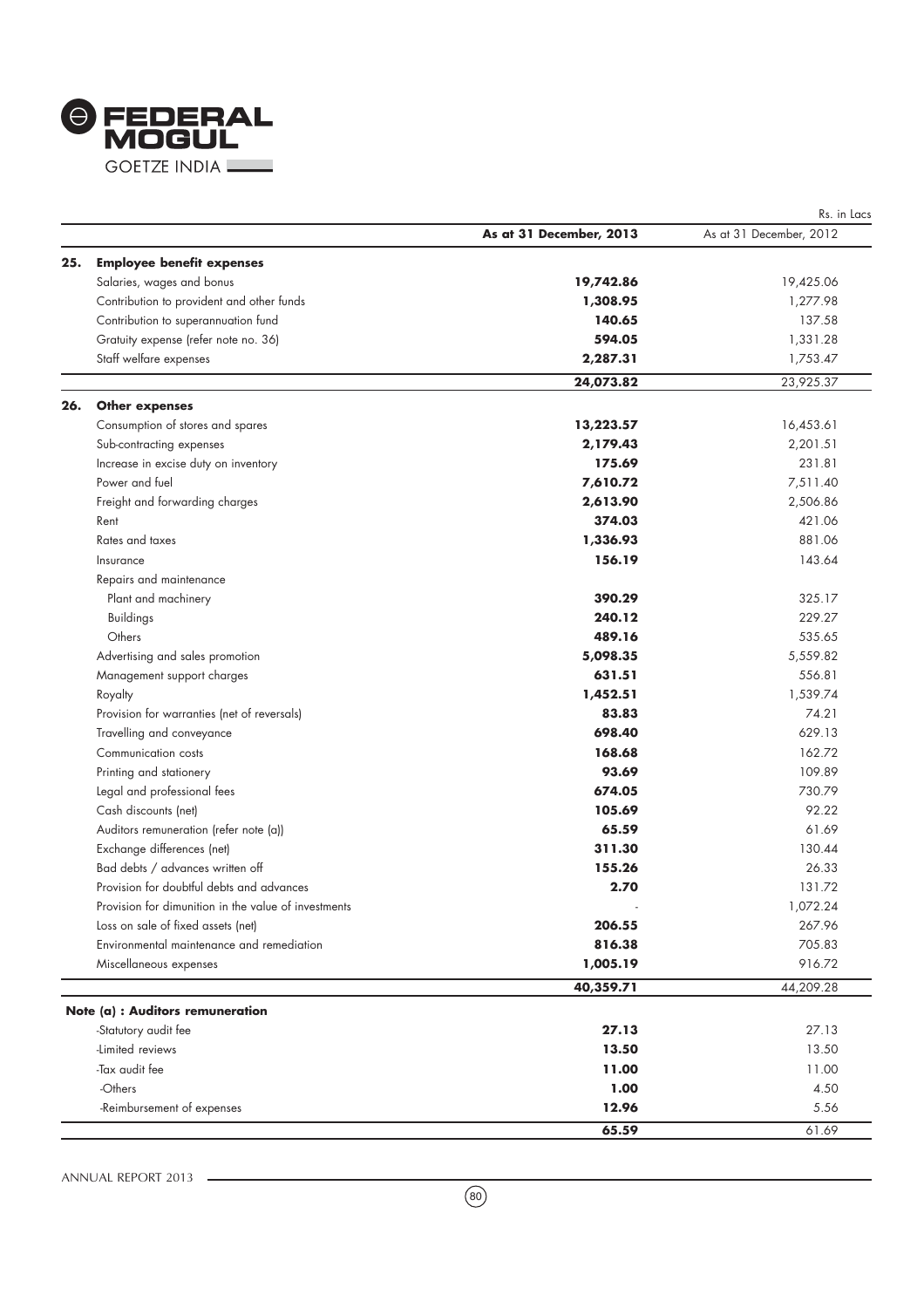FEDERAL<br>MOGUL **GOFTZE INDIA L** 

Rs. in Lacs

|     |                                                                       |                         | KS. IN LACS             |
|-----|-----------------------------------------------------------------------|-------------------------|-------------------------|
|     |                                                                       | As at 31 December, 2013 | As at 31 December, 2012 |
| 27. | <b>Depreciation/amortisation expenses</b>                             |                         |                         |
|     | Depreciation of tangible assets                                       | 6,889.23                | 6,481.46                |
|     | Amortisation of intangible assets                                     | 15.59                   | 13.50                   |
|     |                                                                       | 6,904.82                | 6,494.96                |
| 28. | <b>Finance cost</b>                                                   |                         |                         |
|     | Interest                                                              |                         |                         |
|     | -to banks                                                             | 1,122.14                | 1,201.26                |
|     | -to others                                                            | 1,212.66                | 1,358.17                |
|     | Bank charges                                                          | 134.46                  | 130.54                  |
|     |                                                                       | 2,469.26                | 2,689.97                |
| 29. | <b>Earnings per share</b>                                             |                         |                         |
|     | Profit for the year as per statement of profit and loss (Rs. in lacs) | 3,620.10                | 193.80                  |
|     | Weighted average number of equity shares                              | 5,56,32,130             | 5,56,32,130             |
|     | in calculating basic and diluted EPS                                  |                         |                         |
|     | Nominal value of shares (Rs.)                                         | 10                      | 10                      |
|     | Earning/ (loss) per share - basic and diluted                         | 6.51                    | 0.35                    |

# **30. Segment Information**

Based on the guiding principles given in AS-17 'Segmental Reporting' notified under Companies (Accounting Standard) Rules, 2006, the Company's primary business segment is manufacturing of auto components. Considering the nature of Company's business and operations, there are no separate reportable business segment, as there is only one business segment and hence, there are no additional disclosures required to be provided other than those already provided in the financial statements.

The analysis of geographical segment is based on the geographical location of the customers. The following table shows the distribution of the Company's consolidated sales by geographical market, regardless of where the goods were produced.

#### **Geographical segment**

Net sales revenue (including trading sales but excluding excise duty) by geographical market

| India<br>Other countries                                                             | 1,05,200.21<br>7,944.79 | 1,02,380.46<br>8,389.40 |
|--------------------------------------------------------------------------------------|-------------------------|-------------------------|
|                                                                                      | 1,13,145.00             | 1,10,769.86             |
| Carrying amount of segment debtors by geographical market (Net of provision, if any) |                         |                         |
| India                                                                                | 14,054.42               | 14,067.20               |
| Other countries                                                                      | 1,328.15                | 1,659.45                |
|                                                                                      | 15,382.57               | 15,726.66               |

The Company has common assets for producing goods for India and outside countries. Hence, separate figures for assets/ additions to fixed assets cannot be furnished.

#### **31. Capital and other commitments**

Total estimated amount of contracts, remaining to be executed on capital account and not provided for as at 31 December 2013 is Rs. 1,093.67 lacs (Previous year Rs. 982.57 lacs)

#### **32. Contingent liabilities**

| $(\alpha)$ | Bank guarantees                                    | 554.54   | 1,378.66 |
|------------|----------------------------------------------------|----------|----------|
| (b)        | Claims/notices contested by the Company            |          |          |
|            | (i) Excise duty and service tax                    | 687.20   | 217.70   |
|            | (ii) Sales tax                                     | 1,781.70 | 579.88   |
|            | (iii) Employee related cases                       | 242.99   | 201.36   |
|            | (iv) Electricity demand                            | 52.24    | 52.24    |
|            | (v) Income tax demands                             | 609.55   | 629.95   |
|            | vi) Excise duty and Service tax (Subsidary:FM-TPR) | 1,398.33 | 1,351.84 |
|            | vii) Sales tax (subsidary:FM-TPR)                  | 455.59   | 454.26   |
|            | viii) Income tax demands (subsidary:FM-TPR)        | 9.35     |          |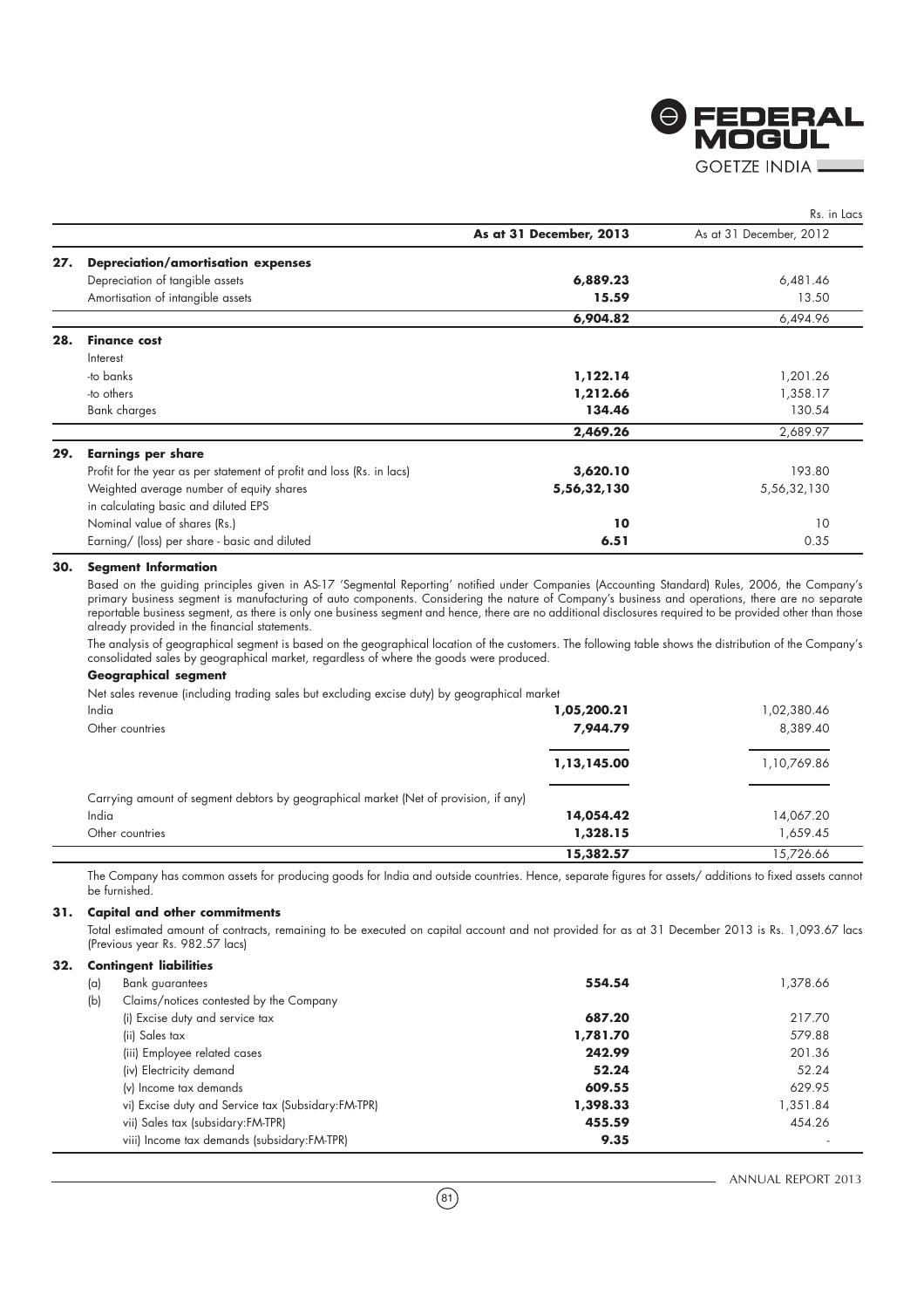

- 1) In relation to b(i) above, Excise duty cases contested by the Company comprise of :
	- i) Matters pending with Joint Commissioner, Central Excise , Bangaluru in respect of four show cause notice amounting to Rs.33.73 lacs. in which excise duty was demanded on the differential discount which was given to stockiest for the period from FY 2000 to 2004.
	- ii) Matter is pending with CESTAT, Bangaluru is respect of notice issued towards disallowing the Cenvat Credit taken twice on the invoices for the period FY 2006-2007 amounting to Rs. 5.03 lacs.
	- iii) Matter is pending with CESTAT, Bangaluru in respect of show cause notice amounting to Rs. 8.57 lacs issued for non-payment of excise duty on the removal of obsolete items ( piston ) without payment of duty and permission for the period FY 2005-06.
	- iv) Matter is pending with CESTAT, Bangaluru in respect of show cause notice issued for turn over discount amounting to Rs. 42.71 lacs.
	- v) Matter is pending with CESTAT, Delhi in respect two show cause notices received at Patiala plant amounting to Rs. 14.02 lacs for the interest amount on the reversal of SAD taken wrongly for the period FY 2000-2001.
	- vi) Matter is pending with Joint Commissioner, Excise in respect of show cause notice received for the excise duty amounting to Rs. 6.96 lacs for the period FY 1998-99.
	- vii) Matter is pending with the High Court, in respect of a show cause notice amounting to Rs. 9.34 lacs on disallowance of excise credit on the ground that credit does not fall in the category of input category for the peirod from FY 1987 to 1990.
	- viii) Matter is pending with he Supreme Court in the valuation case where two notices were issued to Patiala plant where department alleged on the job work valuation for an amount of Rs.15.13 lacs.
- 1) In relation to b (i) above, Service tax cases contested by the Company comprise of:
	- i) Matter is pending with CESTAT, Bangaluru in respect of notice for the period FY 2006-2007 amounting to Rs. 86.44 lacs wherein disallowed the service tax credit taken on Input Service Distributor invoices received from Gurgaon.
	- ii) Matter is pending CESTAT, Bangaluru in respect of notice for the period FY 2005-06 amounting to Rs. 113.70 lacs wherein service tax credit was disallowed for on account of non-availability of service invoices.
	- iii) Matter is pending with Joint Commissioner, Service Tax, in respect of seven show cause notices at Patiala plants for disallowance of service tax credit on various services for the period from FY 2005 to 2011 amounting to Rs.96.11 Lacs.
	- iv) Matter is pending with the Commissioner (Appeal ), Central Excise, Chandigarh for a show cause notice for demanding the service tax credit taken on the inward and outward freight received for the period from FY 2005 to 2008 amounting to Rs.7.09 Lacs.
	- v) Matters are pending with Joint Commissioner & Additional Commissioner, Service Tax, Jaipur for seven show cause notices received for the disallowance of service tax credit amounting to Rs. 79.02 lacs for the period from FY 2009 to 2012.
	- vi) Matter is pending on the show cause notice received from Commissioner Gurgaon office for service tax demand for the period from FY 2005 to 2011 amounting to Rs.134.18 Lacs.
	- vii) Matter is pending Additional Commissioner, in respect of a show cause notice for disallowing service tax credit of Rs.35.12 Lacs taken on the service tax payment on the royalty remittances made to overseas for the period 2008-12.
- 2) In relation of b (ii) above, sales tax cases contested by the Company comprise of:
	- i) Matter is pending with Hon'ble Karnataka High Court where sales tax demand amounting to Rs. 442.92 lacs was raised on the classification issue/ rates difference on product "Groove Insert Casting" for Sales tax matter is pending for assessment year 1996-97 to 2001-02.
	- ii) Matter is pending with the Hon'ble High Court , Karnataka on sales tax demand notice for the period FY 2005-06 for the sales tax rate difference charged on the Piston amounting to Rs. 278.50 lacs. The company so far has made an under protest payment of Rs.55 Lacs in this matter.
	- iii) Matters are pending on the five sales tax demand order issued by Rajasthan Sales tax Department for amounting Rs.486.35 Lacs on account of nonsubmission of statutory form in the last five assessment of 2007-2012. Company has made a provision of Rs.17 Lacs for the forms and other issue where tax liability may arise.
	- iv) Matter is pending with Joint Commissioner, Ghaziabad for the sales tax demand of Rs.82.78 Lacs for the financial year 2007 -08 on account of several issues like rate differences, disallowance of central sales, stock transfer and best judgment sales. Company has deposited Rs.47.54 Lacs in this case. Hearing awaited and company expect that tax demand may get reduce further after submission of documents.
	- v) Matter is pending with Joint Commissioner, Sale / Commercial Tax, Ghaziabad for the sales tax demand on the disallowance of stock transfer of Rs. 32.11 Lacs for the FY 2012-13.
	- vi) Matter is pending with Additional Commissioner, Delhi for the sales tax demand of Rs. 613.92 Lacs on the four notices issued on best judgment basis for various reasons including disallowance of stock transfer, Central sale and penalty on the above. One issue is related to sale of fixed assets where sales tax demand would be Rs.171 lacs out of total tax demand. Company made a provision of Rs. 171 lacs. The case is pending with hearing and related to financial year 2007-08.
	- vii) Matter is pending with Additional Commissioner, Delhi for the FY 2008-09 which issue demand notice amounting Rs. 73.44 lacs on the basis of best judgment.
	- viii) Matter is pending with Sales tax, Patna for the sales tax demand of Rs.25.66 Lacs on account of non-availabilities of few documents.
	- ix) Matter is pending with Kolkata sales tax authorities on various reason for period from FY 2001-02,2004-05 & 2006 -07 for the sales tax demand of Rs.6.37 Lacs on account of disallowance of sale returns, warranty material and stock transfer forms.
	- x) Matter is pending with Maharashtra Sales tax in respect of Tax demand notice received amounting to Rs.30.19 Lacs on non-submission of forms F and matter is pending with next appellate authorities.
	- xi) Matters are pending before the Karnataka VAT on the entry tax payment on the capital assets where tax authorities demanding entry tax along with interest amount. Similar case is pending before the Supreme Court for decision. In this case, company started paying entry tax and only interest liability is remaining. Company made a provision in the books for the interest liability of Rs.227 lacs.
- 3) In relation of b (iii) above, employee related cases comprise of:

Claims against the Company not acknowledged as debt, in respect of demands raised by the workers. The Company has done an analysis and is of the opinion that it has fair chance of a favorable decision. Amount involved is Rs. 242.99 Lacs. (Previous year Rs. 201.36 Lacs)

ANNUAL REPORT 2013

 $(82)$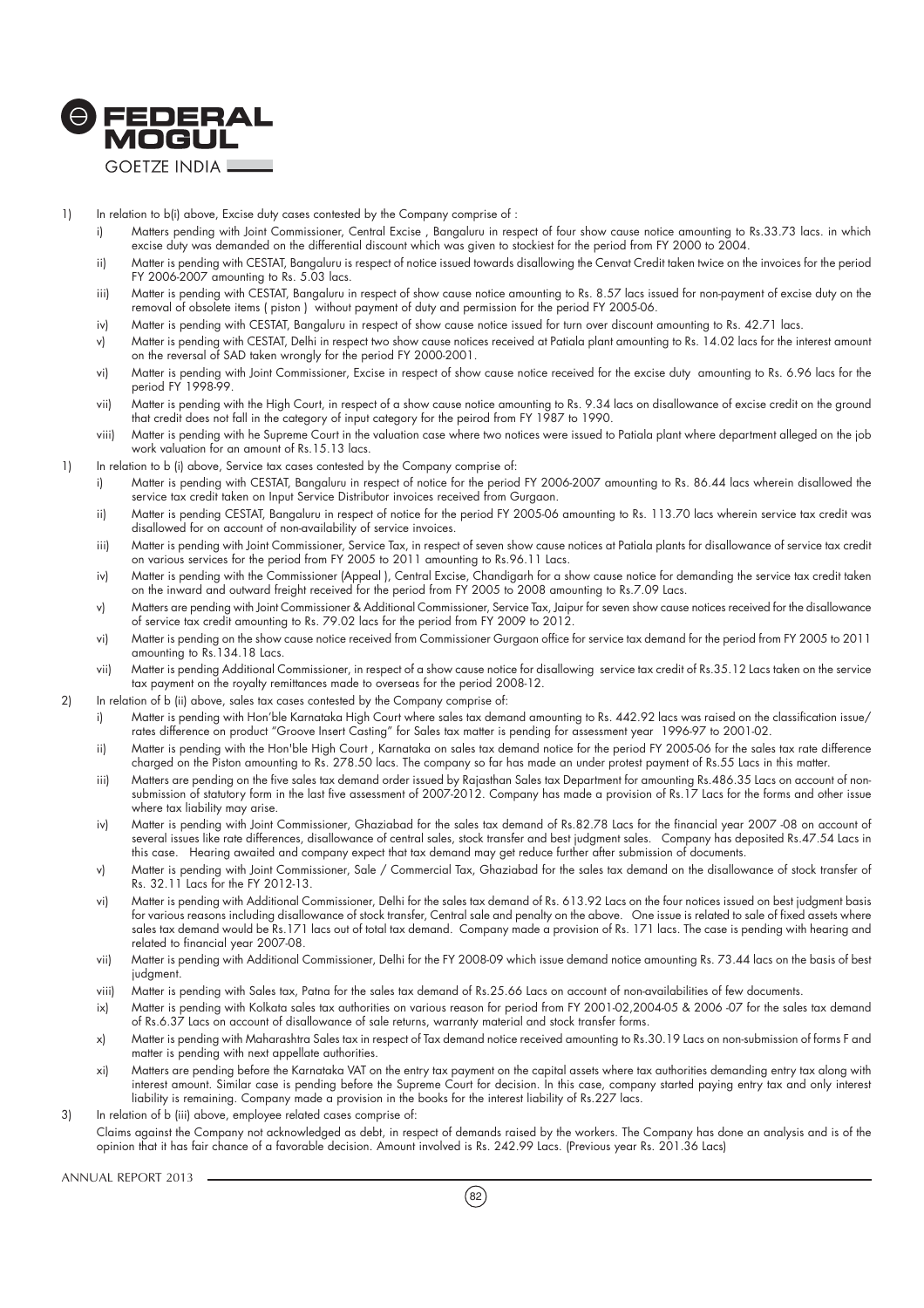

- 4) In relation to b (iv) above, electricity demand comprise of: "In respect of a demand raised by Punjab Electricity Board (PSEB) for various years in relation to availment of additional load. The Company has done an analysis and is of the opinion that it has fair chance of a favorable decision. Amount involved is Rs. 52.24 Lacs (Previous year Rs. 52.24 Lacs).
- 5) In relation to b (v) above, income tax cases disputed by the Company comprise of:
	- i) The matter is pending with High court in respect of Assessment Year 1998-99, certain additions were made on normal as well as on book profits. The amount involved is Rs 86.69 Lacs (Previous year Rs 86.69 Lacs).
	- ii) The matter is pending with Commissioner Income Tax (Appeals) in respect of Assessment Year 2002-03, certain additions were made on normal income as well as on book profits. The amount for contingent liability for the year is Rs. 23.13 Lacs. (Previous year Rs. 23.13 Lacs).
	- iii) The matter is pending with Income Tax Appellate Tribunal in respect of Assessment Year 2003-04, disallowance was made for carry forward losses as well as certain disallowances. The amount involved is Rs.158.01 Lacs. (Previous year Rs. 158.01 Lacs).
	- iv) The matter is pending with Income Tax Appellate Tribunal in respect of Assessment Year 2005-06, certain additions were made on normal as well as on book profit. The amount for contingent liability for the year is Rs. 2.00 Lacs (Previous year Rs. 38.42 Lacs).
	- v) The matter is pending with Income Tax Appellate Tribunal in respect of Assessment Year 2006-07, certain additions were made on normal as well as on book profit. The amount for contingent liability for the year is Rs. 39.52 Lacs (Previous year Rs. 39.52 Lacs).
	- vi) The matter is pending with Commissioner Income Tax (Appeals) in respect of Assessment Year 2007-08, certain additions were made on normal profits. The amount involved is Rs 32.79 Lacs (Previous Year Rs 32.79 Lacs).
	- vii) The matter is pending with Income Tax Appellate Tribunal in respect of Assessment Year 2007-08, under Wealth tax assessment, debts relating to certain taxable assets were disallowed. The amount involved is Rs 3.90 Lacs (Previous Year Rs NIL Lacs).
	- viii) The matter is pending with Income Tax Appellate Tribunal in respect of Assessment Year 2008-09, certain additions were made on normal profits. The amount involved is Rs 72.68 Lacs. (Previous Year Rs227.l3 Lacs).
	- ix) The matter is pending with Commissioner Income Tax (Appeals) in respect of Assessment Year 2009-10, certain additions were made on normal profits.The amount involved is Rs 163.61 Lacs. (Previous Year Rs NIL).
	- x) In respect of Assessment Year 2007-08, company has received TDS default notices on account of short deduction/ short payment of tax deduction at Source. The company believes that defaults should have arisen due to some technical and clerical errors and could be corrected by filing of revised return. The amount involved is Rs. 7.51 Lacs.
	- xi) In respect of Assessment Year 2013-14, company has received TDS default notices on account of short deduction/ short payment of tax deduction at Source. The company believes that defaults should have arisen due to some technical and clerical errors and could be corrected by filing of revised return. The amount involved is Rs. 19.71 Lacs.
	- xii) In respect of Assessment Year 2000-01, certain additions were made on normal as well as on book profits. The matter is pending with Honorable High Court is Rs Nil Lacs (Previous year Rs 21.21 Lacs).
	- xiii) In respect of Assessment Year 2001-02, certain additions were made on normal as well as on book profit. The matter is pending with Honorable High Court is Rs. Nil (Previous year Rs. 3.05 Lacs).
- 6) In relation to b (vi) above, income tax cases comprise of:
	- i) Matter pending with Commissioner/ Joint Commissioner/ Deputy Commissioner of Central Excise, Bangaluru:
		- a) In relation to deduction of Trade Discounts for the period 2000-2002 to 2003-2004. The amount involved is Rs. 242,426 (Previous year Rs. 242,426)
		- b) Company received show cause notice for the excise duty demand of Rs.2.10 Lacs for wrong availment of excise credit for the period 2011- 12. In this Case, reply is to be filed before the Deputy Commissioner, Excise Bangaluru.
	- ii) Matters pending with Central Excise and Service Tax Appellate Tribunal (CESTAT):
		- a) Matter is pending with Commissioner Appeal for the service tax demand of Rs.19.74 lacs for the period 2004-06 where FM TPR is liable for service tax on the services provided by foreign vendor.
		- b) Matters are pending for show cause notices at different stage on the similar ground with CESTAT , Bangaluru where service tax credit had been disallowed for the different period from 2007 to July 2009 for total service tax demand including penalty for Rs.6,92,39,306. As per revenue, excise duty is not liable to be paid on the job work activities ( chrome plating ) done by FMG for FMTPR therefore credit taken on FMG's invoice not admissible.
		- c) Matters are pending for nine show cause notices at different stage on the similar ground with CESTAT , Bangaluru where service tax credit had been disallowed for the different period from 2009 to July 2013 for total service tax demand including penalty for Rs.3,44,85,636. As per revenue, excise duty is not liable to be paid on the job work activities ( chrome plating ) done by FMG for FMTPR therefore credit taken on FMG's invoice not admissible.
		- d) Matters are pending before CESTAT, Bangaluru & Additional Commissioner, for three show cause notices where service tax credit of Rs.2,24,37,249 ( Previous Year 19,164,976 ) had been disallowed by the tax authorities for the period 2010-11 to 2010 -12 saying that the service "sole selling agent" does not fall within the definition of input services.
		- e) In respect of availment of service tax credit in relation to management consultancy service for the period 2006-07 to 2008-09. The amount involved in is Rs.98,12,515 ( Previous year Rs.2,435,525 ).
		- f) Matter is pending with Commissioner Appeal for the service tax demand of Rs.12,35,005 ( Previous Year 12,35,005 ) for the period 2005 where service tax credit had been disallowed on account of non-availability of service tax invoices.
		- g) Matter is pending before Commissioner, Central Excise for service tax demand of Rs. 1,97,352 for the period May, 2012 to March 2013 for service tax availment on the GTA services.
		- h) In respect of availment of cenvat credit (service tax) in relation to management consultancy and freight charges for the period September 2008 to November 2009 Current year Rs. Nil (Previous year Rs. 7,376,990).
	- (iii) Matters pending with Commissioner of Central Excise (Appeals), Bangaluru.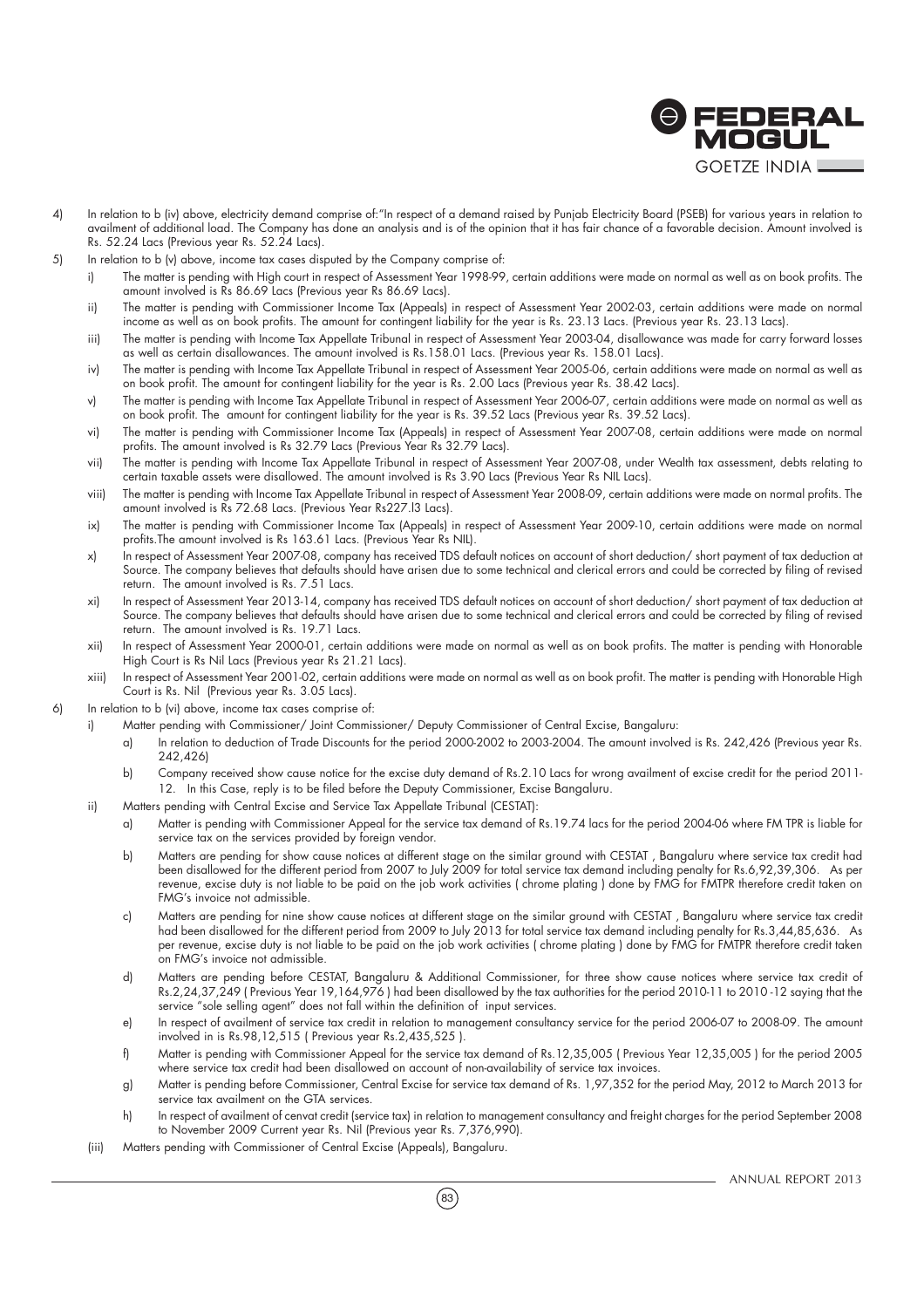

- 7) In relation to (b) above, following are the Sales tax cases contested by the subsidiary company ('FMTPR') comprise of:
	- The matter is pending before the Joint Commissioner of Commercial taxes("JCCT"Appeals), Bangaluru:
		- a) Matter is pending before the JCCT, Sales tax Bangaluru for the Assessment Year 2007-08 wherein differential sales tax / VAT of Rs. 4.46 crore has been demanded on the issue of rate difference. In this case, tax authorities contended that goods should be classified under Automobile Products where rate of tax is 12.5 % where as company is paying tax @ 4 % based on the fact that products is classified under declared goods as per section 4 of KVAT Act 2003 and section 14 of the CST Act. Recently, company received favourable order from the Sales tax Tribunal, Bangaluru wherein case has been decided in the favour of company.
		- b) Matter is pending with Joint Commissioner, Sales tax Ghaziabad where sales tax demand of Rs.9,59,359 was raised for the period 2007- 08 on the few issues like disallowance of stock transfer, central sales and rate difference etc.
- 8) In relation to (c) above, income tax cases disputed by the subsidiary company ('FMTPR') comprise of:
	- i) The matter is pending at Commissioner Income Tax (Appeals) in respect of Assessment Year 2010-11, disallowances were made on account of certain Advance wrtten-off in books and expenditure incurred on techincal training fee. The amount involved is Rs. 3,69,407 (Previous year NIL).
	- ii) In respect of Assessment Year 2010-11, company has received TDS default notices on account of short deduction/short payment of tax deduction at Source. The amount involved is Rs. 82,360 (Previous year NIL).
	- iii) In respect of Assessment Year 2011-12, company has received TDS default notices on account of short deduction/ short payment of tax deduction at Source. The amount involved is Rs. 2,46,780 (Previous year NIL).
	- iv) In respect of Assessment Year 2013-14, company has received TDS default notices on account of short deduction/ short payment of tax deduction at Source. The amount involved is Rs. 1,66,600 (Previous year NIL).
	- v) In respect of Assessment Year 2014-15, company has received TDS default notices on account of short deduction/ short payment of tax deduction at Source.The amount involved is Rs. 70,030 (Previous year NIL).

# **33. Related party disclosure**

- **(i) In accordance with the requirement of Accounting Standard (AS 18) on related party disclosures where control exist and description of the relationship are as follows :**
- **(a)** Name of Parties where Control Exists
- i) Holding Company-
	- Federal Mogul Holdings Limited (Mauritius)
	- ii) Subsidiary
		- Federal-Mogul TPR (India) Limited
	- iii) Ultimate Holding Company
		- Federal Mogul Corporation, USA
- **(b)** Key managerial personnel
	- Mr. Sunit Kapur, Managing Director & President (Till 5 November 2013)
	- Mr. Dan Brugger, Whole Time Director & CFO (Till 28 February 2013)
	- Mr. Vikrant Sinha, Whole time Director & CFO (w.e.f. 28 February 2013 till 31 March 2013)
	- Mr. Andreas Kolf, Managing Director (w.e.f. 6 November 2013)
	- Mr. Sachin Selot, Whole time Director & CFO (w.e.f. 6 November 2013)
	- Mr. B.P. Srikanth (till 25 April 2012)
	- Mr. S. Raghavendra (Since 26 April 2012)
- **(c)** Fellow subsidiaries
	- Federal-Mogul Burscheid GMBH, Germany
	- Federal-Mogul Nurnberg, GMBH (Germany)
	- Federal-Mogul Holding Deutschland (Germany)
	- Federal-Mogul Financial Services FRANCTNL (France)
	- Federal-Mogul Gorzyce, S.A. (Poland)
	- Federal-Mogul Sintered Products Ltd. (U.K.)
	- Federal-Mogul Friction Products Ltd (Thailand)
	- Federal-Mogul UK Investment limited
	- Teikoku Piston Ring Co. Ltd., Japan
	- Federal-Mogul Sistemas
	- Federal-Mogul Bearings (India) Limited
	- Federal-Mogul VSP (India) Limited
	- Federal-Mogul Automotive (India) Limited
	- Federal-Mogul PTSB (India) Limited

#### **(d)** Associates

GTZ Securities Limited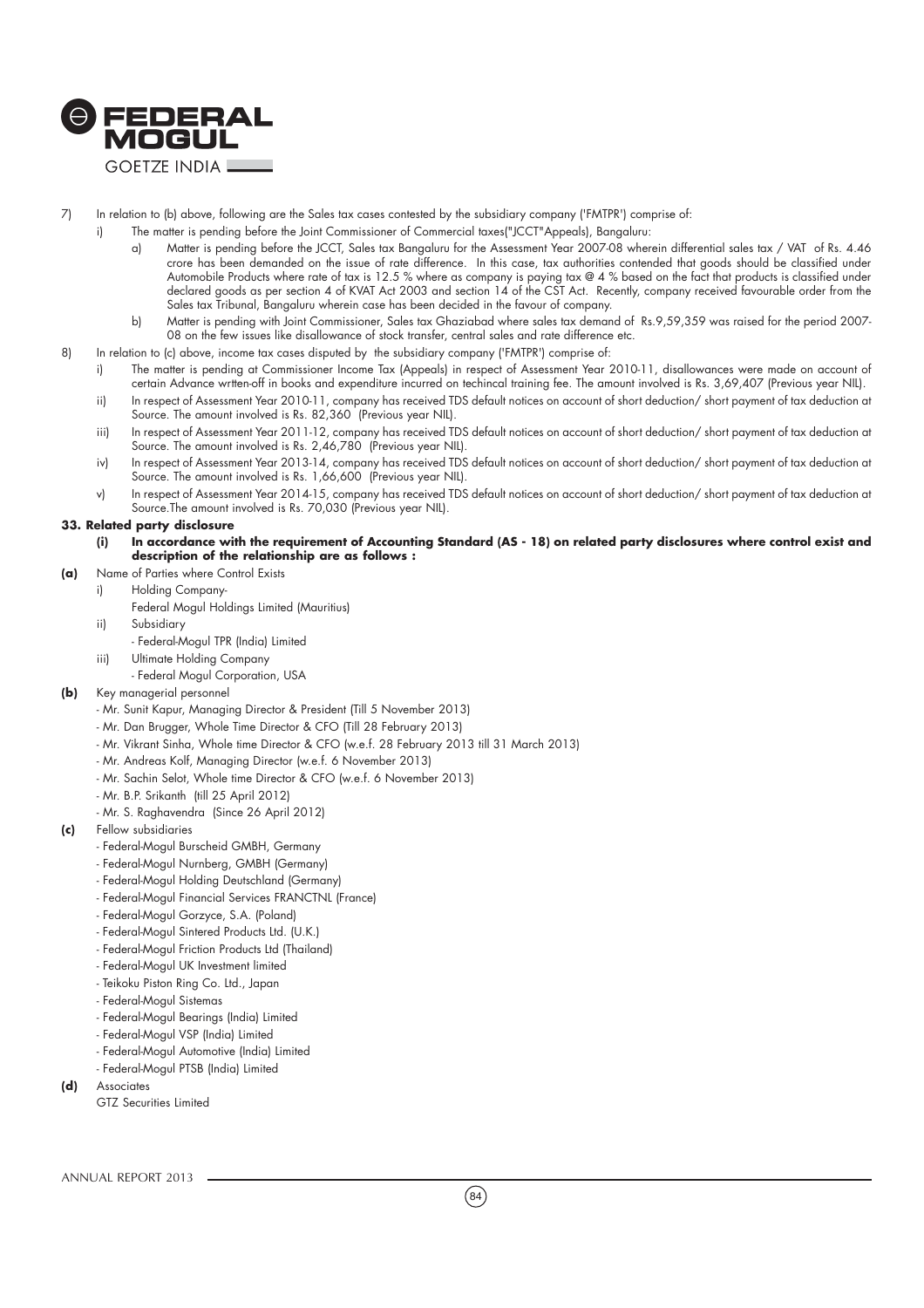(ii) Summary of related party transactions **(ii)** Summary of related party transactions

|                                    | Rs. in lacs |
|------------------------------------|-------------|
|                                    |             |
| Corporation (USA)<br>Federal Mogul |             |
| 31.12.13                           | 31.12.12    |
| $(6.478.95)$ $(4.140.66)$          |             |
| 57.75                              |             |
| 281.85                             | 933.63      |
| 274.34                             | 238.30      |
| (233.33)                           | (157.41)    |
| (1,428.28)                         | (662.70)    |
|                                    |             |

# **Table 1**

| Table 1                                                     |        |                                                   |          |                                             |                     |                                          |                                                                                    |                                             |                                              | Rs. in lacs |
|-------------------------------------------------------------|--------|---------------------------------------------------|----------|---------------------------------------------|---------------------|------------------------------------------|------------------------------------------------------------------------------------|---------------------------------------------|----------------------------------------------|-------------|
|                                                             |        |                                                   |          |                                             | Fellow Subsidiaries |                                          |                                                                                    |                                             |                                              |             |
| Particulars                                                 |        | Holding Deutschland<br>Federal Mogul<br>(Germany) |          | Burscheid GMBH,<br>Federal Mogul<br>Germany |                     | Federal Mogul<br>Gorzyee S.A<br>(Poland) |                                                                                    | Piston Co. Ltd.<br>Federal Mogul<br>Dongsuh | Nurnberg, GMBH<br>Federal Mogul<br>(Germany) |             |
|                                                             |        |                                                   |          |                                             |                     |                                          | 31.12.13   31.12.12   31.12.13   31.12.13   31.13   31.12.12   31.12.13   31.12.12 |                                             | $31.12.13$ 31.12.12                          |             |
| Sales                                                       |        |                                                   |          |                                             |                     |                                          |                                                                                    |                                             | (8.03)                                       | (0.11)      |
| Purchase of raw material, intermediaries and finished goods |        |                                                   | 3,136.18 | 5,250.13                                    | 0.75                | 158.39                                   | ı                                                                                  |                                             | 89.22                                        | 192.66      |
| Purchase/ (sale) of fixed assets                            |        |                                                   | 1,998.72 | 721.25                                      |                     |                                          |                                                                                    |                                             | 255.86                                       | 2,577.60    |
| Reimbursement of expenses paid                              |        |                                                   |          |                                             |                     | 33.49                                    |                                                                                    |                                             |                                              | 20.48       |
| Management support charges paid                             | 631.51 | 556.81                                            |          |                                             |                     |                                          |                                                                                    |                                             |                                              |             |
| Reimbursement of expenses (received)                        |        |                                                   |          |                                             |                     |                                          | (167.28)                                                                           | (140.77)                                    |                                              |             |
| Royalty expense                                             |        |                                                   | 238.37   | 409.14                                      |                     |                                          |                                                                                    |                                             | 768.65                                       | 656.70      |
| Balance outstanding as at the end of the year (receivables) |        |                                                   |          |                                             |                     | (11.31)                                  | (38.23)                                                                            | (63.95)                                     |                                              |             |
| Balance outstanding as at the end of the year (Payable)     |        |                                                   | (415.55) | (1, 272.34)                                 | (0.00)              |                                          |                                                                                    |                                             | (357.77)                                     | (625.64)    |



ANNUAL REPORT 2013

<sup><sup>85</sup></sup>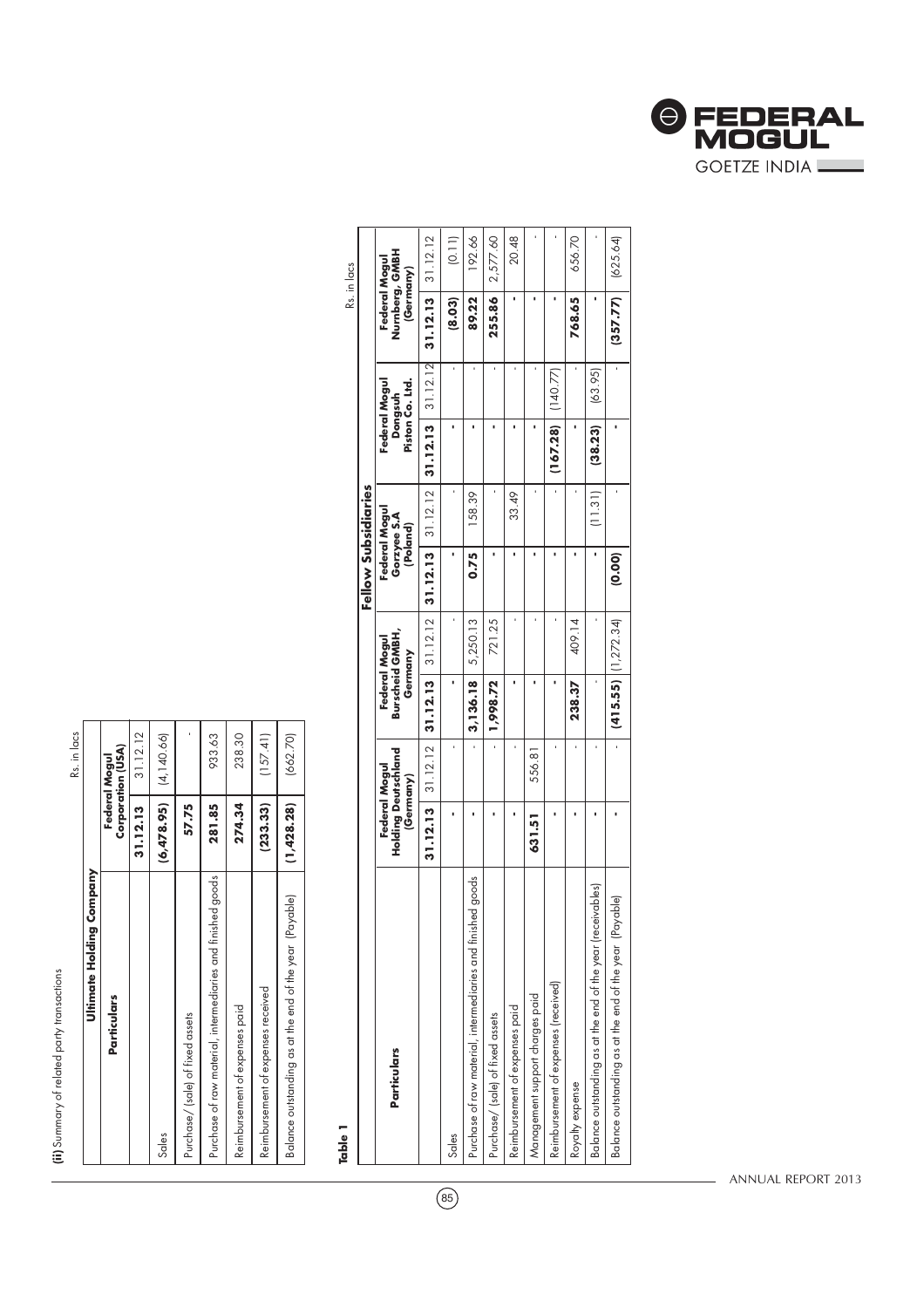

Rs. in lacs

 $\Theta$ 

FEDERAL<br>MOGUL

**GOETZE INDIA** 

|                                                                |                                                                        |          | Fellow Subsidiaries |                                                             |          |                                         |          |                              |                                   |          |
|----------------------------------------------------------------|------------------------------------------------------------------------|----------|---------------------|-------------------------------------------------------------|----------|-----------------------------------------|----------|------------------------------|-----------------------------------|----------|
| Particulars                                                    | <b>FRANCTNL (France)</b><br><b>Financial Services</b><br>Federal Mogul |          |                     | <b>Sintered Products</b><br>Federal Mogul<br>Limited, (U.K) |          | Friction Products Ltd.<br>Federal Mogul |          | Other Fellow<br>Subsidiaries | From Table 1 and Table 2<br>Total |          |
|                                                                | 31.12.13                                                               | 31.12.12 | 31.12.13            | 31.12.12                                                    | 31.12.13 | 31.12.12                                | 31.12.13 | 31.12.12                     | 31.12.13                          | 31.12.12 |
| Sales                                                          |                                                                        |          |                     |                                                             | 927.08   |                                         | (50.06)  | (5.51)                       | 868.98                            | (5.62)   |
| goods<br>Purchase of raw material, intermediaries and tinished |                                                                        |          | 29.48               | 24.92                                                       | 5.81     | 53.73                                   | 785.26   | 414.94                       | 4,046.70                          | 6,094.76 |
| Purchase/ (sale) of fixed assets                               |                                                                        |          |                     |                                                             |          |                                         | 42.80    | 502.85                       | 2,297.39                          | 3,801.70 |
| Reimbursement of expenses paid                                 | 21.91                                                                  | 265.75   |                     |                                                             |          |                                         | 7.12     | 59.57                        | 29.03                             | 379.28   |
| Management support charges                                     |                                                                        |          |                     |                                                             |          |                                         |          |                              | 631.51                            | 556.81   |
| Reimbursement of expenses (received)                           |                                                                        |          |                     |                                                             |          |                                         |          | (1.27)                       | (167.29)                          | 142.04   |
| Royalty expense                                                |                                                                        |          | 259.58              | 265.91                                                      |          |                                         |          |                              | 1,266.59                          | 1,331.74 |
| Balance outstanding as at the end of the year (receivables)    |                                                                        |          |                     |                                                             | 83.04    |                                         |          |                              | 44.81                             | (75.27)  |
| ole<br>Balance outstanding as at the end of the year [Payab    |                                                                        |          | (130.27)            | (129.42)                                                    |          |                                         | (118.95) |                              | $641.72$ (1,022.21) $(1.385.68)$  |          |

Rs. in lacs

86

|                                                                                 |              |                                      |                                                                          | Fellow Subsidiaries |                  |                         |                                                      |            |             |            |
|---------------------------------------------------------------------------------|--------------|--------------------------------------|--------------------------------------------------------------------------|---------------------|------------------|-------------------------|------------------------------------------------------|------------|-------------|------------|
| Particulars                                                                     | Federal Mogr | ul Bearings<br>India Limited (India) | Federal Mogul Automotive<br>Products (India) Private<br>Limited, (India) |                     | Limited, (India) | Federal-Mogul VSP India | Federal Mogul PTSB India<br>Private Limited, (India) |            | Total       |            |
|                                                                                 | 31.12.13     | 31.12.12                             | 31.12.13                                                                 | 31.12.12            | 31.12.13         | 31.12.12                | 31.12.13                                             | 31.12.12   | 31.12.13    | 31.12.12   |
| intermediaries and finished goods<br>Purchase of raw material                   | 720.31       | 866.04                               | 1,737.96                                                                 | 2,136.06            |                  |                         |                                                      |            | 2,458.28    | 3,002.10   |
| Reimbursement of expenses paid                                                  |              |                                      | 23.75                                                                    | 3.44                |                  |                         |                                                      |            | 23.75       | 3.4        |
| Reimbursement of expenses (recd.)                                               | (161.74)     | (196.43)                             |                                                                          |                     | (433.85)         | (294.16)                | (47.04)                                              | 198.28)    | (642.63)    | (688.88)   |
| Inter-corporate deposit (ICD) taken                                             |              |                                      | 375.00                                                                   | .415.00             | (75.00)          | 1,300.00                | 705.00                                               | 4,590.00   | 1,005.00    | 7,305.00   |
| Inter-corporate deposit (ICD) repaid                                            |              |                                      | (00.006)                                                                 |                     | (75.00)          | (1,675.00)              | (320.00)                                             | (95.00)    | (1, 295.00) | (1,770.00) |
| Interest on the above ICD                                                       |              |                                      | 291.67                                                                   | 242.83              | 0.74             | 73.56                   | 481.33                                               |            | 773.74      | 316.40     |
| Balance outstanding as at the end<br>of the year Receivables                    |              |                                      |                                                                          |                     | 17.74            | 52.53                   | 34.45                                                | 3.39       | 52.19       | 55.92      |
| Balance outstanding as at the end<br>of the year (Payable)<br>Refer notes below | (43.13)      | (64.07)                              | (2,082.10)                                                               | (2,634.92)          | (13.45)          | (75.94)                 | (4, 884.92)                                          | (4,530.98) | (7,023.61)  | (7,305.91) |
| Notes:                                                                          |              |                                      |                                                                          |                     |                  |                         |                                                      |            |             |            |

Federal Mogul Automative payables includes Rs 1925 lacs (Previous year Rs 2450 lacs) payable against ICD taken and 20.80 lacs (Previous year 20.45 lacs ) payable against interest on the same.<br>Federal Mogul Bearings payabl Federal Mogul Automotive payables includes Rs 1925 lacs (Previous year Rs 2450 lacs) payable against ICD taken and 20.80 lacs (Previous year 20.45 lacs ) payable against interest on the same. Federal Mogul Bearings payables includes Rs NIL (Previous year Rs 75 lacs) payable against ICD taken and Nil (Previous year 0.94 lacs ) payable against interest on the same. Federal Mogul PTSB payables includes Rs 4880 lacs (Previous year Rs 4495 lacs) payable against ICD taken and 39.38 lacs (Previous year 35.98 lacs ) payable against interest on the same.

**Table 2**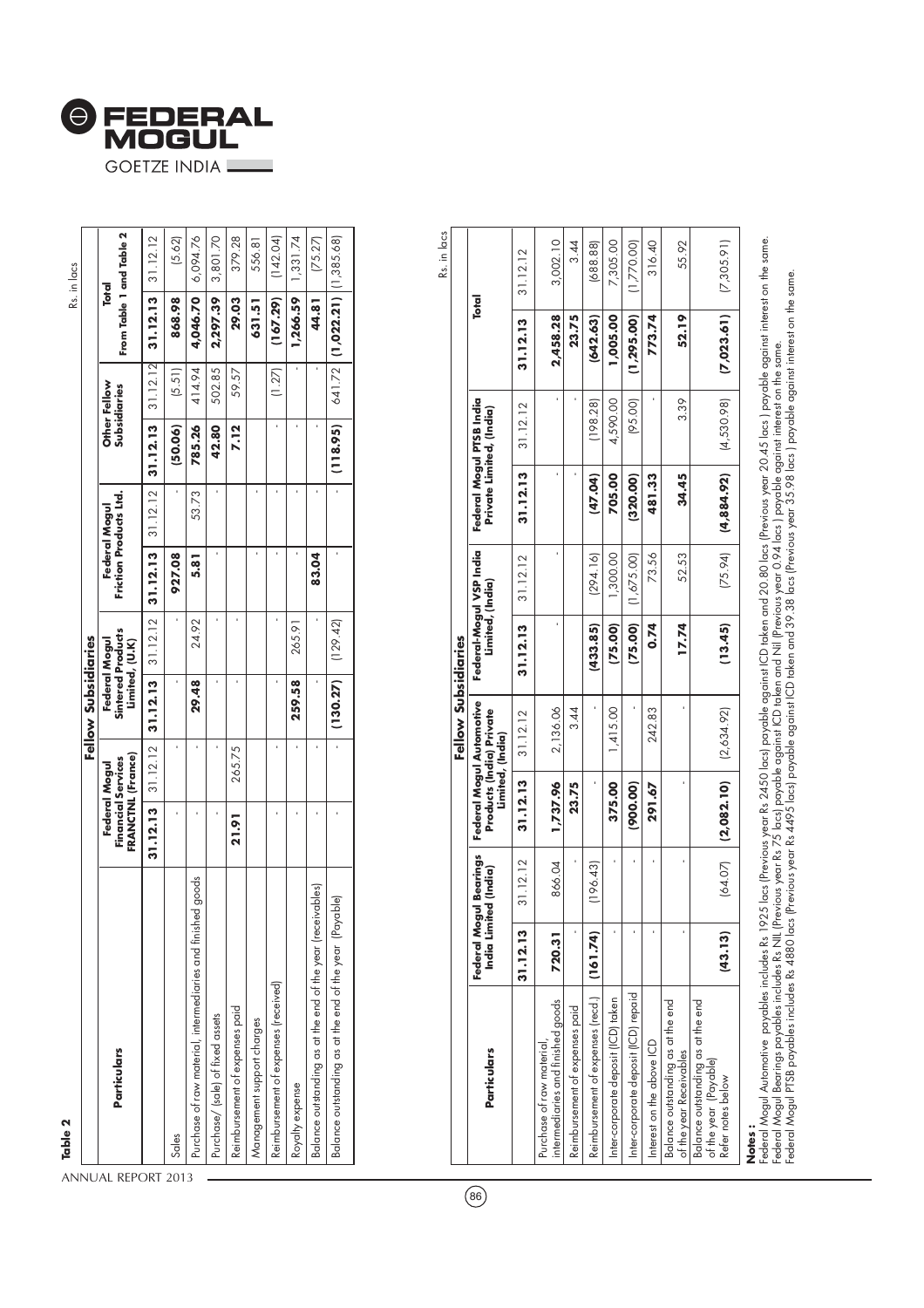|                                                               |                                        |          | Common Control with holding Co. |          |                           |          |
|---------------------------------------------------------------|----------------------------------------|----------|---------------------------------|----------|---------------------------|----------|
| Particulars                                                   | Investment Limited<br>Federal Mogul UK |          | <b>Piston Rings</b><br>Teikoku  |          | Federal Mogul<br>Sistemas |          |
|                                                               | 31.12.13                               | 31.12.12 | 31.12.13                        | 31.12.12 | 31.12.13                  | 31.12.12 |
| Purchase of raw material,                                     |                                        |          |                                 |          |                           |          |
| 1 goods<br>intermediaries and finished                        |                                        |          | 121.89                          | 57.31    |                           |          |
| Dividend paid / proposed                                      | 171.50                                 | 371.64   | 171.50                          | 371.64   |                           |          |
| Reimbursment of expenses paid                                 |                                        |          |                                 |          | 4.58                      |          |
| Royalty expense                                               |                                        |          | 53.62                           | 147.51   |                           |          |
| Redemption of preference shares                               |                                        | 255.00   |                                 | 255.00   |                           |          |
| the end<br>Balance outstanding as at<br>of the year (payable) |                                        |          | (86.85)                         | (199.12) | (4.58)                    |          |

Director remuneration **Director remuneration**

Rs. in lacs

| Particulars         | Transaction during the year |          | end of the year (payable) | Balance outstanding as at the |
|---------------------|-----------------------------|----------|---------------------------|-------------------------------|
|                     | 31.12.13                    | 31.12.12 | 31.12.13                  | 31.12.12                      |
| Jean de Montlaur    |                             | 458.11   |                           |                               |
| Sunit Kapur         | 159.34                      | 91.52    |                           |                               |
| Dan Brugger         | 189.88                      | 175.91   |                           |                               |
| Andreas Kolf        | 34.34                       |          |                           |                               |
| Sachin Selot        | 10.94                       |          |                           |                               |
| Vikrant Sinha       | 7.60                        |          |                           |                               |
| <b>B.P.</b> Srikant |                             | 7.32     |                           |                               |
| S Raghavendra       | 18.46                       | 8.78     |                           |                               |

Rs. in lacs

ANNUAL REPORT 2013



 $\overline{\circ}$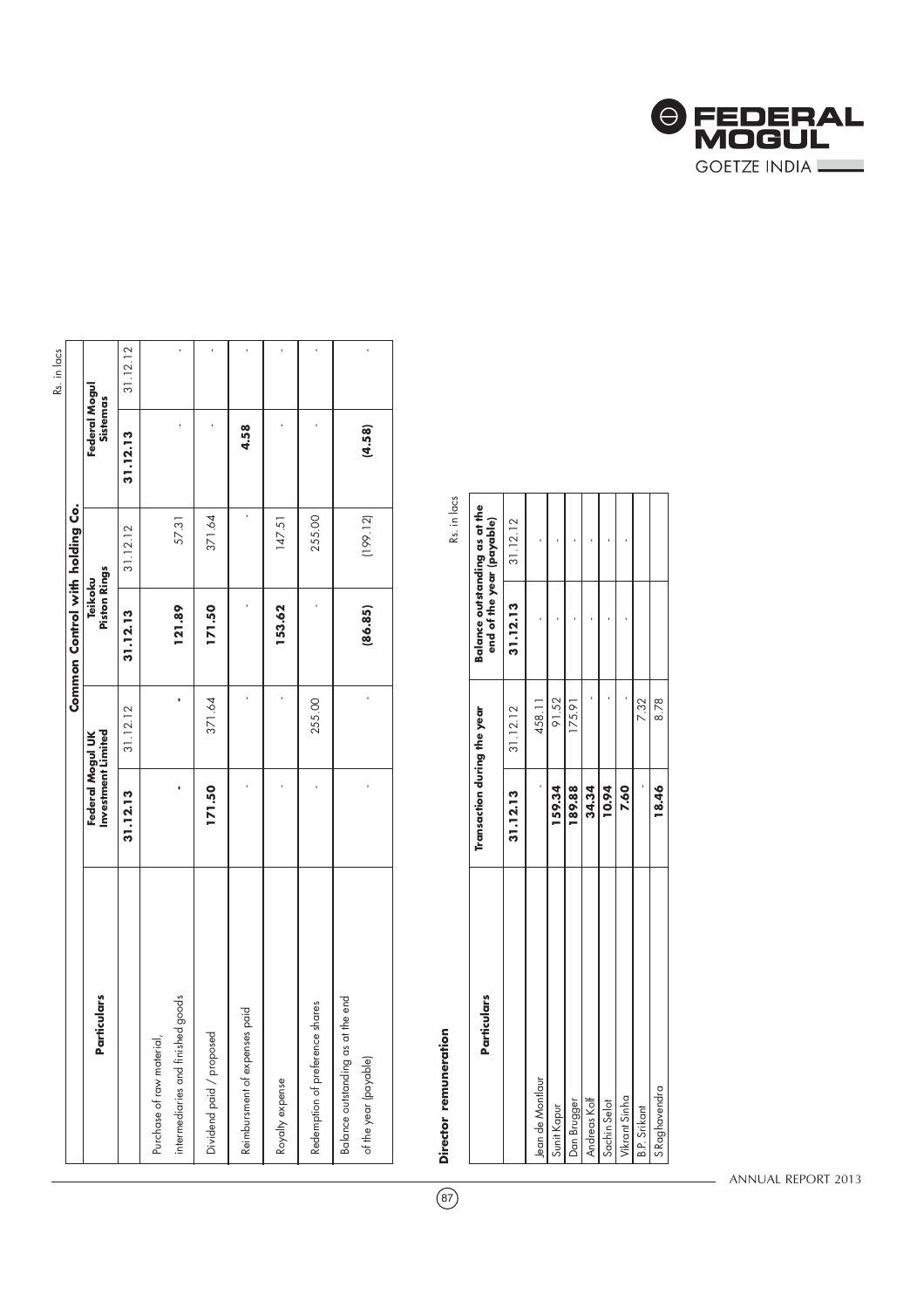

#### **34. Operating lease**

#### **a) Assets taken under operating lease**

The Company has taken office and residential facilities under cancellable and non-cancellable operating leases, which are renewable on a periodic basis and have escalations ranging from 5% to 10% per annum

|                                                                                    |                         | Rs. in Lacs      |
|------------------------------------------------------------------------------------|-------------------------|------------------|
| Period                                                                             | <b>31 December 2013</b> | 31 December 2012 |
| 1. Lease payments for the year<br>2. Minimum lease payments                        | 371.69                  | 415.66           |
| a. Not later than one year<br>b. Later than one year and not later than five years | 346.85<br>182.87        | 166.07<br>4.08   |
|                                                                                    |                         |                  |

c. Later than five years

(b) The lease payments recognised in the statement of profit and loss for the year is Rs 374.03 lacs and for the previous year Rs 421.06 lacs

#### **35. Particulars of unhedged foreign currency exposure as at the balance sheet date**

| Particulars           |            | Currency As At December<br>31, 2013 | <b>As At December</b><br>31, 2013 | Year ended<br>Dec. 31, 2013         | As at December<br>31, 2012 | As at December<br>31, 2012                       | As at December<br>31, 2012 |
|-----------------------|------------|-------------------------------------|-----------------------------------|-------------------------------------|----------------------------|--------------------------------------------------|----------------------------|
|                       |            | Amount                              |                                   | Amount (Foreign (Rates, 1 Unit of   |                            | Amount Amount (Foreign (Rates, 1 Unit of)        |                            |
|                       |            | Rs. (in lacs)                       |                                   | currency in lacs) Foreign Currency) |                            | Rs. (in lacs) currency in lacs) Foreign currency |                            |
|                       |            |                                     |                                   | equivalent INR)                     |                            |                                                  | equivalent INR)            |
| Creditors             | <b>CHF</b> | 4.02                                | 0.06                              | 71.15                               | 4.22                       | 0.07                                             | 61.24                      |
| Creditors             | <b>EUR</b> | 1,943.06                            | 22.31                             | 87.08                               | 3,743.14                   | 50.67                                            | 73.87                      |
| Creditors             | GBP        | 340.76                              | 3.27                              | 104.06                              | 148.62                     | 1.65                                             | 90.33                      |
| Creditors             | <b>JPY</b> | 162.16                              | 269.33                            | 0.60                                | 161.31                     | 247.98                                           | 0.65                       |
| Creditors             | <b>SEK</b> | 29.85                               | 3.01                              | 9.92                                | 24.19                      | 2.79                                             | 8.67                       |
| Creditors             | <b>USD</b> | 841.82                              | 13.34                             | 63.09                               | 867.98                     | 15.54                                            | 55.87                      |
| Debtors               | <b>EUR</b> | 529.93                              | 6.34                              | 83.58                               | 540.02                     | 7.62                                             | 70.90                      |
| Debtors               | GBP        | $\overline{\phantom{a}}$            |                                   |                                     | 1.17                       | 0.01                                             | 86.69                      |
| Debtors               | <b>USD</b> | 1,884.81                            | 31.08                             | 60.65                               | 1,408.85                   | 26.23                                            | 53.71                      |
| <b>Debtors</b>        | <b>RBM</b> | 3.04                                | 0.04                              | 68.21                               | 3.70                       | 0.06                                             | 61.24                      |
| Debtors               | JPY        | 912.75                              | 10.92                             | 83.58                               | 698.47                     | 9.46                                             | 73.87                      |
| Advances to creditors | <b>CHF</b> | 293.87                              | 2.94                              | 99.87                               | 83.90                      | 0.93                                             | 90.33                      |
| Advances to creditors | <b>EUR</b> | 181.11                              | 313.46                            | 0.58                                | 588.73                     | 905.04                                           | 0.65                       |
| Advances to creditors | GBP        | 27.70                               | 2.96                              | 9.35                                | 15.10                      | 1.74                                             | 8.67                       |
| Advances to creditors | JPY        | 284.51                              | 4.69                              | 60.65                               | 368.56                     | 6.60                                             | 55.87                      |
| Advances to creditors | <b>SEK</b> | 0.10                                | 0.73                              | 0.14                                | 0.10                       | 0.73                                             | 0.14                       |
| Advances to creditors | <b>USD</b> |                                     |                                   |                                     | 0.63                       | 0.93                                             | 0.68                       |

## **36. Disclosures in accordance with AS-15 on "Employee Benefits"**

The Company has a defined benefit gratuity plan. Every employee who has completed five years or more of services, gets a gratuity on departure at 15 days basic salary (last drawn) for each completed year of service and who has completed ten years or more of services, gets a gratuity on a departure at 30 days basic salary (last drawn) for each completed year of service, on terms not less favourable than the provisions of the payment of Gratuity Act, 1972. The scheme is funded with an insurance company in the form of a qualifying insurance policy.

The following tables summaries the components of net benefit expense recognized in the profit and loss account and the funded status and amounts recognized in the balance sheet for the plan.

| <b>31 December 2013</b> | 31 December 2012                                                                         |
|-------------------------|------------------------------------------------------------------------------------------|
|                         |                                                                                          |
|                         |                                                                                          |
| 351.07                  | 301.12                                                                                   |
| 573.00                  | 524.37                                                                                   |
| (300.11)                | (306.97)                                                                                 |
| (29.91)                 | 812.75                                                                                   |
| 594.05                  | 1,331.27                                                                                 |
| 328.26                  | 348.35                                                                                   |
|                         | Net employee benefit expense (recognized in Employee cost) [AS15 Revised (c) (i) to (x)] |

ANNUAL REPORT 2013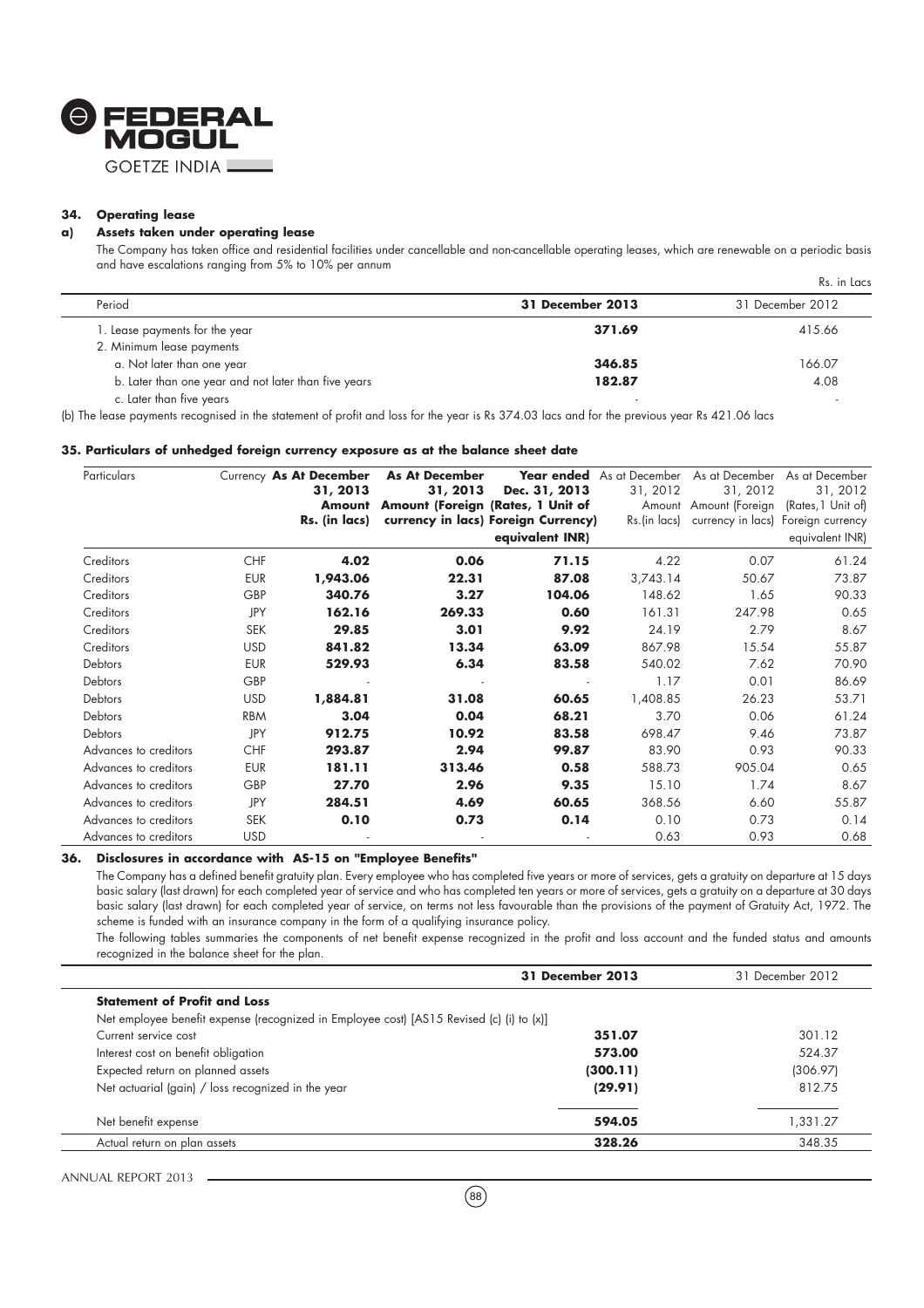

|  |  | Rs. in Lacs |
|--|--|-------------|

|                                                                                | As at 31 December, 2013 | As at 31 December, 2012 |
|--------------------------------------------------------------------------------|-------------------------|-------------------------|
| <b>Balance Sheet</b>                                                           |                         |                         |
| Details of provision for gratuity                                              |                         |                         |
| Defined benefit obligation                                                     | 7,796.95                | 7,718.21                |
| Less: Fair value of plan assets                                                | (3,454.04)              | (3,758.65)              |
| Plan liability                                                                 | 4,342.91                | 3,959.56                |
| Changes in the present value of the defined benefit obligation are as follows: |                         |                         |
| Opening defined benefit obligation                                             | 7,718.21                | 6,585.75                |
| Interest cost                                                                  | 573.00                  | 524.37                  |
| Current service cost                                                           | 351.07                  | 301.12                  |
| Benefits paid directly by the company                                          | (33.69)                 | (44.85)                 |
| Benefits paid from the fund                                                    | (809.88)                | (502.33)                |
| Actuarial (gains) / losses on obligation                                       | (1.75)                  | 854.14                  |
| Closing defined benefit obligation                                             | 7,796.96                | 7,718.20                |
| Changes in the fair value of plan assets are as follows:                       |                         |                         |
| Opening fair value of plan assets                                              | 3,758.65                | 3,812.62                |
| Expected return                                                                | 300.11                  | 306.97                  |
| Contributions by employer                                                      | 177.00                  | 100.00                  |
| Benefits paid                                                                  | (809.88)                | (502.33)                |
| Actuarial gains / (losses)                                                     | 28.15                   | 41.38                   |
| <b>Closing fair value of plan assets</b>                                       | 3,454.03                | 3.758.64                |

The Company's expected contribution to the fund in the next year is not presently ascertainable and hence, the contribution expected to be paid to the plan during the annual period beginning after the balance sheet date as required by para 120(o) of the accounting standard 15(revised) on employee benefits has not been disclosed.

#### **The major categories of plan assets as a percentage of the fair value of total plan assets are as follows:-**[AS15 Revised Para 120 (h)]

| %                                                                                             | %            |
|-----------------------------------------------------------------------------------------------|--------------|
| 100                                                                                           | 100          |
| The principal assumptions used in determining gratuity for the Company's plan is shown below: |              |
| $8.0\%$ p.a.                                                                                  | $8.0\%$ p.a. |
| 58 years                                                                                      | 58 years     |
| $8.5%$ p.a.                                                                                   | $8.5\%$ p.a. |
| $5.0\%$ p.a.                                                                                  | $5.0\%$ p.a. |
|                                                                                               |              |

The estimates of seniority, future salary increases, considered in actuarial valuation, take account of price inflation, promotions and other relevant factors, such as supply and demand in the employment market.

Note (a) : The overall expected rate of return on assets is determined based on the market prices prevailing on that date, applicable to the period over which the obligation is to be settled.

| Amount for the current year and previous four years are as follows : |                                              |          |          |                               | Rs. in Lacs |
|----------------------------------------------------------------------|----------------------------------------------|----------|----------|-------------------------------|-------------|
| Particulars                                                          | 31 December 13 31 December 12 31 December 11 |          |          | 31 December 10 31 December 09 |             |
| Defined benefit obligation                                           | 7,796.95                                     | 7.718.21 | 6.585.75 | 6.209.19                      | 5.548.67    |
| Cumulative unrecognised actuarial gains                              |                                              |          |          | 239.91                        |             |
| Plan assets                                                          | 3,454.04                                     | 3.758.65 | 3.812.62 | 3.882.44                      | 3.471.23    |
| Surplus / (deficit)                                                  | 4,342.91                                     | 3.959.56 | 2.773.13 | 2.566.66                      | 2.077.44    |
| Experience adjustments on plan liabilities                           | 491.22                                       | 371.82   | 505.36   | 206.16                        | 280.10      |
| Experience adjustments on plan assets                                | 328.26                                       | 348.35   | 180.08   | 489.37                        | (210.74)    |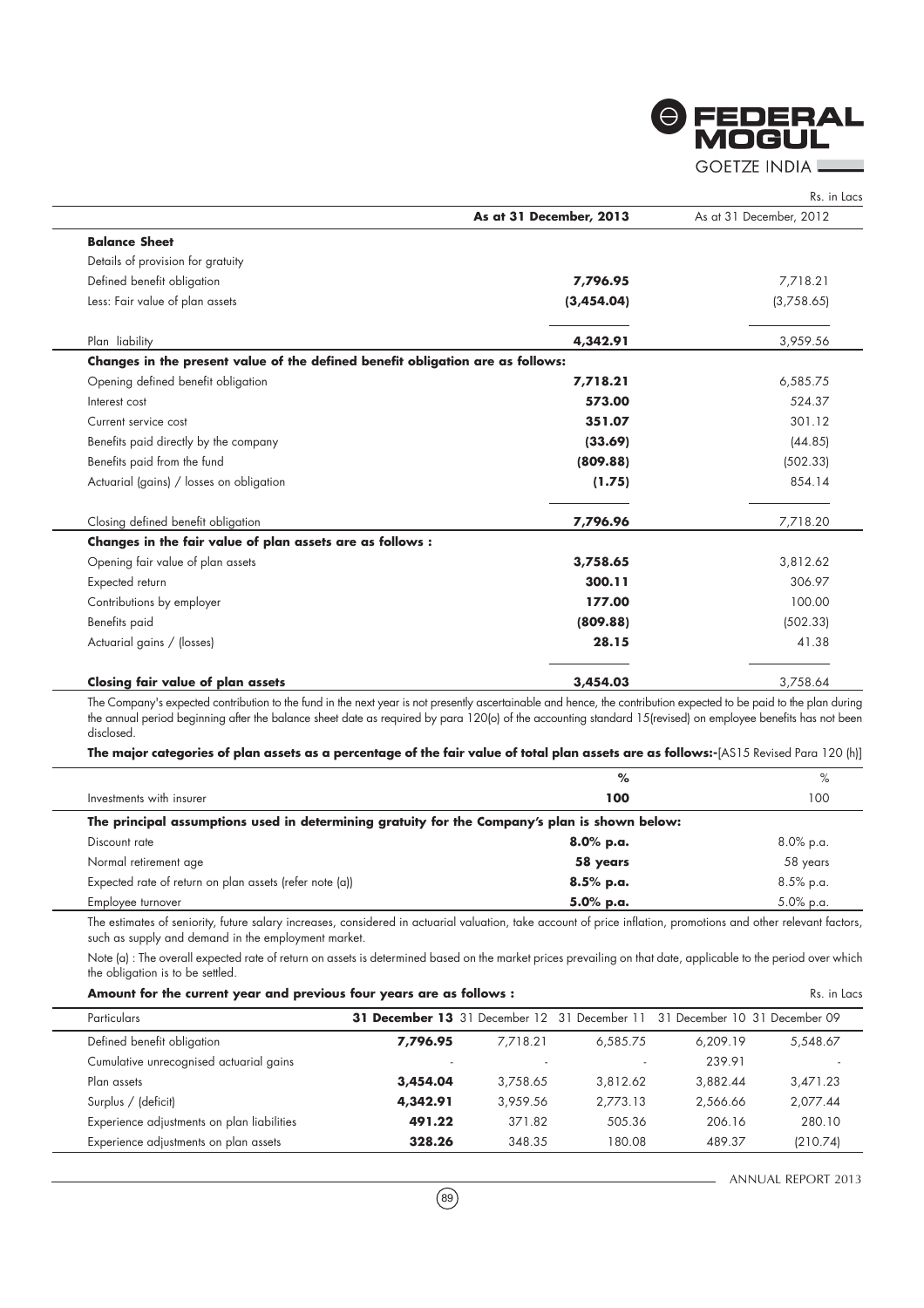

## **37. Details of dues to micro and small enterprises as defined under the MSMED Act, 2006**

The Micro, small and medium enterprises have been identified by the Company from the available information, which has been relied upon by the auditors. According to such identification, the disclosures in respect to micro and small Enterprises as per MSMED Act, 2006 is as follows:

| Particulars                                                                                                                                                                                                                                                                                                                           | <b>31 December 2013</b> | 31 December 2012 |
|---------------------------------------------------------------------------------------------------------------------------------------------------------------------------------------------------------------------------------------------------------------------------------------------------------------------------------------|-------------------------|------------------|
| The principal amount remaining unpaid as at the end of year                                                                                                                                                                                                                                                                           | 140.26                  | 178.53           |
| Interest due on above principal and remaining unpaid as at the end of the year                                                                                                                                                                                                                                                        | 1.31                    | 0.61             |
| The amount of interest paid by the buyer in terms of section 16, of the micro, small and medium enterprise Development Act, 2006 along with the amounts of the payment made to the supplier beyond the appointed day during ea                                                                                                        |                         | 0.11             |
| The amount of interest due and payable for the period of delay in making payment<br>(which have been paid but beyond the appointed day during the year) but without adding the<br>interest specified under micro, small and medium enterprise development Act, 2006.                                                                  | 18.69                   | 32.02            |
| The amount of interest accrued and remaining unpaid at the end of each accounting year; and                                                                                                                                                                                                                                           | 22.51                   | 32.26            |
| The amount of further interest remaining due and payable even in the succeeding years,<br>until such date when the interest dues as above are actually paid to the small enterprise for the<br>purpose of disallowance as a deductible expenditure under section 23 of the Micro<br>Small and Medium Enterprise Development Act, 2006 | 5.30                    | 4.89             |

#### **38. Expenses capitalised**

The Company has capitalized various expenses incurred in the course of construction of self generated assets in accordance with AS 10 -Accounting for Fixed Assets, the details of expenses capitalized for the purpose of construction of self generated assets are as follows:

| <b>Particulars</b>               | <b>Year Ended</b>       | Year Ended       |  |
|----------------------------------|-------------------------|------------------|--|
|                                  | <b>31 December 2013</b> | 31 December 2012 |  |
| Salaries, wages and bonus        | 30.46                   | 44.01            |  |
| Consumption of stores and spares | 45.69                   | 66.02            |  |
| Total                            | 76.15                   | 110.03           |  |

#### **39. Non fulfilment of export obligation under Export promotion Capital Goods (EPCG) Licenses**

The Company had obtained certain licenses under Export Promotion Capital Goods scheme against which the Company has fulfilled the entire export obligation (levied in lieu of permission to import fixed assets at a concessional rate of import duty). Accordingly, provision created in the books for shortfall in export obligation if any,(included as 'Provision for non fulfilment of export obligation' in provisions under note 8) has been reversed in August 2013.

#### **40. Provision for regulatory matters**

The Company had commenced an evaluation process for various regulatory matters at its factories in December 2010. Based on more accurate information discovered, a provision, towards costs to be incurred to remediate these matters, of Rs. 370.80 lacs is included under note no. 8 for provisions which are net of amounts utilized of Rs. 539.15 lacs during the year towards remediation.

In addition to the above, the provision for regulatory matters includes a provision of Rs.842.51 lacs towards certain other regulatory matters.

The Company is actively seeking to resolve these actual and potential statutory, taxation, regulatory and contractual obligations. In accordance with requirements of Accounting Standard 29 on 'Provisions, Contingent liability and Contingent assets' issued by the Institute of Chartered Accountants of India, although difficult to quantify based on the complexity of the issues, the Company has accrued amounts corresponding to its best estimate of the costs associated with such regulatory and contractual obligations on the basis of available information and best professional judgment of experts appointed for this exercise.

Based on consultations obtained from the experts in respect of the said matters, in management's view, no further costs are expected to be incurred for which a provision would be required at this stage and considers the provisions made to be adequate.

#### **41. Management support charges**

In December 2013, the Company has paid management support charges to its group companies of Rs 631.51 lacs in respect of certain application engineering services provided to the Company. The Company has also purchased/supplied goods/services to other group entiites.The Company carries out its transfer pricing study annually for the tax period of April-March and updates its documentation, choice of methods and benchmarks to ascertain adequacy and compliance with the "arms length" principles prescribed under Income Tax Act. For the year 1 April 2013 to 31 March 2014, the process of updation is ongoing and management is confident of completing the same and is of the view that no additional tax provision is required to be recorded in this regard.

#### **42. Investments in G.I. Power Corporation Limited**

The Company is holding an investment of Rs. 1,070.92 lacs (equity shares: Rs. 194.48 lacs and preference shares: Rs. 876.44 lacs) in GI Power Corporation Limited (GIPCL). Since the Company is not confident that it would be able to recover the entire carrying value of these investments a provision of Rs. 1070.92 lacs (representing the full cost of these investments) had been created during the previous year.The Company has been assessing various options for liquidating these investments as these are not related to the core business of the Company.

**43.** Per transfer pricing legislation under sections 92-92F of the Income Tax Act, 1961, the Company is required to use certain specific methods in computing arm's length prices of international transactions with associated enterprises and maintain adequate documentation in this respect. Since law requires existence of such information and documentation to be contemporaneous in nature, the Company has appointed independent consultants for conducting a Transfer Pricing Study (the 'Study') to determine whether the transactions with associate enterprises undertaken during the financial year are on an "arms length basis". Management is of the opinion that the Company's international transactions are at arm's length and that the results of the on-going study will not have any impact on the financial statements and the independent consultants appointed have also preliminarily confirmed that they do not expect any transfer pricing adjustments.

**44.** Previous year number has been regrouped/reclassified wherever considered necessary.

**per David Jones Andreas Kolf Sachin Selot**

Place: Gurgaon **Khalid Khan** Date: February 28, 2014 Company Secretary

ANNUAL REPORT 2013

**For Walker, Chandiok & Co** For and on behalf of the Board of Directors of **Chartered Accountants**<br> **Chartered Accountants Chartered Accountants** Federal-Mogul Goetze (India) Limited

**Partner Managing Director Managing Director Changing Director Whole Time Finance Director & CFO** 

 $(90)$